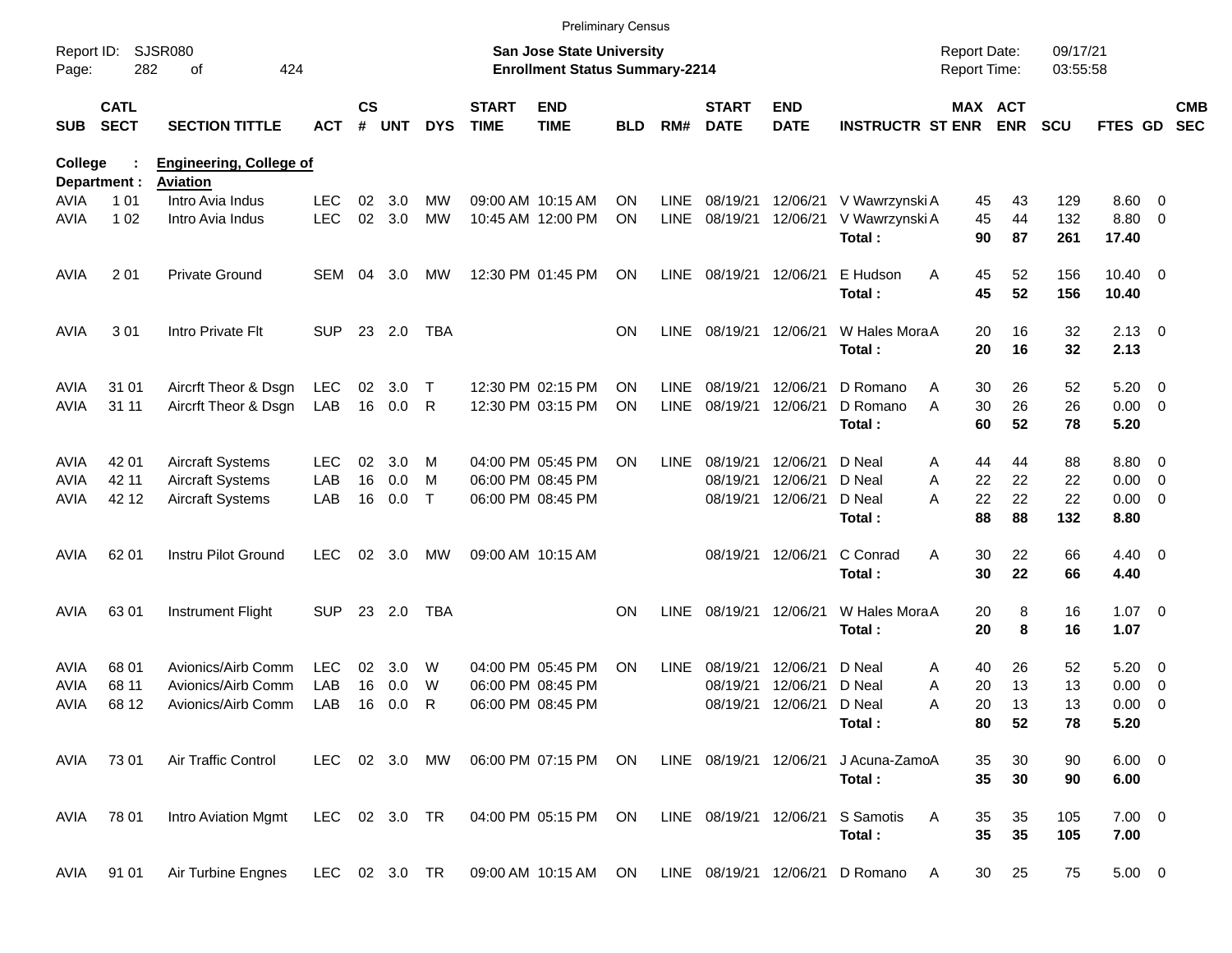|              |                            |                                                          |                          |                    |                          |                   |                             | <b>Preliminary Census</b>                                          |            |              |                             |                                                                  |                              |                                     |                          |                          |                                   |                          |            |
|--------------|----------------------------|----------------------------------------------------------|--------------------------|--------------------|--------------------------|-------------------|-----------------------------|--------------------------------------------------------------------|------------|--------------|-----------------------------|------------------------------------------------------------------|------------------------------|-------------------------------------|--------------------------|--------------------------|-----------------------------------|--------------------------|------------|
| Page:        | Report ID: SJSR080<br>283  | of<br>424                                                |                          |                    |                          |                   |                             | San Jose State University<br><b>Enrollment Status Summary-2214</b> |            |              |                             |                                                                  |                              | <b>Report Date:</b><br>Report Time: |                          | 09/17/21<br>03:55:58     |                                   |                          |            |
| <b>SUB</b>   | <b>CATL</b><br><b>SECT</b> | <b>SECTION TITTLE</b>                                    | <b>ACT</b>               | $\mathsf{cs}$<br># | <b>UNT</b>               | <b>DYS</b>        | <b>START</b><br><b>TIME</b> | <b>END</b><br><b>TIME</b>                                          | <b>BLD</b> | RM#          | <b>START</b><br><b>DATE</b> | <b>END</b><br><b>DATE</b>                                        | <b>INSTRUCTR ST ENR</b>      |                                     | MAX ACT<br><b>ENR</b>    | <b>SCU</b>               | FTES GD SEC                       |                          | <b>CMB</b> |
| AVIA         | 91 02                      | Air Turbine Engnes                                       | <b>LEC</b>               | 02                 | 3.0                      | TR                |                             | 10:45 AM 12:00 PM                                                  | ON         | <b>LINE</b>  | 08/19/21                    | 12/06/21                                                         | D Romano<br>Total:           | Α<br>30<br>60                       | 31<br>56                 | 93<br>168                | $6.20 \quad 0$<br>11.20           |                          |            |
| AVIA         | 112 01                     | Comm Pilot Ground                                        | <b>LEC</b>               |                    | 3.0                      |                   |                             |                                                                    |            |              |                             |                                                                  | Total:                       | х                                   | 0<br>0<br>0<br>$\bf{0}$  | 0<br>0                   | $0.00 \t 0$<br>0.00               |                          |            |
| AVIA         | 11301                      | Comm Prof Flight                                         | <b>SUP</b>               |                    | 23 2.0                   | TBA               |                             |                                                                    | <b>ON</b>  | LINE         | 08/19/21                    | 12/06/21                                                         | W Hales MoraA<br>Total:      | 20<br>20                            | 3<br>3                   | 6<br>6                   | $0.40 \quad 0$<br>0.40            |                          |            |
| AVIA         | 128 01                     | Avia Safe & Security                                     | LEC                      |                    | 02 3.0                   | МW                |                             | 10:45 AM 12:00 PM                                                  | ON         | LINE         | 08/19/21                    | 12/06/21                                                         | E Hudson<br>Total:           | 36<br>Α<br>36                       | 36<br>36                 | 108<br>108               | $7.20 \t 0$<br>7.20               |                          |            |
| AVIA         | 141 01                     | Hum Fact Avia Envirn LEC                                 |                          |                    | 02 3.0                   | МW                |                             | 10:45 AM 12:00 PM                                                  | ON         | LINE         | 08/19/21                    | 12/06/21                                                         | D Wood<br>Total:             | 45<br>Α<br>45                       | 43<br>43                 | 129<br>129               | $8.60 \quad 0$<br>8.60            |                          |            |
| AVIA         | 176 01                     | Airline Ops & Mgmt                                       | <b>LEC</b>               |                    | 02 3.0                   | TR                |                             | 04:00 PM 05:15 PM                                                  | ON         | LINE         | 08/19/21                    | 12/06/21                                                         | M Kiehl<br>Total:            | 38<br>Α<br>38                       | 40<br>40                 | 120<br>120               | $8.00 \t 0$<br>8.00               |                          |            |
| AVIA         | 17701                      | GenI Av Ops & Mgmt LEC 02 3.0 F                          |                          |                    |                          |                   |                             | 07:30 AM 10:15 AM                                                  | ON         | LINE         | 08/19/21                    | 12/06/21                                                         | V Collom<br>Total:           | 35<br>Α<br>35                       | 45<br>45                 | 135<br>135               | $9.00 \t 0$<br>9.00               |                          |            |
| AVIA         | 178 01                     | Airport Plan & Mgmt                                      | LEC                      |                    | 02 3.0 MW                |                   |                             | 02:15 PM 03:30 PM                                                  | ON         | LINE         | 08/19/21                    | 12/06/21                                                         | W Wei<br>Total:              | 45<br>Α<br>45                       | 45<br>45                 | 135<br>135               | $9.00 \t 0$<br>9.00               |                          |            |
| AVIA         | 179 01                     | Adv Airport Plnng                                        | <b>LEC</b>               | 02                 | 3.0                      | МW                |                             | 05:45 PM 07:00 PM                                                  | ON         | <b>LINE</b>  | 08/19/21                    | 12/06/21                                                         | J Aldridge<br>Total:         | Α<br>30<br>30                       | 11<br>11                 | 33<br>33                 | $2.20 \t 0$<br>2.20               |                          |            |
| AVIA<br>AVIA | 180 01<br>180 02           | <b>Individual Studies</b><br><b>Individual Studies</b>   | <b>SUP</b><br><b>SUP</b> | 36<br>36           | 3.0<br>1.0               | TBA<br><b>TBA</b> |                             |                                                                    | ON<br>ΟN   | LINE<br>LINE | 08/19/21<br>08/19/21        | 12/06/21<br>12/06/21                                             | F Barez<br>F Barez<br>Total: | 20<br>Α<br>20<br>Α<br>40            | 4<br>$\mathbf{1}$<br>5   | 12<br>$\mathbf{1}$<br>13 | $0.80 \ 0$<br>0.07<br>0.87        | $\overline{\phantom{0}}$ |            |
| AVIA<br>AVIA |                            | 180H 01 Individual Studies<br>180H 02 Individual Studies | <b>SUP</b><br><b>SUP</b> |                    | 36 2.0 TBA<br>36 1.0 TBA |                   |                             |                                                                    | ON.<br>ON  |              |                             | LINE 08/19/21 12/06/21 F Barez<br>LINE 08/19/21 12/06/21 F Barez | Total:                       | 20<br>Α<br>36<br>A<br>56            | $\pmb{0}$<br>$\mathbf 1$ | 2<br>0<br>$\mathbf{2}$   | $0.13 \ 0$<br>$0.00 \t 0$<br>0.13 |                          |            |
|              | AVIA 190 01                | Senior Capstone                                          |                          |                    |                          | LEC 02 3.0 MW     |                             | 04:00 PM 05:15 PM ON                                               |            |              | LINE 08/19/21 12/06/21      |                                                                  | W Wei<br>Total:              | 30<br>Α<br>30                       | 20<br>20                 | 60<br>60                 | $4.00 \ 0$<br>4.00                |                          |            |
| AVIA         | 19301                      | Aerodynamics                                             |                          |                    |                          | LEC 02 3.0 TR     |                             | 09:00 AM 09:50 AM ON LINE 08/19/21 12/06/21 P Kutler               |            |              |                             |                                                                  |                              | 26<br>A                             | 25                       | 50                       | $5.00 \t 0$                       |                          |            |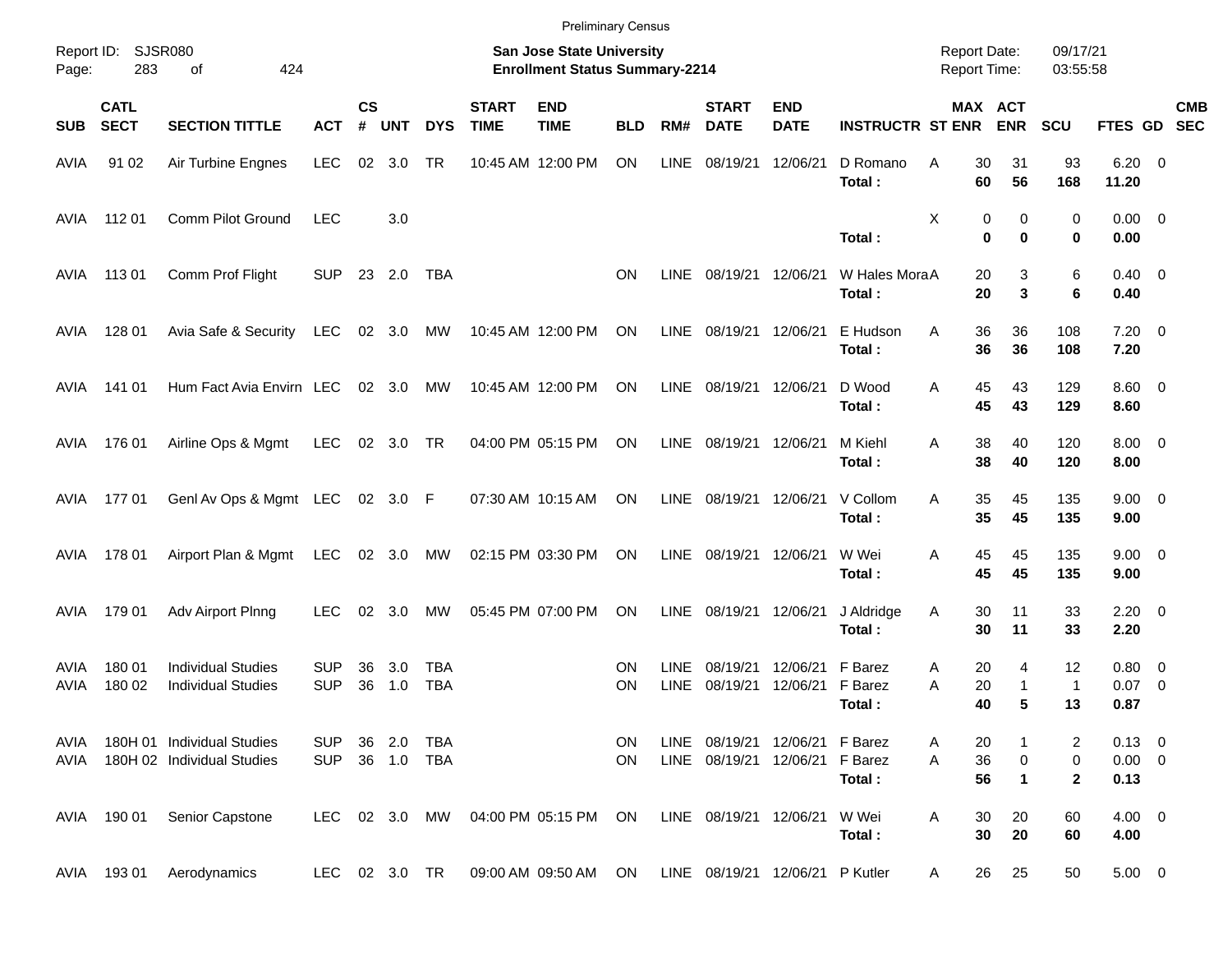|                     | <b>Preliminary Census</b>  |                              |            |                    |            |             |                             |                                                                           |                        |                     |                             |                                                  |                                                       |                                            |                               |                          |                                  |                                |                          |
|---------------------|----------------------------|------------------------------|------------|--------------------|------------|-------------|-----------------------------|---------------------------------------------------------------------------|------------------------|---------------------|-----------------------------|--------------------------------------------------|-------------------------------------------------------|--------------------------------------------|-------------------------------|--------------------------|----------------------------------|--------------------------------|--------------------------|
| Report ID:<br>Page: | 284                        | <b>SJSR080</b><br>424<br>of  |            |                    |            |             |                             | <b>San Jose State University</b><br><b>Enrollment Status Summary-2214</b> |                        |                     |                             |                                                  |                                                       | <b>Report Date:</b><br><b>Report Time:</b> |                               | 09/17/21<br>03:55:58     |                                  |                                |                          |
| <b>SUB</b>          | <b>CATL</b><br><b>SECT</b> | <b>SECTION TITTLE</b>        | <b>ACT</b> | $\mathsf{cs}$<br># | <b>UNT</b> | <b>DYS</b>  | <b>START</b><br><b>TIME</b> | <b>END</b><br><b>TIME</b>                                                 | <b>BLD</b>             | RM#                 | <b>START</b><br><b>DATE</b> | <b>END</b><br><b>DATE</b>                        | <b>INSTRUCTR ST ENR</b>                               | MAX                                        | <b>ACT</b><br><b>ENR</b>      | <b>SCU</b>               | FTES GD                          |                                | <b>CMB</b><br><b>SEC</b> |
| AVIA<br>AVIA        | 193 11<br>193 12           | Aerodynamics<br>Aerodynamics | LAB<br>LAB | 16<br>16           | 0.0<br>0.0 | $\top$<br>R |                             | 10:45 AM 01:30 PM<br>10:45 AM 01:30 PM                                    | <b>ON</b><br><b>ON</b> | <b>LINE</b><br>LINE | 08/19/21<br>08/19/21        | 12/06/21<br>12/06/21                             | P Kutler<br>Total:                                    | 20<br>A<br>20<br>Α<br>66                   | 25<br>$\overline{0}$<br>50    | 25<br>0<br>75            | 0.00<br>0.00<br>5.00             | $\overline{\mathbf{0}}$<br>- 0 |                          |
| AVIA                | 194 01                     | Pilot Avion & GA Sys         | <b>LEC</b> | 02 <sub>o</sub>    | 3.0        | MW          |                             | 07:15 AM 08:30 AM                                                         | <b>ON</b>              | <b>LINE</b>         | 08/19/21                    | 12/06/21                                         | S Miller<br>Total:                                    | 30<br>A<br>30                              | 20<br>20                      | 60<br>60                 | 4.00<br>4.00                     | $\overline{\phantom{0}}$       |                          |
| AVIA                | 195 01                     | Intern Avia Indust           | <b>SUP</b> | 36                 | 3.0        | <b>TBA</b>  |                             |                                                                           | ON                     | LINE                | 08/19/21                    | 12/06/21                                         | F Barez<br>Total:                                     | 20<br>A<br>20                              | 2<br>$\mathbf{2}$             | 6<br>6                   | 0.40<br>0.40                     | $\overline{\mathbf{0}}$        |                          |
| AVIA                | 199B 01                    | Special Topic Avia O         | SEM        | 05                 | 3.0        | W           |                             | 06:00 PM 08:45 PM                                                         |                        |                     | 08/19/21                    | 12/06/21                                         | W Hales MoraA<br>Total:                               | 20<br>20                                   | 7<br>$\overline{7}$           | 21<br>21                 | $1.40 \ 0$<br>1.40               |                                |                          |
|                     | Department :               | Aviation                     |            |                    |            |             |                             |                                                                           |                        |                     |                             | <b>Lower Division:</b><br><b>Upper Division:</b> | <b>Department Total:</b><br><b>Graduate Division:</b> | 1074<br>563<br>511<br>0                    | 826<br>498<br>328<br>$\bf{0}$ | 2085<br>1182<br>903<br>0 | 139.00<br>78.80<br>60.20<br>0.00 |                                |                          |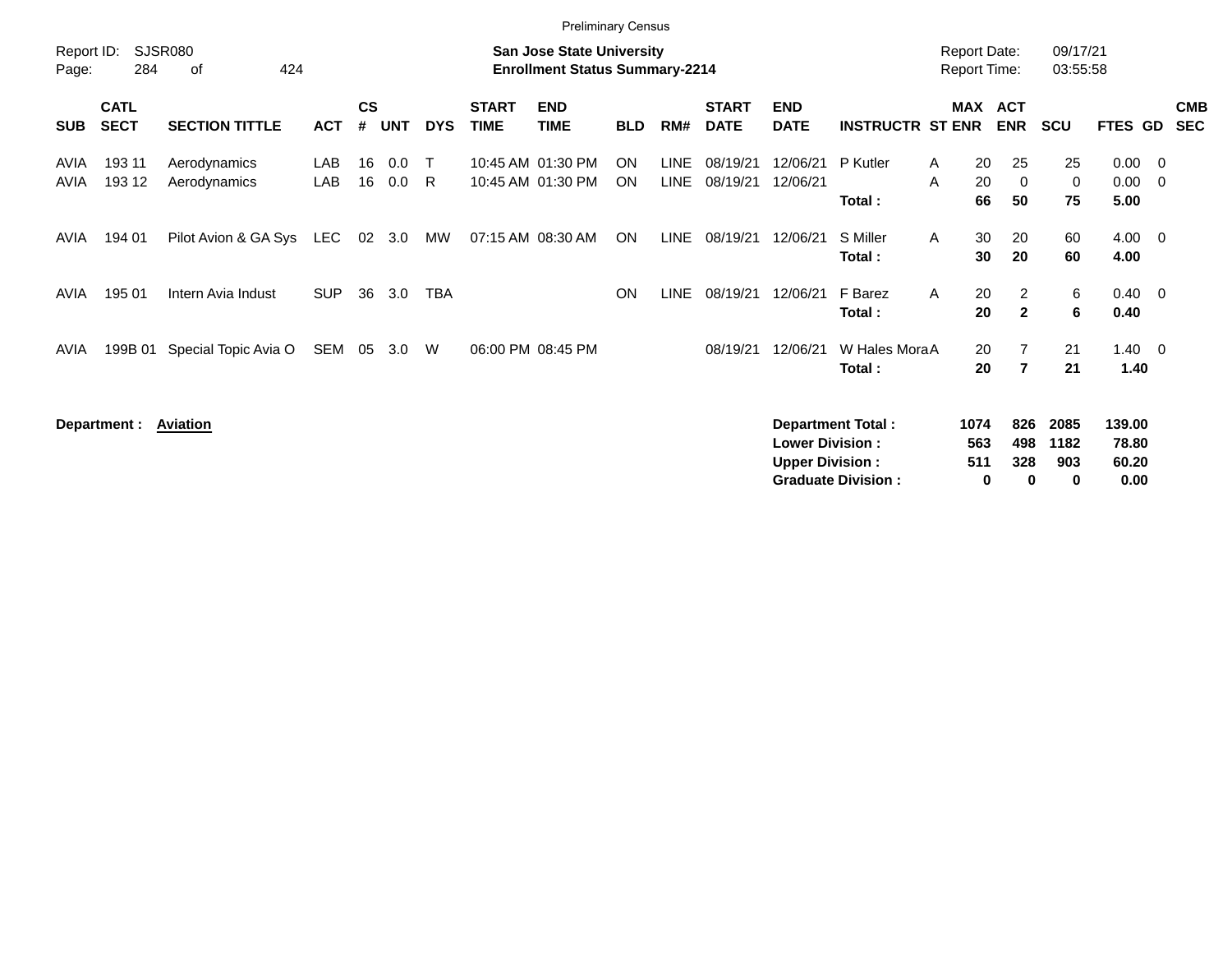|                |                                                  |                                                              |              |                |               |              |                             |                                                                    | <b>Preliminary Census</b> |             |                             |                           |                         |                                     |                |                      |              |                          |                          |
|----------------|--------------------------------------------------|--------------------------------------------------------------|--------------|----------------|---------------|--------------|-----------------------------|--------------------------------------------------------------------|---------------------------|-------------|-----------------------------|---------------------------|-------------------------|-------------------------------------|----------------|----------------------|--------------|--------------------------|--------------------------|
| Page:          | <b>SJSR080</b><br>Report ID:<br>285<br>424<br>οf |                                                              |              |                |               |              |                             | San Jose State University<br><b>Enrollment Status Summary-2214</b> |                           |             |                             |                           |                         | <b>Report Date:</b><br>Report Time: |                | 09/17/21<br>03:55:58 |              |                          |                          |
| <b>SUB</b>     | <b>CATL</b><br><b>SECT</b>                       | <b>SECTION TITTLE</b>                                        | <b>ACT</b>   | <b>CS</b><br># | <b>UNT</b>    | <b>DYS</b>   | <b>START</b><br><b>TIME</b> | <b>END</b><br><b>TIME</b>                                          | <b>BLD</b>                | RM#         | <b>START</b><br><b>DATE</b> | <b>END</b><br><b>DATE</b> | <b>INSTRUCTR ST ENR</b> | MAX ACT                             | <b>ENR</b>     | <b>SCU</b>           | FTES GD      |                          | <b>CMB</b><br><b>SEC</b> |
| <b>College</b> |                                                  | <b>Engineering, College of</b>                               |              |                |               |              |                             |                                                                    |                           |             |                             |                           |                         |                                     |                |                      |              |                          |                          |
|                | Department :                                     | <b>Aerospace Engineering</b>                                 |              |                |               |              |                             |                                                                    |                           |             |                             |                           |                         |                                     |                |                      |              |                          |                          |
| AЕ             | 15 01                                            | Air & Space Flight                                           | <b>LEC</b>   | 01             | 1.0 W         |              |                             | 12:30 PM 01:20 PM                                                  | ON                        | LINE        | 08/19/21                    | 12/06/21                  | S MontgomeryA<br>Total: | 20<br>20                            | 5<br>5         | 5<br>5               | 0.35<br>0.35 | $\blacksquare$ 1         |                          |
| AE             | 20 01                                            | CAD for AEs                                                  | <b>LEC</b>   |                | 2.0           |              |                             |                                                                    |                           |             |                             |                           |                         | X<br>0                              | 0              | 0                    | 0.00         | $\overline{\phantom{0}}$ |                          |
| AE             | 20 02                                            | CAD for AEs                                                  | <b>LAB</b>   |                | 0.0           |              |                             |                                                                    |                           |             |                             |                           |                         | X<br>0                              | 0              | 0                    | 0.00         | $\overline{0}$           |                          |
| AE             | 20 03                                            | CAD for AEs                                                  | <b>LAB</b>   |                | 0.0           |              |                             |                                                                    |                           |             |                             |                           |                         | X<br>0                              | 0              | 0                    | 0.00         | 0                        |                          |
| AE             | 20 04                                            | CAD for AEs                                                  | <b>LAB</b>   |                | 0.0           |              |                             |                                                                    |                           |             |                             |                           |                         | X<br>0                              | 0              | 0                    | 0.00         | 0                        |                          |
| AE             | 20 05                                            | CAD for AEs                                                  | <b>LAB</b>   |                | 0.0           |              |                             |                                                                    |                           |             |                             |                           |                         | X<br>0                              | $\Omega$       | 0                    | 0.00         | 0                        |                          |
| AE             | 20 06                                            | CAD for AEs                                                  | LEC          | 01             | 2.0           | R            |                             | 06:00 PM 06:50 PM                                                  | <b>ON</b>                 | LINE        | 08/19/21                    | 12/06/21                  | R Benzio                | Α<br>50                             | 42             | 42                   | 5.60         | $\overline{0}$           |                          |
| AE             | 20 07                                            | CAD for AEs                                                  | <b>LEC</b>   | 01             | 2.0           | $\mathsf{T}$ |                             | 06:00 PM 06:50 PM                                                  | <b>ENG</b>                | 341         | 08/19/21                    | 12/06/21                  | R Benzio                | 50<br>Α                             | 51             | 51                   | 6.80         | 0                        |                          |
| AE             | 20 08                                            | CAD for AEs                                                  | <b>LAB</b>   |                | 0.0           |              |                             |                                                                    |                           |             |                             |                           |                         | X<br>0                              | $\Omega$       | 0                    | 0.00         | 0                        |                          |
| AE             | 20 09                                            | CAD for AEs                                                  | <b>LAB</b>   |                | 0.0           |              |                             |                                                                    |                           |             |                             |                           |                         | X<br>0                              | 0              | 0                    | 0.00         | 0                        |                          |
| AE             | 20 10                                            | CAD for AEs                                                  | <b>LAB</b>   |                | 0.0           |              |                             |                                                                    |                           |             |                             |                           |                         | X<br>0                              | $\Omega$       | 0                    | 0.00         | 0                        |                          |
| AE             | 20 12                                            | CAD for AEs                                                  | <b>LAB</b>   | 16             | 0.0           | Т            |                             | 07:00 PM 09:50 PM                                                  | <b>ENG</b>                | 407         | 08/19/21                    | 12/06/21                  | R Benzio                | Α<br>25                             | 27             | 27                   | 0.00         | 0                        |                          |
| AE             | 20 13                                            | CAD for AEs                                                  | <b>LAB</b>   | 16             | 0.0           | R            |                             | 07:00 PM 09:50 PM                                                  | ON                        | <b>LINE</b> | 08/19/21                    | 12/06/21                  | R Benzio                | 25<br>Α                             | 25             | 25                   | 0.00         | 0                        |                          |
| AE             | 20 14                                            | CAD for AEs                                                  | LAB          |                | 0.0           |              |                             |                                                                    |                           |             |                             |                           |                         | X.<br>$\mathbf 0$                   | $\mathbf 0$    | 0                    | 0.00         | $\overline{0}$           |                          |
| AE             | 20 15                                            | CAD for AEs                                                  | <b>LAB</b>   | 16             | 0.0           | T            |                             | 01:30 PM 04:20 PM                                                  | <b>ENG</b>                | 407         | 08/19/21                    | 12/06/21                  | R Benzio                | Α<br>25                             | 24             | 24                   | 0.00         | 0                        |                          |
| AE             | 20 16                                            | CAD for AEs                                                  | LAB          | 16             | 0.0           | R            |                             | 01:30 PM 04:20 PM                                                  | <b>ENG</b>                | 407         | 08/19/21                    | 12/06/21                  | R Benzio                | 25<br>А                             | 17             | 17                   | 0.00         | $\overline{0}$           |                          |
|                |                                                  |                                                              |              |                |               |              |                             |                                                                    |                           |             |                             |                           | Total:                  | 200                                 | 186            | 186                  | 12.40        |                          |                          |
| AE             | 30 01                                            | Program. for AEs                                             | <b>LEC</b>   | 01             | 2.0           | M            |                             | 03:00 PM 03:50 PM                                                  | ON                        | <b>LINE</b> | 08/19/21                    | 12/06/21                  | R AravamudhaA           | 75                                  | 37             | 37                   | 4.93         | $\overline{\mathbf{0}}$  |                          |
| AE             | 30 02                                            | Program. for AEs                                             | LAB          |                | 0.0           |              |                             |                                                                    |                           |             |                             |                           |                         | X<br>0                              | $\Omega$       | 0                    | 0.00         | $\overline{\mathbf{0}}$  |                          |
| AE             | 30 03                                            | Program. for AEs                                             | LAB          | 16             | 0.0           | W            |                             | 01:30 PM 04:20 PM                                                  | <b>ENG</b>                | 407         |                             | 08/19/21 12/06/21         | R AravamudhaA           | 25                                  | 21             | 21                   | 0.00         | 0                        |                          |
| AE             | 30 04                                            | Program. for AEs                                             | LAB          |                | 0.0           |              |                             |                                                                    |                           |             |                             |                           |                         | X<br>0                              | $\Omega$       | 0                    | 0.00         | 0                        |                          |
| AE             | 30 05                                            | Program. for AEs                                             | LAB          | 16             | 0.0           | М            |                             | 09:00 AM 11:50 AM                                                  | ON                        | <b>LINE</b> | 08/19/21 12/06/21           |                           | R AravamudhaA           | 25                                  | 16             | 16                   | 0.00         | - 0                      |                          |
|                |                                                  |                                                              |              |                |               |              |                             |                                                                    |                           |             |                             |                           | Total:                  | 125                                 | 74             | 74                   | 4.93         |                          |                          |
| AE             | 100 01                                           | Fund Aerospace Eng                                           | SEM          |                | 3.0           |              |                             |                                                                    |                           |             |                             |                           |                         | X<br>0                              | $\mathbf 0$    | 0                    | $0.00 \t 0$  |                          |                          |
| AE             |                                                  | 100 02 Fund Aerospace Eng SEM 05 3.0 MW 06:00 PM 07:15 PM ON |              |                |               |              |                             |                                                                    |                           |             | LINE 08/19/21 12/06/21      |                           | E Pippin                | Α<br>30                             | 7              | 21                   | $1.45$ 1     |                          |                          |
|                |                                                  |                                                              |              |                |               |              |                             |                                                                    |                           |             |                             |                           | Total:                  | 30                                  | $\overline{7}$ | 21                   | 1.45         |                          |                          |
| AE             | 110 01                                           | Space System Engr                                            | LEC          |                |               | 01 3.0 MW    |                             | 09:00 AM 09:50 AM                                                  | ON                        |             | LINE 08/19/21 12/06/21      |                           | A Guarneros- A          | 30                                  | 11             | 22                   | $2.20 \t 0$  |                          |                          |
| AE             | 110 02                                           | Space System Engr                                            | LAB 16 0.0 M |                |               |              |                             | 10:00 AM 12:50 PM                                                  | ENG 236                   |             |                             | 08/19/21 12/06/21         | A Guarneros- A          | 30                                  | 11             | 11                   | $0.00 \t 0$  |                          |                          |
|                |                                                  |                                                              |              |                |               |              |                             |                                                                    |                           |             |                             |                           | Total:                  | 60                                  | 22             | 33                   | 2.20         |                          |                          |
| AE             | 112 01                                           | Aerostructures I                                             | SEM 04 4.0   |                |               | MW           |                             | 10:45 AM 12:25 PM                                                  | ENG 331                   |             |                             | 08/19/21 12/06/21         | M Chierichet A          | 35                                  | 34             | 136                  | $9.07$ 0     |                          |                          |
| AE             | 112 02                                           | Aerostructures I                                             |              |                | SEM 04 4.0 TR |              |                             | 10:45 AM 12:25 PM                                                  | ON                        |             | LINE 08/19/21 12/06/21      |                           | J Rodriguez A           | 75                                  | 45             | 180                  | $12.00 \t 0$ |                          |                          |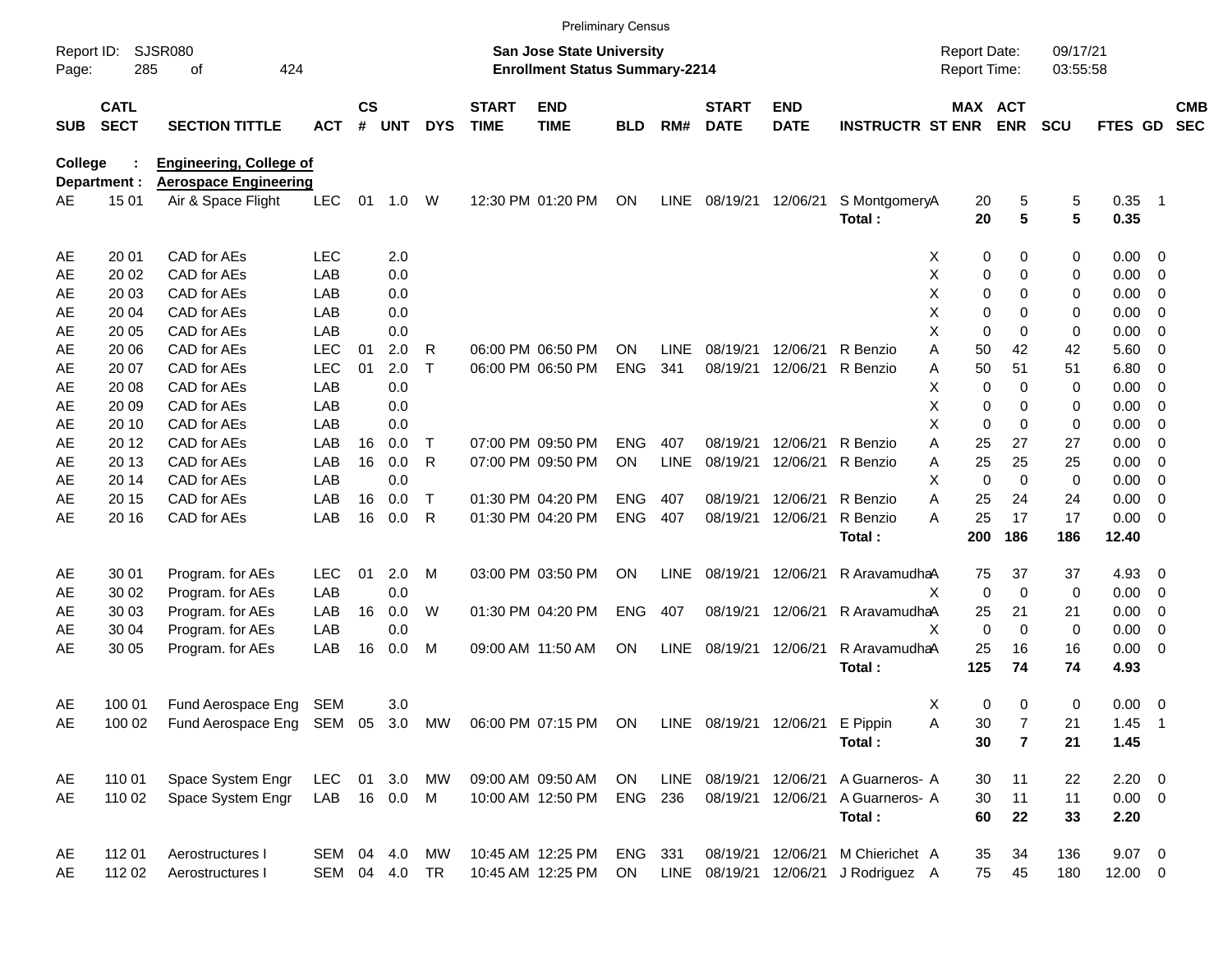|                     |                            |                                                     |               |                    |            |            |                             |                                                                           | <b>Preliminary Census</b> |             |                               |                           |                             |                                     |                       |                      |                         |                          |                          |
|---------------------|----------------------------|-----------------------------------------------------|---------------|--------------------|------------|------------|-----------------------------|---------------------------------------------------------------------------|---------------------------|-------------|-------------------------------|---------------------------|-----------------------------|-------------------------------------|-----------------------|----------------------|-------------------------|--------------------------|--------------------------|
| Report ID:<br>Page: | 286                        | <b>SJSR080</b><br>424<br>of                         |               |                    |            |            |                             | <b>San Jose State University</b><br><b>Enrollment Status Summary-2214</b> |                           |             |                               |                           |                             | <b>Report Date:</b><br>Report Time: |                       | 09/17/21<br>03:55:58 |                         |                          |                          |
| <b>SUB</b>          | <b>CATL</b><br><b>SECT</b> | <b>SECTION TITTLE</b>                               | <b>ACT</b>    | $\mathsf{cs}$<br># | <b>UNT</b> | <b>DYS</b> | <b>START</b><br><b>TIME</b> | <b>END</b><br><b>TIME</b>                                                 | <b>BLD</b>                | RM#         | <b>START</b><br><b>DATE</b>   | <b>END</b><br><b>DATE</b> | <b>INSTRUCTR ST ENR</b>     |                                     | MAX ACT<br><b>ENR</b> | <b>SCU</b>           | FTES GD                 |                          | <b>CMB</b><br><b>SEC</b> |
|                     |                            |                                                     |               |                    |            |            |                             |                                                                           |                           |             |                               |                           | Total:                      | 110                                 | 79                    | 316                  | 21.07                   |                          |                          |
| AE                  |                            | 112W 01 AE Struc Analys I W                         | <b>SEM</b>    |                    | 1.0        |            |                             |                                                                           |                           |             |                               |                           |                             | X                                   | 0<br>0                | 0                    | $0.00 \t 0$             |                          |                          |
| AE                  |                            | 112W 02 AE Struc Analys I W                         | <b>SEM</b>    |                    | 1.0        |            |                             |                                                                           |                           |             |                               |                           |                             | X                                   | $\mathbf 0$<br>0      | 0                    | $0.00 \t 0$             |                          |                          |
|                     |                            |                                                     |               |                    |            |            |                             |                                                                           |                           |             |                               |                           | Total:                      |                                     | $\bf{0}$<br>$\bf{0}$  | 0                    | 0.00                    |                          |                          |
| AE                  | 138 01                     | Aerospace Dynamics LEC                              |               | 01                 | 3.0        | MW         |                             | 09:00 AM 10:15 AM                                                         | ΟN                        | <b>LINE</b> | 08/19/21                      | 12/06/21                  | J Hunter                    | 50<br>Α                             | 46                    | 138                  | 9.20                    | $\overline{\phantom{0}}$ |                          |
| AE                  | 138 02                     | Aerospace Dynamics LEC                              |               | 01                 | 3.0        | <b>MW</b>  |                             | 02:15 PM 03:30 PM                                                         | ON                        | <b>LINE</b> | 08/19/21                      | 12/06/21                  | J Hunter<br>Total:          | A<br>50<br>100                      | 32<br>78              | 96<br>234            | $6.40 \quad 0$<br>15.60 |                          |                          |
| AE                  |                            | 138W 01 Vec Dynamics Wkshp SEM                      |               |                    | 1.0        |            |                             |                                                                           |                           |             |                               |                           |                             | X                                   | 0<br>0                | 0                    | $0.00 \t 0$             |                          |                          |
| AE                  |                            | 138W 02 Vec Dynamics Wkshp SEM                      |               |                    | 1.0        |            |                             |                                                                           |                           |             |                               |                           |                             | X<br>$\mathbf 0$                    | $\mathbf 0$           | 0                    | $0.00 \t 0$             |                          |                          |
| AE                  |                            | 138W 03 Vec Dynamics Wkshp SEM                      |               | 05                 | 1.0        | $\top$     |                             | 01:00 PM 01:50 PM                                                         | ON                        | LINE        | 08/19/21                      | 12/06/21 Z Chen           |                             | Α<br>30                             | 14                    | 14                   | 0.93                    | $\overline{\phantom{0}}$ |                          |
| AE                  |                            | 138W 04 Vec Dynamics Wkshp SEM                      |               |                    | 1.0        |            |                             |                                                                           |                           |             |                               |                           |                             | X<br>$\mathbf 0$                    | $\mathbf 0$           | 0                    | $0.00 \t 0$             |                          |                          |
|                     |                            |                                                     |               |                    |            |            |                             |                                                                           |                           |             |                               |                           | Total:                      | 30                                  | 14                    | 14                   | 0.93                    |                          |                          |
| AE                  | 149 01                     | Adv Dynamics/Sim                                    | SEM           | 05                 | 3.0        | МW         |                             | 05:45 PM 07:00 PM                                                         | ON                        | <b>LINE</b> | 08/19/21                      | 12/06/21                  | J Hunter                    | 25<br>A                             | 11                    | 33                   | $2.25$ 1                |                          |                          |
|                     |                            |                                                     |               |                    |            |            |                             |                                                                           |                           |             |                               |                           | Total:                      | 25                                  | 11                    | 33                   | 2.25                    |                          |                          |
| AE                  | 160 01                     | Aerodynamics I                                      | SEM           | 05                 | 3.0        | MW         |                             | 06:00 PM 06:50 PM                                                         | OΝ                        | <b>LINE</b> | 08/19/21                      | 12/06/21                  | <b>B</b> Andrade            | 50<br>Α                             | 50                    | 100                  | $10.00 \t 0$            |                          |                          |
| AE                  | 160 02                     | Aerodynamics I                                      | <b>SEM</b>    | 05                 | 3.0        | <b>TR</b>  |                             | 06:00 PM 06:50 PM                                                         | OΝ                        | <b>LINE</b> | 08/19/21                      | 12/06/21                  | <b>B</b> Andrade            | 50<br>A                             | 23                    | 46                   | 4.65                    | - 1                      |                          |
| AE                  | 160 03                     | Aerodynamics I                                      | LAB           | 16                 | 0.0        | F          |                             | 11:30 AM 02:20 PM                                                         | <b>ENG</b>                | 107         | 08/19/21                      | 12/06/21                  | <b>B</b> Andrade            | 50<br>A                             | 49                    | 49                   | 0.00                    | $\overline{\phantom{0}}$ |                          |
| AE                  | 160 04                     | Aerodynamics I                                      | LAB           | 16                 | 0.0        | F          |                             | 03:00 PM 05:50 PM                                                         | <b>ENG</b>                | 107         | 08/19/21                      | 12/06/21                  | <b>B</b> Andrade            | A<br>50                             | 24                    | 24                   | 0.00                    | $\overline{\phantom{1}}$ |                          |
|                     |                            |                                                     |               |                    |            |            |                             |                                                                           |                           |             |                               |                           | Total:                      | 200                                 | 146                   | 219                  | 14.65                   |                          |                          |
| AE                  |                            | 160W 01 Aerodynamics I Wkshp SEM                    |               |                    | 1.0        |            |                             |                                                                           |                           |             |                               |                           |                             | $\mathbf 0$<br>X                    | $\mathbf 0$           | 0                    | $0.00 \t 0$             |                          |                          |
| AE                  |                            | 160W 02 Aerodynamics I Wkshp SEM                    |               | 05                 | 1.0        | M          |                             | 07:30 PM 08:20 PM                                                         | ON                        | <b>LINE</b> | 08/19/21                      | 12/06/21                  | <b>B</b> Andrade            | A<br>30                             | 11                    | 11                   | $0.73 \quad 0$          |                          |                          |
|                     |                            |                                                     |               |                    |            |            |                             |                                                                           |                           |             |                               |                           | Total:                      | 30                                  | 11                    | 11                   | 0.73                    |                          |                          |
| AE                  | 164 01                     | Aerothermodynamics SEM 05 5.0 TWR 01:00 PM 02:25 PM |               |                    |            |            |                             |                                                                           | ON                        | LINE        |                               |                           | 08/19/21 12/06/21 Y Ezunkpe | 100<br>A                            | 99                    | 495                  | 33.58 7                 |                          |                          |
|                     |                            |                                                     |               |                    |            |            |                             |                                                                           |                           |             |                               |                           | Total :                     | 100                                 | 99                    | 495                  | 33.58                   |                          |                          |
| AE                  |                            | 164W 01 Aerothermodyn Wkshp SEM                     |               |                    | 1.0        |            |                             |                                                                           |                           |             |                               |                           |                             | 0<br>X                              | 0                     | 0                    | $0.00 \t 0$             |                          |                          |
| AE                  |                            | 164W 02 Aerothermodyn Wkshp SEM                     |               |                    | 1.0        |            |                             |                                                                           |                           |             |                               |                           |                             | $\mathsf{X}$<br>$\mathbf 0$         | $\mathbf 0$           | 0                    | $0.00 \t 0$             |                          |                          |
| AE                  |                            | 164W 03 Aerothermodyn Wkshp SEM                     |               | 05                 | $1.0$ T    |            |                             | 11:30 AM 12:20 PM                                                         | ON                        |             | LINE 08/19/21 12/06/21 I Toli |                           |                             | A<br>30                             | 16                    | 16                   | $1.12 \quad 3$          |                          |                          |
| AE                  |                            | 164W 04 Aerothermodyn Wkshp SEM                     |               |                    | 1.0        |            |                             |                                                                           |                           |             |                               |                           |                             | X<br>$\mathbf 0$                    | $\mathbf 0$           | $\,0\,$              | $0.00 \t 0$             |                          |                          |
|                     |                            |                                                     |               |                    |            |            |                             |                                                                           |                           |             |                               |                           | Total:                      | 30                                  | 16                    | 16                   | 1.12                    |                          |                          |
| AE                  | 168 01                     | Aero Vehicle Control                                | SEM 04 3.0 MW |                    |            |            |                             | 04:00 PM 04:50 PM                                                         | ENG 331                   |             |                               | 08/19/21 12/06/21 L Lu    |                             | 50<br>Α                             | 48                    | 96                   | 9.70 2                  |                          |                          |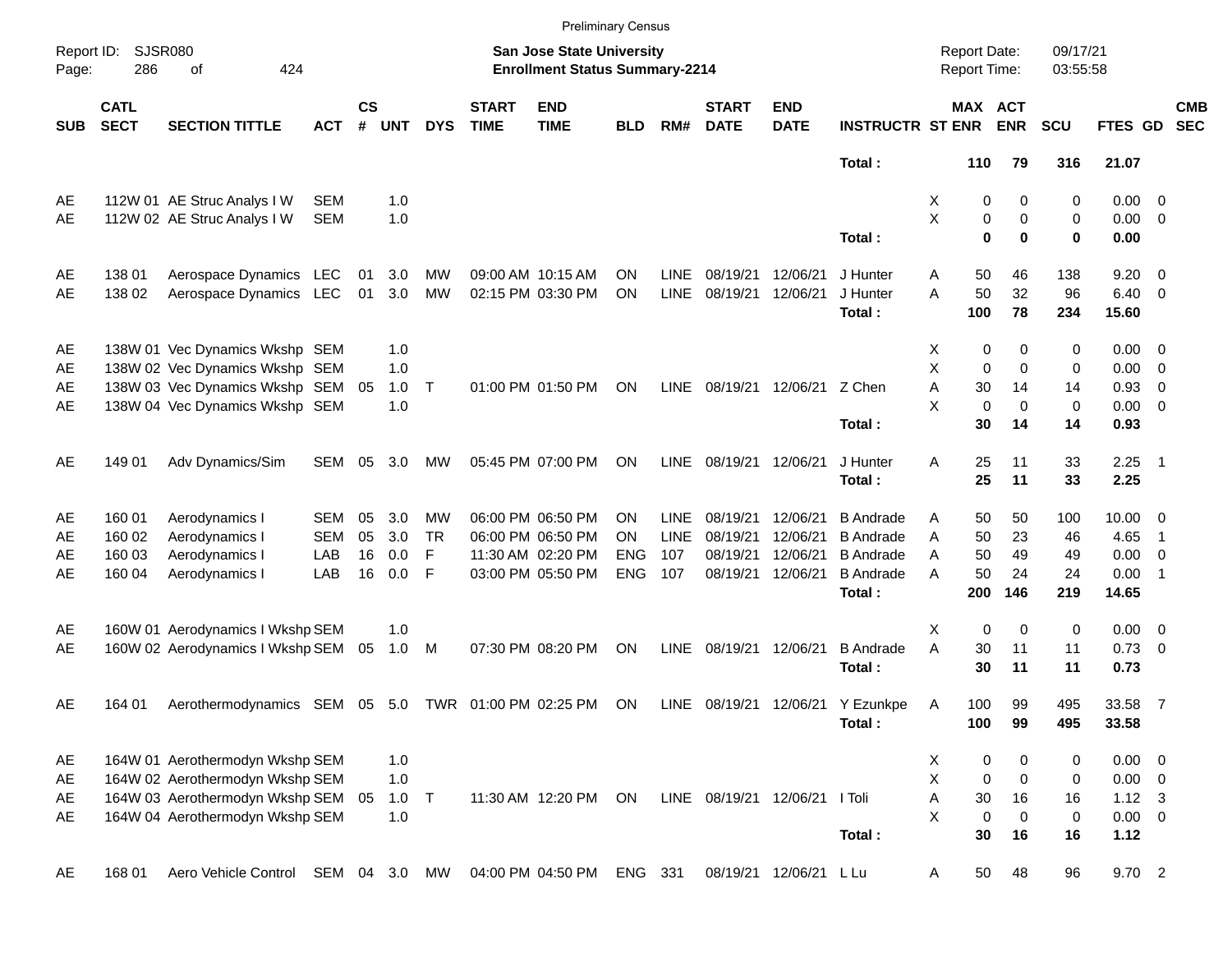|                     |                            |                             |               |                    |            |            |                             |                                                                    | <b>Preliminary Census</b> |             |                             |                           |                         |   |                                            |                |                      |             |                         |            |
|---------------------|----------------------------|-----------------------------|---------------|--------------------|------------|------------|-----------------------------|--------------------------------------------------------------------|---------------------------|-------------|-----------------------------|---------------------------|-------------------------|---|--------------------------------------------|----------------|----------------------|-------------|-------------------------|------------|
| Report ID:<br>Page: | 287                        | <b>SJSR080</b><br>424<br>οf |               |                    |            |            |                             | San Jose State University<br><b>Enrollment Status Summary-2214</b> |                           |             |                             |                           |                         |   | <b>Report Date:</b><br><b>Report Time:</b> |                | 09/17/21<br>03:55:58 |             |                         |            |
| <b>SUB</b>          | <b>CATL</b><br><b>SECT</b> | <b>SECTION TITTLE</b>       | <b>ACT</b>    | $\mathsf{cs}$<br># | <b>UNT</b> | <b>DYS</b> | <b>START</b><br><b>TIME</b> | <b>END</b><br><b>TIME</b>                                          | <b>BLD</b>                | RM#         | <b>START</b><br><b>DATE</b> | <b>END</b><br><b>DATE</b> | <b>INSTRUCTR ST ENR</b> |   | MAX ACT                                    | <b>ENR</b>     | <b>SCU</b>           | FTES GD SEC |                         | <b>CMB</b> |
| AE                  | 168 02                     | Aero Vehicle Control        | <b>SEM</b>    | 04                 | 3.0        | <b>TR</b>  |                             | 04:00 PM 04:50 PM                                                  | <b>ON</b>                 | <b>LINE</b> | 08/19/21                    | 12/06/21                  | L Lu                    | Α | 50                                         | 44             | 88                   | 8.95        | 3                       |            |
| AE                  | 168 03                     | Aero Vehicle Control        | LAB           | 16                 | 0.0        | <b>MW</b>  |                             | 06:00 PM 08:50 PM                                                  | <b>ENG</b>                | 164         | 08/19/21                    | 12/06/21                  | L Lu                    | A | 50                                         | 48             | 48                   | 0.00        | $\overline{2}$          |            |
| AE                  | 168 04                     | Aero Vehicle Control        | LAB           | 16                 | 0.0        | <b>TR</b>  |                             | 06:00 PM 08:50 PM                                                  | <b>ENG</b>                | 164         | 08/19/21                    | 12/06/21                  | L Lu                    | A | 50                                         | 44             | 44                   | 0.00        | -3                      |            |
|                     |                            |                             |               |                    |            |            |                             |                                                                    |                           |             |                             |                           | Total:                  |   | 200                                        | 184            | 276                  | 18.65       |                         |            |
| AE                  |                            | 171A 01 Aircraft Design I   | <b>LEC</b>    | 02                 | 3.0 F      |            |                             | 08:30 AM 11:15 AM                                                  |                           |             |                             | 08/19/21 12/06/21         | G Mendoza               | A | 50                                         | 36             | 108                  | $7.20 \t 0$ |                         |            |
|                     |                            |                             |               |                    |            |            |                             |                                                                    |                           |             |                             |                           | Total:                  |   | 50                                         | 36             | 108                  | 7.20        |                         |            |
| AE                  | 172A 01                    | Spacecraft Dsgn I           | <b>LEC</b>    | 02                 | 3.0 TR     |            |                             | 09:00 AM 10:15 AM                                                  |                           |             |                             | 08/19/21 12/06/21         | P Papadopoul A          |   | 50                                         | 50             | 150                  | 10.00 0     |                         |            |
|                     |                            |                             |               |                    |            |            |                             |                                                                    |                           |             |                             |                           | Total:                  |   | 50                                         | 50             | 150                  | 10.00       |                         |            |
| AE                  | 17301                      | <b>UAV Design</b>           | <b>LEC</b>    | 05                 | 3.0        | <b>TR</b>  |                             | 05:45 PM 07:00 PM                                                  | DMH 231                   |             |                             | 08/19/21 12/06/21         | N Cramer                | Α | 25                                         | 16             | 48                   | $3.20 \ 0$  |                         |            |
|                     |                            |                             |               |                    |            |            |                             |                                                                    |                           |             |                             |                           | Total:                  |   | 25                                         | 16             | 48                   | 3.20        |                         |            |
| AE                  | 180 01                     | <b>Individual Studies</b>   | <b>SUP</b>    |                    | 1.0        |            |                             |                                                                    |                           |             |                             |                           |                         | Х | 0                                          | 0              | 0                    | 0.00        | $\overline{\mathbf{0}}$ |            |
| AE                  | 180 02                     | <b>Individual Studies</b>   | <b>SUP</b>    |                    | 2.0        |            |                             |                                                                    |                           |             |                             |                           |                         | Χ | 0                                          | 0              | 0                    | 0.00        | $\overline{\mathbf{0}}$ |            |
| AE                  | 180 03                     | <b>Individual Studies</b>   | <b>SUP</b>    |                    | 3.0        |            |                             |                                                                    |                           |             |                             |                           |                         | X | 0                                          | 0              | 0                    | 0.00        | 0                       |            |
| AE                  | 180 04                     | <b>Individual Studies</b>   | <b>SUP</b>    | 36                 | 1.0        | <b>TBA</b> |                             |                                                                    |                           |             | 08/19/21                    | 12/06/21                  | N Mourtos               | A | 20                                         | 0              | 0                    | 0.00        | 0                       |            |
| AE                  | 180 05                     | <b>Individual Studies</b>   | <b>SUP</b>    | 36                 | 2.0        | <b>TBA</b> |                             |                                                                    |                           |             | 08/19/21                    | 12/06/21                  | N Mourtos               | A | 30                                         | 0              | 0                    | 0.00        | 0                       |            |
| AE                  | 180 06                     | <b>Individual Studies</b>   | <b>SUP</b>    | 36                 | 3.0        | <b>TBA</b> |                             |                                                                    |                           |             | 08/19/21                    | 12/06/21                  | N Mourtos               | A | 20                                         | 0              | 0                    | 0.00        | $\overline{\mathbf{0}}$ |            |
|                     |                            |                             |               |                    |            |            |                             |                                                                    |                           |             |                             |                           | Total:                  |   | 70                                         | 0              | 0                    | 0.00        |                         |            |
| AE                  | 200 01                     | Analy. of AE Sys.           | <b>LEC</b>    |                    | 3.0        |            |                             |                                                                    |                           |             |                             |                           |                         | X | 0                                          | 0              | 0                    | $0.00 \t 0$ |                         |            |
| AE                  | 200 02                     | Analy. of AE Sys.           | LEC           | 02                 | 3.0        | <b>TR</b>  |                             | 08:30 AM 09:45 AM                                                  | ON                        | LINE        | 08/19/21 12/06/21           |                           | M Khosravi              | Α | 40                                         | 26             | 78                   | 6.50 26     |                         |            |
| AE                  | 200 03                     | Analy. of AE Sys.           | <b>LEC</b>    |                    | 3.0        |            |                             |                                                                    |                           |             |                             |                           |                         | X | $\mathbf 0$                                | $\mathbf 0$    | $\pmb{0}$            | $0.00 \t 0$ |                         |            |
|                     |                            |                             |               |                    |            |            |                             |                                                                    |                           |             |                             |                           | Total:                  |   | 40                                         | 26             | 78                   | 6.50        |                         |            |
| AE                  | 210 01                     | Adv Space Sys Eng           | SEM 04 3.0 TR |                    |            |            |                             | 07:30 PM 08:45 PM                                                  | ON                        | LINE        | 08/19/21 12/06/21           |                           | P Papadopoul A          |   | 30                                         | 16             | 48                   | 3.90 14     |                         |            |
|                     |                            |                             |               |                    |            |            |                             |                                                                    |                           |             |                             |                           | Total:                  |   | 30                                         | 16             | 48                   | 3.90        |                         |            |
| AE                  | 247 01                     | Trajectory Apps.            | <b>LEC</b>    |                    | 3.0        |            |                             |                                                                    |                           |             |                             |                           |                         | Χ | 0                                          | 0              | 0                    | 0.00        | $\overline{\mathbf{0}}$ |            |
| AE                  | 247 02                     | Trajectory Apps.            | <b>LEC</b>    | 01                 |            | 3.0 TR     |                             | 05:45 PM 07:00 PM ON                                               |                           |             | LINE 08/19/21 12/06/21      |                           | D Lang                  | А | 30                                         | $\overline{7}$ | 21                   | 1.706       |                         |            |
|                     |                            |                             |               |                    |            |            |                             |                                                                    |                           |             |                             |                           | Total:                  |   | 30                                         | $\overline{7}$ | 21                   | 1.70        |                         |            |
| AE                  | 250 01                     | Ad Struct & Mat             | <b>LEC</b>    |                    | 3.0        |            |                             |                                                                    |                           |             |                             |                           |                         | X | 0                                          | 0              | 0                    | $0.00 \t 0$ |                         |            |
| AE                  | 250 02                     | Ad Struct & Mat             | LEC           |                    | 3.0        |            |                             |                                                                    |                           |             |                             |                           |                         | X | $\pmb{0}$                                  | $\pmb{0}$      | $\pmb{0}$            | $0.00 \t 0$ |                         |            |
|                     |                            |                             |               |                    |            |            |                             |                                                                    |                           |             |                             |                           | Total:                  |   | $\pmb{0}$                                  | 0              | 0                    | 0.00        |                         |            |
| AE                  | 262 01                     | Adv Aerodynamics            | <b>SEM</b>    |                    | 3.0        |            |                             |                                                                    |                           |             |                             |                           |                         | X | 0                                          | 0              | 0                    | $0.00 \t 0$ |                         |            |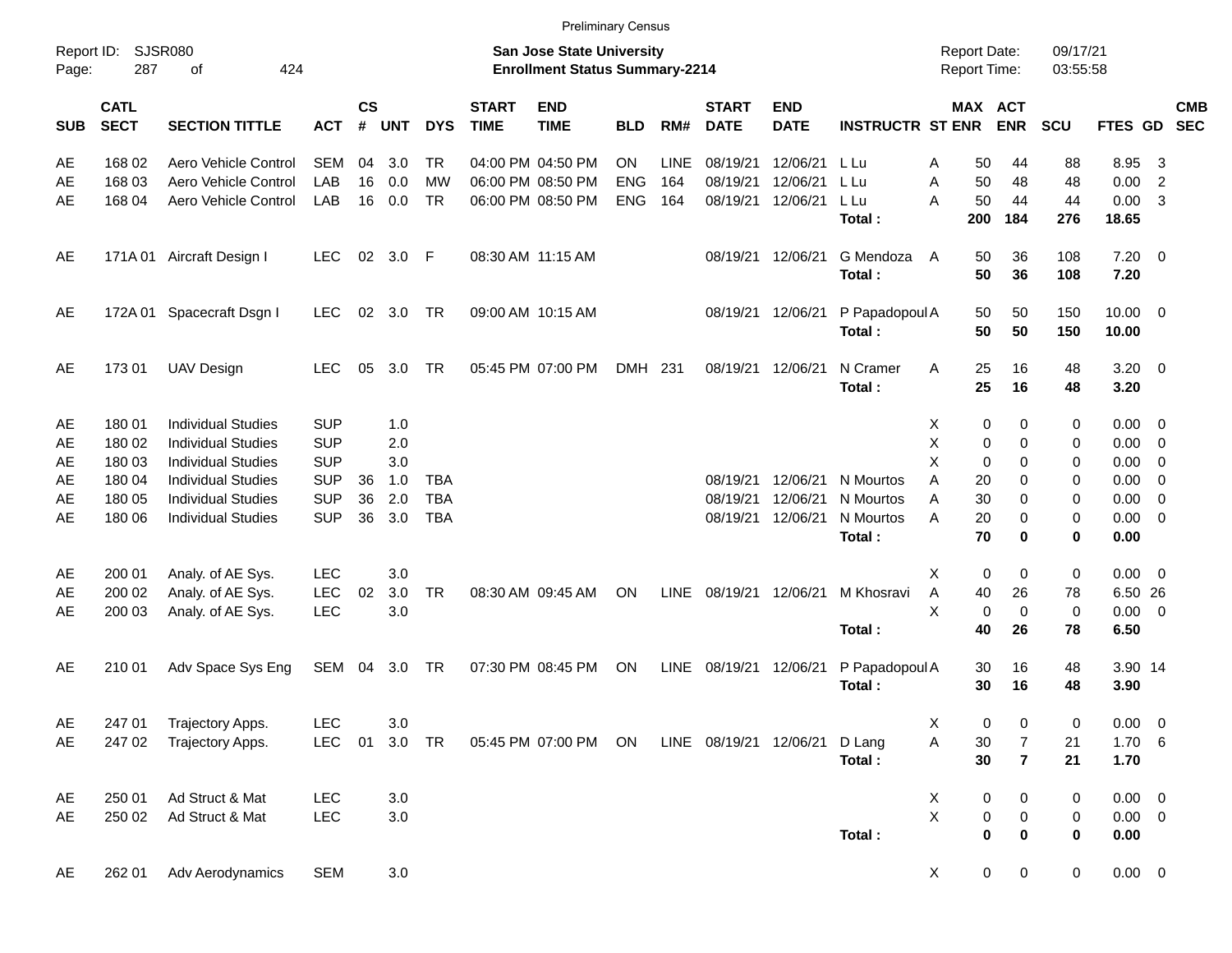|                                  | <b>Preliminary Census</b><br>09/17/21<br><b>Report Date:</b>                                             |                                                                                                                                              |                                                                                  |                   |                                        |                                        |                             |                           |            |     |                                  |                                  |                                               |                                                                                       |                                                                                   |                                                                |                                                      |                                                                                         |
|----------------------------------|----------------------------------------------------------------------------------------------------------|----------------------------------------------------------------------------------------------------------------------------------------------|----------------------------------------------------------------------------------|-------------------|----------------------------------------|----------------------------------------|-----------------------------|---------------------------|------------|-----|----------------------------------|----------------------------------|-----------------------------------------------|---------------------------------------------------------------------------------------|-----------------------------------------------------------------------------------|----------------------------------------------------------------|------------------------------------------------------|-----------------------------------------------------------------------------------------|
| Report ID:<br>Page:              | SJSR080<br><b>San Jose State University</b><br>288<br>424<br><b>Enrollment Status Summary-2214</b><br>of |                                                                                                                                              |                                                                                  |                   |                                        |                                        |                             |                           |            |     |                                  |                                  |                                               | Report Time:                                                                          |                                                                                   | 03:55:58                                                       |                                                      |                                                                                         |
| <b>SUB</b>                       | <b>CATL</b><br><b>SECT</b>                                                                               | <b>SECTION TITTLE</b>                                                                                                                        | <b>ACT</b>                                                                       | <b>CS</b><br>$\#$ | <b>UNT</b>                             | <b>DYS</b>                             | <b>START</b><br><b>TIME</b> | <b>END</b><br><b>TIME</b> | <b>BLD</b> | RM# | <b>START</b><br><b>DATE</b>      | <b>END</b><br><b>DATE</b>        | <b>INSTRUCTR ST ENR</b>                       | MAX ACT                                                                               | <b>ENR</b>                                                                        | SCU                                                            | FTES GD                                              | <b>CMB</b><br><b>SEC</b>                                                                |
| AE                               | 262 02                                                                                                   | Adv Aerodynamics                                                                                                                             | <b>SEM</b>                                                                       | 04                | 3.0                                    | MW                                     |                             | 07:30 PM 08:45 PM         | ON         |     | LINE 08/19/21                    | 12/06/21                         | S MontgomeryA<br>Total:                       | 50<br>50                                                                              | 24<br>24                                                                          | 72<br>72                                                       | 6.00 24<br>6.00                                      |                                                                                         |
| AE<br>AE                         | 269 01<br>269 02                                                                                         | <b>Advanced CFD</b><br>Advanced CFD                                                                                                          | <b>LEC</b><br>LEC                                                                | 01                | 3.0<br>3.0                             | <b>MW</b>                              |                             | 05:45 PM 07:00 PM         | ON         |     | LINE 08/19/21 12/06/21           |                                  | J Schulz<br>Total:                            | X<br>$\mathbf 0$<br>A<br>50<br>50                                                     | $\mathbf 0$<br>32<br>32                                                           | 0<br>96<br>96                                                  | $0.00 \ 0$<br>8.00 32<br>8.00                        |                                                                                         |
| AE<br>AE                         | 271 01<br>271 02                                                                                         | Adv Air Design<br>Adv Air Design                                                                                                             | <b>LEC</b><br>LEC                                                                | 04                | 3.0<br>3.0                             | <b>MW</b>                              |                             | 04:00 PM 05:15 PM         |            |     | 08/19/21                         | 12/06/21                         | S MontgomeryA<br>Total:                       | X<br>$\mathbf 0$<br>50<br>50                                                          | $\mathbf 0$<br>19<br>19                                                           | $\pmb{0}$<br>57<br>57                                          | $0.00 \t 0$<br>4.75 19<br>4.75                       |                                                                                         |
| AE<br>AE                         | 295A01<br>295A 02 Project I                                                                              | Project I                                                                                                                                    | <b>SUP</b><br><b>SUP</b>                                                         | 25                | 3.0<br>3.0                             | <b>TBA</b>                             |                             |                           |            |     | 08/19/21                         | 12/06/21                         | N Mourtos<br>Total:                           | $\mathbf 0$<br>X<br>A<br>25<br>25                                                     | $\mathbf 0$<br>10<br>10                                                           | $\mathbf 0$<br>30<br>30                                        | $0.00 \ 0$<br>2.50 10<br>2.50                        |                                                                                         |
| AE<br>AE                         |                                                                                                          | 295B 01 Project II<br>295B 02 Project II                                                                                                     | <b>SUP</b><br><b>SUP</b>                                                         | 25                | 3.0<br>3.0                             | <b>TBA</b>                             |                             |                           |            |     | 08/19/21                         | 12/06/21                         | N Mourtos<br>Total:                           | X<br>$\mathbf 0$<br>A<br>25<br>25                                                     | $\mathbf 0$<br>15<br>15                                                           | $\mathbf 0$<br>45<br>45                                        | 0.00<br>3.75 15<br>3.75                              | $\overline{\phantom{0}}$                                                                |
| AE<br>AE<br>AE<br>AE<br>AE<br>AE | 298 01<br>298 02<br>298 03<br>298 04<br>298 05<br>298 06                                                 | Spec Proj in Aerospa<br>Spec Proj in Aerospa<br>Spec Proj in Aerospa<br>Spec Proj in Aerospa<br>Spec Proj in Aerospa<br>Spec Proj in Aerospa | <b>SUP</b><br><b>SUP</b><br><b>SUP</b><br><b>SUP</b><br><b>SUP</b><br><b>SUP</b> | 25<br>25<br>25    | 1.0<br>2.0<br>3.0<br>1.0<br>2.0<br>3.0 | <b>TBA</b><br><b>TBA</b><br><b>TBA</b> |                             |                           |            |     | 08/19/21<br>08/19/21<br>08/19/21 | 12/06/21<br>12/06/21<br>12/06/21 | N Mourtos<br>N Mourtos<br>N Mourtos<br>Total: | Χ<br>0<br>Χ<br>$\mathbf 0$<br>X<br>$\mathbf 0$<br>A<br>10<br>A<br>10<br>A<br>10<br>30 | 0<br>$\mathbf 0$<br>$\mathbf 0$<br>0<br>$\Omega$<br>$\overline{1}$<br>$\mathbf 1$ | 0<br>$\mathbf 0$<br>$\mathbf 0$<br>0<br>0<br>$\mathbf{3}$<br>3 | 0.00<br>0.00<br>0.00<br>0.00<br>0.00<br>0.25<br>0.25 | $\overline{\mathbf{0}}$<br>0<br>$\overline{0}$<br>$\overline{0}$<br>0<br>$\overline{1}$ |
|                                  |                                                                                                          |                                                                                                                                              |                                                                                  |                   |                                        |                                        |                             |                           |            |     |                                  |                                  |                                               |                                                                                       |                                                                                   |                                                                |                                                      |                                                                                         |

**Department : Aerospace Engineering Department Total : 1785 1184 2689 187.67 Lower Division : 345 265 265 17.68 Upper Division : 1150 795 2052 139.13<br>
Graduate Division : 290 124 372 30.85 Graduate Division : 290 124 372 30.85**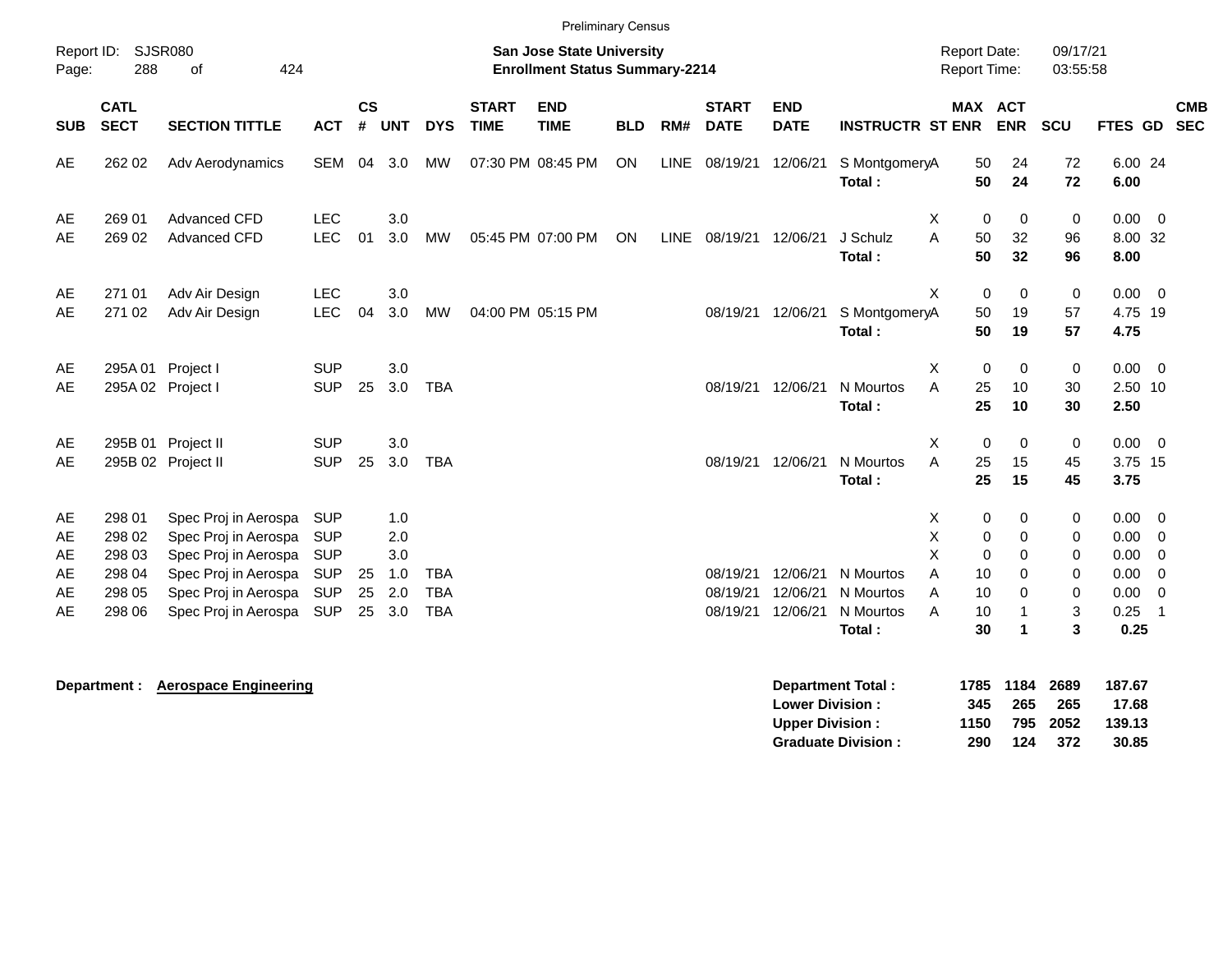|                     |                            |                                |              |                    |            |             |                             | <b>Preliminary Census</b>                                                 |            |      |                             |                           |                             |                                            |                            |                      |             |                          |                          |
|---------------------|----------------------------|--------------------------------|--------------|--------------------|------------|-------------|-----------------------------|---------------------------------------------------------------------------|------------|------|-----------------------------|---------------------------|-----------------------------|--------------------------------------------|----------------------------|----------------------|-------------|--------------------------|--------------------------|
| Report ID:<br>Page: | 289                        | <b>SJSR080</b><br>424<br>οf    |              |                    |            |             |                             | <b>San Jose State University</b><br><b>Enrollment Status Summary-2214</b> |            |      |                             |                           |                             | <b>Report Date:</b><br><b>Report Time:</b> |                            | 09/17/21<br>03:55:58 |             |                          |                          |
| <b>SUB</b>          | <b>CATL</b><br><b>SECT</b> | <b>SECTION TITTLE</b>          | <b>ACT</b>   | $\mathsf{cs}$<br># | <b>UNT</b> | <b>DYS</b>  | <b>START</b><br><b>TIME</b> | <b>END</b><br><b>TIME</b>                                                 | <b>BLD</b> | RM#  | <b>START</b><br><b>DATE</b> | <b>END</b><br><b>DATE</b> | <b>INSTRUCTR ST ENR ENR</b> |                                            | MAX ACT                    | <b>SCU</b>           | FTES GD     |                          | <b>CMB</b><br><b>SEC</b> |
| <b>College</b>      |                            | <b>Engineering, College of</b> |              |                    |            |             |                             |                                                                           |            |      |                             |                           |                             |                                            |                            |                      |             |                          |                          |
|                     | Department :               | <b>Chemical Engineering</b>    |              |                    |            |             |                             |                                                                           |            |      |                             |                           |                             |                                            |                            |                      |             |                          |                          |
| <b>CHE</b>          |                            | 110B 01 Comp Methods ChemELEC  |              | 02                 | 2.0        |             |                             |                                                                           |            |      | 08/19/21                    | 12/06/21                  |                             | X                                          | 0<br>0                     | 0                    | 0.00        | $\mathbf{0}$             |                          |
| <b>CHE</b>          |                            | 110B 02 Comp Methods ChemELAB  |              | 16                 | 0.0        | R           |                             | 10:45 AM 01:30 PM                                                         | <b>ENG</b> | 339  | 08/19/21                    | 12/06/21                  | L Rosenfeld                 | 30<br>A                                    | 37                         | 37                   | 0.00        | 0                        |                          |
| <b>CHE</b>          |                            | 110B 03 Comp Methods ChemELEC  |              | 02                 | 2.0        | $\top$      |                             | 10:45 AM 11:35 AM                                                         | <b>ENG</b> | 339  |                             | 08/19/21 12/06/21         | L Rosenfeld                 | 30<br>A                                    | 37                         | 37                   | 4.93        | 0                        |                          |
|                     |                            |                                |              |                    |            |             |                             |                                                                           |            |      |                             |                           | Total:                      | 60                                         | 74                         | 74                   | 4.93        |                          |                          |
| <b>CHE</b>          | 115 01                     | Indus Chem Calc                | <b>LEC</b>   | 02                 | 3.0        | <b>TR</b>   |                             | 02:15 PM 03:30 PM                                                         | <b>ENG</b> | 329  | 08/19/21 12/06/21           |                           | C Komives                   | 40<br>A                                    | 26                         | 78                   | 5.20        | - 0                      |                          |
| <b>CHE</b>          | 115 02                     | Indus Chem Calc                | <b>LEC</b>   |                    | 3.0        |             |                             |                                                                           |            |      |                             |                           |                             | X                                          | 0<br>$\mathbf 0$           | 0                    | 0.00        | $\overline{\mathbf{0}}$  |                          |
|                     |                            |                                |              |                    |            |             |                             |                                                                           |            |      |                             |                           | Total:                      | 40                                         | 26                         | 78                   | 5.20        |                          |                          |
| <b>CHE</b>          | 13301                      | Sustainable Engr               | <b>LEC</b>   | 02                 | 3.0        | $\mathsf T$ |                             | 06:00 PM 08:45 PM                                                         | <b>ENG</b> | 339  | 08/19/21                    | 12/06/21                  |                             | 30<br>Α                                    | 0                          | 0                    | 0.00        | $\overline{\mathbf{0}}$  |                          |
| <b>CHE</b>          | 133 02                     | Sustainable Engr               | <b>LEC</b>   | 02                 | 3.0        | $\top$      |                             | 06:00 PM 08:45 PM                                                         |            |      | 08/19/21                    | 12/06/21                  | R Lukkoor                   | 30<br>Α                                    | 10                         | 30                   | 2.35        | $\overline{7}$           |                          |
|                     |                            |                                |              |                    |            |             |                             |                                                                           |            |      |                             |                           | Total:                      | 60                                         | 10                         | 30                   | 2.35        |                          |                          |
| <b>CHE</b>          | 158 01                     | Kin and React Des              | <b>SEM</b>   | 04                 | 3.0        | M           |                             | 09:00 AM 10:45 AM                                                         | <b>ENG</b> | 339  | 08/19/21                    | 12/06/21                  | A Ramasubran                | 45                                         | 42                         | 84                   | 8.65        | - 5                      |                          |
| <b>CHE</b>          | 158 02                     | Kin and React Des              | LAB          | 16                 | 0.0        | W           |                             | 09:00 AM 11:45 AM                                                         | <b>ENG</b> | 333  | 08/19/21                    | 12/06/21                  | A Ramasubran                | 23                                         | 23                         | 23                   | 0.00        | $\overline{4}$           |                          |
| <b>CHE</b>          | 158 03                     | Kin and React Des              | LAB          | 16                 | 0.0        | W           |                             | 03:15 PM 06:00 PM                                                         | <b>ENG</b> | 333  |                             | 08/19/21 12/06/21         | A Ramasubran                | 23                                         | 19                         | 19                   | 0.00        | $\overline{\phantom{1}}$ |                          |
|                     |                            |                                |              |                    |            |             |                             |                                                                           |            |      |                             |                           | Total:                      | 91                                         | 84                         | 126                  | 8.65        |                          |                          |
| <b>CHE</b>          |                            | 160B 01 Unit Oper II           | <b>SEM</b>   | 04                 | 4.0        | МW          |                             | 12:30 PM 01:45 PM                                                         | <b>ENG</b> | 341  | 08/19/21                    | 12/06/21                  | K Kao                       | 46<br>A                                    | 39                         | 117                  | 10.73       | - 5                      |                          |
| <b>CHE</b>          |                            | 160B 02 Unit Oper II           | LAB          | 16                 | 0.0        | R           |                             | 09:00 AM 11:45 AM                                                         | <b>ENG</b> | 333  | 08/19/21                    | 12/06/21                  | K Kao                       | 23<br>Α                                    | 30                         | 30                   | 0.00        | 2                        |                          |
| <b>CHE</b>          |                            | 160B 03 Unit Oper II           | LAB          | 16                 | 0.0        | R           |                             | 12:30 PM 03:15 PM                                                         | <b>ENG</b> | 333  | 08/19/21 12/06/21           |                           | K Kao                       | 23<br>А                                    | 9                          | 9                    | 0.00        | $\overline{\mathbf{3}}$  |                          |
|                     |                            |                                |              |                    |            |             |                             |                                                                           |            |      |                             |                           | Total:                      | 92                                         | 78                         | 156                  | 10.73       |                          |                          |
| <b>CHE</b>          | 161 01                     | Proc Sfty Engr Ethic           | SEM 04 1.0 M |                    |            |             |                             | 03:00 PM 03:50 PM                                                         | <b>ENG</b> | 339  |                             | 08/19/21 12/06/21         | X Sinha                     | A<br>25                                    | 13                         | 13                   | $0.87$ 0    |                          |                          |
|                     |                            |                                |              |                    |            |             |                             |                                                                           |            |      |                             |                           | Total:                      | 25                                         | 13                         | 13                   | 0.87        |                          |                          |
| <b>CHE</b>          | 161L01                     | UG Chem Engr Lab               | <b>LEC</b>   | 02                 | 2.0        | M           |                             | 02:15 PM 03:05 PM                                                         | <b>ENG</b> | 341  | 08/19/21                    | 12/06/21                  | <b>G</b> Kumar              | 46<br>A                                    | 34                         | 34                   | 4.53        | $\overline{0}$           |                          |
| <b>CHE</b>          |                            | 161L 02 UG Chem Engr Lab       | LAB          |                    | 16 0.0     | м           |                             | 03:15 PM 06:00 PM                                                         | ENG        | 205  |                             | 08/19/21 12/06/21         | G Kumar                     | 12<br>Α                                    | 12                         | 12                   | 0.00        | $\overline{0}$           |                          |
| <b>CHE</b>          |                            | 161L03 UG Chem Engr Lab        | LAB          |                    | 16 0.0     | $\mathsf T$ |                             | 01:30 PM 04:15 PM                                                         | ENG 205    |      |                             | 08/19/21 12/06/21         | <b>G</b> Kumar              | Α<br>12                                    | 12                         | 12                   | 0.00        | $\overline{\mathbf{0}}$  |                          |
| <b>CHE</b>          |                            | 161L04 UG Chem Engr Lab        | LAB          |                    | 0.0        |             |                             |                                                                           |            |      |                             |                           |                             | X                                          | 0<br>$\Omega$              | 0                    | 0.00        | $\overline{\mathbf{0}}$  |                          |
| <b>CHE</b>          |                            | 161L 05 UG Chem Engr Lab       | LAB          |                    | 16  0.0  R |             |                             | 01:30 PM 04:15 PM                                                         | ENG 205    |      | 08/19/21 12/06/21           |                           | M Abriam                    | A<br>12                                    | 10                         | 10                   | $0.00 \t 0$ |                          |                          |
|                     |                            |                                |              |                    |            |             |                             |                                                                           |            |      |                             |                           | Total:                      | 82                                         | 68                         | 68                   | 4.53        |                          |                          |
| <b>CHE</b>          | 162 01                     | <b>Engr Stat Analysis</b>      | <b>LEC</b>   | 01                 | 2.0        | W           |                             | 04:30 PM 05:20 PM                                                         | <b>ON</b>  |      | LINE 08/19/21 12/06/21      |                           | S Amin                      | 90<br>A                                    | 38                         | 38                   | 5.07        | 0 <sup>o</sup>           |                          |
| <b>ISE</b>          | 162 01                     | <b>Engr Stat Analysis</b>      | <b>LEC</b>   | 01                 | 2.0        | W           |                             | 04:30 PM 05:20 PM                                                         | <b>ON</b>  | LINE | 08/19/21 12/06/21           |                           | S Amin                      | Α                                          | $\mathbf 0$<br>$\mathbf 0$ | 0                    | 0.00        | $0\,C$                   |                          |
| <b>CHE</b>          | 162 02                     | <b>Engr Stat Analysis</b>      | LAB          |                    | 16 0.0     | W           |                             | 05:30 PM 08:15 PM                                                         | <b>ON</b>  |      | LINE 08/19/21 12/06/21      |                           | S Amin                      | $90\,$<br>Α                                | 38                         | 38                   | 0.00        | $0\,C$                   |                          |
| <b>ISE</b>          | 162 02                     | <b>Engr Stat Analysis</b>      | LAB          |                    | 16  0.0  W |             |                             | 05:30 PM 08:15 PM                                                         | ON         |      | LINE 08/19/21 12/06/21      |                           | S Amin                      | Α                                          | $\mathbf 0$<br>0           | 0                    | 0.00        | $0\,C$                   |                          |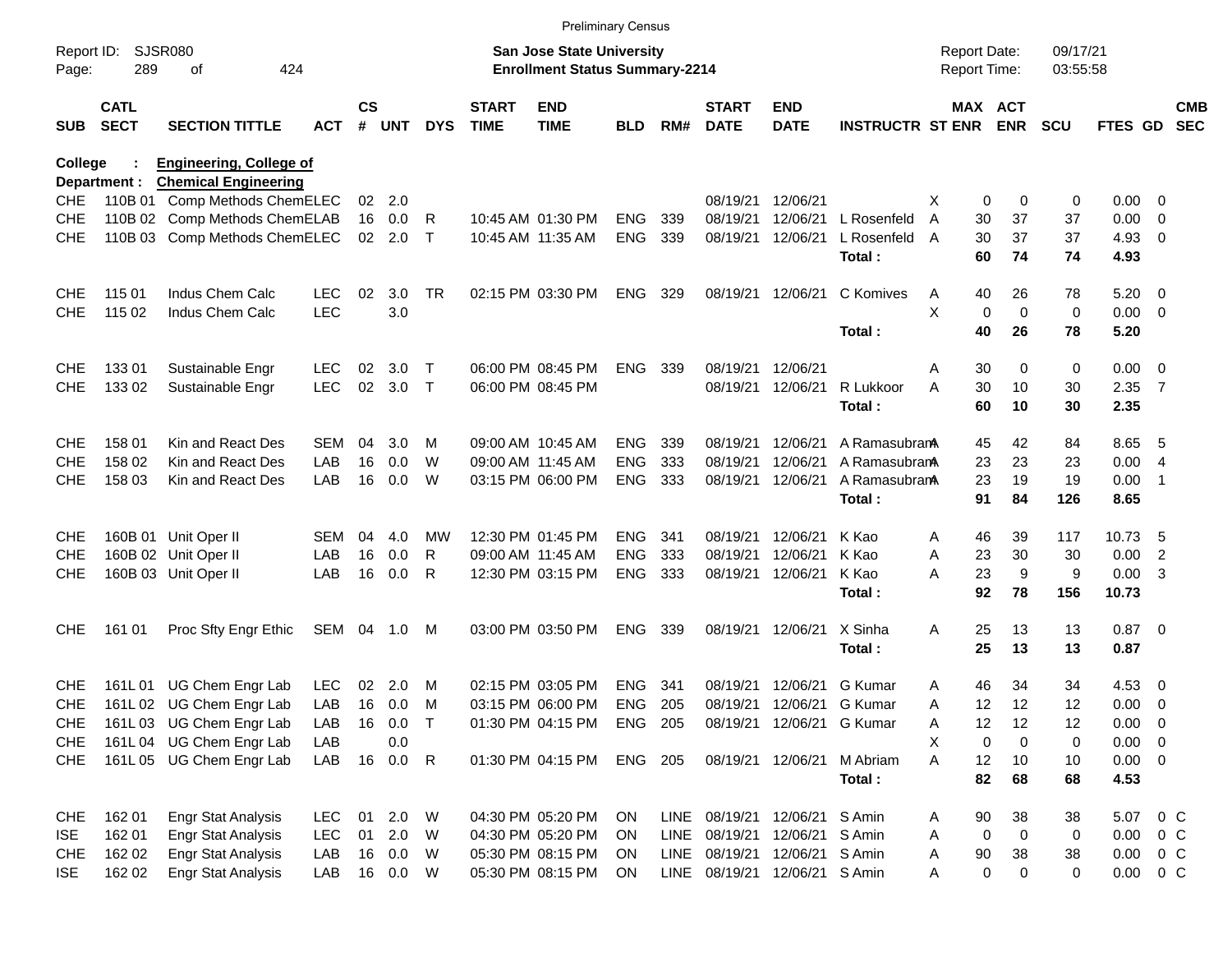|                     |                            |                                 |              |                    |            |              |                             | <b>Preliminary Census</b>                                                 |            |             |                             |                           |                                 |                                     |                |                      |                |     |                          |
|---------------------|----------------------------|---------------------------------|--------------|--------------------|------------|--------------|-----------------------------|---------------------------------------------------------------------------|------------|-------------|-----------------------------|---------------------------|---------------------------------|-------------------------------------|----------------|----------------------|----------------|-----|--------------------------|
| Report ID:<br>Page: | <b>SJSR080</b><br>290      | 424<br>οf                       |              |                    |            |              |                             | <b>San Jose State University</b><br><b>Enrollment Status Summary-2214</b> |            |             |                             |                           |                                 | <b>Report Date:</b><br>Report Time: |                | 09/17/21<br>03:55:58 |                |     |                          |
| <b>SUB</b>          | <b>CATL</b><br><b>SECT</b> | <b>SECTION TITTLE</b>           | <b>ACT</b>   | $\mathsf{cs}$<br># | <b>UNT</b> | <b>DYS</b>   | <b>START</b><br><b>TIME</b> | <b>END</b><br><b>TIME</b>                                                 | <b>BLD</b> | RM#         | <b>START</b><br><b>DATE</b> | <b>END</b><br><b>DATE</b> | <b>INSTRUCTR ST ENR ENR</b>     |                                     | MAX ACT        | <b>SCU</b>           | FTES GD        |     | <b>CMB</b><br><b>SEC</b> |
|                     |                            |                                 |              |                    |            |              |                             |                                                                           |            |             |                             |                           | Total:                          | 180                                 | 76             | 76                   | 5.07           |     |                          |
| <b>CHE</b>          |                            | 165A 01 Plant Design I          | <b>LEC</b>   | 02                 | 2.0        | W            |                             | 02:15 PM 03:05 PM                                                         | <b>ON</b>  | <b>LINE</b> | 08/19/21                    | 12/06/21                  | D Wagner                        | 46<br>A                             | 35             | 35                   | 4.67 0         |     |                          |
| <b>CHE</b>          |                            | 165A 02 Plant Design I          | LAB          | 16                 | 0.0        | F            |                             | 12:00 PM 02:45 PM                                                         | <b>ENG</b> | 333         | 08/19/21                    | 12/06/21                  | D Wagner                        | Α<br>23                             | 23             | 23                   | $0.00 \t 0$    |     |                          |
| <b>CHE</b>          |                            | 165A 03 Plant Design I          | LAB          |                    | 16 0.0     | F            |                             | 12:00 PM 02:45 PM                                                         | <b>ENG</b> | 339         |                             | 08/19/21 12/06/21         | X Sinha                         | A<br>23                             | 12             | 12                   | $0.00 \t 0$    |     |                          |
|                     |                            |                                 |              |                    |            |              |                             |                                                                           |            |             |                             |                           | Total:                          | 92                                  | 70             | 70                   | 4.67           |     |                          |
| <b>CHE</b>          | 176 01                     | <b>Energy Storage Sys</b>       | LEC          | 02                 | 3.0        | $\mathsf{R}$ |                             | 06:00 PM 08:45 PM                                                         | ENG        | 401         |                             | 08/19/21 12/06/21         | N Matsumura A<br>Total:         | 25<br>25                            | 15<br>15       | 45<br>45             | 3.35 7<br>3.35 |     |                          |
| <b>CHE</b>          | 178 01                     | <b>Smart Sensors/Biosen LEC</b> |              |                    | 3.0        |              |                             |                                                                           |            |             |                             |                           |                                 | X<br>0                              | 0              | 0                    | $0.00 \t 0$    |     |                          |
| <b>CHE</b>          | 178 02                     | Smart Sensors/Biosen LAB        |              |                    | 0.0        |              |                             |                                                                           |            |             |                             |                           |                                 | X<br>0                              | 0              | 0                    | $0.00 \t 0$    |     |                          |
|                     |                            |                                 |              |                    |            |              |                             |                                                                           |            |             |                             |                           | Total:                          | $\bf{0}$                            | 0              | 0                    | 0.00           |     |                          |
| <b>CHE</b>          | 180 01                     | <b>Individual Studies</b>       | <b>SUP</b>   | 36                 | 1.0        | <b>TBA</b>   |                             |                                                                           |            |             | 08/19/21                    | 12/06/21                  | L Rosenfeld                     | 20<br>A                             | 0              | 0                    | $0.00 \t 0$    |     |                          |
| <b>CHE</b>          | 180 02                     | <b>Individual Studies</b>       | <b>SUP</b>   | 36                 | 2.0        | <b>TBA</b>   |                             |                                                                           |            |             |                             | 08/19/21 12/06/21         | L Rosenfeld A                   | 20                                  | 0              | 0                    | $0.00 \t 0$    |     |                          |
|                     |                            |                                 |              |                    |            |              |                             |                                                                           |            |             |                             |                           | Total:                          | 40                                  | $\mathbf 0$    | 0                    | 0.00           |     |                          |
| <b>CHE</b>          |                            | 180R 01 UG Res & Projects       | <b>SUP</b>   | 36                 | 1.0        | TBA          |                             |                                                                           |            |             | 08/19/21                    | 12/06/21                  | L Rosenfeld                     | 20<br>A                             | 6              | 6                    | $0.40 \quad 0$ |     |                          |
| <b>CHE</b>          |                            | 180R 02 UG Res & Projects       | <b>SUP</b>   | 36                 | 1.0        | <b>TBA</b>   |                             |                                                                           |            |             | 08/19/21                    | 12/06/21                  | D Wagner                        | 20<br>Α                             | $\overline{4}$ | $\overline{4}$       | 0.27 0         |     |                          |
|                     |                            |                                 |              |                    |            |              |                             |                                                                           |            |             |                             |                           | Total:                          | 40                                  | 10             | 10                   | 0.67           |     |                          |
| <b>CHE</b>          | 190 01                     | Intro to Tran Phen              | <b>LEC</b>   | 02                 | 3.0        | <b>TR</b>    |                             | 04:00 PM 05:15 PM                                                         | ENG 339    |             |                             | 08/19/21 12/06/21         | L Rosenfeld                     | 40<br>A                             | 43             | 129                  | 8.85           | - 5 |                          |
| <b>CHE</b>          | 190 02                     | Intro to Tran Phen              | <b>LEC</b>   |                    | 3.0        |              |                             |                                                                           |            |             |                             |                           |                                 | X<br>0                              | $\mathbf 0$    | 0                    | $0.00 \t 0$    |     |                          |
|                     |                            |                                 |              |                    |            |              |                             |                                                                           |            |             |                             |                           | Total:                          | 40                                  | 43             | 129                  | 8.85           |     |                          |
| <b>CHE</b>          | 192 01                     | Intro Biochem Engr              | SEM 04       |                    | 3.0        | R            |                             | 06:00 PM 08:45 PM                                                         | <b>ENG</b> | 339         |                             | 08/19/21 12/06/21         | P Kambam                        | 35<br>A                             | 18             | 54                   | 3.95 7         |     |                          |
|                     |                            |                                 |              |                    |            |              |                             |                                                                           |            |             |                             |                           | Total:                          | 35                                  | 18             | 54                   | 3.95           |     |                          |
| <b>CHE</b>          | 200 01                     | <b>Research Methods</b>         | <b>LEC</b>   |                    | 02 3.0 F   |              |                             | 03:15 PM 05:05 PM                                                         |            |             |                             |                           | 08/19/21 12/06/21 Y Schneider A | 40                                  | 20             | 40                   | 5.00 20        |     |                          |
| <b>CHE</b>          | 200 02                     | <b>Research Methods</b>         | LAB          |                    | 16  0.0  F |              |                             | 05:15 PM 08:00 PM                                                         |            |             |                             |                           | 08/19/21 12/06/21 Y Schneider A | 30                                  | 20             | 20                   | 0.0020         |     |                          |
| CHE                 | 200 03                     | <b>Research Methods</b>         | LAB          |                    | 16  0.0  F |              |                             | 03:15 PM 08:00 PM                                                         |            |             |                             | 08/19/21 12/06/21 X Sinha |                                 | Α<br>10                             | 0              | 0                    | $0.00 \t 0$    |     |                          |
|                     |                            |                                 |              |                    |            |              |                             |                                                                           |            |             |                             |                           | Total:                          | 80                                  | 40             | 60                   | 5.00           |     |                          |
|                     | CHE 219 01                 | <b>Transport Proc</b>           | <b>SEM</b>   |                    | 3.0        |              |                             |                                                                           |            |             |                             |                           |                                 | Χ<br>0                              | 0              | 0                    | $0.00 \t 0$    |     |                          |
| CHE                 | 219 02                     | <b>Transport Proc</b>           | SEM 05 3.0 W |                    |            |              |                             | 06:00 PM 08:45 PM                                                         |            |             |                             | 08/19/21 12/06/21         | M Pirmoradi                     | $\overline{A}$<br>40                | 14             | 42                   | 3.50 14        |     |                          |
|                     |                            |                                 |              |                    |            |              |                             |                                                                           |            |             |                             |                           | Total:                          | 40                                  | 14             | 42                   | 3.50           |     |                          |
| <b>CHE</b>          | 280 01                     | <b>Graduate Research</b>        | SUP 25 3.0 F |                    |            |              |                             | 03:00 PM 05:45 PM                                                         | ENG 329    |             |                             | 08/19/21 12/06/21 K Kao   |                                 | 10<br>A                             | 3              | 9                    | $0.75$ 3       |     |                          |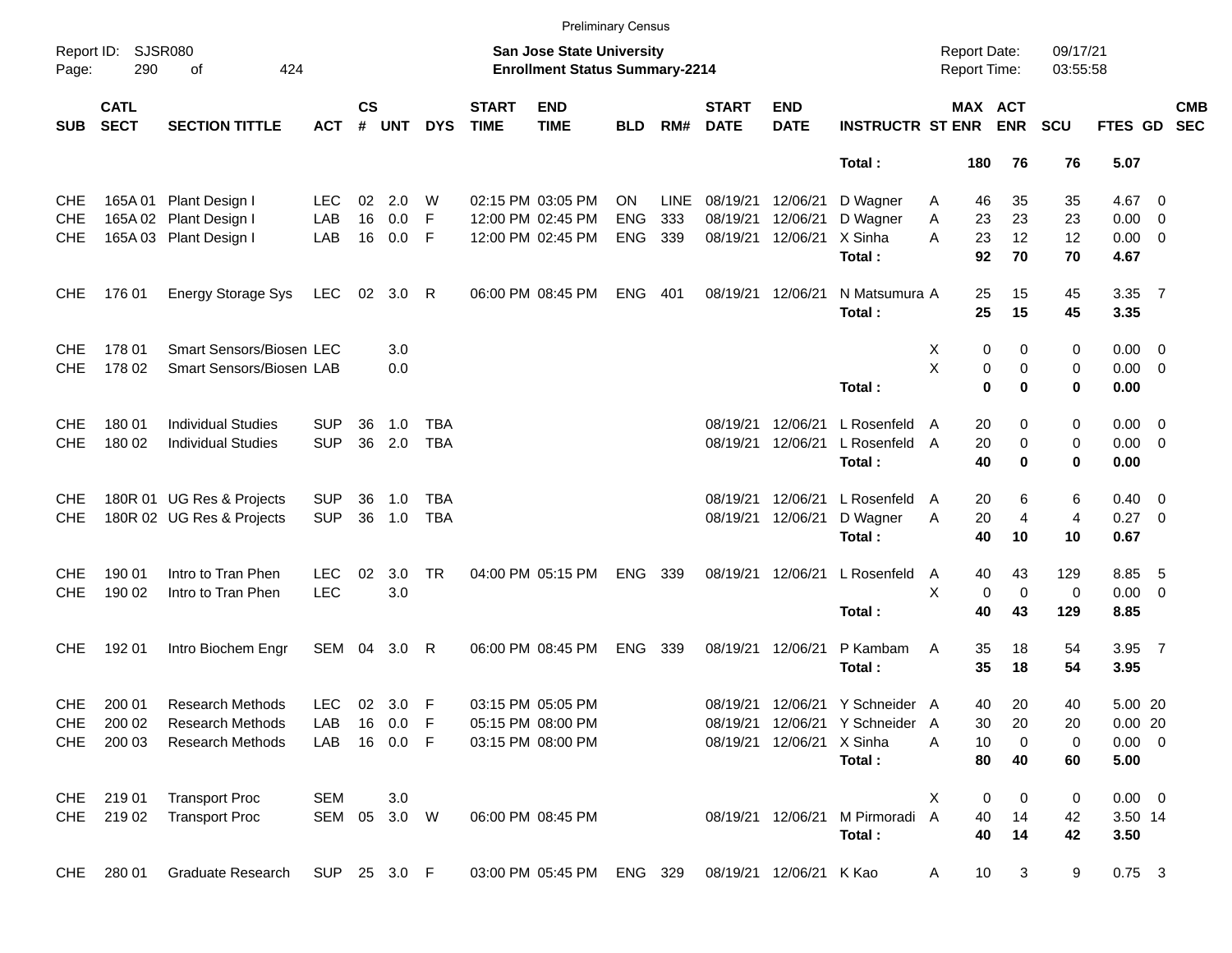|            |                            |                             |            |                    |            |             |                             | <b>Preliminary Census</b>                                                 |            |     |                             |                           |                           |                              |                       |                      |                |                |                          |
|------------|----------------------------|-----------------------------|------------|--------------------|------------|-------------|-----------------------------|---------------------------------------------------------------------------|------------|-----|-----------------------------|---------------------------|---------------------------|------------------------------|-----------------------|----------------------|----------------|----------------|--------------------------|
| Page:      | Report ID:<br>291          | <b>SJSR080</b><br>424<br>οf |            |                    |            |             |                             | <b>San Jose State University</b><br><b>Enrollment Status Summary-2214</b> |            |     |                             |                           |                           | Report Date:<br>Report Time: |                       | 09/17/21<br>03:55:58 |                |                |                          |
| SUB        | <b>CATL</b><br><b>SECT</b> | <b>SECTION TITTLE</b>       | <b>ACT</b> | $\mathsf{cs}$<br># | <b>UNT</b> | <b>DYS</b>  | <b>START</b><br><b>TIME</b> | <b>END</b><br>TIME                                                        | <b>BLD</b> | RM# | <b>START</b><br><b>DATE</b> | <b>END</b><br><b>DATE</b> | <b>INSTRUCTR ST ENR</b>   |                              | MAX ACT<br><b>ENR</b> | SCU                  | <b>FTES GD</b> |                | <b>CMB</b><br><b>SEC</b> |
| <b>CHE</b> | 280 02                     | <b>Graduate Research</b>    | <b>SUP</b> | 25                 | 3.0        |             |                             |                                                                           |            |     | 08/19/21                    | 12/06/21                  |                           | X                            | 0<br>0                | $\mathbf 0$          | 0.00           | $\overline{0}$ |                          |
| CHE        | 280 03                     | <b>Graduate Research</b>    | <b>SUP</b> |                    | 3.0        |             |                             |                                                                           |            |     |                             |                           |                           | X                            | 0<br>$\mathbf 0$      | $\mathbf 0$          | 0.00           | $\mathbf 0$    |                          |
| <b>CHE</b> | 280 04                     | <b>Graduate Research</b>    | <b>SUP</b> |                    | 3.0        |             |                             |                                                                           |            |     |                             |                           |                           | X                            | $\mathbf 0$<br>0      | $\mathbf 0$          | 0.00           | $\overline{0}$ |                          |
|            |                            |                             |            |                    |            |             |                             |                                                                           |            |     |                             |                           | Total:                    |                              | 10<br>3               | 9                    | 0.75           |                |                          |
| <b>CHE</b> | 280101                     | Graduate Research I         | <b>SUP</b> | 25                 | 1.0        | F           |                             | 03:00 PM 05:45 PM                                                         | <b>ENG</b> | 329 | 08/19/21                    | 12/06/21                  | K Kao                     | Α                            | 10<br>0               | $\mathbf 0$          | 0.00           | $\overline{0}$ |                          |
| <b>CHE</b> | 280102                     | Graduate Research I         | <b>SUP</b> | 25                 | 2.0        | F           |                             | 03:00 PM 05:45 PM                                                         |            |     | 08/19/21                    | 12/06/21                  | K Kao                     | A                            | 10<br>0               | $\mathbf 0$          | 0.00           | $\overline{0}$ |                          |
| <b>CHE</b> | 280103                     | Graduate Research I         | <b>SUP</b> |                    | 3.0        |             |                             |                                                                           |            |     |                             |                           |                           | X                            | 0<br>0                | $\mathbf 0$          | 0.00           | 0              |                          |
| <b>CHE</b> | 280104                     | Graduate Research I         | <b>SUP</b> | 25                 | 2.0        | <b>TBA</b>  |                             |                                                                           |            |     | 08/19/21                    | 12/06/21                  | K Kao                     | A                            | 3<br>10               | 6                    | 0.50           | 3              |                          |
|            |                            |                             |            |                    |            |             |                             |                                                                           |            |     |                             |                           | Total:                    |                              | 30<br>3               | 6                    | 0.50           |                |                          |
| <b>CHE</b> | 298 01                     | <b>MS Res Project</b>       | <b>SUP</b> | 25                 | 1.0        | <b>TBA</b>  |                             |                                                                           |            |     | 08/19/21                    | 12/06/21                  | D Oh                      | Α                            | 10<br>0               | $\pmb{0}$            | 0.00           | $\overline{0}$ |                          |
| <b>CHE</b> | 298 02                     | <b>MS Res Project</b>       | <b>SUP</b> | 25                 | 2.0        | <b>TBA</b>  |                             |                                                                           |            |     | 08/19/21                    | 12/06/21                  | D Oh                      | A                            | 10<br>1               | 2                    | 0.17           | $\overline{1}$ |                          |
| CHE        | 298 03                     | <b>MS Res Project</b>       | <b>SUP</b> | 25                 | 2.0        | F           |                             | 03:00 PM 05:45 PM                                                         | <b>ENG</b> | 395 | 08/19/21                    | 12/06/21                  | D Oh                      | 20<br>Α                      | -1                    | $\overline{c}$       | 0.17           | $\overline{1}$ |                          |
| CHE        | 298 04                     | <b>MS Res Project</b>       | <b>SUP</b> | 25                 | 1.0        | F           |                             | 03:00 PM 05:45 PM                                                         | <b>ENG</b> | 395 | 08/19/21                    | 12/06/21                  | D Oh                      | A                            | 10<br>-1              | $\mathbf{1}$         | 0.08           | $\overline{1}$ |                          |
| CHE        | 298 05                     | <b>MS Res Project</b>       | <b>SUP</b> | 25                 | 1.0        | F           |                             | 03:00 PM 05:45 PM                                                         | <b>ENG</b> | 395 | 08/19/21                    | 12/06/21                  |                           | A                            | 10<br>0               | 0                    | 0.00           | $\overline{0}$ |                          |
|            |                            |                             |            |                    |            |             |                             |                                                                           |            |     |                             |                           | Total:                    |                              | 60<br>3               | 5                    | 0.42           |                |                          |
| <b>CHE</b> | 298101                     | MS Res/Pro Intern           | <b>SUP</b> | 25                 | 2.0        | -F          |                             | 03:00 PM 05:45 PM                                                         | <b>ENG</b> | 395 | 08/19/21                    | 12/06/21                  | D Oh                      | A                            | 10<br>0               | 0                    | 0.00           | $\overline{0}$ |                          |
|            |                            |                             |            |                    |            |             |                             |                                                                           |            |     |                             |                           | Total:                    |                              | 10<br>0               | $\mathbf 0$          | 0.00           |                |                          |
| CHE        | 299 01                     | <b>Master's Thesis</b>      | <b>SUP</b> | 25                 | 3.0        | <b>TBA</b>  |                             |                                                                           |            |     | 08/19/21                    | 12/06/21                  | D Oh                      | A                            | 10<br>0               | 0                    | 0.00           | $\overline{0}$ |                          |
| <b>CHE</b> | 299 02                     | Master's Thesis             | <b>SUP</b> | 25                 | 3.0        | $\mathsf F$ |                             | 03:00 PM 05:45 PM                                                         | <b>ENG</b> | 395 | 08/19/21                    | 12/06/21                  | D Oh                      | Α<br>10                      | 0                     | 0                    | 0.00           | 0              |                          |
| <b>CHE</b> | 299 04                     | <b>Master's Thesis</b>      | <b>SUP</b> | 25                 | 1.0        | F           |                             | 03:00 PM 05:45 PM                                                         | <b>ENG</b> | 395 | 08/19/21                    | 12/06/21                  | D Oh                      | A                            | 10<br>1               | $\mathbf{1}$         | 0.08           | $\overline{1}$ |                          |
|            |                            |                             |            |                    |            |             |                             |                                                                           |            |     |                             |                           | Total:                    |                              | 30<br>1               | $\mathbf{1}$         | 0.08           |                |                          |
| <b>CHE</b> | 299101                     | MS Thesis Intern.           | <b>SUP</b> | 25                 | 3.0        | F           |                             | 03:00 PM 05:45 PM                                                         | <b>ENG</b> | 395 | 08/19/21                    | 12/06/21                  | D Oh                      | Α                            | 10<br>0               | $\mathbf 0$          | $0.00 \quad 0$ |                |                          |
|            |                            |                             |            |                    |            |             |                             |                                                                           |            |     |                             |                           | Total:                    |                              | 10<br>0               | $\bf{0}$             | 0.00           |                |                          |
|            |                            |                             |            |                    |            |             |                             |                                                                           |            |     |                             |                           |                           |                              |                       |                      |                |                |                          |
|            | Department :               | <b>Chemical Engineering</b> |            |                    |            |             |                             |                                                                           |            |     |                             |                           | Department Total:         | 1172                         | 649                   | 1052                 | 74.07          |                |                          |
|            |                            |                             |            |                    |            |             |                             |                                                                           |            |     |                             | <b>Lower Division:</b>    |                           |                              | 0<br>0                | $\bf{0}$             | 0.00           |                |                          |
|            |                            |                             |            |                    |            |             |                             |                                                                           |            |     |                             | <b>Upper Division:</b>    | <b>Graduate Division:</b> | 982<br>190                   | 625<br>24             | 989<br>63            | 68.82<br>5.25  |                |                          |
|            |                            |                             |            |                    |            |             |                             |                                                                           |            |     |                             |                           |                           |                              |                       |                      |                |                |                          |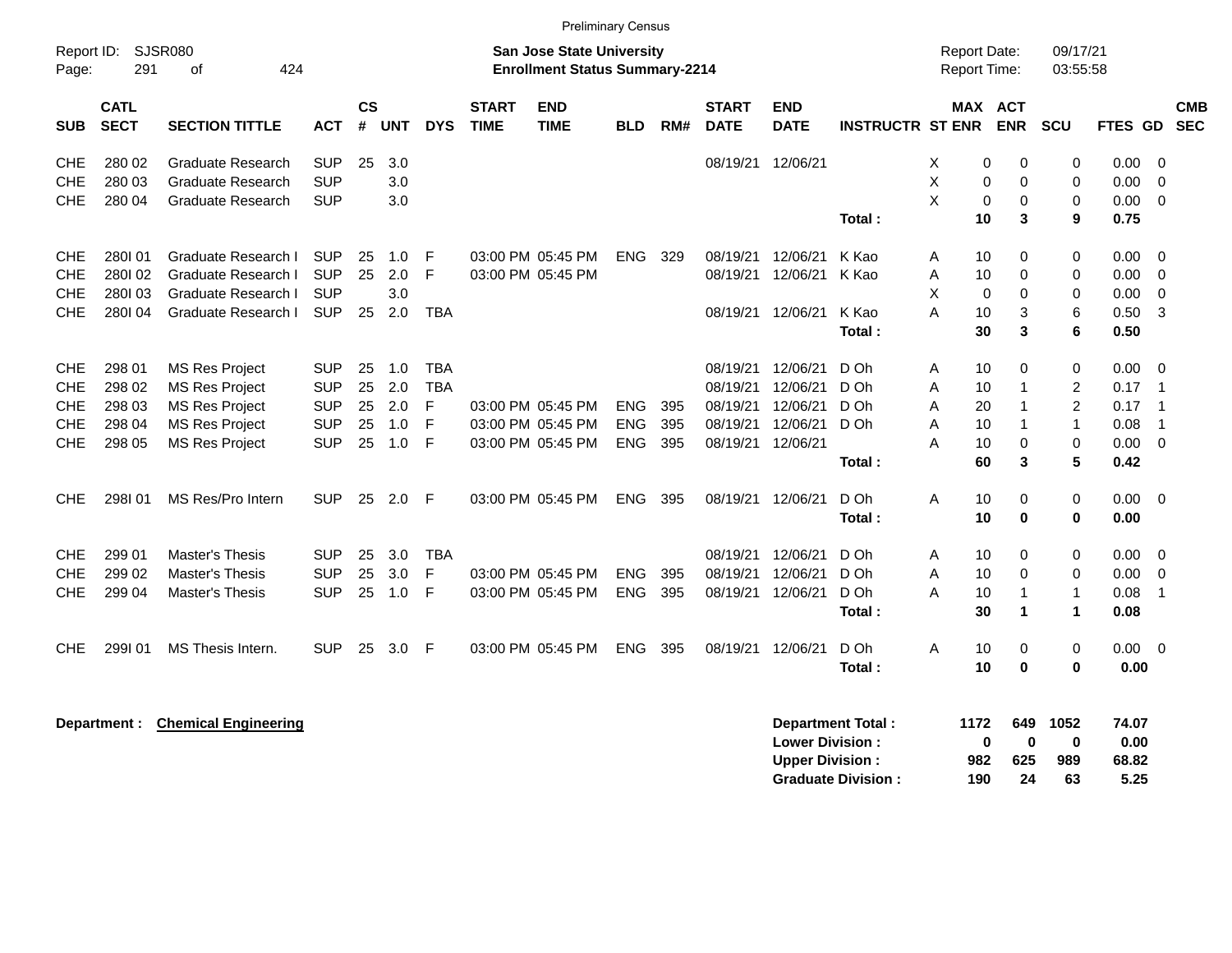|                     |                            |                                              |            |                    |            |            |                             | <b>Preliminary Census</b>                                                 |            |             |                             |                           |                                  |   |                                     |             |                      |                |                          |                          |
|---------------------|----------------------------|----------------------------------------------|------------|--------------------|------------|------------|-----------------------------|---------------------------------------------------------------------------|------------|-------------|-----------------------------|---------------------------|----------------------------------|---|-------------------------------------|-------------|----------------------|----------------|--------------------------|--------------------------|
| Report ID:<br>Page: | 292                        | SJSR080<br>424<br>οf                         |            |                    |            |            |                             | <b>San Jose State University</b><br><b>Enrollment Status Summary-2214</b> |            |             |                             |                           |                                  |   | <b>Report Date:</b><br>Report Time: |             | 09/17/21<br>03:55:58 |                |                          |                          |
| <b>SUB</b>          | <b>CATL</b><br><b>SECT</b> | <b>SECTION TITTLE</b>                        | <b>ACT</b> | $\mathsf{cs}$<br># | <b>UNT</b> | <b>DYS</b> | <b>START</b><br><b>TIME</b> | <b>END</b><br><b>TIME</b>                                                 | <b>BLD</b> | RM#         | <b>START</b><br><b>DATE</b> | <b>END</b><br><b>DATE</b> | <b>INSTRUCTR ST ENR</b>          |   | MAX ACT                             | <b>ENR</b>  | <b>SCU</b>           | <b>FTES GD</b> |                          | <b>CMB</b><br><b>SEC</b> |
| College             |                            | <b>Engineering, College of</b>               |            |                    |            |            |                             |                                                                           |            |             |                             |                           |                                  |   |                                     |             |                      |                |                          |                          |
|                     | Department :               | <b>Civil &amp; Environmental Engineering</b> |            |                    |            |            |                             |                                                                           |            |             |                             |                           |                                  |   |                                     |             |                      |                |                          |                          |
| <b>CE</b>           | 801                        | <b>Plane Surveying</b>                       | SEM        |                    | 02 3.0     | TR.        |                             | 07:30 AM 08:20 AM                                                         | ON         | <b>LINE</b> | 08/19/21                    | 12/06/21                  | G Awoke                          | A | 72                                  | 71          | 142                  | 14.20          | 0                        |                          |
| <b>CE</b>           | 802                        | Plane Surveying                              | LAB        | 16                 | 0.0        | Т          |                             | 09:00 AM 11:45 AM                                                         |            |             | 08/19/21                    | 12/06/21                  | S Koosha                         | A | 14                                  | 15          | 15                   | 0.00           | 0                        |                          |
| <b>CE</b>           | 803                        | Plane Surveying                              | LAB        | 16                 | 0.0        | т          |                             | 02:15 PM 05:00 PM                                                         |            |             | 08/19/21                    | 12/06/21                  | L Huynh                          | Α | 14                                  | 15          | 15                   | 0.00           | 0                        |                          |
| <b>CE</b>           | 804                        | Plane Surveying                              | LAB        | 16                 | 0.0        | R          |                             | 09:00 AM 11:45 AM                                                         |            |             | 08/19/21                    | 12/06/21                  | M Jogal                          | A | 14                                  | 14          | 14                   | 0.00           | 0                        |                          |
| <b>CE</b>           | 805                        | Plane Surveying                              | LAB        | 16                 | 0.0        | R          |                             | 02:15 PM 05:00 PM                                                         |            |             | 08/19/21                    | 12/06/21                  | F Afsari                         | A | 14                                  | 16          | 16                   | 0.00           | 0                        |                          |
| <b>CE</b>           | 806                        | Plane Surveying                              | LAB        | 16                 | 0.0        | F          |                             | 01:30 PM 04:15 PM                                                         |            |             | 08/19/21                    | 12/06/21                  | M Jogal<br>Total:                | A | 14<br>142                           | 11<br>142   | 11<br>213            | 0.00<br>14.20  | - 0                      |                          |
| <b>CE</b>           | 20 01                      | Graphics/CAD/Prog                            | <b>SEM</b> | 02                 | 3.0        | TR.        |                             | 12:30 PM 01:20 PM                                                         | <b>ON</b>  | <b>LINE</b> | 08/19/21                    | 12/06/21                  | A Wong                           | A | 64                                  | 46          | 92                   | 9.20           | - 0                      |                          |
| <b>CE</b>           | 20 02                      | Graphics/CAD/Prog                            | LAB        | 16                 | 0.0        | т          |                             | 09:00 AM 11:45 AM                                                         |            |             | 08/19/21                    | 12/06/21                  | A Wong                           | Α | 14                                  | 15          | 15                   | 0.00           | 0                        |                          |
| <b>CE</b>           | 20 03                      | Graphics/CAD/Prog                            | LAB        | 16                 | 0.0        | Т          |                             | 02:15 PM 05:00 PM                                                         |            |             | 08/19/21                    | 12/06/21                  | A Wong                           | A | 14                                  | 16          | 16                   | 0.00           | 0                        |                          |
| СE                  | 20 04                      | Graphics/CAD/Prog                            | LAB        | 16                 | 0.0        | R          |                             | 09:00 AM 11:45 AM                                                         |            |             | 08/19/21                    | 12/06/21                  | A Wong                           | A | 14                                  | 15          | 15                   | 0.00           | 0                        |                          |
| <b>CE</b>           | 20 05                      | Graphics/CAD/Prog                            | LAB        | 16                 | 0.0        | R          |                             | 02:15 PM 05:00 PM                                                         |            |             | 08/19/21                    | 12/06/21                  |                                  | A | 14                                  | $\mathbf 0$ | $\mathbf 0$          | 0.00           | - 0                      |                          |
|                     |                            |                                              |            |                    |            |            |                             |                                                                           |            |             |                             |                           | Total:                           |   | 120                                 | 92          | 138                  | 9.20           |                          |                          |
| <b>CE</b>           | 95 01                      | <b>Theory App Statics</b>                    | <b>LEC</b> | 02                 | 3.0        | TR.        |                             | 09:00 AM 10:15 AM                                                         | <b>ON</b>  | LINE        | 08/19/21                    | 12/06/21                  | S Vukazich                       | A | 45                                  | 40          | 120                  | 8.05           | - 1                      |                          |
| <b>CE</b>           | 95 02                      | <b>Theory App Statics</b>                    | <b>LEC</b> | 02                 | 3.0        | <b>MW</b>  |                             | 09:00 AM 10:15 AM                                                         | <b>ON</b>  | <b>LINE</b> | 08/19/21                    | 12/06/21                  | A Boylan-Ash A                   |   | 45                                  | 46          | 138                  | 9.20           | 0                        |                          |
| <b>CE</b>           | 95 03                      | Theory App Statics                           | <b>LEC</b> | 02                 | 3.0        | TR         |                             | 10:45 AM 12:00 PM                                                         |            |             | 08/19/21                    | 12/06/21                  | A Ghafooripo A                   |   | 45                                  | 48          | 144                  | 9.60           | 0                        |                          |
| <b>CE</b>           | 95 04                      | <b>Theory App Statics</b>                    | <b>LEC</b> | 02                 | 3.0        | <b>MW</b>  |                             | 10:45 AM 12:00 PM                                                         | ON         |             | LINE 08/19/21               | 12/06/21                  |                                  | Α | 45                                  | $\mathbf 0$ | $\mathbf 0$          | 0.00           | - 0                      |                          |
|                     |                            |                                              |            |                    |            |            |                             |                                                                           |            |             |                             |                           | Total:                           |   | 180                                 | 134         | 402                  | 26.85          |                          |                          |
| <b>CE</b>           | 99 01                      | Intro Statics                                | <b>LEC</b> | 02                 | 2.0        | МW         |                             | 07:30 AM 08:20 AM                                                         | <b>ON</b>  | LINE        | 08/19/21                    | 12/06/21                  | M Maaz<br>Total:                 | Α | 60<br>60                            | 25<br>25    | 50<br>50             | 3.3300<br>3.33 |                          |                          |
|                     |                            |                                              |            |                    |            |            |                             |                                                                           |            |             |                             |                           |                                  |   |                                     |             |                      |                |                          |                          |
| CE                  | 104 01                     | Intro GIS Civil Eng                          | <b>LEC</b> | 02                 | 3.0        | <b>TBA</b> |                             |                                                                           | <b>ON</b>  | <b>LINE</b> | 08/19/21                    | 12/06/21                  | I Jeyachandr A                   |   | 30                                  | 27          | 81                   | 5.85           | - 9                      |                          |
|                     |                            |                                              |            |                    |            |            |                             |                                                                           |            |             |                             |                           | Total:                           |   | 30                                  | 27          | 81                   | 5.85           |                          |                          |
| <b>CE</b>           | 112 01                     | Mech of Matls                                | <b>LEC</b> | 02                 | 3.0        | МW         |                             | 10:45 AM 12:00 PM                                                         | ON         | LINE        | 08/19/21                    | 12/06/21                  | H Habib                          | A | 45                                  | 45          | 135                  | 9.00           | $\overline{\phantom{0}}$ |                          |
| <b>CE</b>           | 112 02                     | Mech of Matls                                | <b>LEC</b> |                    | 02 3.0     | TR         |                             | 12:30 PM 01:45 PM                                                         | ON         |             |                             |                           | LINE 08/19/21 12/06/21 M Soliman | A | 45                                  | 45          | 135                  | $9.00 \t 0$    |                          |                          |
| CE                  | 112 03                     | Mech of Matls                                | <b>LEC</b> |                    | 02 3.0     | МW         |                             | 09:00 AM 10:15 AM                                                         | <b>ON</b>  |             | LINE 08/19/21 12/06/21      |                           | H Habib                          | Α | 45                                  | 45          | 135                  | 9.05           | - 1                      |                          |
| CE                  | 112 04                     | Mech of Matls                                | <b>LEC</b> |                    | 02 3.0     | TR         |                             | 05:45 PM 07:00 PM                                                         |            |             | 08/19/21                    | 12/06/21                  | A Ghafooripo A                   |   | 45                                  | 42          | 126                  | 8.45 1         |                          |                          |
| CE                  | 112 05                     | Mech of Matls                                | <b>LEC</b> |                    | 02 3.0 TR  |            |                             | 09:00 AM 10:15 AM                                                         | ON         |             | LINE 08/19/21               | 12/06/21                  | A Ghafooripo A                   |   | 45                                  | 15          | 45                   | $3.00 \ 0$     |                          |                          |
|                     |                            |                                              |            |                    |            |            |                             |                                                                           |            |             |                             |                           | Total:                           |   | 225                                 | 192         | 576                  | 38.50          |                          |                          |
| CE                  | 120 01                     | Construc Matl Lab                            | LAB        |                    | 16 1.0     | M          |                             | 05:45 PM 08:30 PM                                                         |            |             |                             | 08/19/21 12/06/21         | M Maaz                           | A | 14                                  | 16          | 16                   | $1.08$ 1       |                          |                          |
| CE                  | 120 02                     | <b>Construc Matl Lab</b>                     | LAB        |                    | 16 1.0     | $\top$     |                             | 05:45 PM 08:30 PM                                                         |            |             |                             | 08/19/21 12/06/21 M Maaz  |                                  | A | 14                                  | 16          | 16                   | $1.07 \t 0$    |                          |                          |
| <b>CE</b>           | 120 03                     | Construc Matl Lab                            | LAB        |                    | 16  1.0  W |            |                             | 05:45 PM 08:30 PM                                                         |            |             |                             | 08/19/21 12/06/21 M Maaz  |                                  | A | 14                                  | 16          | 16                   | $1.07 \t 0$    |                          |                          |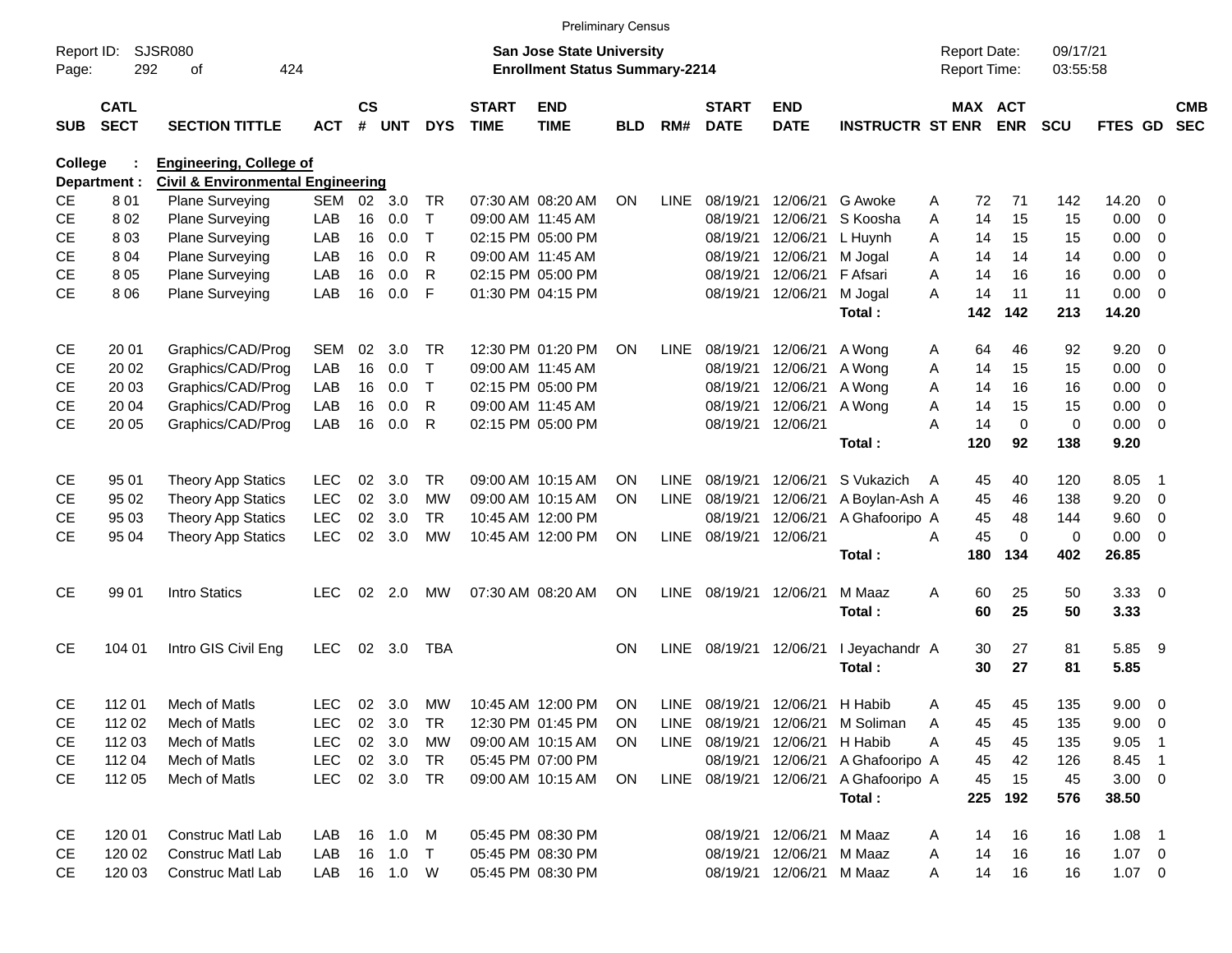|                     |                            |                             |              |                         |                |            |                             | <b>Preliminary Census</b>                                                 |            |             |                             |                           |                         |                                     |                       |                      |              |                          |                          |
|---------------------|----------------------------|-----------------------------|--------------|-------------------------|----------------|------------|-----------------------------|---------------------------------------------------------------------------|------------|-------------|-----------------------------|---------------------------|-------------------------|-------------------------------------|-----------------------|----------------------|--------------|--------------------------|--------------------------|
| Report ID:<br>Page: | 293                        | <b>SJSR080</b><br>424<br>of |              |                         |                |            |                             | <b>San Jose State University</b><br><b>Enrollment Status Summary-2214</b> |            |             |                             |                           |                         | <b>Report Date:</b><br>Report Time: |                       | 09/17/21<br>03:55:58 |              |                          |                          |
| <b>SUB</b>          | <b>CATL</b><br><b>SECT</b> | <b>SECTION TITTLE</b>       | <b>ACT</b>   | <b>CS</b><br>$\pmb{\#}$ | <b>UNT</b>     | <b>DYS</b> | <b>START</b><br><b>TIME</b> | <b>END</b><br><b>TIME</b>                                                 | <b>BLD</b> | RM#         | <b>START</b><br><b>DATE</b> | <b>END</b><br><b>DATE</b> | <b>INSTRUCTR ST ENR</b> |                                     | MAX ACT<br><b>ENR</b> | <b>SCU</b>           | FTES GD      |                          | <b>CMB</b><br><b>SEC</b> |
| CE                  | 120 04                     | <b>Construc Matl Lab</b>    | LAB          | 16                      | 1.0            | R          |                             | 05:45 PM 08:30 PM                                                         |            |             | 08/19/21                    | 12/06/21                  | M Maaz                  | A                                   | 14<br>15              | 15                   | 1.00         | - 0                      |                          |
| <b>CE</b>           | 120 05                     | <b>Construc Matl Lab</b>    | LAB          | 16                      | 1.0            | F          |                             | 02:15 PM 05:00 PM                                                         |            |             | 08/19/21                    | 12/06/21                  |                         | A<br>14                             | $\mathbf 0$           | $\mathbf 0$          | 0.00         | $\overline{0}$           |                          |
|                     |                            |                             |              |                         |                |            |                             |                                                                           |            |             |                             |                           | Total:                  | 70                                  | 63                    | 63                   | 4.22         |                          |                          |
| CE                  | 121 01                     | <b>Transp Engrg</b>         | <b>LEC</b>   | 02                      | 3.0            | MW         | 10:45 AM 11:35 AM           |                                                                           | <b>ON</b>  | <b>LINE</b> | 08/19/21                    | 12/06/21                  | J Botha                 | 32<br>A                             | 32                    | 64                   | 6.40         | - 0                      |                          |
| <b>CE</b>           | 121 02                     | <b>Transp Engrg</b>         | LAB          | 16                      | 0.0            | M          |                             | 02:15 PM 05:00 PM                                                         | <b>ON</b>  | <b>LINE</b> | 08/19/21                    | 12/06/21                  | J Botha                 | 14<br>A                             | 16                    | 16                   | 0.00         | $\overline{\mathbf{0}}$  |                          |
| <b>CE</b>           | 121 03                     | <b>Transp Engrg</b>         | LAB          | 16                      | 0.0            | W          |                             | 02:15 PM 05:00 PM                                                         | <b>ON</b>  | <b>LINE</b> | 08/19/21                    | 12/06/21                  | J Botha                 | A<br>14                             | 16                    | 16                   | 0.00         | $\overline{\mathbf{0}}$  |                          |
| <b>CE</b>           | 121 04                     | <b>Transp Engrg</b>         | <b>LEC</b>   | 02                      | 3.0            | <b>TR</b>  |                             | 07:30 AM 08:20 AM                                                         | <b>ON</b>  | <b>LINE</b> | 08/19/21                    | 12/06/21                  | S Koosha                | 32<br>A                             | 31                    | 62                   | 6.20         | $\overline{\mathbf{0}}$  |                          |
| <b>CE</b>           | 121 05                     | <b>Transp Engrg</b>         | LAB          | 16                      | 0.0            | T.         |                             | 02:15 PM 05:00 PM                                                         | <b>ON</b>  | <b>LINE</b> | 08/19/21                    | 12/06/21                  | S Koosha                | 14<br>A                             | 18                    | 18                   | 0.00         | $\overline{0}$           |                          |
| <b>CE</b>           | 121 06                     | <b>Transp Engrg</b>         | LAB          | 16                      | 0.0            | R          |                             | 02:15 PM 05:00 PM                                                         |            |             | 08/19/21                    | 12/06/21                  | S Koosha                | 14<br>А                             | 13                    | 13                   | 0.00         | $\overline{\mathbf{0}}$  |                          |
|                     |                            |                             |              |                         |                |            |                             |                                                                           |            |             |                             |                           | Total:                  | 120                                 | 126                   | 189                  | 12.60        |                          |                          |
| <b>CE</b>           | 122 01                     | <b>Traffic Engrg</b>        | SEM          | 04                      | 3.0            | R          |                             | 02:15 PM 05:00 PM                                                         | ON         | LINE        | 08/19/21 12/06/21           |                           | D Pitton<br>Total:      | 30<br>A<br>30                       | 30<br>30              | 90<br>90             | 6.30<br>6.30 | $6\overline{6}$          |                          |
|                     |                            |                             |              |                         |                |            |                             |                                                                           |            |             |                             |                           |                         |                                     |                       |                      |              |                          |                          |
| <b>CE</b>           | 123 01                     | Highway & Stree Des SEM 04  |              |                         | 3.0            | $\top$     |                             | 05:45 PM 08:30 PM                                                         | <b>ON</b>  | LINE        | 08/19/21 12/06/21           |                           | S Koosha                | 32<br>A                             | 32                    | 96                   | 6.45         | - 1                      |                          |
|                     |                            |                             |              |                         |                |            |                             |                                                                           |            |             |                             |                           | Total:                  | 32                                  | 32                    | 96                   | 6.45         |                          |                          |
| CE                  | 130 01                     | <b>CE Econ Analysis</b>     | <b>LEC</b>   | 02                      | 2.0            | M          |                             | 05:45 PM 07:35 PM                                                         | <b>ON</b>  | LINE        | 08/19/21 12/06/21           |                           | J Tang                  | 40<br>A                             | 39                    | 78                   | 5.20         | $\overline{\phantom{0}}$ |                          |
| <b>CE</b>           | 130 02                     | <b>CE Econ Analysis</b>     | <b>LEC</b>   | 02                      | 2.0            | M          |                             | 07:45 PM 09:35 PM                                                         | <b>ON</b>  | <b>LINE</b> | 08/19/21 12/06/21           |                           | J Tang                  | 40<br>A                             | 31                    | 62                   | $4.17$ 1     |                          |                          |
|                     |                            |                             |              |                         |                |            |                             |                                                                           |            |             |                             |                           | Total:                  | 80                                  | 70                    | 140                  | 9.37         |                          |                          |
| CE                  | 131 01                     | Intr to Const Engr          | <b>LEC</b>   | 02                      | 3.0            | MW         |                             | 05:45 PM 07:00 PM                                                         | <b>ON</b>  | LINE        | 08/19/21                    | 12/06/21                  | L Battersby             | 40<br>A                             | 34                    | 102                  | 6.80         | $\overline{\mathbf{0}}$  |                          |
| CE.                 | 131 02                     | Intr to Const Engr          | <b>LEC</b>   | 02                      | 3.0            | MW         |                             | 07:15 PM 08:30 PM                                                         | <b>ON</b>  | <b>LINE</b> | 08/19/21 12/06/21           |                           | L Battersby             | 40<br>A                             | 31                    | 93                   | 6.20         | $\overline{\phantom{0}}$ |                          |
|                     |                            |                             |              |                         |                |            |                             |                                                                           |            |             |                             |                           | Total:                  | 80                                  | 65                    | 195                  | 13.00        |                          |                          |
| <b>CE</b>           | 134 01                     | Proj Mgt Const              | SEM          | 04                      | 3.0            | F          |                             | 02:15 PM 05:00 PM                                                         | ON         | LINE        | 08/19/21 12/06/21           |                           | H Tooryani              | A                                   | 30<br>30              | 90                   | 6.45         | - 9                      |                          |
|                     |                            |                             |              |                         |                |            |                             |                                                                           |            |             |                             |                           | Total:                  | 30                                  | 30                    | 90                   | 6.45         |                          |                          |
| <b>CE</b>           | 140 01                     | Geotech Engr                | SEM          |                         | $02 \quad 3.0$ | <b>TR</b>  |                             | 09:00 AM 09:50 AM                                                         | ON         |             | LINE 08/19/21 12/06/21      |                           | <b>R</b> Morales        | A                                   | 31<br>32              | 62                   | 6.20         | $\overline{\mathbf{0}}$  |                          |
| <b>CE</b>           | 140 02                     | Geotech Engr                | LAB          | 16                      | 0.0            | Т          |                             | 02:15 PM 05:00 PM                                                         | <b>ON</b>  | LINE        | 08/19/21 12/06/21           |                           | R Lukkoor               | Α                                   | 16<br>14              | 16                   | 0.00         | $\overline{\phantom{0}}$ |                          |
| CE                  | 140 03                     | Geotech Engr                | LAB          | 16                      | 0.0            | R          |                             | 02:15 PM 05:00 PM                                                         | <b>ON</b>  | LINE        | 08/19/21                    | 12/06/21                  | R Lukkoor               | 14<br>Α                             | 15                    | 15                   | $0.00 \t 0$  |                          |                          |
| CE                  | 140 04                     | Geotech Engr                | <b>SEM</b>   |                         | 02 3.0         | MW         |                             | 07:30 AM 08:20 AM                                                         | <b>ON</b>  |             | LINE 08/19/21 12/06/21      |                           | M ThummaluruA           | 32                                  | 44                    | 88                   | 8.85 1       |                          |                          |
| CE                  | 140 05                     | Geotech Engr                | LAB          |                         | 16 0.0         | M          |                             | 02:15 PM 05:00 PM                                                         | ON         |             | LINE 08/19/21 12/06/21      |                           | R Lukkoor               | 14<br>A                             | 16                    | 16                   | $0.00 \t 0$  |                          |                          |
| CE                  | 140 06                     | Geotech Engr                | LAB          |                         | 16 0.0         | W          |                             | 02:15 PM 05:00 PM                                                         |            |             | 08/19/21 12/06/21           |                           | R Lukkoor               | 14<br>Α                             | 16                    | 16                   | $0.00 \t 0$  |                          |                          |
| <b>CE</b>           | 140 07                     | Geotech Engr                | LAB          |                         | 16 0.0         | W          |                             | 06:00 PM 08:45 PM                                                         | ON         |             | LINE 08/19/21 12/06/21      |                           | A Ghafooripo A          | 14                                  | 12                    | 12                   | $0.00$ 1     |                          |                          |
|                     |                            |                             |              |                         |                |            |                             |                                                                           |            |             |                             |                           | Total:                  | 134                                 | 150                   | 225                  | 15.05        |                          |                          |
| <b>CE</b>           | 145 01                     | <b>Foundation Engr</b>      | LEC 02 3.0 W |                         |                |            |                             | 05:45 PM 08:30 PM                                                         | ON         |             | LINE 08/19/21 12/06/21      |                           | M ThummaluruA           |                                     | 16<br>32              | 48                   | $3.30$ 2     |                          |                          |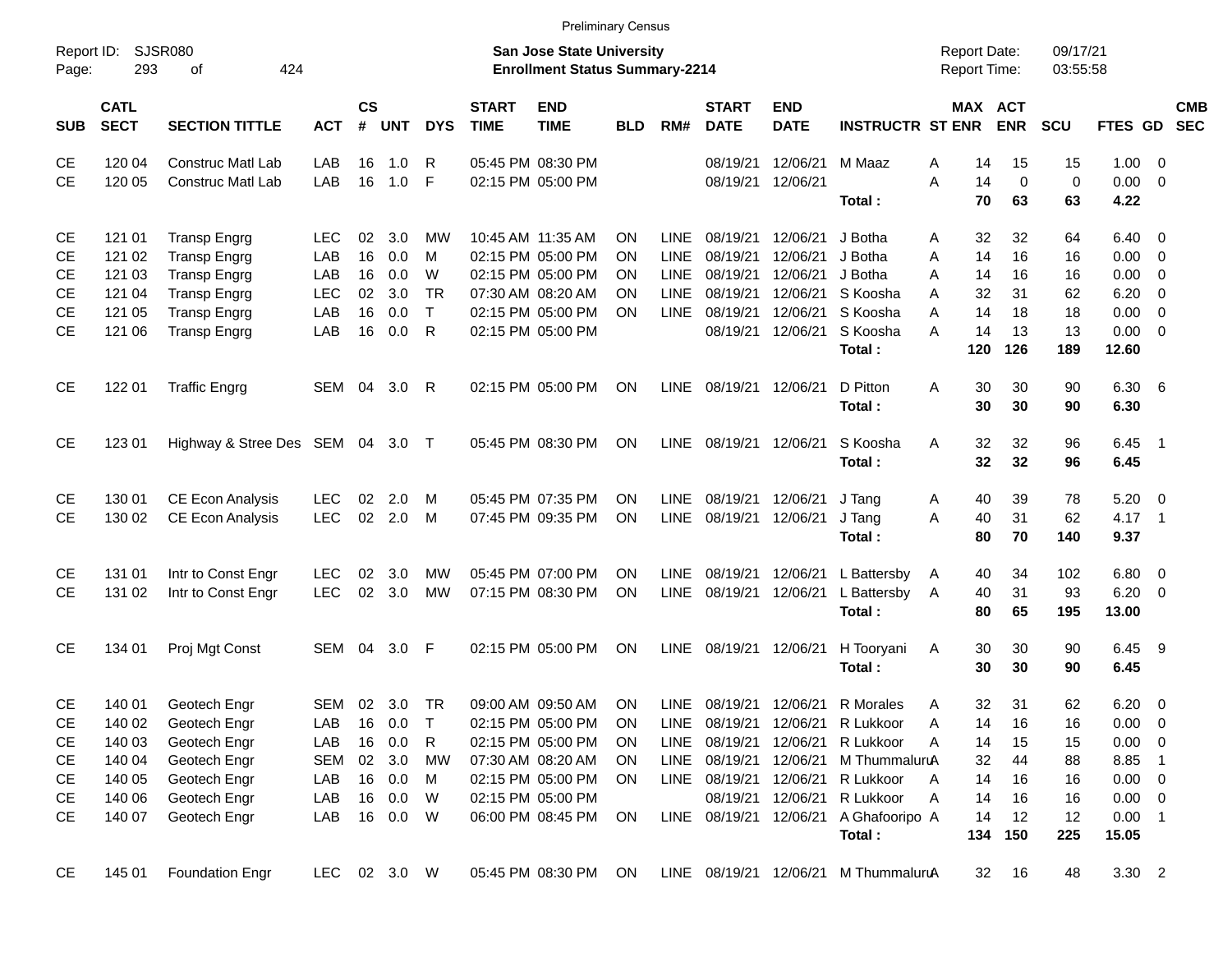|                     |                            |                             |               |                |            |            |                             |                                                                    | <b>Preliminary Census</b> |             |                             |                           |                         |   |                     |                       |                      |                |                         |                          |
|---------------------|----------------------------|-----------------------------|---------------|----------------|------------|------------|-----------------------------|--------------------------------------------------------------------|---------------------------|-------------|-----------------------------|---------------------------|-------------------------|---|---------------------|-----------------------|----------------------|----------------|-------------------------|--------------------------|
| Report ID:<br>Page: | 294                        | <b>SJSR080</b><br>424<br>of |               |                |            |            |                             | San Jose State University<br><b>Enrollment Status Summary-2214</b> |                           |             |                             |                           |                         |   | <b>Report Date:</b> | Report Time:          | 09/17/21<br>03:55:58 |                |                         |                          |
| <b>SUB</b>          | <b>CATL</b><br><b>SECT</b> | <b>SECTION TITTLE</b>       | <b>ACT</b>    | <b>CS</b><br># | <b>UNT</b> | <b>DYS</b> | <b>START</b><br><b>TIME</b> | <b>END</b><br><b>TIME</b>                                          | <b>BLD</b>                | RM#         | <b>START</b><br><b>DATE</b> | <b>END</b><br><b>DATE</b> | <b>INSTRUCTR ST ENR</b> |   |                     | MAX ACT<br><b>ENR</b> | <b>SCU</b>           | <b>FTES GD</b> |                         | <b>CMB</b><br><b>SEC</b> |
|                     |                            |                             |               |                |            |            |                             |                                                                    |                           |             |                             |                           | Total:                  |   | 32                  | 16                    | 48                   | 3.30           |                         |                          |
| CE                  | 150 01                     | Hydro and Hydrau            | <b>SEM</b>    | 02             | 3.0        | МW         |                             | 12:30 PM 01:20 PM                                                  | ΟN                        | <b>LINE</b> | 08/19/21                    | 12/06/21                  | O Yip                   | A | 32                  | 32                    | 64                   | 6.45           | - 1                     |                          |
| <b>CE</b>           | 150 02                     | Hydro and Hydrau            | LAB           | 16             | 0.0        | М          |                             | 02:15 PM 05:00 PM                                                  |                           |             | 08/19/21                    | 12/06/21                  | W Wang                  | Α | 14                  | 16                    | 16                   | 0.00           | -1                      |                          |
| <b>CE</b>           | 150 03                     | Hydro and Hydrau            | LAB           | 16             | 0.0        | W          |                             | 02:15 PM 05:00 PM                                                  | ΟN                        | <b>LINE</b> | 08/19/21                    | 12/06/21                  | O Yip                   | Α | 14                  | 16                    | 16                   | 0.00           | 0                       |                          |
| <b>CE</b>           | 150 04                     | Hydro and Hydrau            | <b>SEM</b>    | 02             | 3.0        | <b>TR</b>  |                             | 12:30 PM 01:20 PM                                                  | ON                        | <b>LINE</b> | 08/19/21                    | 12/06/21                  | W Wang                  | A | 32                  | 32                    | 64                   | 6.40           | 0                       |                          |
| <b>CE</b>           | 150 05                     | Hydro and Hydrau            | LAB           | 16             | 0.0        | т          |                             | 02:15 PM 05:00 PM                                                  | ON                        | <b>LINE</b> | 08/19/21                    | 12/06/21                  | W Wang                  | Α | 14                  | 16                    | 16                   | 0.00           | 0                       |                          |
| <b>CE</b>           | 150 06                     | Hydro and Hydrau            | LAB           | 16             | 0.0        | R          |                             | 02:15 PM 05:00 PM                                                  | ΟN                        | <b>LINE</b> | 08/19/21                    | 12/06/21                  | W Wang<br>Total:        | A | 14<br>120           | 16<br>128             | 16<br>192            | 0.00<br>12.85  | 0                       |                          |
| CE                  | 152 01                     | Engr Hydrology              | SEM           | 04             | 3.0        | M          |                             | 02:15 PM 05:00 PM                                                  | <b>ON</b>                 | <b>LINE</b> | 08/19/21 12/06/21           |                           | O Yip                   | Α | 30                  | 13                    | 39                   | 2.90           | - 6                     |                          |
|                     |                            |                             |               |                |            |            |                             |                                                                    |                           |             |                             |                           | Total:                  |   | 30                  | 13                    | 39                   | 2.90           |                         |                          |
| <b>CE</b>           | 154 01                     | <b>Hydraulic Design</b>     | SEM           | 04             | 3.0        | R          |                             | 05:45 PM 08:30 PM                                                  | <b>ON</b>                 | <b>LINE</b> | 08/19/21 12/06/21           |                           | <b>B</b> Kassab         | Α | 32                  | 29                    | 87                   | 5.90 2         |                         |                          |
|                     |                            |                             |               |                |            |            |                             |                                                                    |                           |             |                             |                           | Total:                  |   | 32                  | 29                    | 87                   | 5.90           |                         |                          |
| CE                  | 160 01                     | <b>Struc Anlys</b>          | <b>SEM</b>    | 02             | 3.0        | TR         |                             | 10:45 AM 11:35 AM                                                  | ON                        | <b>LINE</b> | 08/19/21                    | 12/06/21                  | S Vukazich              | A | 32                  | 33                    | 66                   | 6.60           | $\overline{\mathbf{0}}$ |                          |
| <b>CE</b>           | 160 02                     | <b>Struc Anlys</b>          | LAB           | 16             | 0.0        | т          |                             | 02:15 PM 05:00 PM                                                  |                           |             | 08/19/21                    | 12/06/21                  | S Vukazich              | A | 14                  | 16                    | 16                   | 0.00           | 0                       |                          |
| <b>CE</b>           | 160 03                     | <b>Struc Anlys</b>          | LAB           | 16             | 0.0        | R          |                             | 02:15 PM 05:00 PM                                                  | ON                        | LINE        | 08/19/21                    | 12/06/21                  | S Vukazich              | A | 14                  | 17                    | 17                   | 0.00           | 0                       |                          |
| CЕ                  | 160 04                     | <b>Struc Anlys</b>          | <b>SEM</b>    | 02             | 3.0        | <b>MW</b>  |                             | 05:45 PM 06:35 PM                                                  | ON                        | <b>LINE</b> | 08/19/21                    | 12/06/21                  | H Park                  | А | 32                  | 31                    | 62                   | 6.20           | 0                       |                          |
| CЕ                  | 160 05                     | <b>Struc Anlys</b>          | LAB           | 16             | 0.0        | М          |                             | 02:15 PM 05:00 PM                                                  | ON                        | LINE        | 08/19/21                    | 12/06/21                  | H Park                  | А | 14                  | 16                    | 16                   | 0.00           | 0                       |                          |
| <b>CE</b>           | 160 06                     | <b>Struc Anlys</b>          | LAB           | 16             | 0.0        | W          |                             | 02:15 PM 05:00 PM                                                  | ΟN                        | <b>LINE</b> | 08/19/21                    | 12/06/21                  | A Ghafooripo A          |   | 14                  | 15                    | 15                   | 0.00           | - 0                     |                          |
|                     |                            |                             |               |                |            |            |                             |                                                                    |                           |             |                             |                           | Total:                  |   | 120                 | 128                   | 192                  | 12.80          |                         |                          |
| CE                  | 162 01                     | Concrete Design             | <b>LEC</b>    | 02             | 3.0        | <b>TR</b>  |                             | 10:45 AM 11:35 AM                                                  | ΟN                        | LINE        | 08/19/21                    | 12/06/21                  | A Al-Manasee A          |   | 32                  | 22                    | 44                   | 4.40           | $\overline{\mathbf{0}}$ |                          |
| CE                  | 162 02                     | Concrete Design             | LAB           | 16             | 0.0        | <b>TBA</b> |                             |                                                                    | ON                        | LINE        | 08/19/21                    | 12/06/21                  | A Al-Manasee A          |   | 14                  | 12                    | 12                   | 0.00           | 0                       |                          |
| <b>CE</b>           | 162 03                     | Concrete Design             | LAB           | 16             | 0.0        | <b>TBA</b> |                             |                                                                    | ON                        | <b>LINE</b> | 08/19/21                    | 12/06/21                  | M Soliman               | A | 14                  | 10                    | 10                   | 0.00           | 0                       |                          |
| <b>CE</b>           | 162 04                     | Concrete Design             | <b>LEC</b>    | 02             | 3.0        | MW         |                             | 10:45 AM 11:35 AM                                                  | <b>ON</b>                 | LINE        | 08/19/21                    | 12/06/21                  | M Soliman               | A | 32                  | 27                    | 54                   | 5.40           | 0                       |                          |
| <b>CE</b>           | 162 05                     | Concrete Design             | LAB           | 16             | 0.0        | <b>TBA</b> |                             |                                                                    | ON                        | <b>LINE</b> | 08/19/21                    | 12/06/21                  | M Soliman               | A | 14                  | 13                    | 13                   | 0.00           | 0                       |                          |
| <b>CE</b>           | 162 06                     | Concrete Design             | LAB           | 16             | 0.0        | <b>TBA</b> |                             |                                                                    | <b>ON</b>                 | <b>LINE</b> |                             | 08/19/21 12/06/21         | M Soliman               | A | 14                  | 14                    | 14                   | 0.00           | $\overline{0}$          |                          |
|                     |                            |                             |               |                |            |            |                             |                                                                    |                           |             |                             |                           | Total:                  |   |                     | 120 98                | 147                  | 9.80           |                         |                          |
| CE                  | 164 01                     | Design Wood Struc           | SEM 04 3.0 W  |                |            |            |                             | 02:15 PM 05:00 PM ON                                               |                           |             | LINE 08/19/21 12/06/21      |                           | K McMullin              | A | 32                  | 17                    | 51                   | $3.55 \quad 3$ |                         |                          |
|                     |                            |                             |               |                |            |            |                             |                                                                    |                           |             |                             |                           | Total:                  |   | 32                  | 17                    | 51                   | 3.55           |                         |                          |
| CE                  | 165 01                     | <b>Erthquk Resis Dsgn</b>   | SEM 05 3.0 T  |                |            |            |                             | 02:15 PM 05:00 PM                                                  |                           |             |                             | 08/19/21 12/06/21         | K McMullin              | A | 30                  | 12                    | 36                   | 2.604          |                         |                          |
|                     |                            |                             |               |                |            |            |                             |                                                                    |                           |             |                             |                           | Total:                  |   | 30                  | 12                    | 36                   | 2.60           |                         |                          |
| CE                  | 170 01                     | Prin Environ Engr           | LEC 02 3.0 MW |                |            |            |                             | 09:00 AM 09:50 AM ON                                               |                           |             | LINE 08/19/21 12/06/21      |                           | U Ndon                  | A | 32                  | 33                    | 66                   | $6.60 \t 0$    |                         |                          |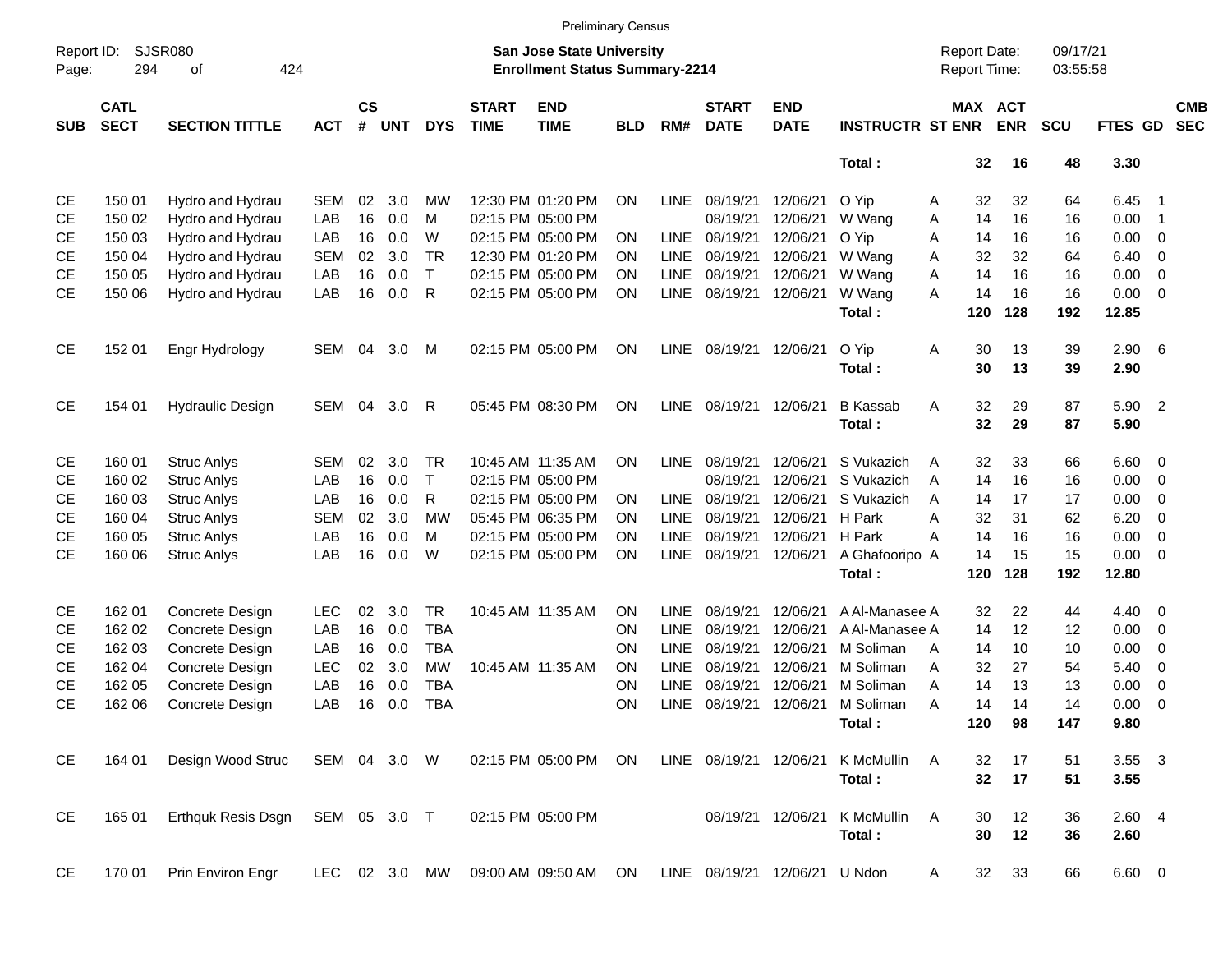|                     |                            |                                   |              |                    |            |              |                                | <b>Preliminary Census</b>                                                 |            |             |                             |                           |                                |                                     |                       |                      |                |                          |                          |
|---------------------|----------------------------|-----------------------------------|--------------|--------------------|------------|--------------|--------------------------------|---------------------------------------------------------------------------|------------|-------------|-----------------------------|---------------------------|--------------------------------|-------------------------------------|-----------------------|----------------------|----------------|--------------------------|--------------------------|
| Report ID:<br>Page: | 295                        | <b>SJSR080</b><br>424<br>οf       |              |                    |            |              |                                | <b>San Jose State University</b><br><b>Enrollment Status Summary-2214</b> |            |             |                             |                           |                                | <b>Report Date:</b><br>Report Time: |                       | 09/17/21<br>03:55:58 |                |                          |                          |
| <b>SUB</b>          | <b>CATL</b><br><b>SECT</b> | <b>SECTION TITTLE</b>             | <b>ACT</b>   | $\mathsf{cs}$<br># | <b>UNT</b> | <b>DYS</b>   | <b>START</b><br><b>TIME</b>    | <b>END</b><br><b>TIME</b>                                                 | <b>BLD</b> | RM#         | <b>START</b><br><b>DATE</b> | <b>END</b><br><b>DATE</b> | <b>INSTRUCTR ST ENR</b>        |                                     | MAX ACT<br><b>ENR</b> | SCU                  | <b>FTES GD</b> |                          | <b>CMB</b><br><b>SEC</b> |
| CЕ                  | 170 02                     | Prin Environ Engr                 | LAB          | 16                 | 0.0        | м            |                                | 02:15 PM 05:00 PM                                                         | ON         | <b>LINE</b> | 08/19/21                    | 12/06/21                  | U Ndon                         | 14<br>Α                             | 16                    | 16                   | 0.00           | - 0                      |                          |
| СE                  | 170 03                     | Prin Environ Engr                 | LAB          | 16                 | 0.0        | W            |                                | 02:15 PM 05:00 PM                                                         | ON         | <b>LINE</b> | 08/19/21                    | 12/06/21                  | U Ndon                         | 14<br>Α                             | 17                    | 17                   | 0.00           | $\mathbf 0$              |                          |
| СE                  | 170 04                     | Prin Environ Engr                 | <b>LEC</b>   | 02                 | 3.0        | <b>TR</b>    |                                | 05:45 PM 06:35 PM                                                         | ON         | <b>LINE</b> | 08/19/21                    | 12/06/21                  | U Ndon                         | 32<br>Α                             | 30                    | 60                   | 6.00           | $\mathbf 0$              |                          |
| СE                  | 170 05                     | Prin Environ Engr                 | LAB          | 16                 | 0.0        | $\mathsf{T}$ |                                | 02:15 PM 05:00 PM                                                         | ΟN         | LINE        | 08/19/21                    | 12/06/21                  | U Ndon                         | 14<br>A                             | 16                    | 16                   | 0.00           | $\mathbf 0$              |                          |
| СE                  | 170 06                     | Prin Environ Engr                 | LAB          | 16                 | 0.0        | R            |                                | 02:15 PM 05:00 PM                                                         |            |             | 08/19/21                    | 12/06/21                  | U Ndon                         | 14<br>A                             | 14                    | 14                   | 0.00           | $\mathbf 0$              |                          |
|                     |                            |                                   |              |                    |            |              |                                |                                                                           |            |             |                             |                           | Total:                         | 120                                 | 126                   | 189                  | 12.60          |                          |                          |
| <b>CE</b>           | 174 01                     | Wtr Dist WW Coll                  | SEM          | 05                 | 3.0        | M            |                                | 05:45 PM 08:30 PM                                                         | ON         | LINE        | 08/19/21                    | 12/06/21                  | <b>B</b> Kassab                | 32<br>A                             | 19                    | 57                   | 4.00           | $\overline{4}$           |                          |
|                     |                            |                                   |              |                    |            |              |                                |                                                                           |            |             |                             |                           | Total:                         | 32                                  | 19                    | 57                   | 4.00           |                          |                          |
| СE                  | 181 01                     | Civ Eng Systems                   | SEM          | 05                 | 3.0        | MW           |                                | 09:00 AM 10:15 AM                                                         | ON         | <b>LINE</b> | 08/19/21                    | 12/06/21                  | I Jeyachandr A                 | 14                                  | 12                    | 36                   | 2.40           | 0                        |                          |
| СE                  | 181 02                     | Civ Eng Systems                   | SEM          | 05                 | 3.0        | м            |                                | 05:45 PM 08:30 PM                                                         | OΝ         | <b>LINE</b> | 08/19/21                    | 12/06/21                  | V De Loza He A                 | 14                                  | 13                    | 39                   | 2.60           | $\mathbf 0$              |                          |
| СE                  | 181 03                     | Civ Eng Systems                   | <b>SEM</b>   | 05                 | 3.0        | W            |                                | 05:45 PM 08:30 PM                                                         | <b>ON</b>  | <b>LINE</b> | 08/19/21                    | 12/06/21                  | V De Loza He A                 | 18                                  | 9                     | 27                   | 1.80           | 0                        |                          |
| СE                  | 181 04                     | Civ Eng Systems                   | <b>SEM</b>   | 05                 | 3.0        | <b>TBA</b>   |                                |                                                                           | ON         | <b>LINE</b> | 08/19/21                    | 12/06/21                  | V De Loza He A                 | 18                                  | 17                    | 51                   | 3.40           | $\mathbf 0$              |                          |
|                     |                            |                                   |              |                    |            |              |                                |                                                                           |            |             |                             |                           | Total:                         | 64                                  | 51                    | 153                  | 10.20          |                          |                          |
| <b>CE</b>           | 185 01                     | <b>CE Practical Trainin</b>       | <b>SUP</b>   | 36                 | 1.0        | TBA          |                                |                                                                           | <b>ON</b>  | LINE        | 08/19/21                    | 12/06/21                  | K McMullin                     | Α<br>5                              | 3                     | 3                    | 0.20           | $\overline{\phantom{0}}$ |                          |
|                     |                            |                                   |              |                    |            |              |                                |                                                                           |            |             |                             |                           | Total:                         |                                     | 5<br>3                | 3                    | 0.20           |                          |                          |
| СE                  | 190 01                     | Numer Solu CE Prob                | <b>LEC</b>   | 02                 | 2.0        | $\top$       |                                | 06:00 PM 07:50 PM                                                         | ON         | <b>LINE</b> | 08/19/21                    | 12/06/21                  | A Wong                         | 45<br>A                             | 38                    | 76                   | 5.07           | $\overline{\mathbf{0}}$  |                          |
| <b>CE</b>           | 190 02                     | Numer Solu CE Prob                | LEC          |                    | 02 2.0     | F            |                                | 10:00 AM 11:50 AM                                                         | <b>ON</b>  | <b>LINE</b> | 08/19/21                    | 12/06/21                  | A Wong                         | 45<br>A                             | 32                    | 64                   | 4.33           | $\overline{2}$           |                          |
|                     |                            |                                   |              |                    |            |              |                                |                                                                           |            |             |                             |                           | Total:                         | 90                                  | 70                    | 140                  | 9.40           |                          |                          |
| СE                  | 192 01                     | Prob Models for CE                | SEM          | 02                 | 2.0        | R            |                                | 06:00 PM 07:50 PM                                                         | ON         | <b>LINE</b> | 08/19/21                    | 12/06/21                  | S Bahrami                      | 45<br>A                             | 31                    | 62                   | 4.13           | $\overline{\mathbf{0}}$  |                          |
| <b>CE</b>           | 192 02                     | Prob Models for CE                | SEM 02 2.0   |                    |            | F            |                                | 08:00 AM 09:50 AM                                                         | ON         | LINE        | 08/19/21                    | 12/06/21                  | A Wong                         | A<br>45                             | 37                    | 74                   | 4.93           | $\mathbf 0$              |                          |
|                     |                            |                                   |              |                    |            |              |                                |                                                                           |            |             |                             |                           | Total:                         | 90                                  | 68                    | 136                  | 9.07           |                          |                          |
| <b>CE</b>           | 210 01                     | Advanced Mechanics SEM 05         |              |                    | - 3.0      | R            |                                | 06:00 PM 08:45 PM                                                         | <b>ON</b>  | LINE        | 08/19/21                    | 12/06/21                  | A Singhal                      | Α<br>35                             | 14                    | 42                   | 3.45 13        |                          |                          |
|                     |                            |                                   |              |                    |            |              |                                |                                                                           |            |             |                             |                           | Total:                         | 35                                  | 14                    | 42                   | 3.45           |                          |                          |
| CE                  |                            | 225 01 Public Transp Sys          |              |                    |            |              | SEM 05 3.0 M 06:00 PM 08:45 PM |                                                                           |            |             |                             |                           | 08/19/21 12/06/21 S Koosha     | 30<br>A                             | 24                    | $72\,$               | 6.00 24        |                          |                          |
|                     |                            |                                   |              |                    |            |              |                                |                                                                           |            |             |                             |                           | Total:                         | 30                                  | 24                    | 72                   | 6.00           |                          |                          |
| CE                  | 226 01                     | Topics in Transp Eng SEM 05 3.0 W |              |                    |            |              |                                | 06:00 PM 08:45 PM ON                                                      |            |             | LINE 08/19/21 12/06/21      |                           | J Bhattachar A                 | 35                                  | 35                    | 105                  | 8.75 35        |                          |                          |
|                     |                            |                                   |              |                    |            |              |                                |                                                                           |            |             |                             |                           | Total:                         | 35                                  | 35                    | 105                  | 8.75           |                          |                          |
|                     |                            |                                   |              |                    |            |              |                                |                                                                           |            |             |                             |                           |                                |                                     |                       |                      |                |                          |                          |
| CE                  | 232 01                     | Const Est Cost Ana                | SEM 05 3.0 R |                    |            |              |                                | 06:00 PM 08:45 PM                                                         |            |             |                             |                           | 08/19/21 12/06/21 H Tooryani A | 35                                  | 35                    | 105                  | 8.75 35        |                          |                          |
|                     |                            |                                   |              |                    |            |              |                                |                                                                           |            |             |                             |                           | Total:                         | $35\phantom{a}$                     | 35                    | 105                  | 8.75           |                          |                          |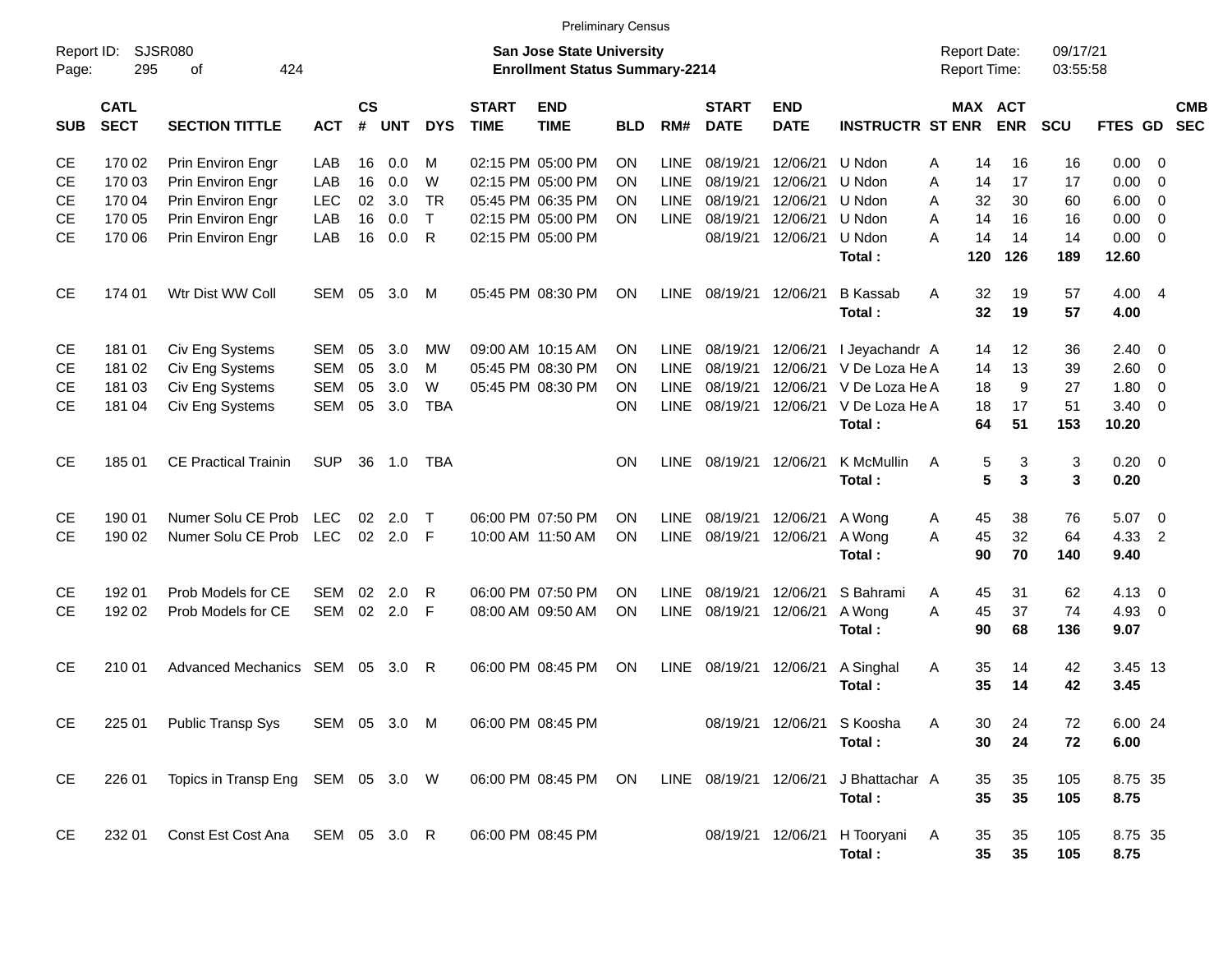| Report ID: SJSR080<br>296<br>Page:<br><b>CATL</b> | 424<br>of<br><b>SECTION TITTLE</b>                 |                          |                |                |                          |                             | <b>San Jose State University</b><br><b>Enrollment Status Summary-2214</b> |            |                            |                             |                           |                          | <b>Report Date:</b>      |                                     | 09/17/21                               |                      |                                            |
|---------------------------------------------------|----------------------------------------------------|--------------------------|----------------|----------------|--------------------------|-----------------------------|---------------------------------------------------------------------------|------------|----------------------------|-----------------------------|---------------------------|--------------------------|--------------------------|-------------------------------------|----------------------------------------|----------------------|--------------------------------------------|
|                                                   |                                                    |                          |                |                |                          |                             |                                                                           |            |                            |                             |                           |                          | Report Time:             |                                     | 03:55:58                               |                      |                                            |
| <b>SECT</b><br><b>SUB</b>                         |                                                    | <b>ACT</b>               | <b>CS</b><br># | <b>UNT</b>     | <b>DYS</b>               | <b>START</b><br><b>TIME</b> | <b>END</b><br><b>TIME</b>                                                 | <b>BLD</b> | RM#                        | <b>START</b><br><b>DATE</b> | <b>END</b><br><b>DATE</b> | <b>INSTRUCTR ST ENR</b>  | MAX ACT                  | <b>ENR</b>                          | SCU                                    | <b>FTES GD</b>       | <b>CMB</b><br><b>SEC</b>                   |
| CE<br>234 01                                      | Const Law                                          | <b>SEM</b>               | 05             | 3.0            | $\mathsf{T}$             | 06:00 PM 08:45 PM           |                                                                           |            |                            | 08/19/21                    | 12/06/21                  | L Battersby<br>Total:    | 35<br>A<br>35            | 34<br>34                            | 102<br>102                             | 8.50 34<br>8.50      |                                            |
| <b>CE</b><br>243 01                               | Adv Found Design                                   | <b>LEC</b>               | 02             | 3.0            | M                        | 06:00 PM 08:45 PM           |                                                                           | ON         | <b>LINE</b>                | 08/19/21                    | 12/06/21                  | S Huang<br>Total:        | 35<br>A<br>35            | 6<br>6                              | 18<br>18                               | 1.506<br>1.50        |                                            |
| <b>CE</b><br>248 01                               | Forensic Engr                                      | LEC.                     |                | $02 \quad 3.0$ | W                        | 06:00 PM 08:45 PM           |                                                                           |            |                            | 08/19/21                    | 12/06/21                  | R Lukkoor<br>Total:      | A<br>30<br>30            | 11<br>11                            | 33<br>33                               | 2.75 11<br>2.75      |                                            |
| <b>CE</b><br>256 01                               | SWR Engr                                           | SEM 05                   |                | 3.0            | W                        | 06:00 PM 08:45 PM           |                                                                           | <b>ON</b>  | <b>LINE</b>                | 08/19/21 12/06/21           |                           | W Wang<br>Total:         | 35<br>A<br>35            | 29<br>29                            | 87<br>87                               | 7.25 29<br>7.25      |                                            |
| CE<br>261 01                                      | Adv Concrete Des                                   | <b>SEM</b>               | 05             | 3.0            | $\top$                   | 06:00 PM 08:45 PM           |                                                                           | ON         | <b>LINE</b>                | 08/19/21                    | 12/06/21                  | M Soliman<br>Total:      | 35<br>A<br>35            | 11<br>11                            | 33<br>33                               | 2.75 11<br>2.75      |                                            |
| <b>CE</b><br>271 01                               | Physico-Chemical Pro SEM 04 3.0 T                  |                          |                |                |                          | 06:00 PM 08:45 PM           |                                                                           | ON         | <b>LINE</b>                | 08/19/21                    | 12/06/21                  | S Bahrami<br>Total:      | 35<br>A<br>35            | 11<br>11                            | 33<br>33                               | 2.75 11<br>2.75      |                                            |
| <b>CE</b><br>273 01                               | Water Tr Plant Des                                 | SEM                      |                | 05 3.0         | R                        | 06:00 PM 08:45 PM           |                                                                           |            |                            | 08/19/21                    | 12/06/21                  | R Mukhar<br>Total:       | 35<br>A<br>35            | 14<br>14                            | 42<br>42                               | 3.50 14<br>3.50      |                                            |
| <b>CE</b><br>285 01                               | <b>CE Practical Trainin</b>                        | <b>SUP</b>               | 36             | 1.0            | <b>TBA</b>               |                             |                                                                           | <b>ON</b>  | <b>LINE</b>                | 08/19/21                    | 12/06/21                  | K McMullin<br>Total:     | $\mathbf 5$<br>A<br>5    | 1<br>$\blacktriangleleft$           | $\mathbf{1}$<br>1                      | 0.08<br>0.08         | $\overline{\phantom{0}}$                   |
| <b>CE</b><br>298 01<br><b>CE</b><br>298 02        | <b>Special Problems</b><br><b>Special Problems</b> | <b>SUP</b><br><b>SUP</b> | 25<br>25       | 1.0<br>3.0     | <b>TBA</b><br><b>TBA</b> |                             |                                                                           | ON<br>ON   | <b>LINE</b><br><b>LINE</b> | 08/19/21<br>08/19/21        | 12/06/21<br>12/06/21      | Total:                   | A<br>10<br>10<br>A<br>20 | $\Omega$<br>$\mathbf 0$<br>$\bf{0}$ | $\mathbf 0$<br>$\mathbf 0$<br>$\bf{0}$ | 0.00<br>0.00<br>0.00 | $\overline{0}$<br>$\overline{0}$           |
| 299 01<br><b>CE</b><br><b>CE</b><br>299 02        | <b>Masters Thesis</b><br><b>Masters Thesis</b>     | <b>SUP</b><br><b>SUP</b> | 25<br>25       | 3.0<br>3.0     | <b>TBA</b><br><b>TBA</b> |                             |                                                                           | ON<br>ON   | LINE.<br><b>LINE</b>       | 08/19/21<br>08/19/21        | 12/06/21<br>12/06/21      | A Al-Manasee A<br>Total: | 10<br>10<br>A<br>20      | $\mathbf 0$<br>$\blacktriangleleft$ | 3<br>$\mathbf 0$<br>3                  | 0.25<br>0.00<br>0.25 | $\overline{\phantom{0}}$<br>$\overline{0}$ |

| Department Total:         |     | 2670 2182 4694 |      | 326.82 |
|---------------------------|-----|----------------|------|--------|
| <b>Lower Division:</b>    | 502 | -393           | -803 | 53.58  |
| <b>Upper Division:</b>    |     | 1748 1563 3215 |      | 216.95 |
| <b>Graduate Division:</b> | 420 | 226            | 676  | 56.28  |

**Department : Civil & Environmental Engineering**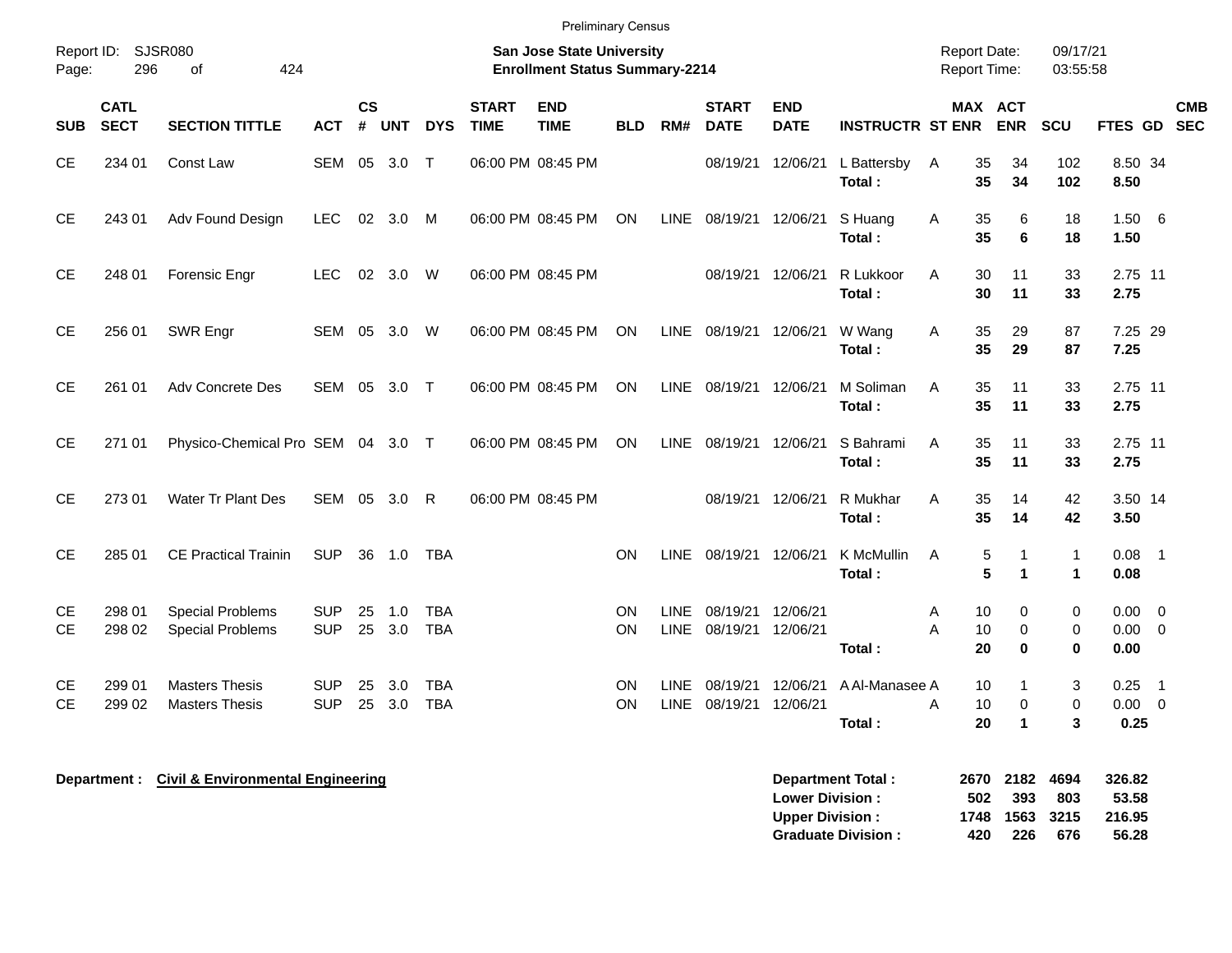|            |              |                                |            |               |            |            |              |                                       | <b>Preliminary Census</b> |             |              |                            |                         |   |                     |             |            |                |                          |            |
|------------|--------------|--------------------------------|------------|---------------|------------|------------|--------------|---------------------------------------|---------------------------|-------------|--------------|----------------------------|-------------------------|---|---------------------|-------------|------------|----------------|--------------------------|------------|
| Report ID: |              | SJSR080                        |            |               |            |            |              | <b>San Jose State University</b>      |                           |             |              |                            |                         |   | <b>Report Date:</b> |             | 09/17/21   |                |                          |            |
| Page:      | 297          | 424<br>οf                      |            |               |            |            |              | <b>Enrollment Status Summary-2214</b> |                           |             |              |                            |                         |   | Report Time:        |             | 03:55:58   |                |                          |            |
|            | <b>CATL</b>  |                                |            | $\mathsf{cs}$ |            |            | <b>START</b> | <b>END</b>                            |                           |             | <b>START</b> | <b>END</b>                 |                         |   | MAX ACT             |             |            |                |                          | <b>CMB</b> |
| <b>SUB</b> | <b>SECT</b>  | <b>SECTION TITTLE</b>          | <b>ACT</b> | #             | <b>UNT</b> | <b>DYS</b> | <b>TIME</b>  | <b>TIME</b>                           | <b>BLD</b>                | RM#         | <b>DATE</b>  | <b>DATE</b>                | <b>INSTRUCTR ST ENR</b> |   |                     | <b>ENR</b>  | <b>SCU</b> | <b>FTES GD</b> |                          | <b>SEC</b> |
| College    |              | <b>Engineering, College of</b> |            |               |            |            |              |                                       |                           |             |              |                            |                         |   |                     |             |            |                |                          |            |
|            | Department : | <b>Computer Engineering</b>    |            |               |            |            |              |                                       |                           |             |              |                            |                         |   |                     |             |            |                |                          |            |
|            | CMPE 30 01   | Programming Concept LEC        |            |               | 3.0        |            |              |                                       |                           |             |              |                            |                         | X | 0                   | 0           | 0          | 0.00           | $\overline{\phantom{0}}$ |            |
|            | CMPE 30 02   | Programming Concept LAB        |            |               | 0.0        |            |              |                                       |                           |             |              |                            |                         | х | 0                   | 0           | 0          | 0.00           | - 0                      |            |
|            | CMPE 30 03   | Programming Concept LAB        |            |               | 0.0        |            |              |                                       |                           |             |              |                            |                         | х | 0                   | $\Omega$    | 0          | 0.00           | $\overline{0}$           |            |
|            | CMPE 30 04   | Programming Concept LEC        |            |               | 3.0        |            |              |                                       |                           |             |              |                            |                         | X | $\mathbf 0$         | $\Omega$    | 0          | 0.00           | $\overline{0}$           |            |
|            | CMPE 30 05   | Programming Concept LAB        |            | 16            | 0.0        | Т          |              | 05:45 PM 08:35 PM                     | <b>ENG</b>                | 489         | 08/19/21     | 12/06/21                   | S Parihar               | A | 30                  | 28          | 28         | 0.00           | $\overline{0}$           |            |
|            | CMPE 30 06   | Programming Concept LAB        |            | 16            | 0.0        | R          |              | 05:45 PM 08:35 PM                     | <b>ENG</b>                | 286         | 08/19/21     | 12/06/21                   |                         | Α | 24                  | $\mathbf 0$ | 0          | 0.00           | $\overline{0}$           |            |
|            | CMPE 30 07   | Programming Concept LEC        |            | 01            | 3.0        | <b>MW</b>  |              | 12:30 PM 01:20 PM                     | <b>ENG</b>                | 337         | 08/19/21     | 12/06/21                   | F Mortezaie             | A | 48                  | 44          | 88         | 8.80           | $\overline{0}$           |            |
|            | CMPE 30 08   | Programming Concept LAB        |            | 16            | 0.0        | R          |              | 05:45 PM 08:35 PM                     | <b>ENG</b>                | 405         | 08/19/21     | 12/06/21                   | A Nareddy               | Α | 24                  | 21          | 21         | 0.00           | $\overline{0}$           |            |
|            | CMPE 30 09   | Programming Concept LAB        |            | 16            | 0.0        | W          |              | 01:30 PM 04:20 PM                     | <b>ENG</b>                | 288         | 08/19/21     | 12/06/21                   | A Nareddy               | Α | 24                  | 23          | 23         | 0.00           | $\overline{0}$           |            |
|            | CMPE 30 10   | Programming Concept LEC        |            |               | 3.0        |            |              |                                       |                           |             |              |                            |                         | Χ | $\mathbf 0$         | $\Omega$    | 0          | 0.00           | $\overline{0}$           |            |
|            | CMPE 30 11   | Programming Concept LEC        |            | 01            | 3.0        | МW         |              | 02:00 PM 02:50 PM                     | <b>ENG</b>                | 337         |              | 08/19/21 12/06/21          | I Cokgor                | A | 48                  | 28          | 56         | 5.60           | $\overline{\phantom{0}}$ |            |
|            |              |                                |            |               |            |            |              |                                       |                           |             |              |                            | Total:                  |   | 198                 | 144         | 216        | 14.40          |                          |            |
|            | CMPE 50 01   | Object Orient Concep LEC       |            |               | 3.0        |            |              |                                       |                           |             |              |                            |                         | X | 0                   | 0           | 0          | $0.00 \t 0$    |                          |            |
|            | CMPE 50 02   | Object Orient Concep LAB       |            |               | 0.0        |            |              |                                       |                           |             |              |                            |                         | х | 0                   | 0           | 0          | 0.00           | - 0                      |            |
|            | CMPE 50 03   | Object Orient Concep LAB       |            |               | 0.0        |            |              |                                       |                           |             |              |                            |                         | х | 0                   | $\Omega$    | 0          | 0.00           | $\overline{0}$           |            |
|            | CMPE 50 04   | Object Orient Concep LAB       |            |               | 0.0        |            |              |                                       |                           |             |              |                            |                         | X | $\mathbf 0$         | $\Omega$    | 0          | 0.00           | $\overline{0}$           |            |
|            | CMPE 50 05   | Object Orient Concep LEC       |            | 01            | 3.0        | TR         |              | 04:30 PM 05:20 PM                     | <b>ENG</b>                | 337         | 08/19/21     | 12/06/21                   | C Tarng                 | Α | 48                  | 48          | 96         | 9.60           | $\overline{0}$           |            |
|            | CMPE 50 06   | Object Orient Concep LAB       |            | 16            | 0.0        | Τ          |              | 01:30 PM 04:20 PM                     | <b>ENG</b>                | 489         | 08/19/21     | 12/06/21                   | R Maddula               | A | 24                  | 24          | 24         | 0.00           | $\overline{0}$           |            |
|            | CMPE 50 07   | Object Orient Concep LAB       |            | 16            | 0.0        | R          |              | 01:30 PM 04:20 PM                     | <b>ENG</b>                | 489         | 08/19/21     | 12/06/21                   | R Maddula               | Α | 24                  | 24          | 24         | 0.00           | $\overline{0}$           |            |
|            | CMPE 50 08   | Object Orient Concep LAB       |            | 16            | 0.0        | W          |              | 01:30 PM 04:20 PM                     | <b>ENG</b>                | 489         |              | 08/19/21 12/06/21          |                         | Α | 24                  | $\mathbf 0$ | 0          | 0.00           | $\overline{\phantom{0}}$ |            |
|            |              |                                |            |               |            |            |              |                                       |                           |             |              |                            | Total:                  |   | 120                 | 96          | 144        | 9.60           |                          |            |
|            |              |                                |            |               |            |            |              |                                       |                           |             |              |                            |                         |   |                     |             |            |                |                          |            |
|            | CMPE 102 01  | Assembly Language PrSEM        |            | 04            | 3.0        | TR         |              | 09:00 AM 10:15 AM                     | <b>ON</b>                 | <b>LINE</b> | 08/19/21     | 12/06/21                   | I Cokgor                | A | 60                  | 59          | 177        | 11.80          | - 0                      |            |
|            | CMPE 102 02  | Assembly Language PrSEM        |            | 04            | 3.0        | MW         |              | 10:45 AM 12:00 PM                     |                           |             | 08/19/21     | 12/06/21                   | F Mortezaie             | A | 40                  | 40          | 120        | 8.00           | $\overline{\mathbf{0}}$  |            |
|            | CMPE 102 03  | Assembly Language PrSEM        |            | 04            | 3.0        | Τ          |              | 06:00 PM 08:45 PM                     | ON                        | <b>LINE</b> | 08/19/21     | 12/06/21                   | F Butt                  | Α | 40                  | 39          | 117        | 7.80           | 0                        |            |
|            | CMPE 102 04  | Assembly Language PrSEM        |            | 04            | 3.0        | R          |              | 06:00 PM 08:45 PM                     | ON                        | <b>LINE</b> | 08/19/21     | 12/06/21                   | F Butt                  | Α | 40                  | 32          | 96         | 6.40           | - 0                      |            |
|            |              |                                |            |               |            |            |              |                                       |                           |             |              |                            | Total :                 |   | 180                 | 170         | 510        | 34.00          |                          |            |
|            | CMPE 110 01  | <b>Electronics Comp</b>        | <b>LEC</b> | 01            | 3.0        | МW         |              | 12:30 PM 01:20 PM                     | ENG                       | 339         |              | 08/19/21 12/06/21 A Bindal |                         | Α | 40                  | 41          | 82         | 8.20           | $\overline{\phantom{0}}$ |            |
|            | CMPE 110 02  | <b>Electronics Comp</b>        | LAB        | 16            | 0.0        | T          |              | 01:30 PM 04:20 PM                     | ENG                       | 286         |              | 08/19/21 12/06/21          | A Bindal                | Α | 20                  | 20          | 20         | 0.00           | $\overline{\phantom{0}}$ |            |
|            | CMPE 110 03  | <b>Electronics Comp</b>        | LAB        |               | 0.0        |            |              |                                       |                           |             |              |                            |                         | х | 0                   | 0           | 0          | 0.00           | $\overline{\phantom{0}}$ |            |
|            | CMPE 110 04  | <b>Electronics Comp</b>        | <b>LEC</b> | 01            | 3.0        | <b>MW</b>  |              | 06:00 PM 06:50 PM                     | ENG                       | 286         |              | 08/19/21 12/06/21          |                         | Α | 40                  | 0           | 0          | 0.00           | $\overline{\mathbf{0}}$  |            |
|            | CMPE 110 05  | <b>Electronics Comp</b>        | LAB        | 16            | 0.0        | M          |              | 07:00 PM 09:50 PM                     | ENG                       | 286         |              | 08/19/21 12/06/21          |                         | Α | 20                  | 0           | 0          | 0.00           | $\overline{\phantom{0}}$ |            |
|            | CMPE 110 06  | <b>Electronics Comp</b>        | LAB        | 16            | 0.0        | W          |              | 07:00 PM 09:50 PM                     | ENG                       | 286         |              | 08/19/21 12/06/21          |                         | Α | 20                  | 0           | 0          | 0.00           | $\overline{\phantom{0}}$ |            |
|            | CMPE 110 07  | <b>Electronics Comp</b>        | LAB        |               | 16 0.0     | $\top$     |              | 04:50 PM 07:40 PM                     | <b>ENG 286</b>            |             |              | 08/19/21 12/06/21          | A Bindal                | Α | 20                  | 21          | 21         | $0.00 \t 0$    |                          |            |
|            |              |                                |            |               |            |            |              |                                       |                           |             |              |                            | Total:                  |   | 160                 | 82          | 123        | 8.20           |                          |            |
|            |              |                                |            |               |            |            |              |                                       |                           |             |              |                            |                         |   |                     |             |            |                |                          |            |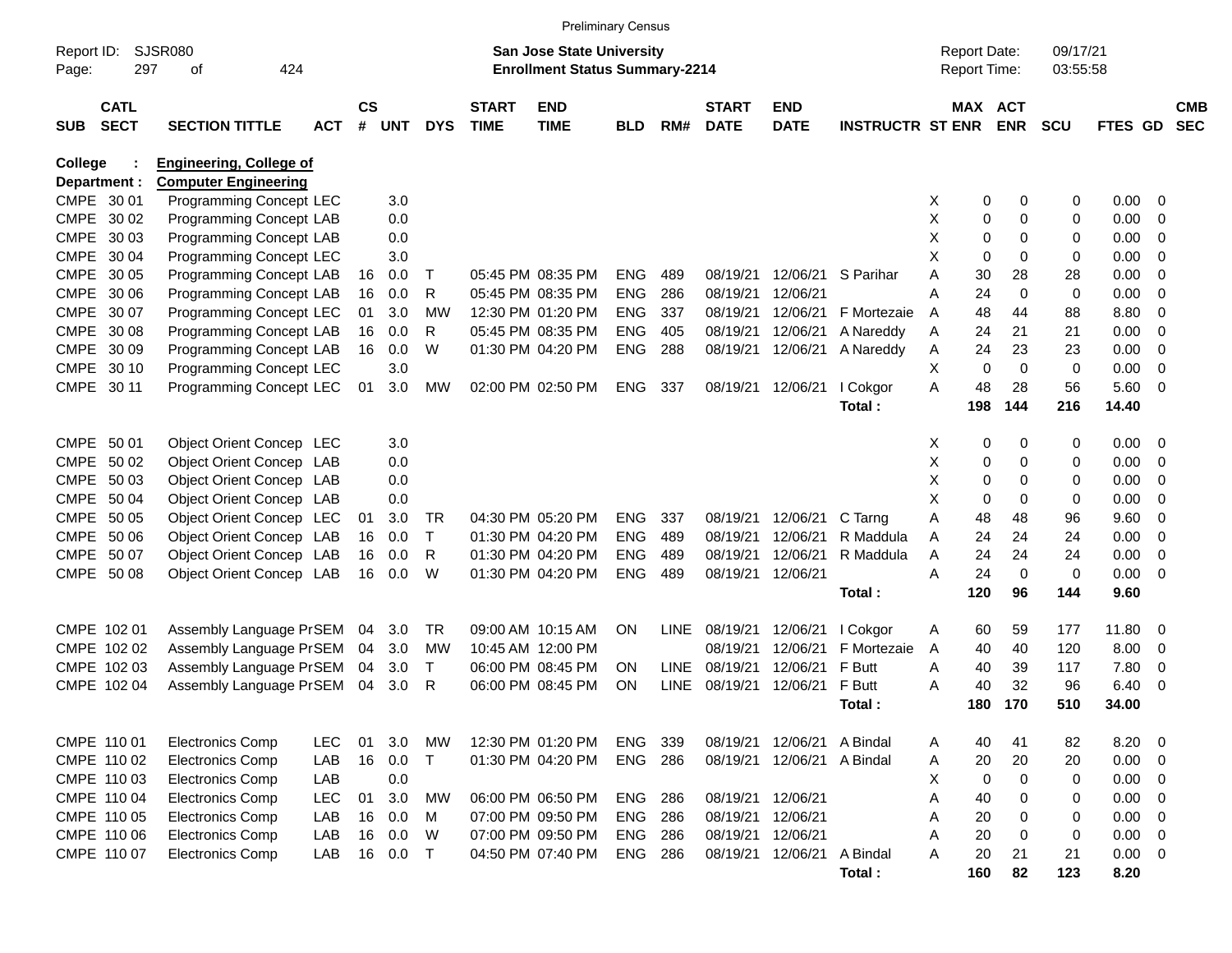|                                          |                             |            |                |            |            |                             | <b>Preliminary Census</b>                                                 |            |      |                             |                           |                         |   |                                     |                       |                      |                |                          |                          |
|------------------------------------------|-----------------------------|------------|----------------|------------|------------|-----------------------------|---------------------------------------------------------------------------|------------|------|-----------------------------|---------------------------|-------------------------|---|-------------------------------------|-----------------------|----------------------|----------------|--------------------------|--------------------------|
| Report ID:<br>298<br>Page:               | <b>SJSR080</b><br>424<br>оf |            |                |            |            |                             | <b>San Jose State University</b><br><b>Enrollment Status Summary-2214</b> |            |      |                             |                           |                         |   | <b>Report Date:</b><br>Report Time: |                       | 09/17/21<br>03:55:58 |                |                          |                          |
| <b>CATL</b><br><b>SECT</b><br><b>SUB</b> | <b>SECTION TITTLE</b>       | <b>ACT</b> | <b>CS</b><br># | <b>UNT</b> | <b>DYS</b> | <b>START</b><br><b>TIME</b> | <b>END</b><br><b>TIME</b>                                                 | <b>BLD</b> | RM#  | <b>START</b><br><b>DATE</b> | <b>END</b><br><b>DATE</b> | <b>INSTRUCTR ST ENR</b> |   |                                     | MAX ACT<br><b>ENR</b> | <b>SCU</b>           | FTES GD        |                          | <b>CMB</b><br><b>SEC</b> |
| CMPE 120 01                              | Computer Org & Arch SEM     |            | 04             | 3.0        | MW         |                             | 02:15 PM 03:30 PM                                                         |            |      | 08/19/21                    | 12/06/21                  | J Ghofraniha A          |   | 48                                  | 44                    | 132                  | 8.80           | - 0                      |                          |
| CMPE 120 02                              | Computer Org & Arch SEM     |            | 04             | 3.0        | TR         |                             | 04:00 PM 05:15 PM                                                         | <b>ON</b>  | LINE | 08/19/21                    | 12/06/21                  | H Li<br>Total:          | A | 60<br>108                           | 58<br>102             | 174<br>306           | 11.60<br>20.40 | $\overline{0}$           |                          |
| CMPE 124 01                              | Digital Design I            | <b>SEM</b> | 01             | 3.0        | MW         |                             | 01:30 PM 02:20 PM                                                         | <b>ENG</b> | 325  | 08/19/21                    | 12/06/21                  | A Bindal                | A | 36                                  | 34                    | 68                   | 6.80           | - 0                      |                          |
| CMPE 124 02                              | Digital Design I            | LAB        | 16             | 0.0        | M          |                             | 02:30 PM 05:20 PM                                                         | <b>ENG</b> | 286  | 08/19/21                    | 12/06/21                  | A Bindal                | A | 18                                  | 17                    | 17                   | 0.00           | 0                        |                          |
| CMPE 124 03                              | Digital Design I            | LAB        | 16             | 0.0        | W          |                             | 02:30 PM 05:20 PM                                                         | <b>ENG</b> | 286  | 08/19/21                    | 12/06/21                  | A Bindal                | Α | 18                                  | 17                    | 17                   | 0.00           | 0                        |                          |
| CMPE 124 04                              | Digital Design I            | <b>SEM</b> |                | 3.0        |            |                             |                                                                           |            |      |                             |                           |                         | X | 0                                   | $\mathbf 0$           | 0                    | 0.00           | $\mathbf 0$              |                          |
| CMPE 124 05                              | Digital Design I            | LAB        |                | 0.0        |            |                             |                                                                           |            |      |                             |                           |                         | X | 0                                   | 0                     | 0                    | 0.00           | 0                        |                          |
| CMPE 124 06                              | Digital Design I            | LAB        |                | 0.0        |            |                             |                                                                           |            |      |                             |                           |                         | X | $\mathbf 0$                         | 0                     | 0                    | 0.00           | $\mathbf 0$              |                          |
| CMPE 124 07                              | Digital Design I            | <b>SEM</b> | 01             | 3.0        | MW         |                             | 09:00 AM 09:50 AM                                                         | <b>ENG</b> | 325  | 08/19/21                    | 12/06/21                  | I Cokgor                | A | 36                                  | 16                    | 32                   | 3.20           | $\mathbf 0$              |                          |
| CMPE 124 08                              | Digital Design I            | LAB        | 16             | 0.0        | M          |                             | 10:30 AM 01:20 PM                                                         | <b>ENG</b> | 286  | 08/19/21                    | 12/06/21                  | I Cokgor                | A | 18                                  | 16                    | 16                   | 0.00           | $\mathbf 0$              |                          |
| CMPE 124 09                              | Digital Design I            | LAB        | 16             | 0.0        | W          |                             | 10:30 AM 01:20 PM                                                         | <b>ENG</b> | 286  | 08/19/21                    | 12/06/21                  |                         | Α | 18                                  | $\mathbf 0$           | 0                    | 0.00           | $\overline{0}$           |                          |
|                                          |                             |            |                |            |            |                             |                                                                           |            |      |                             |                           | Total:                  |   | 144                                 | 100                   | 150                  | 10.00          |                          |                          |
| CMPE 125 01                              | Digital Design 2            | <b>SEM</b> | 04             | 3.0        | <b>TR</b>  |                             | 09:00 AM 09:50 AM                                                         | <b>ENG</b> | 337  | 08/19/21                    | 12/06/21                  | J Ghofraniha A          |   | 48                                  | 49                    | 98                   | 9.80           | $\overline{\mathbf{0}}$  |                          |
| CMPE 125 02                              | Digital Design 2            | LAB        | 16             | 0.0        | $\top$     |                             | 01:30 PM 04:20 PM                                                         | <b>ENG</b> | 288  | 08/19/21                    | 12/06/21                  | S Degloorkar A          |   | 24                                  | 21                    | 21                   | 0.00           | 0                        |                          |
| CMPE 125 03                              | Digital Design 2            | LAB        | 16             | 0.0        | R          |                             | 01:30 PM 04:20 PM                                                         | <b>ENG</b> | 288  | 08/19/21                    | 12/06/21                  | S Degloorkar A          |   | 24                                  | 28                    | 28                   | 0.00           | 0                        |                          |
| CMPE 125 04                              | Digital Design 2            | <b>SEM</b> | 04             | 3.0        | $\top$     |                             | 02:30 PM 05:20 PM                                                         | <b>ENG</b> | 335  | 08/19/21                    | 12/06/21                  |                         | A | 30                                  | $\mathbf 0$           | 0                    | 0.00           | $\mathbf 0$              |                          |
| CMPE 125 05                              | Digital Design 2            | LAB        | 16             | 0.0        | R          |                             | 02:30 PM 05:20 PM                                                         | <b>ENG</b> | 405  | 08/19/21 12/06/21           |                           |                         | Α | 30                                  | 0                     | 0                    | 0.00           | $\overline{0}$           |                          |
|                                          |                             |            |                |            |            |                             |                                                                           |            |      |                             |                           | Total:                  |   | 156                                 | 98                    | 147                  | 9.80           |                          |                          |
| CMPE 126 01                              | Alg & Data Str Des          | <b>LEC</b> | 01             | 3.0        | TR         |                             | 10:45 AM 11:35 AM                                                         | <b>ENG</b> | 337  | 08/19/21                    | 12/06/21                  | G Saldamli              | A | 50                                  | 23                    | 46                   | 4.60           | 0                        |                          |
| CMPE 126 02                              | Alg & Data Str Des          | LAB        | 16             | 0.0        | т          |                             | 02:30 PM 05:20 PM                                                         | <b>ENG</b> | 206  | 08/19/21                    | 12/06/21                  | P Jassal                | Α | 25                                  | 23                    | 23                   | 0.00           | 0                        |                          |
| CMPE 126 03                              | Alg & Data Str Des          | LAB        | 16             | 0.0        | R          |                             | 02:30 PM 05:20 PM                                                         | <b>ENG</b> | 206  | 08/19/21                    | 12/06/21                  |                         | Α | 25                                  | $\mathbf 0$           | 0                    | 0.00           | 0                        |                          |
| CMPE 126 04                              | Alg & Data Str Des          | <b>LEC</b> | 01             | 3.0        | MW         |                             | 03:00 PM 03:50 PM                                                         | <b>ENG</b> | 206  | 08/19/21                    | 12/06/21                  | F Mortezaie             | A | 50                                  | 47                    | 94                   | 9.40           | 0                        |                          |
| CMPE 126 05                              | Alg & Data Str Des          | LAB        | 16             | 0.0        | M          |                             | 04:30 PM 07:20 PM                                                         | <b>ENG</b> | 206  | 08/19/21                    | 12/06/21                  | V Shah                  | Α | 25                                  | 26                    | 26                   | 0.00           | 0                        |                          |
| CMPE 126 06                              | Alg & Data Str Des          | LAB        | 16             | 0.0        | W          |                             | 04:30 PM 07:20 PM                                                         | <b>ENG</b> | 206  | 08/19/21                    | 12/06/21                  | V Shah                  | Α | 25                                  | 21                    | 21                   | 0.00           | 0                        |                          |
|                                          |                             |            |                |            |            |                             |                                                                           |            |      |                             |                           | Total:                  |   | 200                                 | 140                   | 210                  | 14.00          |                          |                          |
| CMPE 127 01                              | Microproc Design 1          | <b>SEM</b> | 04             | 3.0        | <b>MW</b>  |                             | 07:30 AM 08:20 AM                                                         | ENG        | 325  | 08/19/21                    | 12/06/21                  | I Cokgor                | Α | 36                                  | 36                    | 72                   | 7.20           | $\overline{\phantom{0}}$ |                          |
| CMPE 127 02                              | Microproc Design 1          | LAB        | 16             | 0.0        | M          |                             | 06:00 PM 08:50 PM                                                         | ENG        | 268  | 08/19/21                    | 12/06/21                  | R Bogart Jr             | A | 18                                  | 18                    | 18                   | $0.00 \t 0$    |                          |                          |
| CMPE 127 03                              | Microproc Design 1          | LAB        | 16             | 0.0        | W          |                             | 06:00 PM 08:50 PM                                                         | ENG 268    |      |                             | 08/19/21 12/06/21         | R Bogart Jr             | A | 18                                  | 18                    | 18                   | 0.00           | $\overline{\phantom{0}}$ |                          |
| CMPE 127 04                              | Microproc Design 1          | <b>SEM</b> |                | 3.0        |            |                             |                                                                           |            |      |                             |                           |                         | X | 0                                   | $\mathbf 0$           | 0                    | 0.00           | $\overline{0}$           |                          |
| CMPE 127 05                              | Microproc Design 1          | LAB        | 16             | 0.0        | T          |                             | 09:00 AM 11:50 AM                                                         | ENG        | 405  |                             | 08/19/21 12/06/21         | Z Soni                  | A | 24                                  | 5                     | $\mathbf 5$          | 0.00           | $\overline{4}$           |                          |
| CMPE 127 06                              | Microproc Design 1          | LAB        | 16             | 0.0        | T          |                             | 01:30 PM 04:20 PM                                                         | ENG 405    |      | 08/19/21                    | 12/06/21                  | Z Soni                  | A | 24                                  | 21                    | 21                   | 0.00           | $\overline{4}$           |                          |
| CMPE 127 07                              | Microproc Design 1          | LAB        | 16             | 0.0        | M          |                             | 01:30 PM 04:20 PM                                                         | ENG 489    |      | 08/19/21                    | 12/06/21                  |                         | Α | 24                                  | $\pmb{0}$             | $\pmb{0}$            | $0.00 \t 0$    |                          |                          |
| CMPE 127 08                              | Microproc Design 1          | SEM        |                | 04 3.0     | MW         |                             | 09:00 AM 09:50 AM                                                         |            |      |                             | 08/19/21 12/06/21         | N Karimianba A          |   | 48                                  | 26                    | 52                   | 5.60 8         |                          |                          |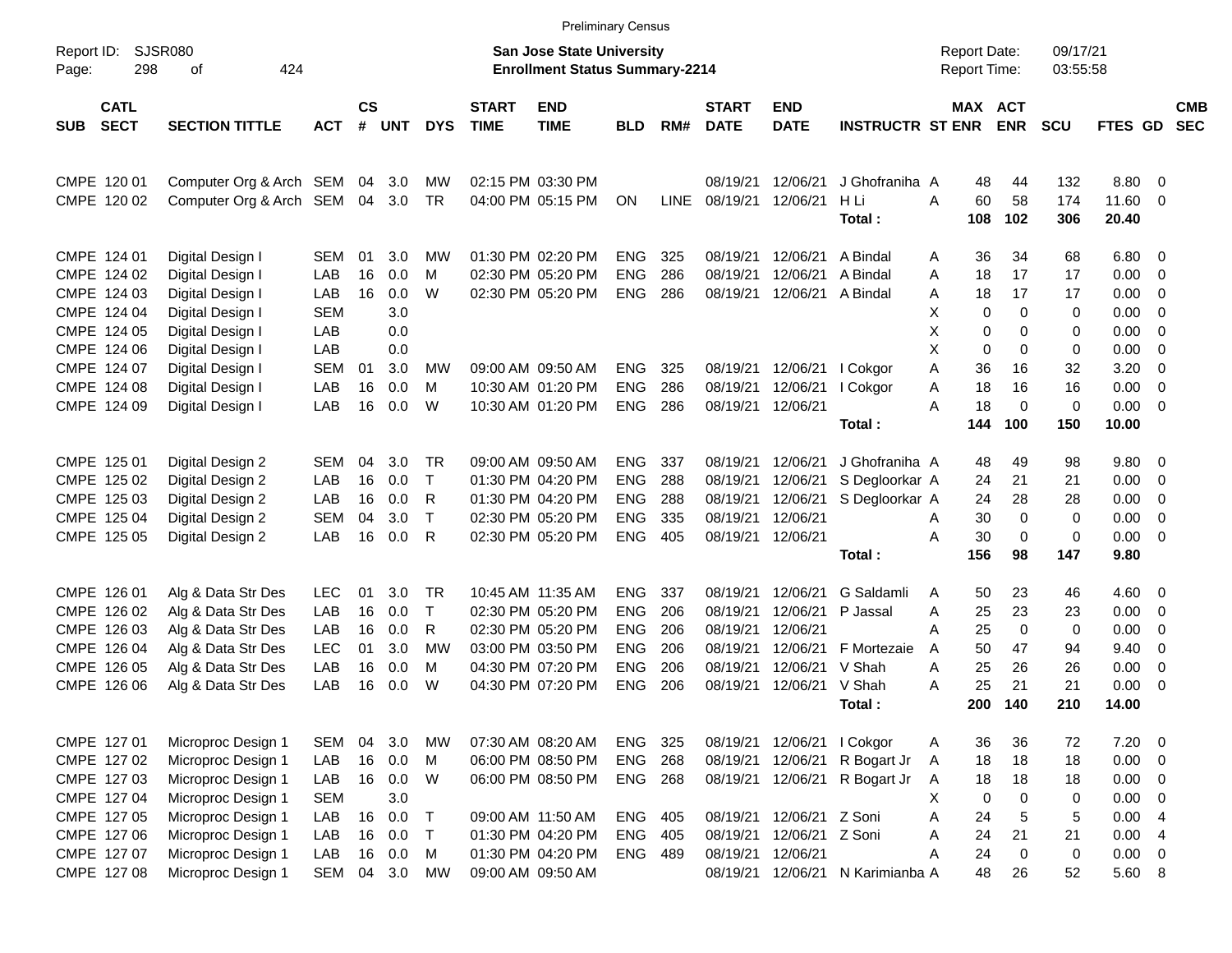|            |                            |                                    |                          |                    |            |                 |                             | <b>Preliminary Census</b>                                          |                |             |                             |                           |                         |        |                                            |                   |                      |                               |                          |                          |
|------------|----------------------------|------------------------------------|--------------------------|--------------------|------------|-----------------|-----------------------------|--------------------------------------------------------------------|----------------|-------------|-----------------------------|---------------------------|-------------------------|--------|--------------------------------------------|-------------------|----------------------|-------------------------------|--------------------------|--------------------------|
| Page:      | Report ID: SJSR080<br>299  | 424<br>of                          |                          |                    |            |                 |                             | San Jose State University<br><b>Enrollment Status Summary-2214</b> |                |             |                             |                           |                         |        | <b>Report Date:</b><br><b>Report Time:</b> |                   | 09/17/21<br>03:55:58 |                               |                          |                          |
| <b>SUB</b> | <b>CATL</b><br><b>SECT</b> | <b>SECTION TITTLE</b>              | <b>ACT</b>               | $\mathsf{cs}$<br># | <b>UNT</b> | <b>DYS</b>      | <b>START</b><br><b>TIME</b> | <b>END</b><br><b>TIME</b>                                          | <b>BLD</b>     | RM#         | <b>START</b><br><b>DATE</b> | <b>END</b><br><b>DATE</b> | <b>INSTRUCTR ST ENR</b> |        | MAX ACT                                    | <b>ENR</b>        | <b>SCU</b>           | FTES GD                       |                          | <b>CMB</b><br><b>SEC</b> |
|            |                            |                                    |                          |                    |            |                 |                             |                                                                    |                |             |                             |                           | Total:                  |        |                                            | 192 124           | 186                  | 12.80                         |                          |                          |
|            | CMPE 130 01<br>CMPE 130 02 | Adv Alg Des<br>Adv Alg Des         | LEC<br><b>LEC</b>        | 02<br>02           | 3.0<br>3.0 | R<br><b>TR</b>  |                             | 06:00 PM 08:45 PM<br>10:45 AM 12:00 PM                             | ON             | <b>LINE</b> | 08/19/21<br>08/19/21        | 12/06/21<br>12/06/21      | C Tarng                 | Α<br>A | 50<br>50                                   | 49<br>$\mathbf 0$ | 147<br>0             | 9.80 0<br>$0.00 \t 0$         |                          |                          |
|            |                            |                                    |                          |                    |            |                 |                             |                                                                    |                |             |                             |                           | Total:                  |        | 100                                        | 49                | 147                  | 9.80                          |                          |                          |
|            | CMPE 131 01<br>CMPE 131 02 | Software Engr I<br>Software Engr I | <b>SEM</b><br><b>SEM</b> | 04<br>04           | 3.0<br>3.0 | MW<br><b>TR</b> |                             | 04:00 PM 05:15 PM<br>02:15 PM 03:30 PM                             | <b>ENG</b>     | 341         | 08/19/21<br>08/19/21        | 12/06/21<br>12/06/21      | A Bond<br>C Rojas       | Α<br>A | 40<br>50                                   | 45<br>28          | 135<br>84            | $9.00 \t 0$<br>$5.60 \quad 0$ |                          |                          |
|            | CMPE 131 03                | Software Engr I                    | <b>SEM</b>               | 04                 | 3.0        | R               |                             | 06:00 PM 08:45 PM                                                  | ΟN             | <b>LINE</b> | 08/19/21                    | 12/06/21                  | C Rojas                 | A      | 60                                         | 46                | 138                  | 9.20                          | $\overline{\phantom{0}}$ |                          |
|            | CMPE 131 04                | Software Engr I                    | <b>SEM</b>               | 04                 | 3.0        | M               |                             | 06:00 PM 08:45 PM                                                  | <b>ON</b>      | <b>LINE</b> | 08/19/21                    | 12/06/21                  | H Li                    | А      | 50                                         | 51                | 153                  | $10.20 \t 0$                  |                          |                          |
|            |                            |                                    |                          |                    |            |                 |                             |                                                                    |                |             |                             |                           | Total:                  |        | 200                                        | 170               | 510                  | 34.00                         |                          |                          |
|            | CMPE 132 01                | Inf Security                       | <b>SEM</b>               |                    | 3.0        |                 |                             |                                                                    |                |             |                             |                           |                         | X      | $\mathbf 0$                                | $\mathbf 0$       | 0                    | $0.00 \t 0$                   |                          |                          |
|            | CMPE 132 02                | Inf Security                       | <b>SEM</b>               | 04                 | 3.0        | <b>TR</b>       |                             | 09:00 AM 10:15 AM                                                  | <b>ON</b>      | <b>LINE</b> | 08/19/21                    | 12/06/21 Y Park           |                         | A      | 50                                         | 30                | 90                   | $6.00 \quad 0$                |                          |                          |
|            |                            |                                    |                          |                    |            |                 |                             |                                                                    |                |             |                             |                           | Total:                  |        | 50                                         | 30                | 90                   | 6.00                          |                          |                          |
|            | CMPE 133 01                | Soft Eng II                        | <b>LEC</b>               | 01                 | 3.0        | W               |                             | 06:00 PM 08:45 PM                                                  |                |             | 08/19/21                    | 12/06/21                  | <b>B</b> Eswar          | A      | 50                                         | 47                | 141                  | $9.40 \quad 0$                |                          |                          |
|            | CMPE 133 02                | Soft Eng II                        | <b>LEC</b>               | 01                 | 3.0        | $\top$          |                             | 06:00 PM 08:45 PM                                                  | ΟN             | LINE        | 08/19/21                    | 12/06/21                  | <b>B</b> Eswar          | A      | 50                                         | 48                | 144                  | $9.60 \quad 0$                |                          |                          |
|            |                            |                                    |                          |                    |            |                 |                             |                                                                    |                |             |                             |                           | Total:                  |        | 100                                        | 95                | 285                  | 19.00                         |                          |                          |
|            | CMPE 135 01                | Obj Orient Anl Des                 | <b>SEM</b>               | 04                 | 3.0        | TR              |                             | 02:15 PM 03:30 PM                                                  | ON             | <b>LINE</b> | 08/19/21                    | 12/06/21                  | R Nicholson A           |        | 50                                         | 18                | 54                   | $3.60 \ 0$                    |                          |                          |
|            |                            |                                    |                          |                    |            |                 |                             |                                                                    |                |             |                             |                           | Total:                  |        | 50                                         | 18                | 54                   | 3.60                          |                          |                          |
|            | CMPE 137 01                | Mobile Softwr Engr                 | <b>SEM</b>               |                    | 3.0        |                 |                             |                                                                    |                |             |                             |                           |                         | Χ      | 0                                          | 0                 | 0                    | $0.00 \t 0$                   |                          |                          |
|            |                            |                                    |                          |                    |            |                 |                             |                                                                    |                |             |                             |                           | Total:                  |        | $\bf{0}$                                   | $\bf{0}$          | 0                    | 0.00                          |                          |                          |
|            | CMPE 138 01                | Database Systems I                 | SEM                      |                    | 3.0        |                 |                             |                                                                    |                |             |                             |                           |                         | X      | $\mathbf 0$                                | $\mathbf 0$       | 0                    | $0.00 \t 0$                   |                          |                          |
|            | CMPE 138 02                | Database Systems I                 | SEM                      | 04                 | 3.0        | <b>TR</b>       |                             | 04:00 PM 05:15 PM                                                  | ON             | <b>LINE</b> | 08/19/21                    | 12/06/21                  | K Li                    | A      | 45                                         | 11                | 33                   | $2.20 \t 0$                   |                          |                          |
|            |                            |                                    |                          |                    |            |                 |                             |                                                                    |                |             |                             |                           | Total:                  |        | 45                                         | 11                | 33                   | 2.20                          |                          |                          |
|            | CMPE 140 01                | Comp Arch & Design SEM             |                          | 04                 | 3.0        | МW              |                             | 04:00 PM 04:50 PM                                                  | <b>ENG</b>     | 337         |                             | 08/19/21 12/06/21         | M Khayatian A           |        | 48                                         | 44                | 88                   | 8.80 0                        |                          |                          |
|            | CMPE 140 02                | Comp Arch & Design                 | LAB                      |                    | 16  0.0    | $\top$          |                             | 08:30 AM 11:20 AM                                                  | <b>ENG</b>     | 288         | 08/19/21                    | 12/06/21                  | M Khayatian A           |        | 24                                         | 21                | 21                   | $0.00 \t 0$                   |                          |                          |
|            | CMPE 140 03                | Comp Arch & Design                 | LAB                      |                    | 16  0.0  M |                 |                             | 11:30 AM 02:20 PM                                                  | <b>ENG 288</b> |             | 08/19/21                    | 12/06/21                  | M Khayatian A           |        | 24                                         | 23                | 23                   | $0.00 \t 0$                   |                          |                          |
|            |                            |                                    |                          |                    |            |                 |                             |                                                                    |                |             |                             |                           | Total:                  |        | 96                                         | 88                | 132                  | 8.80                          |                          |                          |
|            | CMPE 142 01                | <b>Operating Systems</b>           | SEM                      |                    | 04 3.0     | МW              |                             | 12:30 PM 01:45 PM                                                  |                |             | 08/19/21                    | 12/06/21 H Wang           |                         | Α      | 50                                         | 32                | 96                   | $6.40\quad 0$                 |                          |                          |
|            | CMPE 142 02                | <b>Operating Systems</b>           | SEM 04 3.0 TR            |                    |            |                 |                             | 02:15 PM 03:30 PM                                                  | ON             |             | LINE 08/19/21               | 12/06/21                  | J Gomez                 | A      | 50                                         | 23                | 69                   | 4.60 0                        |                          |                          |
|            |                            |                                    |                          |                    |            |                 |                             |                                                                    |                |             |                             |                           | Total:                  |        | 100                                        | 55                | 165                  | 11.00                         |                          |                          |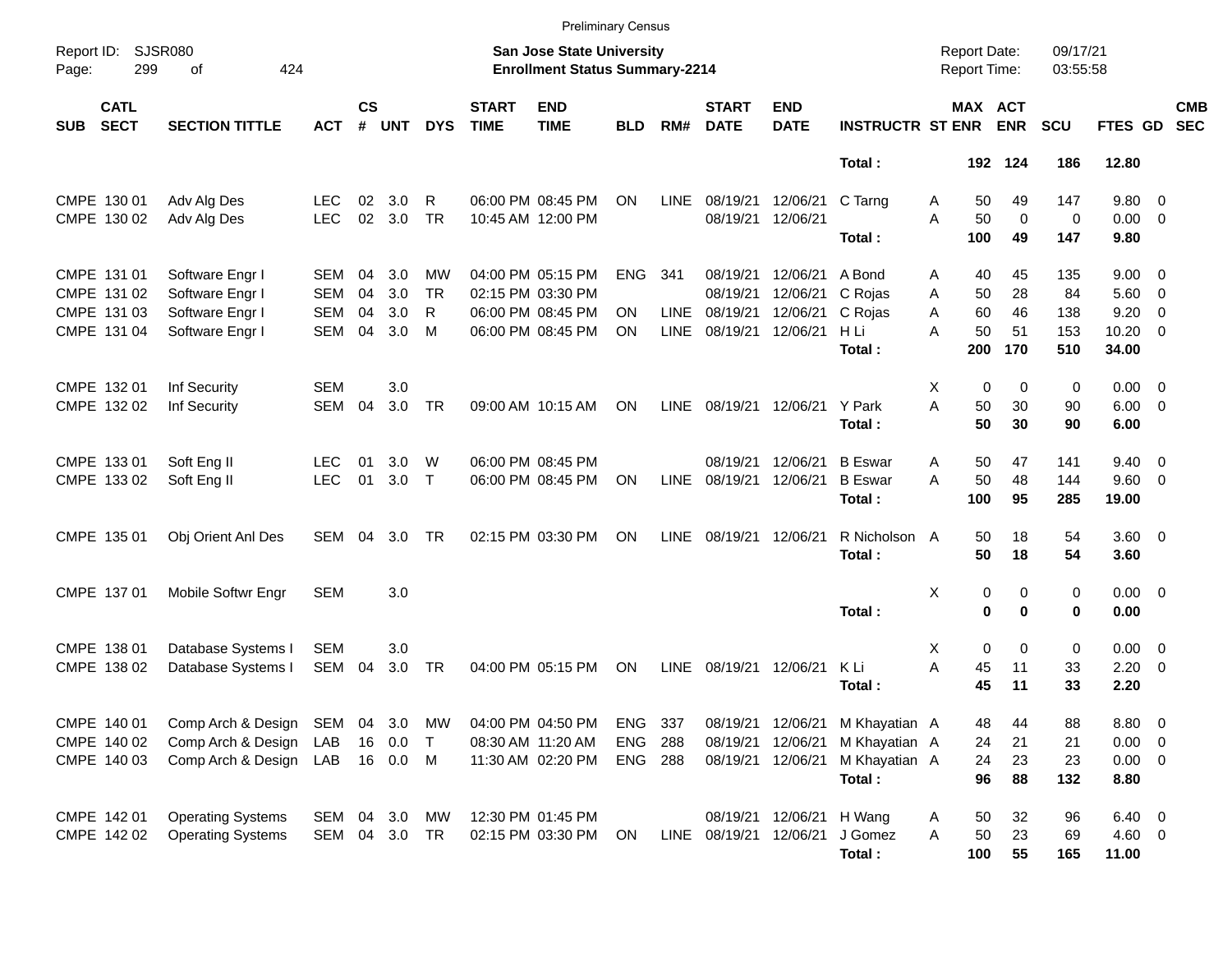|                                          |                                 |            |               |         |            |                             | <b>Preliminary Census</b>                                          |            |             |                             |                                |                         |                                     |             |                      |              |                          |  |
|------------------------------------------|---------------------------------|------------|---------------|---------|------------|-----------------------------|--------------------------------------------------------------------|------------|-------------|-----------------------------|--------------------------------|-------------------------|-------------------------------------|-------------|----------------------|--------------|--------------------------|--|
| Report ID:<br>300<br>Page:               | <b>SJSR080</b><br>424<br>οf     |            |               |         |            |                             | San Jose State University<br><b>Enrollment Status Summary-2214</b> |            |             |                             |                                |                         | <b>Report Date:</b><br>Report Time: |             | 09/17/21<br>03:55:58 |              |                          |  |
| <b>CATL</b><br><b>SECT</b><br><b>SUB</b> | <b>SECTION TITTLE</b>           | <b>ACT</b> | $\mathsf{cs}$ | # UNT   | <b>DYS</b> | <b>START</b><br><b>TIME</b> | <b>END</b><br><b>TIME</b>                                          | <b>BLD</b> | RM#         | <b>START</b><br><b>DATE</b> | <b>END</b><br><b>DATE</b>      | <b>INSTRUCTR ST ENR</b> | MAX ACT                             | <b>ENR</b>  | <b>SCU</b>           | FTES GD SEC  | <b>CMB</b>               |  |
| CMPE 146 01                              | RT Embedded CoDes SEM           |            | 04            | 3.0     | F          |                             | 08:00 AM 09:40 AM                                                  | <b>ENG</b> | 337         | 08/19/21                    | 12/06/21                       | P Kang                  | 30<br>Α                             | 10          | 20                   | 2.00         | - 0                      |  |
| CMPE 146 02                              | RT Embedded CoDes LAB           |            | 16            | 0.0     | м          |                             | 06:00 PM 08:45 PM                                                  | <b>ENG</b> | 489         | 08/19/21                    | 12/06/21                       | P Kang                  | 30<br>Α                             | 10          | 10                   | 0.00         | - 0                      |  |
| CMPE 146 03                              | RT Embedded CoDes SEM           |            | 04            | 3.0     | <b>MW</b>  |                             | 10:45 AM 11:35 AM                                                  | <b>ENG</b> | 337         | 08/19/21                    | 12/06/21                       | W Wu                    | 48<br>A                             | 27          | 54                   | 5.40         | - 0                      |  |
| CMPE 146 04                              | RT Embedded CoDes LAB           |            |               | 0.0     |            |                             |                                                                    |            |             |                             |                                |                         | X<br>$\Omega$                       | $\Omega$    | $\Omega$             | 0.00         | - 0                      |  |
| CMPE 146 05                              | RT Embedded CoDes LAB           |            |               | 0.0     |            |                             |                                                                    |            |             |                             |                                |                         | X<br>0                              | $\Omega$    | 0                    | 0.00         | - 0                      |  |
| CMPE 146 06                              | RT Embedded CoDes LAB           |            | 16            | 0.0     | M          |                             | 12:00 PM 02:50 PM                                                  | <b>ENG</b> | 405         | 08/19/21                    | 12/06/21                       | W Wu                    | A<br>24                             | 10          | 10                   | 0.00         | $\overline{0}$           |  |
| CMPE 146 07                              | RT Embedded CoDes LAB           |            | 16            | 0.0     | W          |                             | 12:00 PM 02:50 PM                                                  | <b>ENG</b> | 405         | 08/19/21                    | 12/06/21                       | W Wu                    | A<br>24                             | 17          | 17                   | 0.00         | $\overline{0}$           |  |
|                                          |                                 |            |               |         |            |                             |                                                                    |            |             |                             |                                | Total:                  | 156                                 | 74          | 111                  | 7.40         |                          |  |
| CMPE 148 01                              | Computer Networks I SEM 04      |            |               | 3.0     | TR.        |                             | 10:45 AM 12:00 PM                                                  |            |             | 08/19/21                    | 12/06/21                       | M Agumbe SurA           | 50                                  | 55          | 165                  | 11.00        | $\overline{0}$           |  |
| CMPE 148 02                              | Computer Networks I SEM         |            | 04            | 3.0     | MW         |                             | 10:45 AM 12:00 PM                                                  | <b>ON</b>  | <b>LINE</b> | 08/19/21                    | 12/06/21                       | F Lin                   | 60<br>A                             | 62          | 186                  | 12.40        | - 0                      |  |
| CMPE 148 03                              | Computer Networks I SEM         |            | 04            | 3.0     | R          |                             | 06:00 PM 08:45 PM                                                  |            |             | 08/19/21                    | 12/06/21                       | K Nguyen                | 40<br>A                             | 24          | 72                   | 4.80         | $\overline{\mathbf{0}}$  |  |
|                                          |                                 |            |               |         |            |                             |                                                                    |            |             |                             |                                | Total:                  | 150                                 | 141         | 423                  | 28.20        |                          |  |
|                                          |                                 |            |               |         |            |                             |                                                                    |            |             |                             |                                |                         |                                     |             |                      |              |                          |  |
| CMPE 152 01                              | <b>Compiler Design</b>          | <b>LEC</b> | 01            | 3.0     | <b>TR</b>  |                             | 04:00 PM 05:15 PM                                                  | <b>ON</b>  | <b>LINE</b> | 08/19/21                    | 12/06/21 Y Li                  |                         | Α<br>60                             | 46          | 138                  | 9.20         | $\overline{0}$           |  |
| CMPE 152 02                              | Compiler Design                 | <b>LEC</b> | 01            | 3.0     | R          |                             | 06:30 PM 09:15 PM                                                  |            |             | 08/19/21 12/06/21           |                                |                         | A<br>40                             | $\Omega$    | $\mathbf 0$          | 0.00         | $\overline{\phantom{0}}$ |  |
|                                          |                                 |            |               |         |            |                             |                                                                    |            |             |                             |                                | Total:                  | 100                                 | 46          | 138                  | 9.20         |                          |  |
| CMPE 163 01                              | Intro CG & AR                   | SEM        | 04            | 3.0     | R          |                             | 04:00 PM 06:45 PM                                                  | ON         | <b>LINE</b> | 08/19/21 12/06/21           |                                | H Li                    | Α<br>40                             | 10          | 30                   | $2.00 \t 0$  |                          |  |
|                                          |                                 |            |               |         |            |                             |                                                                    |            |             |                             |                                | Total:                  | 40                                  | 10          | 30                   | 2.00         |                          |  |
|                                          |                                 |            |               |         |            |                             |                                                                    |            |             |                             |                                |                         |                                     |             |                      |              |                          |  |
| CMPE 165 01                              | SW Eng Process Mng SEM 05       |            |               | 3.0     | M          |                             | 06:00 PM 08:45 PM                                                  | ON         | <b>LINE</b> | 08/19/21                    | 12/06/21                       | <b>B</b> Eswar          | 60<br>A                             | 71          | 213                  | 14.20        | $\overline{0}$           |  |
| CMPE 165 02                              | SW Eng Process Mng SEM 05 3.0 T |            |               |         |            |                             | 06:00 PM 08:45 PM                                                  | <b>ENG</b> | 343         | 08/19/21                    | 12/06/21                       | K Nguyen                | A<br>40                             | 36          | 108                  | 7.20         | $\overline{\mathbf{0}}$  |  |
|                                          |                                 |            |               |         |            |                             |                                                                    |            |             |                             |                                | Total:                  | 100                                 | 107         | 321                  | 21.40        |                          |  |
| CMPE 172 01                              | <b>Enterprise Software</b>      | <b>LEC</b> | 02            | 3.0     | м          |                             | 06:00 PM 08:45 PM                                                  | ON         | <b>LINE</b> |                             | 08/19/21 12/06/21              | P Nguyen                | 60<br>Α                             | 51          | 153                  | 10.20        | $\overline{\mathbf{0}}$  |  |
| CMPE 172 02                              | <b>Enterprise Software</b>      | <b>LEC</b> |               | 3.0     |            |                             |                                                                    |            |             |                             |                                |                         | Χ<br>0                              | 0           | 0                    | 0.00         | - 0                      |  |
| CMPE 172 03                              | <b>Enterprise Software</b>      | <b>LEC</b> |               | 3.0     |            |                             |                                                                    |            |             |                             |                                |                         | X<br>0                              | $\mathbf 0$ | 0                    | 0.00         | - 0                      |  |
| CMPE 172 04                              | <b>Enterprise Software</b>      | <b>LEC</b> | 02            | 3.0     | TR         |                             | 02:15 PM 03:30 PM                                                  |            |             |                             | 08/19/21 12/06/21              | S Silberman             | 40<br>A                             | 40          | 120                  | 8.00         | - 0                      |  |
|                                          |                                 |            |               |         |            |                             |                                                                    |            |             |                             |                                | Total:                  | 100                                 | 91          | 273                  | 18.20        |                          |  |
|                                          |                                 |            |               |         |            |                             |                                                                    |            |             |                             |                                |                         |                                     |             |                      |              |                          |  |
| CMPE 180 01                              | <b>Individual Studies</b>       | <b>SUP</b> | 36            | 3.0     | TBA        |                             |                                                                    | <b>ON</b>  | <b>LINE</b> |                             | 08/19/21 12/06/21 B Eswar      |                         | 15<br>Α                             | 10          | 30                   | 2.00         | 0 C                      |  |
| 180 01<br>SE                             | <b>Individual Studies</b>       | <b>SUP</b> |               | 36 3.0  | TBA        |                             |                                                                    | <b>ON</b>  |             |                             | LINE 08/19/21 12/06/21 B Eswar |                         | 0<br>A<br>15                        | 0<br>10     | 0                    | 0.00<br>2.00 | $0\,$ C                  |  |
|                                          |                                 |            |               |         |            |                             |                                                                    |            |             |                             |                                | Total:                  |                                     |             | 30                   |              |                          |  |
|                                          | CMPE 180A 01 Data Struc/Alg C++ | <b>LEC</b> | 01            | $3.0$ T |            |                             | 06:00 PM 08:45 PM                                                  | ON         |             |                             | LINE 08/19/21 12/06/21         | J Gomez                 | 60<br>Α                             | 64          | 192                  | 16.00 64     |                          |  |
|                                          | CMPE 180A 02 Data Struc/Alg C++ | <b>LEC</b> |               | 3.0     |            |                             |                                                                    |            |             |                             |                                |                         | X<br>0                              | $\mathbf 0$ | 0                    | $0.00 \t 0$  |                          |  |
|                                          | CMPE 180A 03 Data Struc/Alg C++ | LEC        | 01            | 3.0 W   |            |                             | 01:30 PM 04:15 PM                                                  |            |             |                             | 08/19/21 12/06/21 F Lin        |                         | Α<br>50                             | 64          | 192                  | 16.00 64     |                          |  |
|                                          |                                 |            |               |         |            |                             |                                                                    |            |             |                             |                                | Total:                  |                                     | 110 128     | 384                  | 32.00        |                          |  |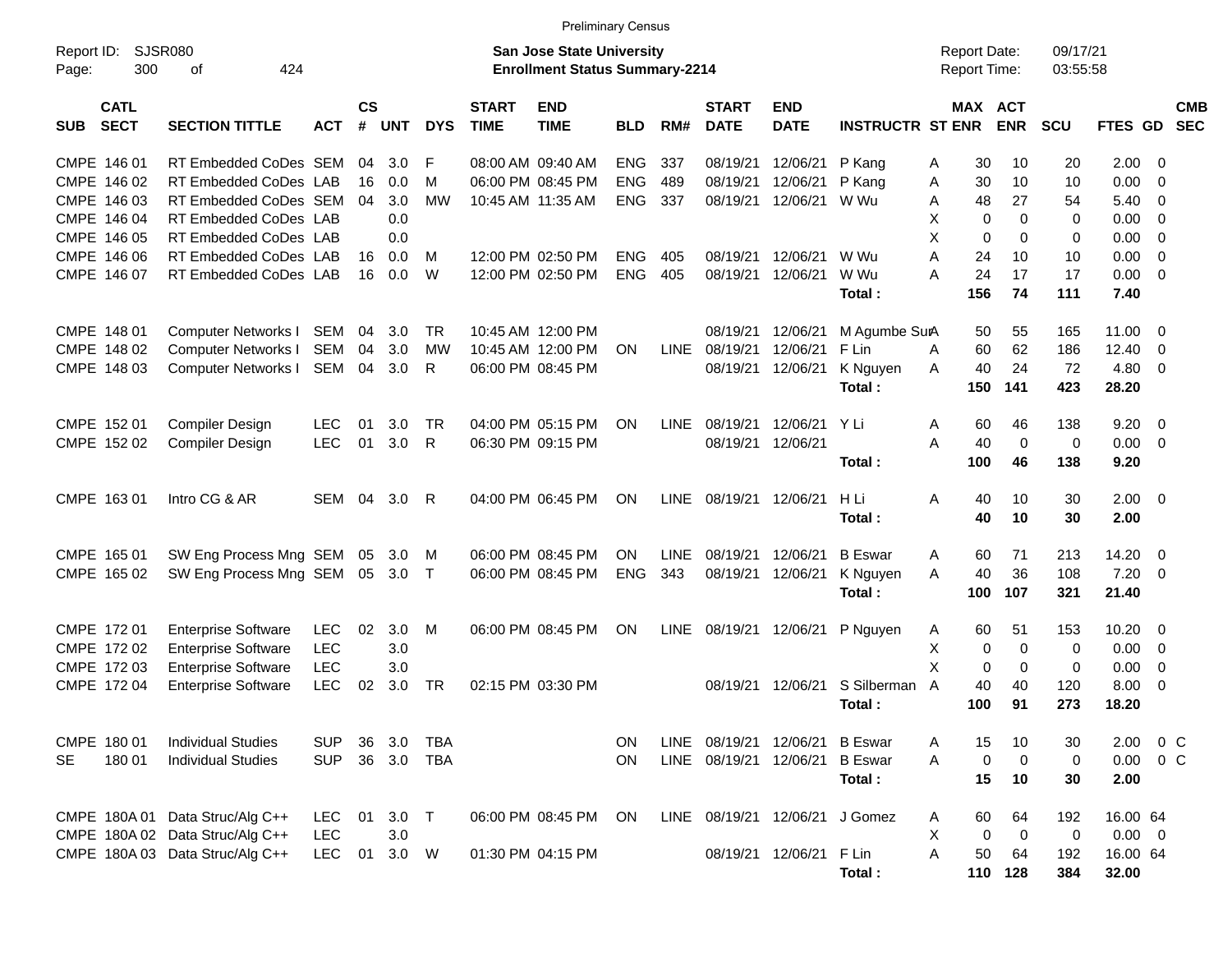|            |                                        |                                                                |                          |                    |            |            |                             | <b>Preliminary Census</b>                                                 |            |             |                             |                           |                             |        |           |                                            |                      |                         |                          |
|------------|----------------------------------------|----------------------------------------------------------------|--------------------------|--------------------|------------|------------|-----------------------------|---------------------------------------------------------------------------|------------|-------------|-----------------------------|---------------------------|-----------------------------|--------|-----------|--------------------------------------------|----------------------|-------------------------|--------------------------|
| Page:      | Report ID: SJSR080<br>301<br>424<br>οf |                                                                |                          |                    |            |            |                             | <b>San Jose State University</b><br><b>Enrollment Status Summary-2214</b> |            |             |                             |                           |                             |        |           | <b>Report Date:</b><br><b>Report Time:</b> | 09/17/21<br>03:55:58 |                         |                          |
| <b>SUB</b> | <b>CATL</b><br><b>SECT</b>             | <b>SECTION TITTLE</b>                                          | <b>ACT</b>               | $\mathsf{cs}$<br># | <b>UNT</b> | <b>DYS</b> | <b>START</b><br><b>TIME</b> | <b>END</b><br><b>TIME</b>                                                 | <b>BLD</b> | RM#         | <b>START</b><br><b>DATE</b> | <b>END</b><br><b>DATE</b> | <b>INSTRUCTR ST ENR ENR</b> |        |           | MAX ACT                                    | <b>SCU</b>           | <b>FTES GD</b>          | <b>CMB</b><br><b>SEC</b> |
|            |                                        | CMPE 180B 01 Database Systems<br>CMPE 180B 02 Database Systems | <b>LEC</b><br><b>LEC</b> | 01                 | 3.0<br>3.0 | <b>TR</b>  |                             | 04:00 PM 05:15 PM                                                         | ON         |             | LINE 08/19/21 12/06/21      |                           | K Li                        | Χ<br>A | 0<br>60   | 0<br>56                                    | 0<br>168             | $0.00 \t 0$<br>14.00 56 |                          |
|            |                                        |                                                                |                          |                    |            |            |                             |                                                                           |            |             |                             |                           | Total:                      |        | 60        | 56                                         | 168                  | 14.00                   |                          |
|            |                                        | CMPE 180C 01 Operating Systems                                 | <b>LEC</b>               |                    | 01 3.0 F   |            |                             | 01:00 PM 03:45 PM                                                         | ON         |             | LINE 08/19/21 12/06/21      |                           | H Li<br>Total:              | Α      | 70<br>70  | 81<br>81                                   | 243<br>243           | 20.25 81<br>20.25       |                          |
|            | CMPE 183 01                            | Crypto & Blockchain                                            | LEC                      |                    | 02 3.0     | TR         |                             | 04:00 PM 05:15 PM                                                         | ON         |             | LINE 08/19/21 12/06/21      |                           | G Saldamli<br>Total:        | A      | 40<br>40  | 35<br>35                                   | 105<br>105           | $7.00 \t 0$<br>7.00     |                          |
|            | CMPE 187 01                            | Soft Quality Engr                                              | <b>SEM</b>               | 04                 | 3.0        | R          |                             | 06:00 PM 08:45 PM                                                         | ON         | <b>LINE</b> | 08/19/21                    | 12/06/21                  | Z Gao                       | Α      | 65        | 59                                         | 177                  | 11.80 0                 |                          |
|            | CMPE 187 02                            | Soft Quality Engr                                              | <b>SEM</b>               | 04                 | 3.0        | W          |                             | 04:00 PM 06:45 PM                                                         |            |             |                             | 08/19/21 12/06/21         | Z Gao<br>Total:             | A      | 40<br>105 | 13<br>72                                   | 39<br>216            | $2.60 \t 0$<br>14.40    |                          |
|            | CMPE 188 01                            | Machine Learn/BD                                               | <b>LEC</b>               |                    | 02 3.0     | -R         |                             | 06:00 PM 08:45 PM                                                         | ON         | LINE        | 08/19/21 12/06/21           |                           | S Tiomkin                   | A      | 50        | 43                                         | 129                  | $8.60 \quad 0$          |                          |
|            |                                        |                                                                |                          |                    |            |            |                             |                                                                           |            |             |                             |                           | Total:                      |        | 50        | 43                                         | 129                  | 8.60                    |                          |
|            |                                        | CMPE 195A 01 Sr Design Project                                 | LAB                      |                    | 16 2.0     | W          |                             | 06:00 PM 08:45 PM                                                         |            |             |                             | 08/19/21 12/06/21         | W Wu<br>Total:              | Α      | 70<br>70  | 67<br>67                                   | 134<br>134           | 8.93 0<br>8.93          |                          |
|            |                                        | CMPE 195B 01 Sr Design Project II                              | LAB                      |                    | 16 3.0     | W          |                             | 06:00 PM 08:45 PM                                                         |            |             |                             | 08/19/21 12/06/21         | W Wu<br>Total:              | Α      | 70<br>70  | 63<br>63                                   | 189<br>189           | $12.60 \t 0$<br>12.60   |                          |
|            |                                        | CMPE 195E 01 Sr Design Project                                 | LAB                      | 16                 | 1.0        | W          |                             | 06:00 PM 08:45 PM                                                         |            |             |                             | 08/19/21 12/06/21         | W Wu                        | Α      | 90        | 53                                         | 53                   | $3.53 \ 0$              |                          |
|            |                                        |                                                                |                          |                    |            |            |                             |                                                                           |            |             |                             |                           | Total:                      |        | 90        | 53                                         | 53                   | 3.53                    |                          |
|            | CMPE 195F 01                           | Snr Design Proj II                                             | LAB                      |                    | 16 3.0     | W          |                             | 06:00 PM 08:45 PM                                                         |            |             | 08/19/21 12/06/21           |                           | W Wu<br>Total:              | Α      | 75<br>75  | 53<br>53                                   | 159<br>159           | $10.60 \t 0$<br>10.60   |                          |
|            | CMPE 200 01                            | Comp Architecture                                              | <b>LEC</b>               | 01                 | 3.0        | M          |                             | 06:00 PM 08:45 PM                                                         |            |             |                             | 08/19/21 12/06/21 B Yu    |                             | Α      | 40        | 40                                         | 120                  | 10.00 40                |                          |
|            | CMPE 200 02                            | Comp Architecture                                              | LEC                      |                    | 3.0        |            |                             |                                                                           |            |             |                             |                           |                             | х      | 0         | 0                                          | 0                    | $0.00 \t 0$             |                          |
|            | CMPE 200 03                            | Comp Architecture                                              | <b>LEC</b>               | 01                 | $3.0$ R    |            |                             | 06:00 PM 08:45 PM                                                         | ON         |             | LINE 08/19/21 12/06/21      |                           | B Yu<br>Total:              | Α      | 40<br>80  | 41<br>81                                   | 123<br>243           | 10.25 41<br>20.25       |                          |
|            | CMPE 202 01                            | SW Systems Engr                                                | LEC.                     | 01                 | 3.0        | -S         |                             | 12:30 PM 03:15 PM                                                         | ON         |             | LINE 08/19/21 12/06/21      |                           | G Vinodh                    | A      | 75        | 75                                         | 225                  | 18.75 75                |                          |
|            | CMPE 202 02                            | SW Systems Engr                                                | <b>LEC</b>               | 01                 | 3.0        | -S         |                             | 12:30 PM 03:15 PM                                                         |            |             | 08/19/21 12/06/21           |                           | P Nguyen                    | Α      | 50        | 42                                         | 126                  | 10.50 42                |                          |
|            | CMPE 202 03                            | SW Systems Engr                                                | <b>LEC</b>               |                    | 01 3.0 R   |            |                             | 06:00 PM 08:45 PM                                                         | ON         |             | LINE 08/19/21 12/06/21      |                           | G Vinodh<br>Total:          | Α      | 75<br>200 | 75<br>192                                  | 225<br>576           | 18.75 75<br>48.00       |                          |
|            |                                        |                                                                |                          |                    |            |            |                             |                                                                           |            |             |                             |                           |                             |        |           |                                            |                      |                         |                          |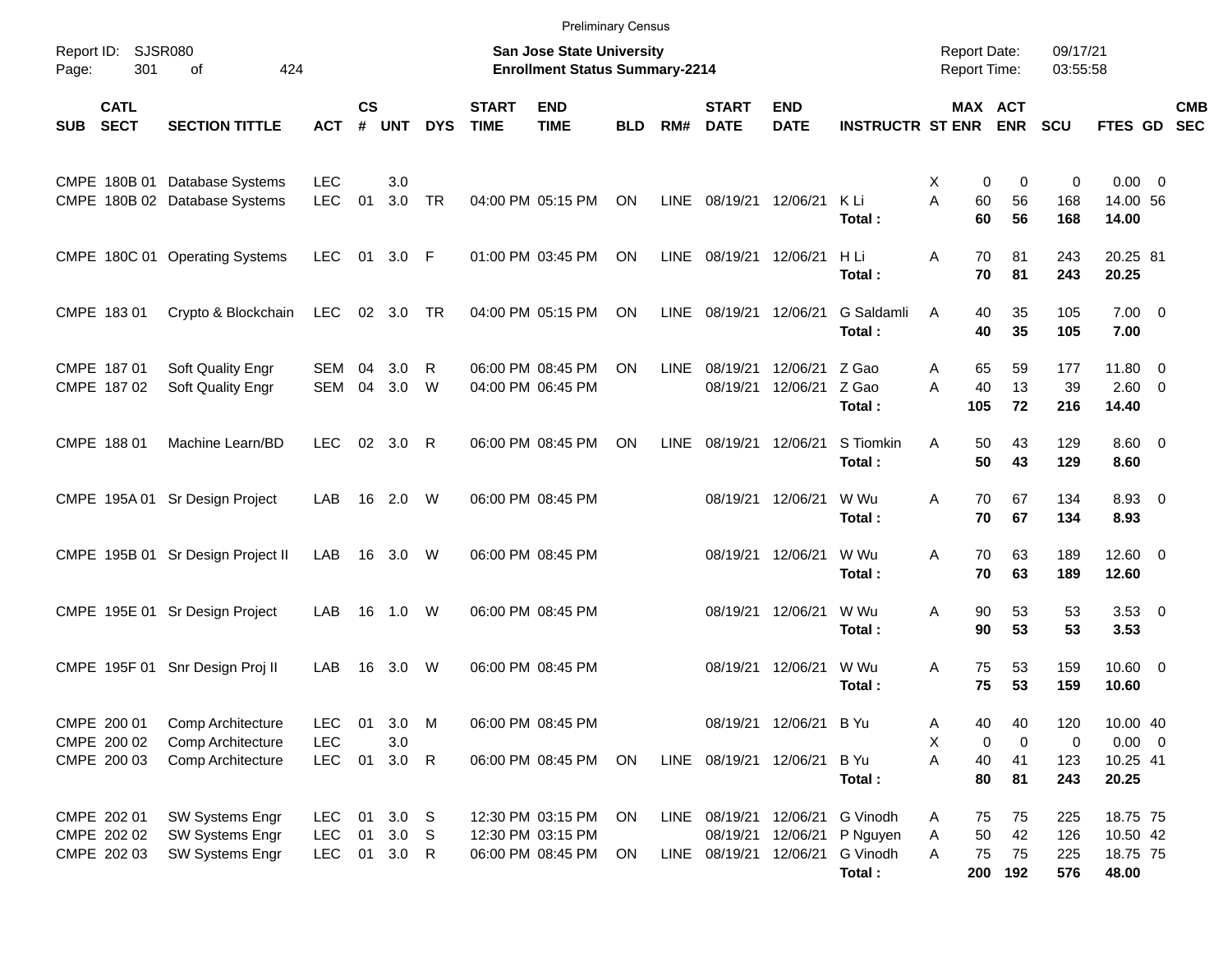|                                                                                                          |                            |                                                                                                                                                                                                                                       |                                                                                                              |                                        |                                                             |                                                                     |                             | <b>Preliminary Census</b>                                                                                                                       |                                    |                                                         |                                                                                  |                                                                                  |                                                                            |                                           |                                                                                |                                                                                                         |                                                                      |                                                                                                                     |                                        |                          |
|----------------------------------------------------------------------------------------------------------|----------------------------|---------------------------------------------------------------------------------------------------------------------------------------------------------------------------------------------------------------------------------------|--------------------------------------------------------------------------------------------------------------|----------------------------------------|-------------------------------------------------------------|---------------------------------------------------------------------|-----------------------------|-------------------------------------------------------------------------------------------------------------------------------------------------|------------------------------------|---------------------------------------------------------|----------------------------------------------------------------------------------|----------------------------------------------------------------------------------|----------------------------------------------------------------------------|-------------------------------------------|--------------------------------------------------------------------------------|---------------------------------------------------------------------------------------------------------|----------------------------------------------------------------------|---------------------------------------------------------------------------------------------------------------------|----------------------------------------|--------------------------|
| Report ID:<br>Page:                                                                                      | <b>SJSR080</b><br>302      | 424<br>of                                                                                                                                                                                                                             |                                                                                                              |                                        |                                                             |                                                                     |                             | <b>San Jose State University</b><br><b>Enrollment Status Summary-2214</b>                                                                       |                                    |                                                         |                                                                                  |                                                                                  |                                                                            |                                           |                                                                                | <b>Report Date:</b><br>Report Time:                                                                     | 09/17/21<br>03:55:58                                                 |                                                                                                                     |                                        |                          |
| <b>SECT</b><br><b>SUB</b>                                                                                | <b>CATL</b>                | <b>SECTION TITTLE</b>                                                                                                                                                                                                                 | <b>ACT</b>                                                                                                   | <b>CS</b><br>#                         | <b>UNT</b>                                                  | <b>DYS</b>                                                          | <b>START</b><br><b>TIME</b> | <b>END</b><br><b>TIME</b>                                                                                                                       | <b>BLD</b>                         | RM#                                                     | <b>START</b><br><b>DATE</b>                                                      | <b>END</b><br><b>DATE</b>                                                        | <b>INSTRUCTR ST ENR</b>                                                    |                                           |                                                                                | MAX ACT<br><b>ENR</b>                                                                                   | SCU                                                                  | FTES GD                                                                                                             |                                        | <b>CMB</b><br><b>SEC</b> |
| CMPE 206 01                                                                                              |                            | Comp Netwk Design                                                                                                                                                                                                                     | LEC                                                                                                          | 01                                     | 3.0                                                         | $\top$                                                              |                             | 06:00 PM 08:45 PM                                                                                                                               | ΟN                                 | LINE                                                    | 08/19/21                                                                         | 12/06/21                                                                         | Y Edalat<br>Total:                                                         | A                                         | 40<br>40                                                                       | 20<br>20                                                                                                | 60<br>60                                                             | 5.00 20<br>5.00                                                                                                     |                                        |                          |
| CMPE 207 01                                                                                              |                            | Net Prog & Appl                                                                                                                                                                                                                       | <b>LEC</b>                                                                                                   | 04                                     | 3.0                                                         | R                                                                   |                             | 06:00 PM 08:45 PM                                                                                                                               | ΟN                                 | LINE                                                    | 08/19/21                                                                         | 12/06/21                                                                         | Y Edalat<br>Total:                                                         | A                                         | 40<br>40                                                                       | 8<br>8                                                                                                  | 24<br>24                                                             | $2.00 \ 8$<br>2.00                                                                                                  |                                        |                          |
| CMPE 208 01                                                                                              |                            | Net Arch & Proto                                                                                                                                                                                                                      | <b>LEC</b>                                                                                                   | 04                                     | 3.0                                                         | W                                                                   |                             | 06:00 PM 08:45 PM                                                                                                                               | ΟN                                 | <b>LINE</b>                                             | 08/19/21                                                                         | 12/06/21                                                                         | S Silberman A<br>Total:                                                    |                                           | 40<br>40                                                                       | 6<br>6                                                                                                  | 18<br>18                                                             | 1.506<br>1.50                                                                                                       |                                        |                          |
| CMPE 209 01<br>EE<br>CMPE 209 02<br>EЕ<br>CMPE 209 03<br>EЕ<br>CMPE 214 01<br>CMPE 220 01<br>CMPE 220 02 | 209 01<br>209 02<br>209 03 | <b>Network Security</b><br><b>Network Security</b><br><b>Network Security</b><br><b>Network Security</b><br><b>Network Security</b><br><b>Network Security</b><br>GPU Arch & Prog<br><b>System Software</b><br><b>System Software</b> | <b>LEC</b><br><b>LEC</b><br>LEC<br><b>LEC</b><br>LEC<br><b>LEC</b><br><b>LEC</b><br><b>LEC</b><br><b>LEC</b> | 01<br>01<br>01<br>01<br>02<br>01<br>01 | 3.0<br>3.0<br>3.0<br>3.0<br>3.0<br>3.0<br>3.0<br>3.0<br>3.0 | <b>MW</b><br><b>MW</b><br>T.<br>$\mathsf{T}$<br><b>TR</b><br>W<br>W |                             | 04:00 PM 05:15 PM<br>04:00 PM 05:15 PM<br>04:00 PM 06:45 PM<br>04:00 PM 06:45 PM<br>04:00 PM 05:15 PM<br>04:00 PM 06:45 PM<br>06:00 PM 08:45 PM | CL.<br><b>CL</b><br>ΟN<br>ΟN<br>ON | 310<br>310<br><b>LINE</b><br><b>LINE</b><br><b>LINE</b> | 08/19/21<br>08/19/21<br>08/19/21<br>08/19/21<br>08/19/21<br>08/19/21<br>08/19/21 | 12/06/21<br>12/06/21<br>12/06/21<br>12/06/21<br>12/06/21<br>12/06/21<br>12/06/21 | J Zhao<br>J Zhao<br>Y Park<br>Y Park<br>Total:<br>H Wang<br>Total:<br>W Yu | х<br>Χ<br>A<br>Α<br>A<br>A<br>Α<br>Α<br>A | 0<br>0<br>35<br>$\mathbf 0$<br>40<br>$\mathbf 0$<br>75<br>40<br>40<br>50<br>50 | 0<br>$\mathbf 0$<br>14<br>$\overline{7}$<br>14<br>$\overline{c}$<br>37<br>11<br>11<br>42<br>$\mathbf 0$ | 0<br>0<br>42<br>21<br>42<br>6<br>111<br>33<br>33<br>126<br>$\pmb{0}$ | $0.00 \t 0$<br>0.00<br>3.50 14 C<br>1.75<br>3.50 14 C<br>0.50<br>9.25<br>2.75 11<br>2.75<br>10.50 42<br>$0.00 \t 0$ | $\overline{\phantom{0}}$<br>7 C<br>2 C |                          |
| CMPE 226 01                                                                                              |                            | Database Design                                                                                                                                                                                                                       | <b>LEC</b>                                                                                                   | 01                                     | 3.0                                                         | MW                                                                  |                             | 02:15 PM 03:30 PM                                                                                                                               | ON                                 | <b>LINE</b>                                             | 08/19/21                                                                         | 12/06/21                                                                         | Total:<br>K Li<br>Total:                                                   | Α                                         | 100<br>40<br>40                                                                | 42<br>9<br>9                                                                                            | 126<br>27<br>27                                                      | 10.50<br>2.25<br>2.25                                                                                               | - 9                                    |                          |
| CMPE 240 01<br>CMPE 240 02                                                                               |                            | Adv Comp Design<br>Adv Comp Design                                                                                                                                                                                                    | <b>LEC</b><br><b>LEC</b>                                                                                     | 01<br>01                               | 3.0<br>3.0                                                  | MW<br>R                                                             |                             | 02:15 PM 03:30 PM<br>06:30 PM 09:15 PM                                                                                                          | ON                                 | <b>LINE</b>                                             | 08/19/21<br>08/19/21                                                             | 12/06/21<br>12/06/21                                                             | H Li<br>Total:                                                             | Α<br>Α                                    | 40<br>40<br>80                                                                 | 43<br>$\Omega$<br>43                                                                                    | 129<br>0<br>129                                                      | 10.75 43<br>0.00<br>10.75                                                                                           | - 0                                    |                          |
| CMPE 244 01<br>CMPE 244 02                                                                               |                            | <b>Embedded Software</b><br><b>Embedded Software</b>                                                                                                                                                                                  | <b>LEC</b><br><b>LEC</b>                                                                                     | 01                                     | 3.0<br>$3.0$ T                                              |                                                                     |                             | 06:00 PM 08:45 PM                                                                                                                               | ENG 337                            |                                                         |                                                                                  | 08/19/21 12/06/21                                                                | P Kang<br>Total:                                                           | X<br>A                                    | 0<br>40<br>40                                                                  | 0<br>25<br>25                                                                                           | 0<br>75<br>75                                                        | $0.00 \t 0$<br>6.25 25<br>6.25                                                                                      |                                        |                          |
| CMPE 245 01<br>CMPE 245 02<br>CMPE 245 03                                                                |                            | Embd Wireless Arch<br><b>Embd Wireless Arch</b><br>Embd Wireless Arch                                                                                                                                                                 | <b>LEC</b><br><b>LEC</b><br><b>LEC</b>                                                                       | 01                                     | 3.0<br>3.0<br>3.0                                           | MW                                                                  |                             | 12:30 PM 01:45 PM                                                                                                                               | ON                                 |                                                         | LINE 08/19/21 12/06/21 H Li                                                      |                                                                                  |                                                                            | X<br>Χ                                    | 0<br>0<br>40                                                                   | 0<br>0<br>16                                                                                            | 0<br>0<br>48                                                         | $0.00 \t 0$<br>$0.00 \t 0$<br>4.00 16                                                                               |                                        |                          |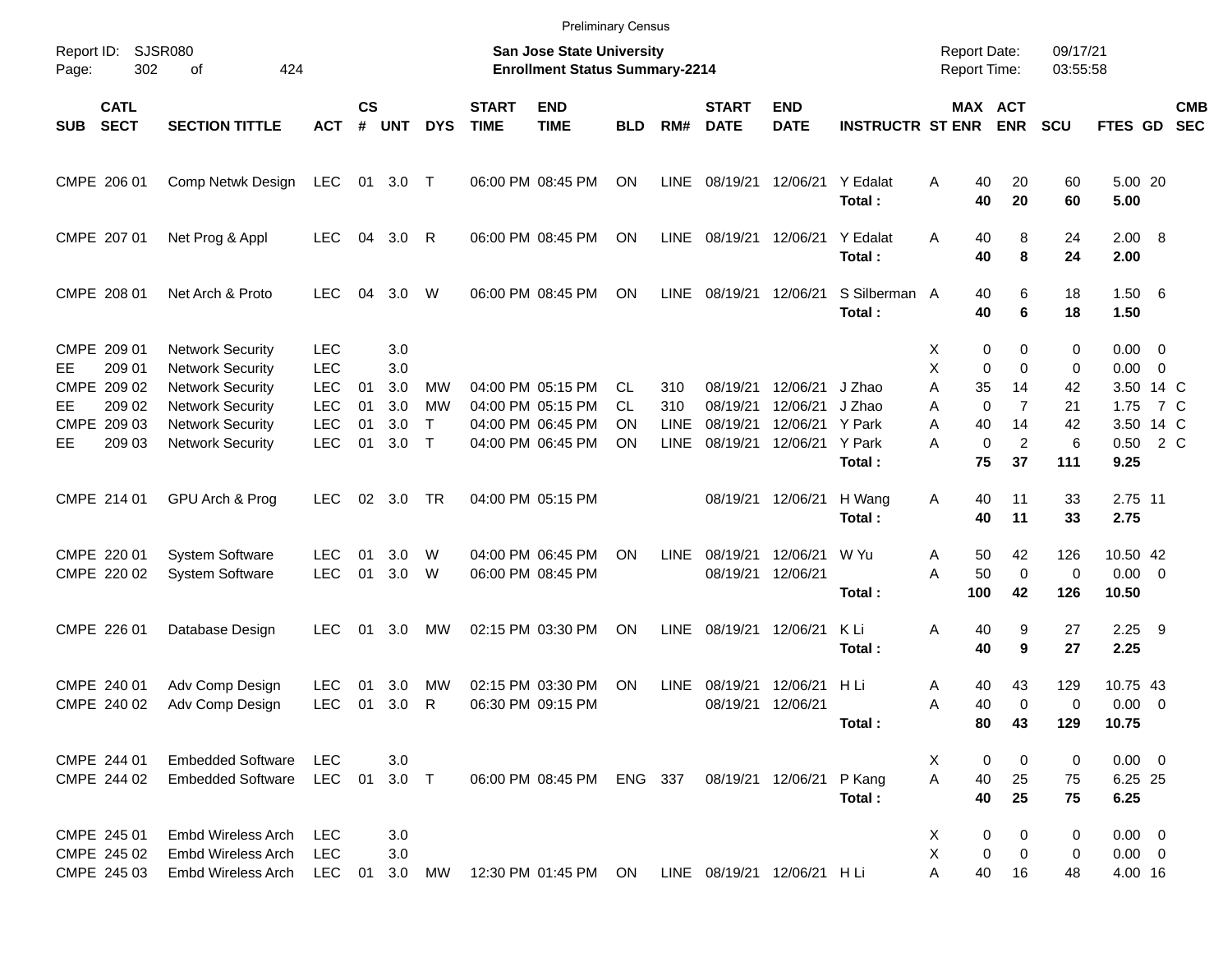|                     |                                                          |                                                                      |                                                      |                      |                          |                                                     |                             | <b>Preliminary Census</b>                                                        |            |                            |                                              |                                              |                                                       |                                     |                               |                             |                                 |                                                       |                          |
|---------------------|----------------------------------------------------------|----------------------------------------------------------------------|------------------------------------------------------|----------------------|--------------------------|-----------------------------------------------------|-----------------------------|----------------------------------------------------------------------------------|------------|----------------------------|----------------------------------------------|----------------------------------------------|-------------------------------------------------------|-------------------------------------|-------------------------------|-----------------------------|---------------------------------|-------------------------------------------------------|--------------------------|
| Report ID:<br>Page: | 303                                                      | <b>SJSR080</b><br>424<br>of                                          |                                                      |                      |                          |                                                     |                             | <b>San Jose State University</b><br><b>Enrollment Status Summary-2214</b>        |            |                            |                                              |                                              |                                                       | <b>Report Date:</b><br>Report Time: |                               |                             | 09/17/21<br>03:55:58            |                                                       |                          |
| <b>SUB</b>          | <b>CATL</b><br><b>SECT</b>                               | <b>SECTION TITTLE</b>                                                | ACT                                                  | $\mathsf{cs}$<br>#   | <b>UNT</b>               | <b>DYS</b>                                          | <b>START</b><br><b>TIME</b> | <b>END</b><br><b>TIME</b>                                                        | <b>BLD</b> | RM#                        | <b>START</b><br><b>DATE</b>                  | <b>END</b><br><b>DATE</b>                    | <b>INSTRUCTR ST ENR</b>                               | MAX ACT                             |                               | <b>ENR</b>                  | <b>SCU</b>                      | FTES GD                                               | <b>CMB</b><br><b>SEC</b> |
|                     |                                                          |                                                                      |                                                      |                      |                          |                                                     |                             |                                                                                  |            |                            |                                              |                                              | Total:                                                |                                     | 40                            | 16                          | 48                              | 4.00                                                  |                          |
|                     | CMPE 249 01                                              | IA Systems                                                           | SEM                                                  | 05                   | 3.0                      | M                                                   |                             | 06:00 PM 08:45 PM                                                                |            |                            |                                              | 08/19/21 12/06/21                            | K Liu<br>Total:                                       | Α                                   | 50<br>50                      | 16<br>16                    | 48<br>48                        | 4.00 16<br>4.00                                       |                          |
|                     | CMPE 252 01<br>CMPE 252 02<br>CMPE 252 03                | Art Intl & Data Engr<br>Art Intl & Data Engr<br>Art Intl & Data Engr | <b>LEC</b><br><b>LEC</b><br><b>LEC</b>               | 02<br>02             | 3.0<br>3.0<br>3.0        | <b>TR</b><br>$\mathsf{T}$                           |                             | 10:45 AM 12:00 PM<br>06:00 PM 08:45 PM                                           | ΟN         | <b>LINE</b>                | 08/19/21<br>08/19/21                         | 12/06/21<br>12/06/21                         | J Jetcheva<br>S Tiomkin<br>Total:                     | X<br>A<br>A                         | $\mathbf 0$<br>40<br>40<br>80 | 0<br>32<br>25<br>57         | 0<br>96<br>75<br>171            | $0.00 \t 0$<br>8.00 32<br>6.25 25<br>14.25            |                          |
|                     | CMPE 255 01<br>CMPE 255 02<br>CMPE 255 03<br>CMPE 255 04 | Data Mining<br>Data Mining<br>Data Mining<br>Data Mining             | <b>LEC</b><br><b>LEC</b><br><b>LEC</b><br><b>LEC</b> | 02<br>02<br>02<br>02 | 3.0<br>3.0<br>3.0<br>3.0 | $\mathsf{T}$<br><b>TR</b><br><b>TR</b><br><b>TR</b> |                             | 06:00 PM 08:45 PM<br>10:45 AM 12:00 PM<br>04:00 PM 05:15 PM<br>09:00 AM 10:15 AM | ΟN<br>ΟN   | <b>LINE</b><br><b>LINE</b> | 08/19/21<br>08/19/21<br>08/19/21<br>08/19/21 | 12/06/21<br>12/06/21<br>12/06/21<br>12/06/21 | J Jetcheva<br>G Guzun<br>G Guzun<br>C Rojas<br>Total: | A<br>A<br>A<br>A                    | 50<br>50<br>50<br>40<br>190   | 50<br>49<br>47<br>41<br>187 | 150<br>147<br>141<br>123<br>561 | 12.50 50<br>12.25 49<br>11.75 47<br>10.25 41<br>46.75 |                          |
|                     | CMPE 256 01<br>CMPE 256 02                               | Adv Data Mining<br>Adv Data Mining                                   | <b>LEC</b><br><b>LEC</b>                             | 01                   | 3.0<br>3.0               | <b>TR</b>                                           |                             | 10:45 AM 12:00 PM                                                                | ON         | LINE                       | 08/19/21                                     | 12/06/21                                     | M Eirinaki<br>Total:                                  | X<br>A                              | $\mathbf 0$<br>40<br>40       | $\mathbf 0$<br>24<br>24     | 0<br>72<br>72                   | $0.00 \t 0$<br>5.95 23<br>5.95                        |                          |
|                     | CMPE 257 01                                              | Machine Learning                                                     | <b>LEC</b>                                           | 01                   | 3.0                      | R                                                   |                             | 04:00 PM 06:45 PM                                                                | ON         | LINE                       | 08/19/21                                     | 12/06/21                                     | S Shim<br>Total:                                      | Α                                   | 60<br>60                      | 57<br>57                    | 171<br>171                      | 14.25 57<br>14.25                                     |                          |
|                     | CMPE 258 01                                              | Deep Learning                                                        | <b>LEC</b>                                           | 01                   | 3.0                      | $\top$                                              |                             | 04:00 PM 06:45 PM                                                                | ΟN         | LINE                       | 08/19/21                                     | 12/06/21                                     | S Shim<br>Total:                                      | Α                                   | 50<br>50                      | 48<br>48                    | 144<br>144                      | 12.00 48<br>12.00                                     |                          |
|                     | CMPE 266 01                                              | Big Data Eng/Analyt                                                  | LEC                                                  | 01                   | 3.0                      | R                                                   |                             | 04:00 PM 06:45 PM                                                                | ON         | <b>LINE</b>                | 08/19/21                                     | 12/06/21                                     | W Yu<br>Total:                                        | Α                                   | 60<br>60                      | 23<br>23                    | 69<br>69                        | 5.75 23<br>5.75                                       |                          |
|                     | CMPE 272 01<br>CMPE 272 02                               | <b>Enterprise SW Plat</b><br>Enterprise SW Plat LEC 01 3.0 S         | <b>LEC</b>                                           | 01                   | 3.0                      | W                                                   |                             | 06:00 PM 08:45 PM<br>09:15 AM 12:00 PM                                           | ON         | LINE                       |                                              | 08/19/21 12/06/21 R Sinn                     | 08/19/21 12/06/21 R Ranjan<br>Total:                  | Α<br>Α                              | 75                            | 100 124<br>75<br>175 199    | 372<br>225<br>597               | 31.00124<br>18.75 75<br>49.75                         |                          |
|                     | CMPE 273 01<br>CMPE 273 02                               | Ent Dist Systems<br>Ent Dist Systems                                 | LEC<br>LEC 01 3.0 R                                  |                      | 01 3.0 F                 |                                                     |                             | 04:00 PM 06:45 PM<br>06:30 PM 09:15 PM                                           | ON         |                            | LINE 08/19/21 12/06/21 S Shim                | 08/19/21 12/06/21 S Aung                     | Total:                                                | Α<br>A                              | 90<br>40                      | 87<br>40<br>130 127         | 261<br>120<br>381               | 21.75 87<br>10.00 40<br>31.75                         |                          |
|                     | CMPE 274 01                                              | <b>Bus Intel Tech</b>                                                | LEC 04 3.0 T                                         |                      |                          |                                                     |                             | 04:00 PM 06:45 PM                                                                | ON         |                            | LINE 08/19/21 12/06/21                       |                                              | W Yu<br>Total:                                        | Α                                   | 75<br>75                      | 22<br>22                    | 66<br>66                        | 5.50 22<br>5.50                                       |                          |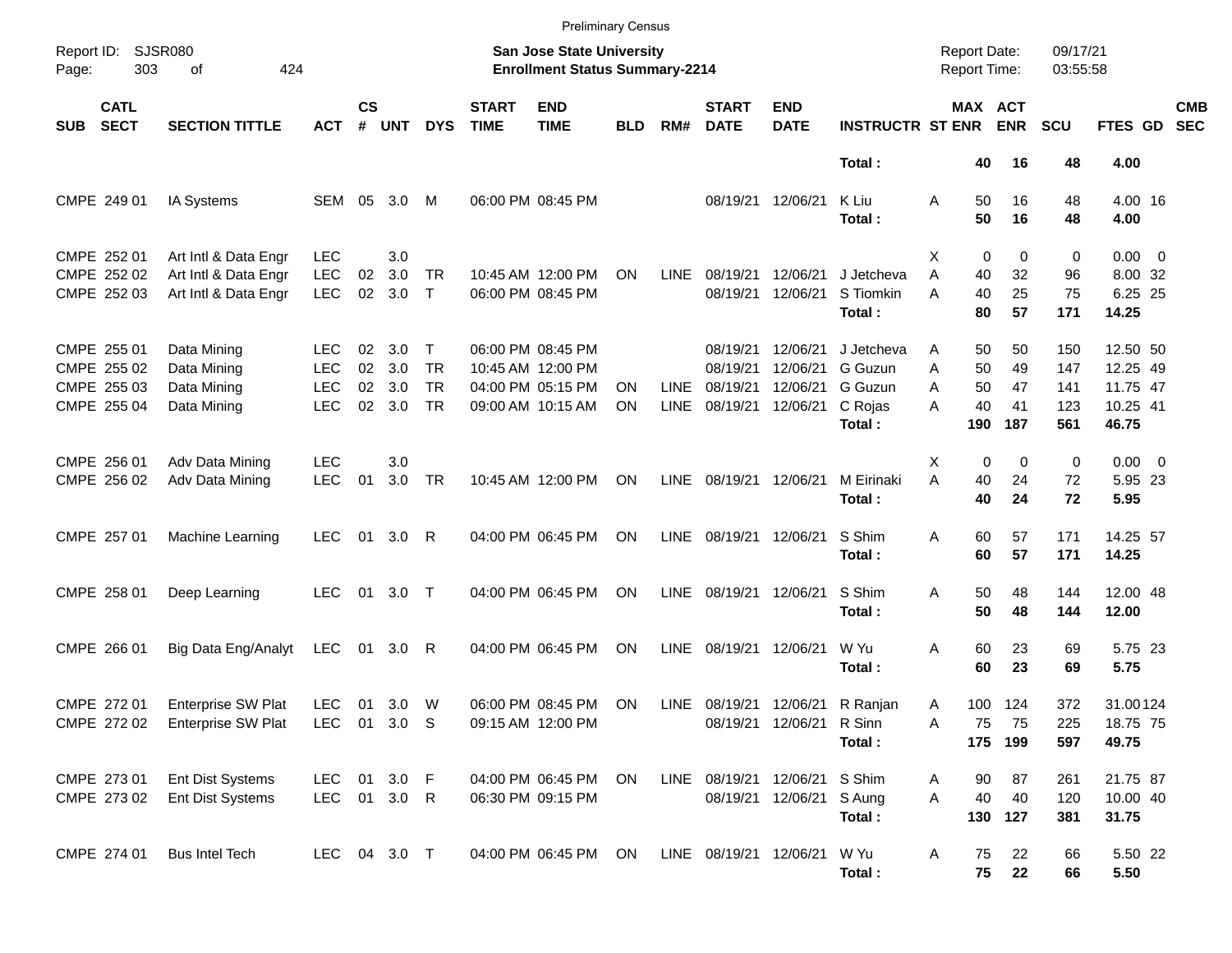|       |                                           |                                                                   |                                        |                    |                     |                  |                             | <b>Preliminary Census</b>                                                 |                       |                      |                                  |                                  |                                      |                                            |                              |                      |                                 |                          |
|-------|-------------------------------------------|-------------------------------------------------------------------|----------------------------------------|--------------------|---------------------|------------------|-----------------------------|---------------------------------------------------------------------------|-----------------------|----------------------|----------------------------------|----------------------------------|--------------------------------------|--------------------------------------------|------------------------------|----------------------|---------------------------------|--------------------------|
| Page: | Report ID: SJSR080<br>304                 | 424<br>of                                                         |                                        |                    |                     |                  |                             | <b>San Jose State University</b><br><b>Enrollment Status Summary-2214</b> |                       |                      |                                  |                                  |                                      | <b>Report Date:</b><br><b>Report Time:</b> |                              | 09/17/21<br>03:55:58 |                                 |                          |
| SUB   | <b>CATL</b><br><b>SECT</b>                | <b>SECTION TITTLE</b>                                             | <b>ACT</b>                             | $\mathsf{cs}$<br># | <b>UNT</b>          | <b>DYS</b>       | <b>START</b><br><b>TIME</b> | <b>END</b><br><b>TIME</b>                                                 | <b>BLD</b>            | RM#                  | <b>START</b><br><b>DATE</b>      | <b>END</b><br><b>DATE</b>        | <b>INSTRUCTR ST ENR</b>              |                                            | <b>MAX ACT</b><br><b>ENR</b> | <b>SCU</b>           | <b>FTES GD</b>                  | <b>CMB</b><br><b>SEC</b> |
|       | CMPE 275 01                               | Enterprise App Dev                                                | <b>LEC</b>                             | 01                 | 3.0                 | R                |                             | 06:00 PM 08:45 PM                                                         | ON                    | LINE                 | 08/19/21                         | 12/06/21                         | C Zhang                              | 50<br>A                                    | 49                           | 147                  | 12.25 49                        |                          |
|       | CMPE 275 02<br>CMPE 275 03                | Enterprise App Dev<br>Enterprise App Dev                          | <b>LEC</b><br><b>LEC</b>               | 01                 | 3.0<br>3.0          | M                |                             | 06:00 PM 08:45 PM                                                         | <b>ENG</b>            | 337                  | 08/19/21                         | 12/06/21                         | J Gash<br>Total:                     | X<br>$\mathbf 0$<br>A<br>40<br>90          | $\mathbf 0$<br>24<br>73      | 0<br>72<br>219       | $0.00 \t 0$<br>6.00 24<br>18.25 |                          |
|       | CMPE 277 01                               | Smartphone App Dev LEC 01                                         |                                        |                    | 3.0                 | R                |                             | 06:00 PM 08:45 PM                                                         | ON                    | LINE                 | 08/19/21                         | 12/06/21                         | H Li<br>Total:                       | Α<br>50<br>50                              | 17<br>17                     | 51<br>51             | 4.25 17<br>4.25                 |                          |
|       | CMPE 279 01                               | <b>SW Security Techs</b>                                          | <b>LEC</b>                             | 01                 | $3.0$ T             |                  |                             | 06:00 PM 08:45 PM                                                         | ON                    | LINE                 | 08/19/21                         | 12/06/21                         | M Larkin<br>Total:                   | A<br>60<br>60                              | 60<br>60                     | 180<br>180           | 15.00 60<br>15.00               |                          |
|       | CMPE 280 01                               | Web UI Design                                                     | <b>LEC</b>                             | 01                 | 3.0                 | R                |                             | 06:00 PM 08:45 PM                                                         | ON                    | LINE                 | 08/19/21                         | 12/06/21                         | C Vuppalapat A<br>Total:             | 50<br>50                                   | 27<br>27                     | 81<br>81             | 6.75 27<br>6.75                 |                          |
|       | CMPE 281 01                               | Cloud Technologies                                                | <b>LEC</b>                             | 01                 | $3.0$ T             |                  |                             | 06:00 PM 08:45 PM                                                         | <b>ON</b>             | LINE                 | 08/19/21                         | 12/06/21                         | Z Gao<br>Total:                      | A<br>50<br>50                              | 50<br>50                     | 150<br>150           | 12.50 50<br>12.50               |                          |
|       | CMPE 283 01                               | Virtual Technologies                                              | LEC                                    | 01                 | 3.0                 | W                |                             | 06:00 PM 08:45 PM                                                         | <b>ON</b>             | LINE                 | 08/19/21                         | 12/06/21                         | M Larkin<br>Total:                   | A<br>50<br>50                              | 38<br>38                     | 114<br>114           | 9.50 38<br>9.50                 |                          |
|       | CMPE 285 01                               | Sw Engr Processes                                                 | LEC                                    | 01                 | 3.0                 | M                |                             | 06:00 PM 08:45 PM                                                         | ON                    | LINE                 | 08/19/21                         | 12/06/21                         | R Sinn<br>Total:                     | A<br>60<br>60                              | 37<br>37                     | 111<br>111           | 9.25 37<br>9.25                 |                          |
|       | CMPE 286 01                               | Internet of Things                                                | <b>LEC</b>                             |                    | 3.0                 |                  |                             |                                                                           |                       |                      |                                  |                                  |                                      | 0<br>Х                                     | $\mathbf 0$                  | $\pmb{0}$            | $0.00 \t 0$                     |                          |
|       | CMPE 286 02                               | Internet of Things                                                | <b>LEC</b>                             | 02                 | 3.0                 | M                |                             | 06:00 PM 08:45 PM                                                         | ON                    | LINE                 | 08/19/21                         | 12/06/21                         | A Rayes<br>Total:                    | A<br>50<br>50                              | 49<br>49                     | 147<br>147           | 12.25 49<br>12.25               |                          |
|       | CMPE 287 01<br>CMPE 287 02                | <b>SW Qual Assur Test</b><br><b>SW Qual Assur Test</b>            | <b>LEC</b><br><b>LEC</b>               | 01<br>01           | 3.0<br>3.0          | R<br>W           |                             | 06:00 PM 08:45 PM<br>04:00 PM 06:45 PM                                    | ΟN                    | LINE                 | 08/19/21<br>08/19/21             | 12/06/21<br>12/06/21 Z Gao       | Z Gao<br>Total:                      | 40<br>A<br>A<br>40<br>80                   | 17<br>18<br>35               | 51<br>54<br>105      | 4.25 17<br>4.50 18<br>8.75      |                          |
|       | CMPE 294 01<br>CMPE 294 02                | <b>CMPE Seminar</b><br><b>CMPE Seminar</b>                        | SEM<br>SEM                             | 04<br>04           | 3.0<br>3.0          | M<br>W           |                             | 04:00 PM 06:45 PM<br>04:00 PM 06:45 PM                                    | <b>ON</b><br>ON       | LINE<br>LINE         | 08/19/21<br>08/19/21             | 12/06/21                         | 12/06/21 T Chatterjee A<br>R Bruce   | 25<br>25<br>A                              | 24<br>23                     | 72<br>69             | 6.00 24<br>5.75 23              |                          |
|       | CMPE 294 03<br>CMPE 294 04<br>CMPE 294 05 | <b>CMPE Seminar</b><br><b>CMPE Seminar</b><br><b>CMPE Seminar</b> | <b>SEM</b><br><b>SEM</b><br><b>SEM</b> | 04<br>04<br>04     | 3.0<br>3.0<br>3.0   | M<br>$\top$<br>W |                             | 12:30 PM 03:15 PM<br>06:30 PM 09:15 PM<br>06:00 PM 08:45 PM               | <b>ON</b><br>ON<br>ON | LINE<br>LINE<br>LINE | 08/19/21<br>08/19/21<br>08/19/21 | 12/06/21<br>12/06/21<br>12/06/21 | <b>B</b> Hsia<br>R Bruce<br>M Highby | 25<br>A<br>25<br>A<br>25<br>A              | 20<br>20<br>24               | 60<br>60<br>72       | 5.00 20<br>5.00 20<br>6.00 24   |                          |
|       | CMPE 294 06<br>CMPE 294 07                | <b>CMPE Seminar</b><br><b>CMPE Seminar</b>                        | SEM                                    | 04                 | 3.0<br>SEM 04 3.0 T |                  |                             | 02:15 PM 05:00 PM                                                         | ON                    | LINE                 | 08/19/21<br>08/19/21             | 12/06/21<br>12/06/21 R Bruce     |                                      | X<br>0<br>Α<br>25                          | 0<br>15                      | 0<br>45              | $0.00 \t 0$<br>3.75 15          |                          |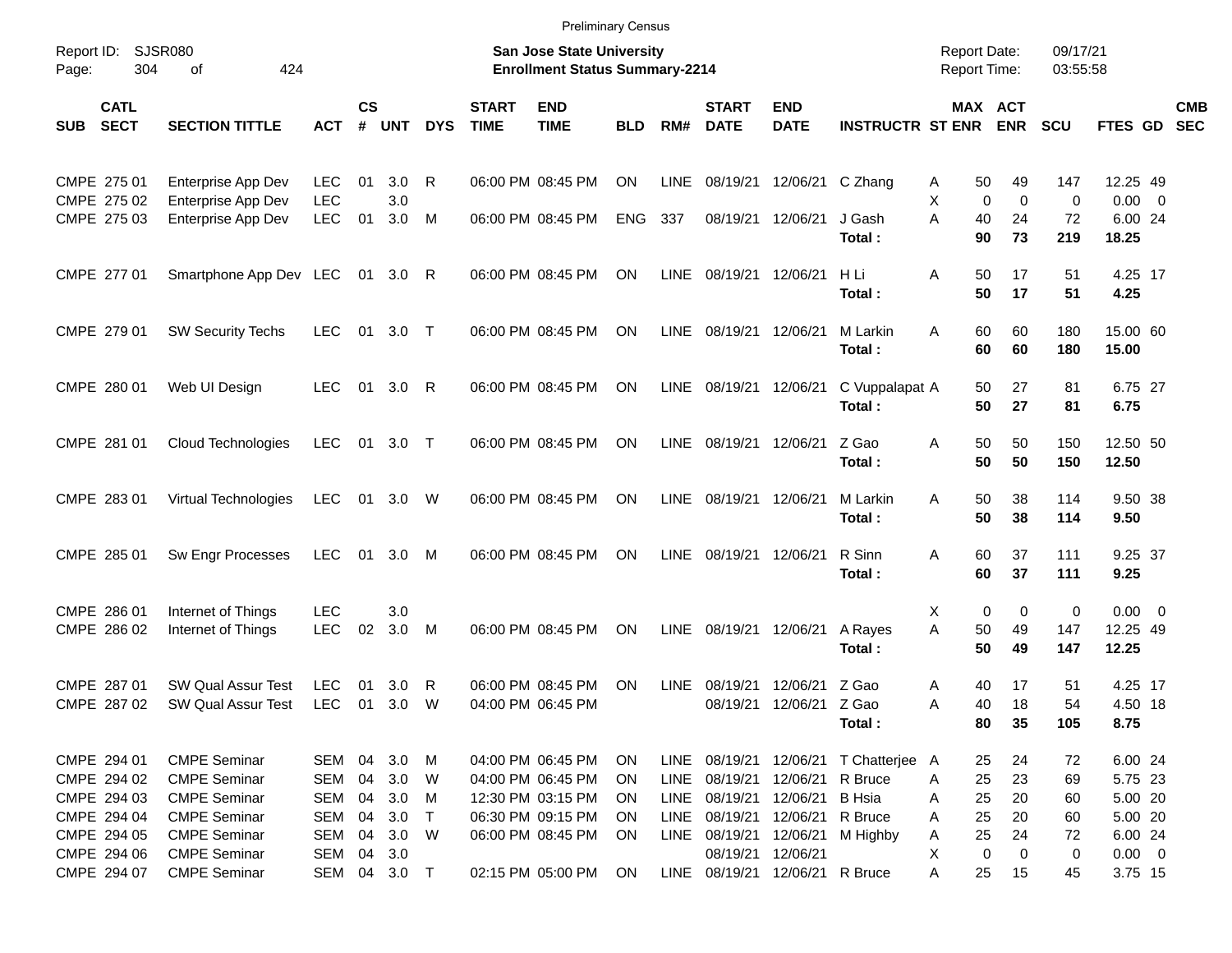|                                                                                                                                              |                                                                                                                                                                                                                                                                         |                                                             |                                                    |                                                             |                                           |                             | <b>Preliminary Census</b>                                                                                                                                                                 |                                                                                                                   |                                                                                                                                     |                                                                                                          |                                                                                                          |                                                                                                          |                                           |                                                    |                                                                              |                                                |                                                                               |                                                          |                          |
|----------------------------------------------------------------------------------------------------------------------------------------------|-------------------------------------------------------------------------------------------------------------------------------------------------------------------------------------------------------------------------------------------------------------------------|-------------------------------------------------------------|----------------------------------------------------|-------------------------------------------------------------|-------------------------------------------|-----------------------------|-------------------------------------------------------------------------------------------------------------------------------------------------------------------------------------------|-------------------------------------------------------------------------------------------------------------------|-------------------------------------------------------------------------------------------------------------------------------------|----------------------------------------------------------------------------------------------------------|----------------------------------------------------------------------------------------------------------|----------------------------------------------------------------------------------------------------------|-------------------------------------------|----------------------------------------------------|------------------------------------------------------------------------------|------------------------------------------------|-------------------------------------------------------------------------------|----------------------------------------------------------|--------------------------|
| Report ID:<br>305<br>Page:                                                                                                                   | SJSR080<br>424<br>оf                                                                                                                                                                                                                                                    |                                                             |                                                    |                                                             |                                           |                             | <b>San Jose State University</b><br><b>Enrollment Status Summary-2214</b>                                                                                                                 |                                                                                                                   |                                                                                                                                     |                                                                                                          |                                                                                                          |                                                                                                          |                                           | <b>Report Date:</b><br>Report Time:                |                                                                              | 09/17/21<br>03:55:58                           |                                                                               |                                                          |                          |
| <b>CATL</b><br><b>SECT</b><br><b>SUB</b>                                                                                                     | <b>SECTION TITTLE</b>                                                                                                                                                                                                                                                   | <b>ACT</b>                                                  | $\mathsf{cs}$<br>#                                 | <b>UNT</b>                                                  | <b>DYS</b>                                | <b>START</b><br><b>TIME</b> | <b>END</b><br><b>TIME</b>                                                                                                                                                                 | <b>BLD</b>                                                                                                        | RM#                                                                                                                                 | <b>START</b><br><b>DATE</b>                                                                              | <b>END</b><br><b>DATE</b>                                                                                | <b>INSTRUCTR ST ENR</b>                                                                                  |                                           | MAX ACT                                            | <b>ENR</b>                                                                   | <b>SCU</b>                                     | <b>FTES</b>                                                                   | <b>GD</b>                                                | <b>CMB</b><br><b>SEC</b> |
| CMPE 294 08                                                                                                                                  | <b>CMPE Seminar</b>                                                                                                                                                                                                                                                     | <b>SEM</b>                                                  | 04                                                 | 3.0                                                         | R                                         |                             | 02:15 PM 05:00 PM                                                                                                                                                                         |                                                                                                                   |                                                                                                                                     | 08/19/21                                                                                                 | 12/06/21                                                                                                 | R Bruce<br>Total:                                                                                        | A                                         | 25<br>175                                          | 24<br>150                                                                    | 72<br>450                                      | 6.00 24<br>37.50                                                              |                                                          |                          |
| CMPE 295A 01<br>CMPE 295A 02<br>CMPE 295A 03<br>CMPE 295A 04<br>CMPE 295A 05<br>CMPE 295A 06<br>CMPE 295A 07<br>CMPE 295A 08<br>CMPE 295A 09 | Master Project I<br>Master Project I<br>Master Project I<br>Master Project I<br>Master Project I<br>Master Project I<br>Master Project I<br>Master Project I<br>Master Project I                                                                                        | LAB<br>LAB<br>LAB<br>LAB<br>LAB<br>LAB<br>LAB<br>LAB<br>LAB | 16<br>16<br>16<br>16<br>16<br>16<br>16<br>16<br>16 | 3.0<br>3.0<br>3.0<br>3.0<br>3.0<br>3.0<br>3.0<br>3.0<br>3.0 | F<br>F<br>F<br>F<br>F<br>F<br>F<br>F<br>F |                             | 06:00 PM 08:45 PM<br>06:00 PM 08:45 PM<br>06:00 PM 08:45 PM<br>06:00 PM 08:45 PM<br>06:00 PM 08:45 PM<br>06:00 PM 08:45 PM<br>06:00 PM 08:45 PM<br>06:00 PM 08:45 PM<br>06:00 PM 08:45 PM | <b>ON</b><br><b>ON</b><br><b>ON</b><br><b>ON</b><br><b>ON</b><br><b>ON</b><br><b>ON</b><br><b>ON</b><br><b>ON</b> | <b>LINE</b><br><b>LINE</b><br><b>LINE</b><br><b>LINE</b><br><b>LINE</b><br><b>LINE</b><br><b>LINE</b><br><b>LINE</b><br><b>LINE</b> | 08/19/21<br>08/19/21<br>08/19/21<br>08/19/21<br>08/19/21<br>08/19/21<br>08/19/21<br>08/19/21<br>08/19/21 | 12/06/21<br>12/06/21<br>12/06/21<br>12/06/21<br>12/06/21<br>12/06/21<br>12/06/21<br>12/06/21<br>12/06/21 | D Harkey<br>D Harkey<br>D Harkey<br>D Harkey<br>D Harkey<br>D Harkey<br>D Harkey<br>D Harkey<br>D Harkey | A<br>Α<br>Α<br>Α<br>Α<br>Α<br>Α<br>Α<br>Α | 30<br>30<br>30<br>30<br>30<br>30<br>30<br>30<br>30 | 23<br>0<br>0<br>0<br>$\mathbf 0$<br>28<br>8<br>$\mathbf 0$<br>$\mathbf 0$    | 69<br>0<br>0<br>0<br>0<br>84<br>24<br>0<br>0   | 5.75 23<br>0.00<br>0.00<br>0.00<br>0.00<br>7.00<br>2.00<br>0.00<br>0.00       | 0<br>0<br>0<br>0<br>-28<br>8<br>0<br>0                   |                          |
| CMPE 295A 10<br>CMPE 295A 11<br>CMPE 295A 12<br>CMPE 295B 01                                                                                 | Master Project I<br>Master Project I<br>Master Project I<br>Master Project II                                                                                                                                                                                           | LAB<br>LAB<br>LAB<br>LAB                                    | 16<br>16<br>16<br>16                               | 3.0<br>3.0<br>3.0<br>3.0                                    | F<br>F<br>F<br>F                          |                             | 06:00 PM 08:45 PM<br>06:00 PM 08:45 PM<br>06:00 PM 08:45 PM<br>06:00 PM 08:45 PM                                                                                                          | <b>ON</b><br><b>ON</b><br><b>ON</b><br><b>ON</b>                                                                  | <b>LINE</b><br><b>LINE</b><br><b>LINE</b><br><b>LINE</b>                                                                            | 08/19/21<br>08/19/21<br>08/19/21<br>08/19/21                                                             | 12/06/21<br>12/06/21<br>12/06/21<br>12/06/21                                                             | D Harkey<br>D Harkey<br>D Harkey<br>Total:<br>D Harkey                                                   | A<br>Α<br>A<br>A                          | 30<br>30<br>30<br>360<br>30                        | $\mathbf 0$<br>$\mathbf 0$<br>$\mathbf 0$<br>59<br>30                        | 0<br>0<br>0<br>177<br>90                       | 0.00<br>0.00<br>0.00<br>14.75<br>7.50 30                                      | 0<br>$\mathbf 0$<br>0                                    |                          |
| CMPE 295B 08<br>CMPE 295B 09<br>CMPE 295B 10                                                                                                 | CMPE 295B 02 Master Project II<br>CMPE 295B 03 Master Project II<br>CMPE 295B 04 Master Project II<br>CMPE 295B 05 Master Project II<br>CMPE 295B 06 Master Project II<br>CMPE 295B 07 Master Project II<br>Master Project II<br>Master Project II<br>Master Project II | LAB<br>LAB<br>LAB<br>LAB<br>LAB<br>LAB<br>LAB<br>LAB<br>LAB | 16<br>16<br>16<br>16<br>16<br>16<br>16<br>16<br>16 | 3.0<br>3.0<br>3.0<br>3.0<br>3.0<br>3.0<br>3.0<br>3.0<br>3.0 | F<br>F<br>F<br>F<br>F<br>F<br>F<br>F<br>F |                             | 06:00 PM 08:45 PM<br>06:00 PM 08:45 PM<br>06:00 PM 08:45 PM<br>06:00 PM 08:45 PM<br>06:00 PM 08:45 PM<br>06:00 PM 08:45 PM<br>06:00 PM 08:45 PM<br>06:00 PM 08:45 PM<br>06:00 PM 08:45 PM | <b>ON</b><br><b>ON</b><br><b>ON</b><br><b>ON</b><br><b>ON</b><br><b>ON</b><br><b>ON</b><br><b>ON</b><br><b>ON</b> | <b>LINE</b><br><b>LINE</b><br><b>LINE</b><br><b>LINE</b><br><b>LINE</b><br><b>LINE</b><br><b>LINE</b><br><b>LINE</b><br><b>LINE</b> | 08/19/21<br>08/19/21<br>08/19/21<br>08/19/21<br>08/19/21<br>08/19/21<br>08/19/21<br>08/19/21<br>08/19/21 | 12/06/21<br>12/06/21<br>12/06/21<br>12/06/21<br>12/06/21<br>12/06/21<br>12/06/21<br>12/06/21<br>12/06/21 | D Harkey<br>D Harkey<br>D Harkey<br>D Harkey<br>D Harkey<br>D Harkey<br>D Harkey<br>D Harkey<br>D Harkey | Α<br>Α<br>Α<br>Α<br>Α<br>Α<br>Α<br>Α<br>A | 30<br>30<br>30<br>30<br>30<br>30<br>30<br>30<br>30 | 30<br>30<br>30<br>19<br>5<br>3<br>$\mathbf{1}$<br>$\mathbf 1$<br>$\mathbf 1$ | 90<br>90<br>90<br>57<br>15<br>9<br>3<br>3<br>3 | 7.50 30<br>7.50 30<br>7.50 30<br>4.75<br>1.25<br>0.75<br>0.25<br>0.25<br>0.25 | - 19<br>5<br>3<br>-1<br>$\overline{1}$<br>$\overline{1}$ |                          |
| CMPE 295B 11<br>CMPE 295B 12<br>CMPE 297 01<br>CMPE 297 02                                                                                   | Master Project II<br>Master Project II<br><b>Special Topics</b><br><b>Special Topics</b>                                                                                                                                                                                | LAB<br>LAB<br><b>SEM</b><br><b>SEM</b>                      | 16<br>16                                           | 3.0<br>3.0<br>3.0<br>$3.0\,$                                | F<br>F                                    |                             | 06:00 PM 08:45 PM<br>06:00 PM 08:45 PM                                                                                                                                                    | <b>ON</b><br><b>ON</b>                                                                                            | <b>LINE</b><br><b>LINE</b>                                                                                                          | 08/19/21<br>08/19/21                                                                                     | 12/06/21<br>12/06/21                                                                                     | D Harkey<br>D Harkey<br>Total:                                                                           | Α<br>A<br>Χ<br>X                          | 30<br>30<br>360<br>0<br>0                          | $\mathbf 0$<br>$\mathbf{1}$<br>151<br>$\boldsymbol{0}$<br>$\mathbf 0$        | 0<br>3<br>453<br>0<br>0                        | 0.00<br>0.25<br>37.75<br>0.00<br>$0.00 \t 0$                                  | $\mathbf 0$<br>-1<br>- 0                                 |                          |
| CMPE 298 01<br>CMPE 298I 31                                                                                                                  | <b>Special Problems</b><br>CMPE/SE Internship SUP 48 3.0 TBA                                                                                                                                                                                                            | <b>SUP</b>                                                  |                                                    | 25 1.0 TBA                                                  |                                           |                             |                                                                                                                                                                                           | ON<br>ON                                                                                                          |                                                                                                                                     | LINE 08/19/21 12/06/21<br>LINE 08/19/21 12/06/21 B Eswar                                                 |                                                                                                          | Total:<br>D Harkey<br>Total:                                                                             | A<br>A                                    | $\mathbf 0$<br>20<br>20<br>25                      | $\bf{0}$<br>0<br>$\bf{0}$<br>25                                              | 0<br>0<br>0<br>75                              | 0.00<br>$0.00 \t 0$<br>0.00<br>6.25 25                                        |                                                          |                          |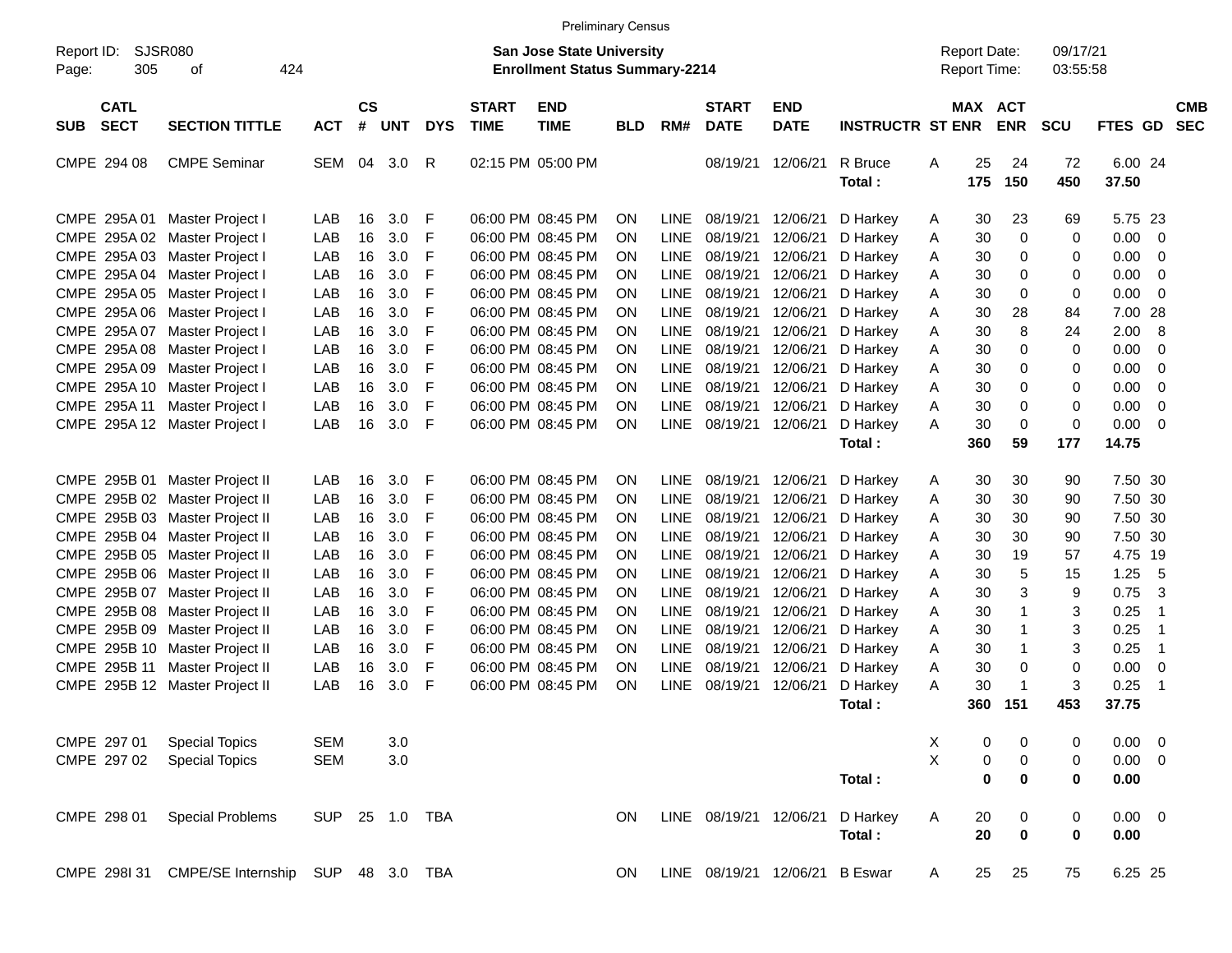|                                          | <b>Preliminary Census</b>                                |            |                    |            |            |                             |                                                                           |            |             |                             |                           |                           |   |                                     |            |                      |          |                          |
|------------------------------------------|----------------------------------------------------------|------------|--------------------|------------|------------|-----------------------------|---------------------------------------------------------------------------|------------|-------------|-----------------------------|---------------------------|---------------------------|---|-------------------------------------|------------|----------------------|----------|--------------------------|
| Report ID:<br>306<br>Page:               | <b>SJSR080</b><br>424<br>οf                              |            |                    |            |            |                             | <b>San Jose State University</b><br><b>Enrollment Status Summary-2214</b> |            |             |                             |                           |                           |   | <b>Report Date:</b><br>Report Time: |            | 09/17/21<br>03:55:58 |          |                          |
| <b>CATL</b><br><b>SECT</b><br><b>SUB</b> | <b>SECTION TITTLE</b>                                    | <b>ACT</b> | $\mathsf{cs}$<br># | <b>UNT</b> | <b>DYS</b> | <b>START</b><br><b>TIME</b> | <b>END</b><br><b>TIME</b>                                                 | <b>BLD</b> | RM#         | <b>START</b><br><b>DATE</b> | <b>END</b><br><b>DATE</b> | <b>INSTRUCTR ST ENR</b>   |   | MAX ACT                             | <b>ENR</b> | SCU                  | FTES GD  | <b>CMB</b><br><b>SEC</b> |
| CMPE 298132                              | <b>CMPE/SE Internship</b>                                | <b>SUP</b> | 48                 | 3.0        | <b>TBA</b> |                             |                                                                           | ON         | <b>LINE</b> | 08/19/21                    | 12/06/21                  | <b>B</b> Eswar            | Α | 25                                  | 4          | 12                   | 1.00     | $\overline{4}$           |
| CMPE 2981 33                             | <b>CMPE/SE Internship</b>                                | <b>SUP</b> | 48                 | 3.0        | <b>TBA</b> |                             |                                                                           | <b>ON</b>  | <b>LINE</b> | 08/19/21                    | 12/06/21                  | <b>B</b> Eswar            | Α | 25                                  | 0          | 0                    | 0.00     | 0                        |
| CMPE 298134                              | <b>CMPE/SE Internship</b>                                | <b>SUP</b> | 48                 | 3.0        | <b>TBA</b> |                             |                                                                           | ON         | <b>LINE</b> | 08/19/21                    | 12/06/21                  | <b>B</b> Eswar            | Α | 25                                  | 0          | 0                    | 0.00     | 0                        |
| CMPE 2981 35                             | <b>CMPE/SE Internship</b>                                | <b>SUP</b> | 48                 | 3.0        | <b>TBA</b> |                             |                                                                           | ON         | <b>LINE</b> | 08/19/21                    | 12/06/21                  | <b>B</b> Eswar            | Α | 25                                  | 0          | 0                    | 0.00     | 0                        |
| CMPE 2981 36                             | <b>CMPE/SE Internship</b>                                | <b>SUP</b> | 48                 | 3.0        | <b>TBA</b> |                             |                                                                           | ON         | <b>LINE</b> | 08/19/21                    | 12/06/21                  | <b>B</b> Eswar            | Α | 25                                  | 0          | 0                    | 0.00     | 0                        |
| CMPE 298I 37                             | <b>CMPE/SE Internship</b>                                | <b>SUP</b> | 48                 | 3.0        | <b>TBA</b> |                             |                                                                           | ON         | <b>LINE</b> | 08/19/21                    | 12/06/21                  | <b>B</b> Eswar            | A | 25                                  | 0          | 0                    | 0.00     | 0                        |
| CMPE 298138                              | <b>CMPE/SE Internship</b>                                | <b>SUP</b> | 48                 | 3.0        | <b>TBA</b> |                             |                                                                           | ON         | <b>LINE</b> | 08/19/21                    | 12/06/21                  | <b>B</b> Eswar            | Α | 25                                  | 0          | 0                    | 0.00     | 0                        |
| CMPE 2981 39                             | <b>CMPE/SE Internship</b>                                | <b>SUP</b> | 48                 | 3.0        | <b>TBA</b> |                             |                                                                           | ON         | <b>LINE</b> | 08/19/21                    | 12/06/21                  | <b>B</b> Eswar            | Α | 25                                  | 0          | 0                    | 0.00     | 0                        |
| CMPE 298140                              | <b>CMPE/SE Internship</b>                                | <b>SUP</b> | 48                 | 3.0        | <b>TBA</b> |                             |                                                                           | ON         | <b>LINE</b> | 08/19/21                    | 12/06/21                  | <b>B</b> Eswar            | Α | 25                                  | 2          | 6                    | 0.50     | 2                        |
| CMPE 298141                              | <b>CMPE/SE Internship</b>                                | <b>SUP</b> | 48                 | 3.0        | <b>TBA</b> |                             |                                                                           | ON         | <b>LINE</b> | 08/19/21                    | 12/06/21                  | <b>B</b> Eswar            | A | 25                                  | 0          | 0                    | 0.00     | 0                        |
| CMPE 298I 42                             | <b>CMPE/SE Internship</b>                                | <b>SUP</b> | 48                 | 3.0        | <b>TBA</b> |                             |                                                                           | ON         | <b>LINE</b> | 08/19/21                    | 12/06/21                  | <b>B</b> Eswar            | A | 25                                  | 0          | 0                    | 0.00     | 0                        |
|                                          |                                                          |            |                    |            |            |                             |                                                                           |            |             |                             |                           | Total:                    |   | 300                                 | 31         | 93                   | 7.75     |                          |
| CMPE 299A 01                             | Master Thesis I                                          | <b>SUP</b> | 25                 | 3.0        | <b>TBA</b> |                             |                                                                           | ON         | <b>LINE</b> | 08/19/21                    | 12/06/21                  | D Harkey                  | Α | 15                                  | 10         | 30                   | 2.50 10  |                          |
|                                          |                                                          |            |                    |            |            |                             |                                                                           |            |             |                             |                           | Total :                   |   | 15                                  | 10         | 30                   | 2.50     |                          |
| CMPE 299B 01                             | <b>Master Thesis II</b>                                  | <b>SUP</b> | 25                 | 3.0        | <b>TBA</b> |                             |                                                                           | ON         | <b>LINE</b> | 08/19/21                    | 12/06/21                  | D Harkey                  | Α | 10                                  | 7          | 21                   | $1.75$ 7 |                          |
|                                          |                                                          |            |                    |            |            |                             |                                                                           |            |             |                             |                           | Total:                    |   | 10                                  | 7          | 21                   | 1.75     |                          |
|                                          |                                                          |            |                    |            |            |                             |                                                                           |            |             |                             |                           |                           |   |                                     |            |                      |          |                          |
| Department :                             | <b>Computer Engineering</b>                              |            |                    |            |            |                             |                                                                           |            |             |                             |                           | Department Total:         |   | 7105                                |            | 4746 12646           | 958.87   |                          |
|                                          |                                                          |            |                    |            |            |                             |                                                                           |            |             |                             | <b>Lower Division:</b>    |                           |   | 318                                 | 240        | 360                  | 24.00    |                          |
|                                          | <b>Upper Division:</b><br>444.17<br>3362<br>2543<br>6397 |            |                    |            |            |                             |                                                                           |            |             |                             |                           |                           |   |                                     |            |                      |          |                          |
|                                          |                                                          |            |                    |            |            |                             |                                                                           |            |             |                             |                           | <b>Graduate Division:</b> |   | 3425                                | 1963       | 5889                 | 490.70   |                          |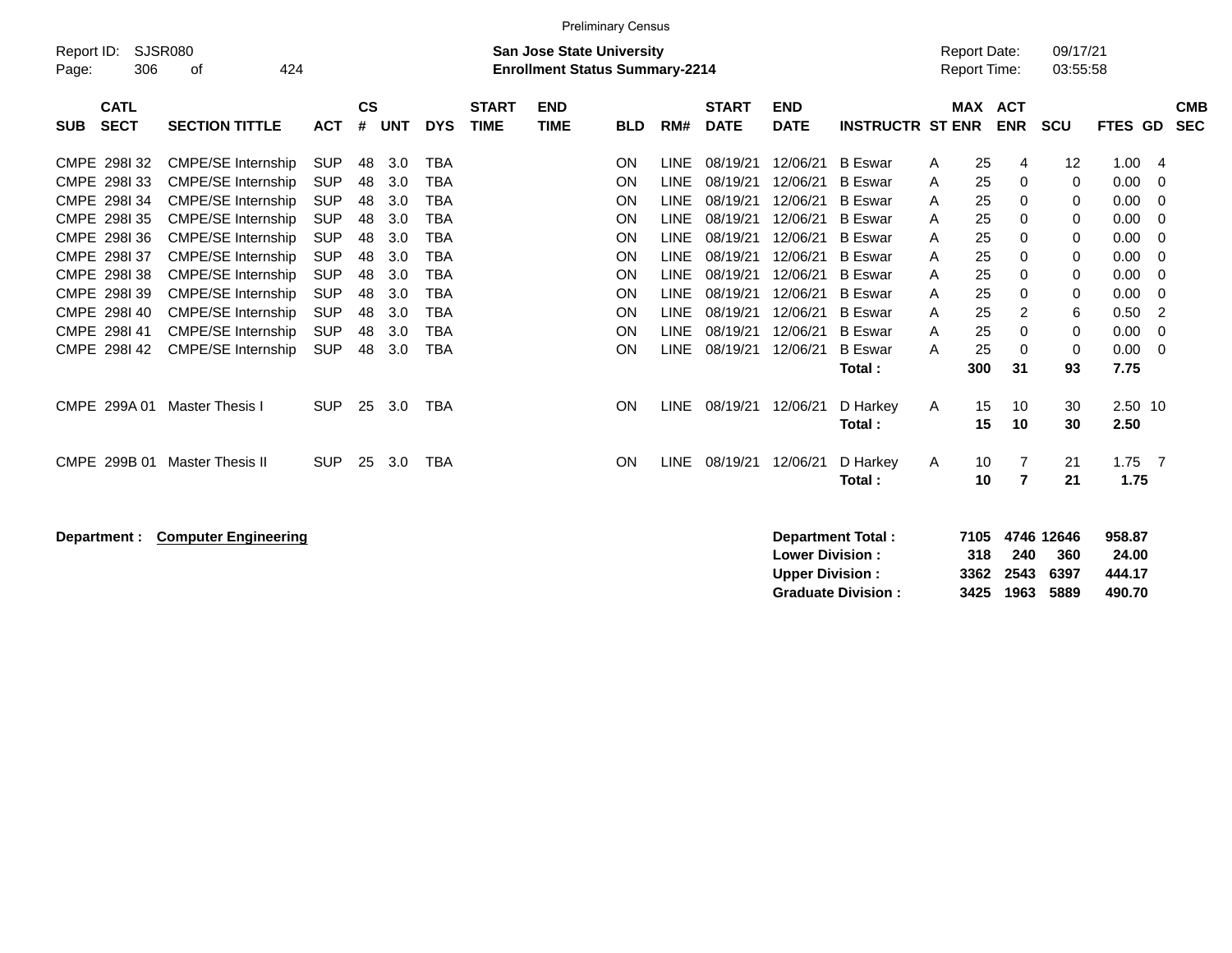|                     |                            |                                                                 |            |                 |        |              |                             |                                                                           | <b>Preliminary Census</b> |             |                             |                           |                             |                                            |          |                      |                       |                          |                          |
|---------------------|----------------------------|-----------------------------------------------------------------|------------|-----------------|--------|--------------|-----------------------------|---------------------------------------------------------------------------|---------------------------|-------------|-----------------------------|---------------------------|-----------------------------|--------------------------------------------|----------|----------------------|-----------------------|--------------------------|--------------------------|
| Report ID:<br>Page: | 307                        | SJSR080<br>424<br>οf                                            |            |                 |        |              |                             | <b>San Jose State University</b><br><b>Enrollment Status Summary-2214</b> |                           |             |                             |                           |                             | <b>Report Date:</b><br><b>Report Time:</b> |          | 09/17/21<br>03:55:58 |                       |                          |                          |
| <b>SUB</b>          | <b>CATL</b><br><b>SECT</b> | <b>SECTION TITTLE</b>                                           | <b>ACT</b> | $\mathsf{cs}$   | # UNT  | <b>DYS</b>   | <b>START</b><br><b>TIME</b> | <b>END</b><br><b>TIME</b>                                                 | <b>BLD</b>                | RM#         | <b>START</b><br><b>DATE</b> | <b>END</b><br><b>DATE</b> | <b>INSTRUCTR ST ENR ENR</b> |                                            | MAX ACT  | <b>SCU</b>           | FTES GD               |                          | <b>CMB</b><br><b>SEC</b> |
| College             | Department :               | <b>Engineering, College of</b><br><b>Biomedical Engineering</b> |            |                 |        |              |                             |                                                                           |                           |             |                             |                           |                             |                                            |          |                      |                       |                          |                          |
| BME                 | 25 01                      | Intro BioMed                                                    | <b>LEC</b> | 04              | 2.0    | M            |                             | 06:00 PM 07:50 PM                                                         | ON                        | <b>LINE</b> | 08/19/21 12/06/21           |                           | J Ginestet A A<br>Total:    | 90<br>90                                   | 93<br>93 | 186<br>186           | $12.40 \t 0$<br>12.40 |                          |                          |
| <b>BME</b>          | 68 01                      | BME Appl Mtls Crmc LEC                                          |            | 01              | 3.0    | МW           |                             | 04:00 PM 05:15 PM                                                         | ON                        | <b>LINE</b> | 08/19/21 12/06/21           |                           | C Deng<br>Total:            | Α<br>60<br>60                              | 71<br>71 | 213<br>213           | 14.65 9<br>14.65      |                          |                          |
| <b>BME</b>          | 115 01                     | <b>Fndtns Biomed Engr</b>                                       | <b>LEC</b> | 04              | 4.0    | TR.          |                             | 02:15 PM 03:30 PM                                                         | <b>ON</b>                 | <b>LINE</b> | 08/19/21                    | 12/06/21                  | Y Wang                      | 64<br>A                                    | 67       | 201                  | 18.20 5               |                          |                          |
| BME                 | 115 02                     | <b>Fndtns Biomed Engr</b>                                       | LAB        | 16              | 0.0    | F            |                             | 09:00 AM 11:45 AM                                                         |                           |             | 08/19/21                    | 12/06/21                  | M Sachdeva                  | 16<br>A                                    | 16       | 16                   | 0.00                  | $\overline{\phantom{0}}$ |                          |
| BME                 | 115 03                     | <b>Fndtns Biomed Engr</b>                                       | LAB        | 16              | 0.0    | R            |                             | 09:00 AM 11:45 AM                                                         |                           |             | 08/19/21                    | 12/06/21                  | A Walvekar                  | 16<br>A                                    | 20       | 20                   | 0.00                  | $\overline{1}$           |                          |
| BME                 | 115 04                     | <b>Fndtns Biomed Engr</b>                                       | LAB        | 16              | 0.0    | F            |                             | 01:30 PM 04:15 PM                                                         |                           |             | 08/19/21                    | 12/06/21                  | H Chandra ReA               | 16                                         | 15       | 15                   | 0.00                  | $\overline{4}$           |                          |
| BME                 | 115 05                     | <b>Fndtns Biomed Engr</b>                                       | LAB        | 16              | 0.0    | $\mathsf{T}$ |                             | 09:00 AM 11:45 AM                                                         |                           |             | 08/19/21                    | 12/06/21                  | S Moradi Kha A              | 16                                         | 16       | 16                   | 0.00                  | $\overline{\phantom{0}}$ |                          |
| BME                 | 115 06                     | <b>Fndtns Biomed Engr</b>                                       | LAB        | 16              | 0.0    | W            |                             | 06:00 PM 08:45 PM                                                         |                           |             |                             | 08/19/21 12/06/21         |                             | 16<br>Α                                    | $\Omega$ | $\mathbf 0$          | $0.00 \t 0$           |                          |                          |
|                     |                            |                                                                 |            |                 |        |              |                             |                                                                           |                           |             |                             |                           | Total:                      | 144                                        | 134      | 268                  | 18.20                 |                          |                          |
| <b>BME</b>          | 117 01                     | <b>Biotransport Phen</b>                                        | <b>LEC</b> | 02              | 3.0    | TR           |                             | 12:30 PM 01:50 PM                                                         | <b>ENG</b>                | 331         |                             | 08/19/21 12/06/21         | A Bellofiore<br>Total:      | 45<br>A<br>45                              | 19<br>19 | 57<br>57             | $3.85$ 1<br>3.85      |                          |                          |
| BME                 | 130 01                     | Num. Methods BME                                                | <b>LEC</b> | 01              | 3.0    | МW           |                             | 12:30 PM 01:20 PM                                                         | <b>ON</b>                 | <b>LINE</b> | 08/19/21                    | 12/06/21                  | E Bellegarda A              | 90                                         | 84       | 168                  | 16.85                 | - 1                      |                          |
| BME                 | 130 02                     | Num. Methods BME                                                | LAB        | 16              | 0.0    | W            |                             | 01:30 PM 04:15 PM                                                         | <b>ON</b>                 | <b>LINE</b> | 08/19/21                    | 12/06/21                  | E Bellegarda A              | 45                                         | 43       | 43                   | 0.00                  | $\overline{\phantom{1}}$ |                          |
| <b>BME</b>          | 130 03                     | Num. Methods BME                                                | LAB        | 16              | 0.0    | W            |                             | 09:00 AM 11:45 AM                                                         | ON                        | LINE        | 08/19/21                    | 12/06/21                  | E Bellegarda A              | 45                                         | 41       | 41                   | $0.00 \t 0$           |                          |                          |
|                     |                            |                                                                 |            |                 |        |              |                             |                                                                           |                           |             |                             |                           | Total:                      | 180                                        | 168      | 252                  | 16.85                 |                          |                          |
| BME                 | 135 01                     | Biomed Eng Dsgn MethLEC                                         |            | 02 <sub>o</sub> | 2.0    | т            |                             | 10:45 AM 11:35 AM                                                         | <b>ON</b>                 | <b>LINE</b> | 08/19/21                    | 12/06/21                  | H Nguyen                    | 60<br>A                                    | 34       | 34                   | $4.53$ 0              |                          |                          |
| BME                 | 135 02                     | Biomed Eng Dsgn MethLAB                                         |            |                 | 16 0.0 | F            |                             | 01:30 PM 04:15 PM                                                         |                           |             | 08/19/21                    | 12/06/21                  | H Nguyen                    | 30<br>A                                    | 12       | 12                   | $0.00 \t 0$           |                          |                          |
| <b>BME</b>          | 135 03                     | Biomed Eng Dsgn MethLAB                                         |            |                 | 16 0.0 | M            |                             | 09:00 AM 11:45 AM                                                         |                           |             |                             | 08/19/21 12/06/21         | H Nguyen                    | 30<br>A                                    | 22       | 22                   | $0.00 \t 0$           |                          |                          |
|                     |                            |                                                                 |            |                 |        |              |                             |                                                                           |                           |             |                             |                           | Total:                      | 120                                        | 68       | 68                   | 4.53                  |                          |                          |
| BME.                | 14701                      | Stat BioMed Engr                                                | LEC        |                 | 02 3.0 | TR           |                             | 04:00 PM 05:15 PM                                                         | ON                        | LINE        |                             | 08/19/21 12/06/21         | T Le<br>Total:              | 80<br>A<br>80                              | 87<br>87 | 261<br>261           | 17.80 8<br>17.80      |                          |                          |
| BME                 | 165 01                     | Appl Eng Biomech                                                | LEC        |                 |        | 01 3.0 MW    |                             | 02:15 PM 03:30 PM                                                         | ON                        |             | LINE 08/19/21 12/06/21      |                           | M Leineweber A              | 80                                         | 24       | 72                   | $5.10\ 6$             |                          |                          |
|                     |                            |                                                                 |            |                 |        |              |                             |                                                                           |                           |             |                             |                           | Total:                      | 80                                         | 24       | 72                   | 5.10                  |                          |                          |
| <b>BME</b>          | 168 01                     | Med Biol Polymers                                               | LEC        | 01              | 3.0    | MW           |                             | 10:45 AM 11:35 AM                                                         | ON                        | <b>LINE</b> |                             | 08/19/21 12/06/21         | M Simon                     | 76<br>A                                    | 71       | 142                  | 14.25 1               |                          |                          |
| <b>BME</b>          | 168 02                     | Med Biol Polymers                                               | LAB        |                 | 16 0.0 | R            |                             | 01:30 PM 04:15 PM                                                         |                           |             | 08/19/21                    | 12/06/21                  | S Jadhav                    | Α<br>19                                    | 17       | 17                   | $0.00$ 1              |                          |                          |
| <b>BME</b>          | 168 03                     | Med Biol Polymers                                               | LAB        |                 | 16 0.0 | M            |                             | 01:30 PM 04:15 PM                                                         |                           |             |                             | 08/19/21 12/06/21         | M Awan                      | Α<br>19                                    | 17       | 17                   | $0.00 \t 0$           |                          |                          |
| <b>BME</b>          | 168 04                     | Med Biol Polymers                                               | LAB        |                 | 16 0.0 | $\top$       |                             | 12:30 PM 03:15 PM                                                         |                           |             |                             | 08/19/21 12/06/21         | M Sachdeva A                | 19                                         | 18       | 18                   | $0.00 \t 0$           |                          |                          |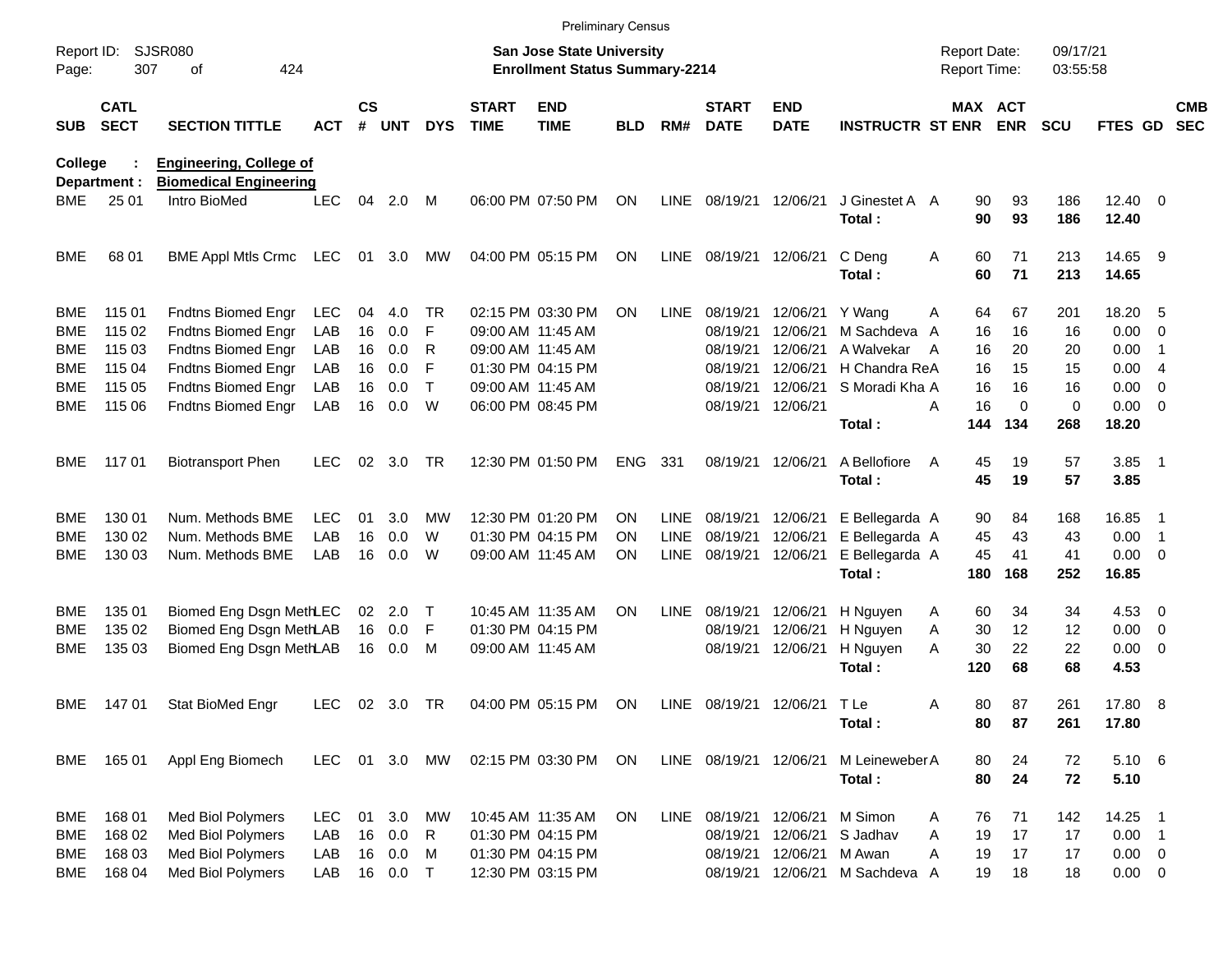|                                   |                                      |                                                                                                      |                                        |                             |                                             |                          |                             |                                                                           | <b>Preliminary Census</b> |                                           |                                  |                                    |                                                                                  |                                         |                             |                      |                                                  |                                                     |                          |
|-----------------------------------|--------------------------------------|------------------------------------------------------------------------------------------------------|----------------------------------------|-----------------------------|---------------------------------------------|--------------------------|-----------------------------|---------------------------------------------------------------------------|---------------------------|-------------------------------------------|----------------------------------|------------------------------------|----------------------------------------------------------------------------------|-----------------------------------------|-----------------------------|----------------------|--------------------------------------------------|-----------------------------------------------------|--------------------------|
| Report ID:<br>Page:               | 308                                  | <b>SJSR080</b><br>424<br>οf                                                                          |                                        |                             |                                             |                          |                             | <b>San Jose State University</b><br><b>Enrollment Status Summary-2214</b> |                           |                                           |                                  |                                    |                                                                                  | <b>Report Date:</b><br>Report Time:     |                             | 09/17/21<br>03:55:58 |                                                  |                                                     |                          |
| <b>SUB</b>                        | <b>CATL</b><br><b>SECT</b>           | <b>SECTION TITTLE</b>                                                                                | <b>ACT</b>                             | $\mathbf{c}\mathbf{s}$<br># | <b>UNT</b>                                  | <b>DYS</b>               | <b>START</b><br><b>TIME</b> | <b>END</b><br><b>TIME</b>                                                 | <b>BLD</b>                | RM#                                       | <b>START</b><br><b>DATE</b>      | <b>END</b><br><b>DATE</b>          | <b>INSTRUCTR ST ENR</b>                                                          | MAX ACT                                 | <b>ENR</b>                  | <b>SCU</b>           | FTES GD                                          |                                                     | <b>CMB</b><br><b>SEC</b> |
| BME.                              | 168 05                               | Med Biol Polymers                                                                                    | LAB                                    |                             | 16  0.0                                     | $\mathsf{T}$             |                             | 06:00 PM 08:45 PM                                                         |                           |                                           | 08/19/21                         | 12/06/21                           | A Ashok<br>Total:                                                                | Α<br>19<br>152                          | 19<br>142                   | 19<br>213            | $0.00 \t 0$<br>14.25                             |                                                     |                          |
| BME<br><b>BIOL</b><br>BME         | 17701<br>17701<br>17702              | Physiol for Engr<br>Physiol for Engr<br>Physiol for Engr                                             | LEC.<br><b>LEC</b><br>LAB              | 01<br>01                    | 3.0<br>3.0<br>0.0                           | MW<br><b>MW</b>          |                             | 06:00 PM 06:50 PM<br>06:00 PM 06:50 PM                                    | ΟN<br>ΟN                  | <b>LINE</b><br><b>LINE</b>                | 08/19/21<br>08/19/21             | 12/06/21 Y Wang<br>12/06/21 Y Wang | Α                                                                                | 57<br>Α<br>0<br>х<br>0                  | 21<br>0<br>0                | 42<br>0<br>0         | 4.25<br>0.00<br>0.00                             | 1 C<br>$0\,$ C<br>0                                 |                          |
| <b>BIOL</b><br>BME<br><b>BIOL</b> | 17702<br>17703<br>17703              | Physiol for Engr<br>Physiol for Engr<br>Physiol for Engr                                             | LAB<br>LAB<br>LAB                      | 16<br>16                    | 0.0<br>0.0<br>0.0                           | F<br>F                   |                             | 06:00 PM 08:45 PM<br>06:00 PM 08:45 PM                                    |                           |                                           | 08/19/21<br>08/19/21             | 12/06/21<br>12/06/21               | H Chandra ReA<br>H Chandra ReA                                                   | X<br>0<br>19<br>$\Omega$                | 0<br>7<br>0                 | 0<br>7<br>0          | 0.00<br>0.00<br>0.00                             | 0<br>0 <sup>o</sup><br>$0\,C$                       |                          |
| BME.<br>BIOL                      | 177 04<br>17704                      | Physiol for Engr<br>Physiol for Engr                                                                 | LAB<br>LAB                             | 16<br>16                    | 0.0<br>0.0                                  | R<br>R                   |                             | 06:00 PM 08:45 PM<br>06:00 PM 08:45 PM                                    |                           |                                           | 08/19/21<br>08/19/21             | 12/06/21<br>12/06/21               | P Shah<br>Α<br>P Shah<br>Α<br>Total:                                             | 19<br>0<br>95                           | 14<br>$\mathbf 0$<br>42     | 14<br>0<br>63        | 0.00<br>0.00<br>4.25                             | 1 C<br>0 <sup>o</sup>                               |                          |
| BME<br>BME<br>BME                 | 180 01<br>180 02<br>180 03           | <b>Individual Studies</b><br><b>Individual Studies</b><br><b>Individual Studies</b>                  | <b>SUP</b><br><b>SUP</b><br><b>SUP</b> | 36<br>36<br>36              | 1.0<br>2.0<br>3.0                           | TBA<br><b>TBA</b><br>TBA |                             |                                                                           | ΟN<br>ΟN<br>ON            | <b>LINE</b><br><b>LINE</b><br><b>LINE</b> | 08/19/21<br>08/19/21<br>08/19/21 | 12/06/21<br>12/06/21<br>12/06/21   | G Selvaduray A<br>G Selvaduray A<br>G Selvaduray A<br>Total:                     | 30<br>30<br>30<br>90                    | 7<br>3<br>$\mathbf 0$<br>10 | 7<br>6<br>0<br>13    | 0.57<br>0.40<br>$0.00 \t 0$<br>0.97              | - 6<br>0                                            |                          |
| BME.                              | 18701                                | Med Dev Qual SystemsLEC                                                                              |                                        |                             | 02 3.0 TR                                   |                          |                             | 06:00 PM 07:20 PM                                                         | ON                        | <b>LINE</b>                               | 08/19/21                         | 12/06/21                           | M MaruthamutA<br>Total:                                                          | 75<br>75                                | 46<br>46                    | 138<br>138           | 9.40 4<br>9.40                                   |                                                     |                          |
| BME<br>BME                        | 18801<br>188 02                      | <b>Biomed Manufacturing SEM</b><br><b>Biomed Manufacturing SEM</b>                                   |                                        | 05                          | 3.0<br>$3.0$ F                              |                          |                             | 02:30 PM 05:30 PM                                                         | ON                        | <b>LINE</b>                               | 08/19/21                         | 12/06/21                           | H Bellucci<br>Total:                                                             | 0<br>X<br>A<br>80<br>80                 | 0<br>48<br>48               | 0<br>144<br>144      | $0.00 \t 0$<br>10.00 8<br>10.00                  |                                                     |                          |
| BME<br>BME<br>BME                 | 198A 01<br>198A 03                   | Senior Project I<br>198A 02 Senior Project I<br>Senior Project I                                     | <b>LEC</b><br>LAB<br><b>LEC</b>        | 02                          | 2.0<br>0.0<br>2.0                           | TBA                      |                             |                                                                           | ΟN                        | LINE                                      | 08/19/21                         | 12/06/21                           | M Leineweber A                                                                   | X<br>0<br>X<br>0<br>50                  | 0<br>$\mathbf 0$<br>40      | 0<br>0<br>40         | $0.00 \quad 0$<br>0.00<br>5.33                   | $\overline{\phantom{0}}$<br>$\overline{\mathbf{0}}$ |                          |
| BME<br>BME<br>BME<br>BME          | 198A 04                              | Senior Project I<br>198A 05 Senior Project I<br>198A 06 Senior Project I<br>198A 07 Senior Project I | LAB<br><b>LEC</b><br>LAB<br>LAB        | 16<br>02                    | 0.0<br>2.0<br>0.0<br>16  0.0  F             | <b>TBA</b><br>F          |                             | 08:30 AM 09:20 AM<br>09:30 AM 12:15 PM ON                                 | ON<br>ON                  | <b>LINE</b><br>LINE                       | 08/19/21<br>08/19/21             | 12/06/21                           | M Leineweber A<br>12/06/21 F Erogbogbo A<br>LINE 08/19/21 12/06/21 F Erogbogbo A | 50<br>75<br>х<br>0<br>75                | 40<br>42<br>0<br>42         | 40<br>42<br>0<br>42  | 0.00<br>5.60<br>$0.00 \t 0$<br>$0.00 \t 0$       | $\overline{\mathbf{0}}$<br>$\overline{\phantom{0}}$ |                          |
|                                   |                                      |                                                                                                      |                                        |                             |                                             |                          |                             |                                                                           |                           |                                           |                                  |                                    | Total:                                                                           | 250                                     | 164                         | 164                  | 10.93                                            |                                                     |                          |
| BME<br>BME<br><b>BME</b><br>BME   | 207 01<br>207 02<br>207 03<br>207 04 | Exper Methods BME<br><b>Exper Methods BME</b><br>Exper Methods BME<br>Exper Methods BME              | <b>LEC</b><br>LAB<br>LAB<br>LAB        |                             | 02 3.0 M<br>16  0.0  S<br>16  0.0  F<br>0.0 |                          |                             | 06:00 PM 07:40 PM<br>09:00 AM 11:45 AM<br>12:30 PM 03:15 PM               | ON                        |                                           | 08/19/21<br>08/19/21             | LINE 08/19/21 12/06/21             | M Simon<br>12/06/21 S Nachane<br>12/06/21 A Shastry                              | 60<br>A<br>20<br>A<br>20<br>Α<br>X<br>0 | 27<br>13<br>14<br>0         | 54<br>13<br>14<br>0  | 6.75 27<br>$0.00$ 13<br>$0.00$ 14<br>$0.00 \t 0$ |                                                     |                          |
|                                   |                                      |                                                                                                      |                                        |                             |                                             |                          |                             |                                                                           |                           |                                           |                                  |                                    | Total:                                                                           | 100                                     | 54                          | 81                   | 6.75                                             |                                                     |                          |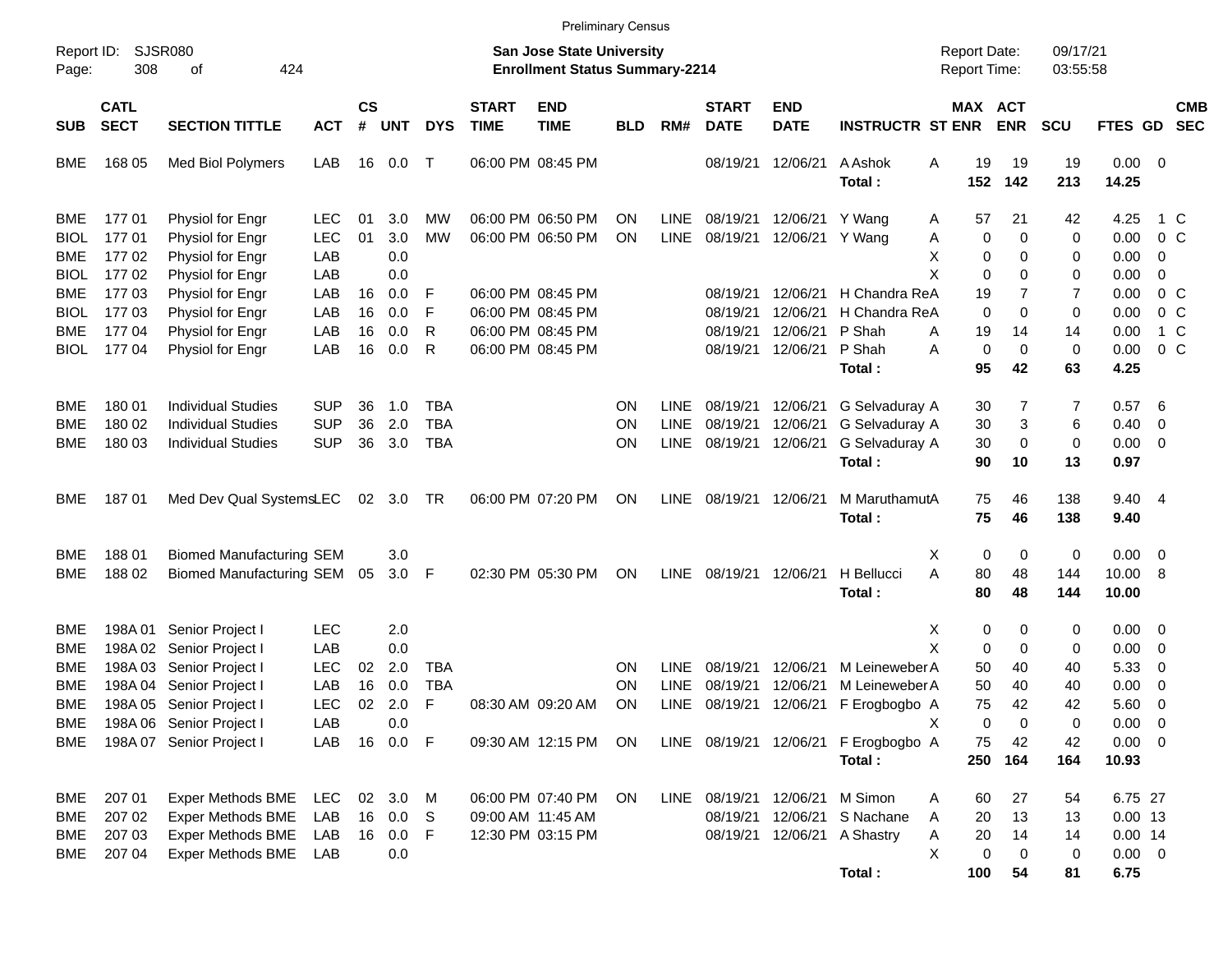|                     |                            |                                                                               |                                 |                |                   |                                        |                             | <b>Preliminary Census</b>                                          |                                     |                                    |                                  |                                  |                                            |                                     |                               |                         |                                  |                                           |            |
|---------------------|----------------------------|-------------------------------------------------------------------------------|---------------------------------|----------------|-------------------|----------------------------------------|-----------------------------|--------------------------------------------------------------------|-------------------------------------|------------------------------------|----------------------------------|----------------------------------|--------------------------------------------|-------------------------------------|-------------------------------|-------------------------|----------------------------------|-------------------------------------------|------------|
| Report ID:<br>Page: | 309                        | SJSR080<br>424<br>οf                                                          |                                 |                |                   |                                        |                             | San Jose State University<br><b>Enrollment Status Summary-2214</b> |                                     |                                    |                                  |                                  |                                            | <b>Report Date:</b><br>Report Time: |                               | 09/17/21<br>03:55:58    |                                  |                                           |            |
| <b>SUB</b>          | <b>CATL</b><br><b>SECT</b> | <b>SECTION TITTLE</b>                                                         | <b>ACT</b>                      | <b>CS</b><br># | <b>UNT</b>        | <b>DYS</b>                             | <b>START</b><br><b>TIME</b> | <b>END</b><br><b>TIME</b>                                          | <b>BLD</b>                          | RM#                                | <b>START</b><br><b>DATE</b>      | <b>END</b><br><b>DATE</b>        | <b>INSTRUCTR ST ENR</b>                    | MAX ACT                             | <b>ENR</b>                    | <b>SCU</b>              | FTES GD SEC                      |                                           | <b>CMB</b> |
| BME                 | 21701                      | Exp/Comp Biofluidics LEC                                                      |                                 |                | 3.0               |                                        |                             |                                                                    |                                     |                                    |                                  |                                  | Total:                                     | Χ<br>0<br>$\bf{0}$                  | 0<br>$\bf{0}$                 | 0<br>$\mathbf 0$        | $0.00 \ 0$<br>0.00               |                                           |            |
| BME                 | 256 01                     | Nanoplatforms                                                                 | LEC.                            | 02             | 3.0               | W                                      |                             | 06:00 PM 08:45 PM                                                  | ON                                  |                                    | LINE 08/19/21 12/06/21           |                                  | F Erogbogbo A<br>Total:                    | 60<br>60                            | 5<br>5                        | 15<br>15                | 1.25<br>1.25                     | - 5                                       |            |
| BME                 | 274 01                     | Med Dev Regs & ManuSEM 04 3.0 T                                               |                                 |                |                   |                                        |                             | 06:00 PM 08:45 PM                                                  | <b>ON</b>                           |                                    | LINE 08/19/21 12/06/21           |                                  | F Erogbogbo A<br>Total:                    | 60<br>60                            | 29<br>29                      | 87<br>87                | 7.15 27<br>7.15                  |                                           |            |
| BME<br>BME          | 276 01<br>276 02           | PM in BME Tech<br>PM in BME Tech                                              | <b>LEC</b><br><b>LEC</b>        | 02             | 3.0<br>3.0        | <b>MW</b>                              |                             | 05:45 PM 07:00 PM                                                  | <b>ON</b>                           | LINE                               | 08/19/21 12/06/21                |                                  | D Richardson A<br>Total:                   | X<br>$\Omega$<br>45<br>45           | $\Omega$<br>26<br>26          | $\mathbf 0$<br>78<br>78 | 0.00<br>6.45 25<br>6.45          | - 0                                       |            |
| BME<br>BME<br>BME   | 280 01<br>280 02<br>280 03 | <b>Research Studies</b><br><b>Research Studies</b><br><b>Research Studies</b> | <b>SEM</b><br>SEM<br><b>SEM</b> | 48<br>48<br>48 | 1.0<br>2.0<br>3.0 | <b>TBA</b><br><b>TBA</b><br><b>TBA</b> |                             |                                                                    | <b>ON</b><br><b>ON</b><br><b>ON</b> | <b>LINE</b><br><b>LINE</b><br>LINE | 08/19/21<br>08/19/21<br>08/19/21 | 12/06/21<br>12/06/21<br>12/06/21 | G Selvaduray A<br>G Selvaduray A<br>Total: | 48<br>48<br>A<br>48<br>144          | 4<br>0<br>3<br>$\overline{7}$ | 4<br>0<br>9<br>13       | 0.32<br>0.00<br>$0.75$ 3<br>1.07 | $\mathbf{3}$<br>$\overline{\mathbf{0}}$   |            |
| <b>BME</b>          | 288 01                     | <b>Tissue Engineering</b>                                                     | <b>LEC</b>                      | 02             | 3.0               | R                                      |                             | 06:00 PM 08:45 PM                                                  | <b>ON</b>                           |                                    | LINE 08/19/21                    | 12/06/21                         | A Aryaei<br>Total:                         | A<br>60<br>60                       | 26<br>26                      | 78<br>78                | 6.40 24<br>6.40                  |                                           |            |
| <b>BME</b>          | 291 01                     | Thesis Proj Prep                                                              | LAB                             | 16             | 1.0               | -F                                     |                             | 04:00 PM 06:45 PM                                                  |                                     |                                    | 08/19/21                         | 12/06/21                         | M Simon<br>Total:                          | A<br>40<br>40                       | 18<br>18                      | 18<br>18                | 1.50 18<br>1.50                  |                                           |            |
| BME<br>BME          | 298 01<br>298 02           | <b>MS Project</b><br><b>MS Project</b>                                        | LEC<br><b>LEC</b>               | 02             | 2.0<br>02 2.0     | F<br><b>TBA</b>                        |                             | 06:00 PM 07:45 PM                                                  | <b>ON</b><br><b>ON</b>              | <b>LINE</b>                        | 08/19/21<br>LINE 08/19/21        | 12/06/21<br>12/06/21             | A Aryaei<br>Total:                         | A<br>40<br>A<br>40<br>80            | 17<br>$\mathbf 0$<br>17       | 34<br>0<br>34           | 2.83 17<br>0.00 0<br>2.83        |                                           |            |
| BME<br>BME          | 299 01<br>299 02           | <b>MS Thesis</b><br><b>MS Thesis</b>                                          | LEC<br><b>LEC</b>               | 02<br>02       | 3.0<br>3.0        | F<br>TBA                               |                             | 06:00 PM 08:45 PM                                                  | <b>ON</b><br><b>ON</b>              | LINE                               | 08/19/21<br>LINE 08/19/21        | 12/06/21<br>12/06/21             | A Aryaei<br>Total:                         | 20<br>A<br>A<br>20<br>40            | 0<br>0<br>$\mathbf 0$         | 0<br>0<br>0             | $0.00\,$<br>0.00<br>0.00         | $\overline{\mathbf{0}}$<br>$\overline{0}$ |            |
|                     | <b>Department:</b>         | <b>Biomedical Engineering</b>                                                 |                                 |                |                   |                                        |                             |                                                                    |                                     |                                    |                                  |                                  | Department Total:                          |                                     | 2170 1298                     | 2516                    | 176.58                           |                                           |            |

**Lower Division : 150 164 399 27.05 Upper Division : 1391 952 1713 116.13 Graduate Division : 629 182 404 33.40**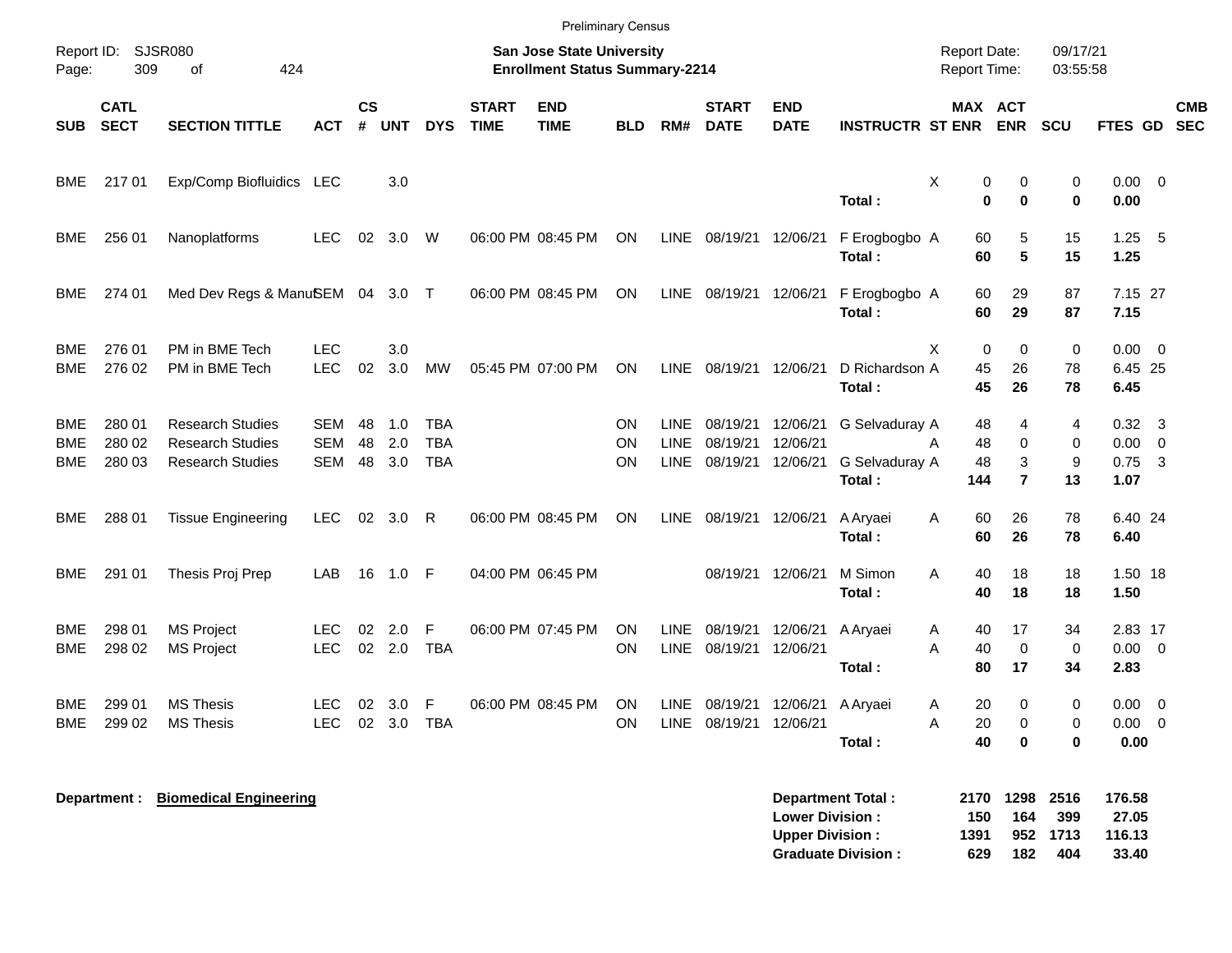|                     |                            |                                 |            |                    |            |              |                             | <b>Preliminary Census</b>                                                 |                |     |                             |                           |                         |                                     |             |             |                      |              |                          |                          |
|---------------------|----------------------------|---------------------------------|------------|--------------------|------------|--------------|-----------------------------|---------------------------------------------------------------------------|----------------|-----|-----------------------------|---------------------------|-------------------------|-------------------------------------|-------------|-------------|----------------------|--------------|--------------------------|--------------------------|
| Report ID:<br>Page: | 310                        | SJSR080<br>424<br>οf            |            |                    |            |              |                             | <b>San Jose State University</b><br><b>Enrollment Status Summary-2214</b> |                |     |                             |                           |                         | <b>Report Date:</b><br>Report Time: |             |             | 09/17/21<br>03:55:58 |              |                          |                          |
| <b>SUB</b>          | <b>CATL</b><br><b>SECT</b> | <b>SECTION TITTLE</b>           | <b>ACT</b> | $\mathsf{cs}$<br># | <b>UNT</b> | <b>DYS</b>   | <b>START</b><br><b>TIME</b> | <b>END</b><br><b>TIME</b>                                                 | <b>BLD</b>     | RM# | <b>START</b><br><b>DATE</b> | <b>END</b><br><b>DATE</b> | <b>INSTRUCTR ST ENR</b> |                                     | MAX ACT     | <b>ENR</b>  | <b>SCU</b>           | FTES GD      |                          | <b>CMB</b><br><b>SEC</b> |
| <b>College</b>      |                            | <b>Engineering, College of</b>  |            |                    |            |              |                             |                                                                           |                |     |                             |                           |                         |                                     |             |             |                      |              |                          |                          |
|                     | Department :               | <b>Electrical Engineering</b>   |            |                    |            |              |                             |                                                                           |                |     |                             |                           |                         |                                     |             |             |                      |              |                          |                          |
| EE                  | 30 01                      | Intr Prgm MC EE                 | <b>LEC</b> | 01                 | 3.0        | TR.          |                             | 12:30 PM 01:20 PM                                                         |                |     | 08/19/21                    | 12/06/21                  | C Tarng                 | A                                   | 60          | 36          | 72                   | 7.20         | - 0                      |                          |
| EE                  | 30 02                      | Intr Prgm MC EE                 | LAB        | 16                 | 0.0        | $\mathsf{T}$ |                             | 05:45 PM 08:30 PM                                                         | <b>ENG</b>     | 307 | 08/19/21                    | 12/06/21                  | <b>B</b> Harsh          | A                                   | 20          | 17          | 17                   | 0.00         | $\overline{\mathbf{0}}$  |                          |
| EE                  | 30 03                      | Intr Prgm MC EE                 | LAB        | 16                 | 0.0        | W            |                             | 05:45 PM 08:30 PM                                                         | <b>ENG</b>     | 307 | 08/19/21                    | 12/06/21                  | <b>B</b> Harsh          | A                                   | 20          | 19          | 19                   | 0.00         | $\overline{\mathbf{0}}$  |                          |
|                     |                            |                                 |            |                    |            |              |                             |                                                                           |                |     |                             |                           | Total:                  |                                     | 100         | 72          | 108                  | 7.20         |                          |                          |
| EE                  | 97 01                      | Intro EE Lab                    | LAB        | 17                 | 1.0        | $\top$       |                             | 09:00 AM 11:45 AM                                                         | <b>ENG</b>     | 249 | 08/19/21                    | 12/06/21                  | K Ghadiri               | A                                   | 20          | 16          | 16                   | $1.07 \t 0$  |                          |                          |
| EE                  | 9702                       | Intro EE Lab                    | LAB        | 17                 | 1.0        | Т            |                             | 12:30 PM 03:15 PM                                                         | <b>ENG</b>     | 249 | 08/19/21                    | 12/06/21                  | K Ghadiri               | A                                   | 20          | 20          | 20                   | 1.33         | $\overline{\mathbf{0}}$  |                          |
| EE                  | 97 03                      | Intro EE Lab                    | LAB        | 17                 | 1.0        | R            |                             | 02:15 PM 05:00 PM                                                         | <b>ENG</b>     | 249 | 08/19/21                    | 12/06/21                  | K Ghadiri               | A                                   | 20          | 19          | 19                   | 1.27         | $\overline{\mathbf{0}}$  |                          |
| EE                  | 97 04                      | Intro EE Lab                    | LAB        | 17                 | 1.0        | F            |                             | 09:00 AM 11:45 AM                                                         | <b>ENG</b>     | 249 | 08/19/21                    | 12/06/21                  | K Ghadiri               | A                                   | 20          | 20          | 20                   | 1.33         | $\overline{0}$           |                          |
| EE                  | 97 05                      | Intro EE Lab                    | LAB        | 17                 | 1.0        | F            |                             | 12:30 PM 03:15 PM                                                         | <b>ENG</b>     | 249 | 08/19/21                    | 12/06/21                  | K Ghadiri               | А                                   | 20          | 17          | 17                   | 1.13         | $\overline{\mathbf{0}}$  |                          |
| EE                  | 97 06                      | Intro EE Lab                    | LAB        |                    | 1.0        |              |                             |                                                                           |                |     |                             |                           |                         | Χ                                   | 0           | $\mathbf 0$ | 0                    | 0.00         | $\overline{\mathbf{0}}$  |                          |
| EE                  | 97 07                      | Intro EE Lab                    | LAB        |                    | 1.0        |              |                             |                                                                           |                |     |                             |                           |                         | X                                   | $\mathbf 0$ | $\mathbf 0$ | 0                    | 0.00         | $\overline{\mathbf{0}}$  |                          |
| EE                  | 97 08                      | Intro EE Lab                    | LAB        | 17                 | 1.0        | F            |                             | 04:00 PM 06:45 PM                                                         | <b>ENG</b>     | 249 | 08/19/21                    | 12/06/21                  | K Ghadiri               | А                                   | 18          | 16          | 16                   | $1.07 \t 0$  |                          |                          |
|                     |                            |                                 |            |                    |            |              |                             |                                                                           |                |     |                             |                           | Total:                  |                                     | 118         | 108         | 108                  | 7.20         |                          |                          |
| EE                  | 98 01                      | Intro Ckt Analysis              | SEM        | 04                 | 3.0        | <b>MW</b>    |                             | 02:15 PM 03:30 PM                                                         | ENG.           | 345 | 08/19/21                    | 12/06/21                  | J Kim                   | Α                                   | 35          | 32          | 96                   | 6.40         | $\overline{\phantom{0}}$ |                          |
| EE                  | 98 02                      | Intro Ckt Analysis              | SEM        | 04                 | 3.0        | TR.          |                             | 09:00 AM 10:15 AM                                                         |                |     | 08/19/21                    | 12/06/21                  | T Nguyen                | А                                   | 65          | 61          | 183                  | 12.25        | -1                       |                          |
| EE                  | 98 03                      | Intro Ckt Analysis              | <b>SEM</b> | 04                 | 3.0        | <b>TR</b>    |                             | 10:45 AM 12:00 PM                                                         |                |     | 08/19/21                    | 12/06/21                  | S Hamedi-HagA           |                                     | 65          | 61          | 183                  | 12.20        | - 0                      |                          |
| EE                  | 98 04                      | Intro Ckt Analysis              | SEM        | 04                 | 3.0        | <b>TR</b>    |                             | 02:15 PM 03:30 PM                                                         |                |     | 08/19/21                    | 12/06/21                  | <b>B</b> Mantha         | А                                   | 65          | 60          | 180                  | 12.00        | $\overline{\phantom{0}}$ |                          |
|                     |                            |                                 |            |                    |            |              |                             |                                                                           |                |     |                             |                           | Total:                  |                                     | 230         | 214         | 642                  | 42.85        |                          |                          |
| EE                  | 102 01                     | Prob/Stat in EE                 | <b>LEC</b> | 04                 | 3.0        | МW           |                             | 09:00 AM 10:15 AM                                                         |                |     | 08/19/21                    | 12/06/21                  | N Mir                   | Α                                   | 80          | 57          | 171                  | $11.40 \t 0$ |                          |                          |
|                     |                            |                                 |            |                    |            |              |                             |                                                                           |                |     |                             |                           | Total:                  |                                     | 80          | 57          | 171                  | 11.40        |                          |                          |
| EE                  | 104 01                     | Appl Programming EE LEC         |            |                    | 02 3.0 TR  |              |                             | 05:45 PM 07:00 PM                                                         | CL             | 202 | 08/19/21                    | 12/06/21                  | C Pham                  | Α                                   | 35          | 23          | 69                   | $4.60$ 0     |                          |                          |
|                     |                            |                                 |            |                    |            |              |                             |                                                                           |                |     |                             |                           | Total:                  |                                     | 35          | 23          | 69                   | 4.60         |                          |                          |
| <b>EE</b>           | 110 01                     | Circuits and Systems SEM 04 3.0 |            |                    |            | MW           |                             | 04:00 PM 05:15 PM                                                         |                |     | 08/19/21                    | 12/06/21                  | D Parent                | A                                   | 120         | 109         | 327                  | 21.90 2      |                          |                          |
|                     |                            |                                 |            |                    |            |              |                             |                                                                           |                |     |                             |                           | Total :                 |                                     | 120 109     |             | 327                  | 21.90        |                          |                          |
| EE                  |                            | 110L 01 C and D Sys Lab         | LAB        |                    | 16  1.0  F |              |                             | 09:00 AM 11:45 AM                                                         | ENG 290        |     |                             | 08/19/21 12/06/21         | D Shah                  | A                                   | 18          | 17          | 17                   | $1.13 \ 0$   |                          |                          |
| EE                  |                            | 110L 02 C and D Sys Lab         | LAB        |                    | 16 1.0 F   |              |                             | 09:00 AM 11:45 AM                                                         | <b>ENG 258</b> |     | 08/19/21                    | 12/06/21                  | M Soliman               | A                                   | 18          | 18          | 18                   | $1.20 \t 0$  |                          |                          |
| EE                  |                            | 110L 03 C and D Sys Lab         | LAB        |                    | 16 1.0     | F.           |                             | 12:30 PM 03:15 PM                                                         | <b>ENG 290</b> |     | 08/19/21                    | 12/06/21 L Vo             |                         | A                                   | 18          | 18          | 18                   | $1.20 \t 0$  |                          |                          |
| EE                  |                            | 110L04 C and D Sys Lab          | LAB        |                    | 16 1.0 F   |              |                             | 12:30 PM 03:15 PM                                                         | <b>ENG 258</b> |     | 08/19/21                    | 12/06/21                  | M Pavthawala A          |                                     | 18          | 18          | 18                   | $1.20 \t 0$  |                          |                          |
| EE                  |                            | 110L 05 C and D Sys Lab         | LAB        |                    | 16  1.0  F |              |                             | 04:00 PM 06:45 PM                                                         | ENG 258        |     | 08/19/21                    | 12/06/21                  | R Shah                  | A                                   | 18          | 18          | 18                   | $1.22$ 1     |                          |                          |
|                     |                            |                                 |            |                    |            |              |                             |                                                                           |                |     |                             |                           | Total:                  |                                     | 90          | 89          | 89                   | 5.95         |                          |                          |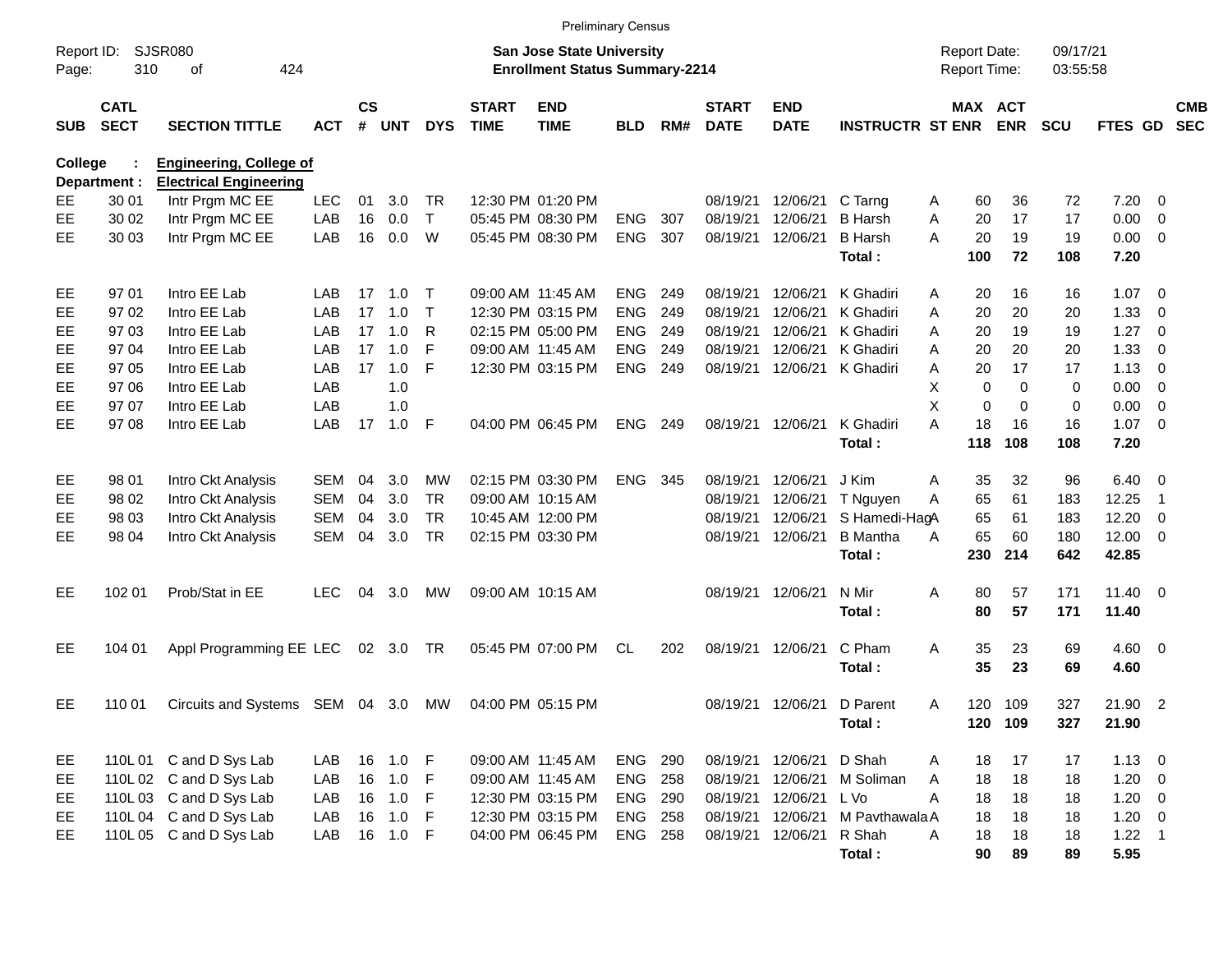|                                   |                                                          |                                                                                                                      |                                        |                                  |                                        |                                                   |                             | <b>Preliminary Census</b>                                                                                                  |                                                                    |                                 |                                                                      |                                                                      |                                                                          |                       |                                            |                                   |                                     |                                                        |                                                                                                  |                          |
|-----------------------------------|----------------------------------------------------------|----------------------------------------------------------------------------------------------------------------------|----------------------------------------|----------------------------------|----------------------------------------|---------------------------------------------------|-----------------------------|----------------------------------------------------------------------------------------------------------------------------|--------------------------------------------------------------------|---------------------------------|----------------------------------------------------------------------|----------------------------------------------------------------------|--------------------------------------------------------------------------|-----------------------|--------------------------------------------|-----------------------------------|-------------------------------------|--------------------------------------------------------|--------------------------------------------------------------------------------------------------|--------------------------|
| Report ID:<br>Page:               | 311                                                      | <b>SJSR080</b><br>424<br>οf                                                                                          |                                        |                                  |                                        |                                                   |                             | <b>San Jose State University</b><br><b>Enrollment Status Summary-2214</b>                                                  |                                                                    |                                 |                                                                      |                                                                      |                                                                          |                       | <b>Report Date:</b><br><b>Report Time:</b> |                                   | 09/17/21<br>03:55:58                |                                                        |                                                                                                  |                          |
| <b>SUB</b>                        | <b>CATL</b><br><b>SECT</b>                               | <b>SECTION TITTLE</b>                                                                                                | <b>ACT</b>                             | <b>CS</b><br>$\pmb{\#}$          | <b>UNT</b>                             | <b>DYS</b>                                        | <b>START</b><br><b>TIME</b> | <b>END</b><br><b>TIME</b>                                                                                                  | <b>BLD</b>                                                         | RM#                             | <b>START</b><br><b>DATE</b>                                          | <b>END</b><br><b>DATE</b>                                            | <b>INSTRUCTR ST ENR</b>                                                  |                       |                                            | MAX ACT<br><b>ENR</b>             | SCU                                 | FTES GD                                                |                                                                                                  | <b>CMB</b><br><b>SEC</b> |
| EE.                               | 112 01                                                   | Signal Processing                                                                                                    | SEM                                    | 04                               | 3.0                                    | MW                                                |                             | 05:45 PM 07:00 PM                                                                                                          |                                                                    |                                 | 08/19/21                                                             | 12/06/21                                                             | J Ponniah<br>Total:                                                      | A                     | 90<br>90                                   | 72<br>72                          | 216<br>216                          | 14.50 2<br>14.50                                       |                                                                                                  |                          |
| EE<br>EE<br>EE<br>EE<br>EE<br>EE. | 118 01<br>118 02<br>118 03<br>118 04<br>118 05<br>118 06 | Dig Lgc Crt Dsgn<br>Dig Lgc Crt Dsgn<br>Dig Lgc Crt Dsgn<br>Dig Lgc Crt Dsgn<br>Dig Lgc Crt Dsgn<br>Dig Lgc Crt Dsgn | SEM<br>LAB<br>LAB<br>LAB<br>LAB<br>LAB | 04<br>16<br>16<br>16<br>16<br>16 | 4.0<br>0.0<br>0.0<br>0.0<br>0.0<br>0.0 | <b>MW</b><br>M<br>$\top$<br>W<br>R<br>$\mathsf F$ |                             | 10:45 AM 12:00 PM<br>12:30 PM 03:15 PM<br>09:00 AM 11:45 AM<br>12:30 PM 03:15 PM<br>09:00 AM 11:45 AM<br>09:00 AM 11:45 AM | <b>ENG</b><br><b>ENG</b><br><b>ENG</b><br><b>ENG</b><br><b>ENG</b> | 305<br>305<br>305<br>305<br>305 | 08/19/21<br>08/19/21<br>08/19/21<br>08/19/21<br>08/19/21<br>08/19/21 | 12/06/21<br>12/06/21<br>12/06/21<br>12/06/21<br>12/06/21<br>12/06/21 | C Choo<br>S Ambrose<br>V Shah<br>L Thakkar<br>P Gandhi<br>D Vijayakuma A | A<br>A<br>A<br>A<br>A | 90<br>18<br>18<br>18<br>18<br>18           | 81<br>17<br>16<br>18<br>11<br>19  | 243<br>17<br>16<br>18<br>11<br>19   | 21.73 2<br>0.00<br>0.00<br>0.00<br>0.00<br>$0.00 \t 0$ | $\overline{1}$<br>$\overline{0}$<br>$\overline{0}$<br>$\overline{1}$                             |                          |
| EE<br>EE<br>EE<br>EE.             | 120 01<br>120 02<br>120 03<br>120 04                     | Microp Sys Design<br>Microp Sys Design<br>Microp Sys Design<br>Microp Sys Design                                     | SEM<br>LAB<br>LAB<br>LAB               | 04<br>16<br>16<br>16             | 4.0<br>0.0<br>0.0<br>0.0               | <b>MW</b><br>$\mathsf{T}$<br>W<br>R               |                             | 02:15 PM 03:30 PM<br>12:30 PM 03:15 PM<br>10:45 AM 01:30 PM<br>02:15 PM 05:00 PM                                           | <b>ENG</b><br><b>ENG</b><br><b>ENG</b>                             | 307<br>307<br>307               | 08/19/21<br>08/19/21<br>08/19/21<br>08/19/21                         | 12/06/21<br>12/06/21<br>12/06/21<br>12/06/21                         | Total:<br><b>B</b> Le<br>Z Chokshi<br>M Gundu<br>Z Zhang<br>Total:       | Α<br>A<br>A<br>A      | 180<br>65<br>20<br>20<br>20<br>125         | 162<br>45<br>18<br>13<br>14<br>90 | 324<br>135<br>18<br>13<br>14<br>180 | 21.73<br>12.00 0<br>0.00<br>0.00<br>0.00<br>12.00      | $\overline{0}$<br>$\overline{0}$<br>$\overline{0}$                                               |                          |
| EE<br>EE<br>EE<br>EE.             | 122 01<br>122 02<br>122 03<br>122 04                     | Electr Design I<br>Electr Design I<br>Electr Design I<br>Electr Design I                                             | <b>SEM</b><br>LAB<br>LAB<br>LAB        | 04<br>16<br>16<br>16             | 4.0<br>0.0<br>0.0<br>0.0               | <b>TR</b><br>$\mathsf{T}$<br>W<br>R               |                             | 09:00 AM 10:15 AM<br>12:30 PM 03:15 PM<br>10:45 AM 01:30 PM<br>02:15 PM 05:00 PM                                           | <b>ENG</b><br><b>ENG</b><br><b>ENG</b>                             | 290<br>290<br>290               | 08/19/21<br>08/19/21<br>08/19/21<br>08/19/21                         | 12/06/21<br>12/06/21<br>12/06/21<br>12/06/21                         | S Hamedi-HagA<br>Z Wu<br>T Shen<br>W Qian<br>Total:                      | A<br>A<br>A           | 65<br>20<br>20<br>20<br>125                | 55<br>20<br>19<br>16<br>110       | 165<br>20<br>19<br>16<br>220        | 14.67<br>0.00<br>0.00<br>0.00<br>14.67                 | $\overline{\phantom{0}}$<br>$\overline{0}$<br>$\overline{0}$<br>$\overline{0}$                   |                          |
| EE<br>EE<br>EE<br>EE<br>EE.       | 124 01<br>124 02<br>124 03<br>124 04<br>124 05           | Electr Design II<br>Electr Design II<br>Electr Design II<br>Electr Design II<br>Electr Design II                     | <b>SEM</b><br>LAB<br>LAB<br>LAB<br>LAB | 04<br>16<br>16<br>16<br>16       | 4.0<br>0.0<br>0.0<br>0.0<br>0.0        | <b>MW</b><br>$\top$<br>$\top$<br>R<br>R           |                             | 10:45 AM 12:00 PM<br>10:45 AM 01:30 PM<br>02:15 PM 05:00 PM<br>10:45 AM 01:30 PM<br>02:15 PM 05:00 PM                      | <b>ENG</b><br><b>ENG</b><br><b>ENG</b><br><b>ENG</b>               | 258<br>258<br>258<br>258        | 08/19/21<br>08/19/21<br>08/19/21<br>08/19/21<br>08/19/21             | 12/06/21<br>12/06/21<br>12/06/21<br>12/06/21<br>12/06/21             | H Wong<br>K Desai<br>S Chilukuri<br>P Anand<br>T Jiao<br>Total:          | Α<br>A<br>A<br>A<br>A | 75<br>18<br>18<br>18<br>18<br>147          | 59<br>17<br>14<br>17<br>11<br>118 | 177<br>17<br>14<br>17<br>11<br>236  | 15.73<br>0.00<br>0.00<br>0.00<br>0.00<br>15.73         | $\overline{\phantom{0}}$<br>$\overline{0}$<br>$\overline{0}$<br>$\overline{0}$<br>$\overline{0}$ |                          |
| EE                                |                                                          | 127 01 Elec Biomed Appl                                                                                              | LEC 02 3.0 F                           |                                  |                                        |                                                   |                             | 05:45 PM 08:30 PM ENG 331                                                                                                  |                                                                    |                                 |                                                                      |                                                                      | 08/19/21 12/06/21 N Nguyen<br>Total:                                     | Α                     | 35<br>35                                   | 20<br>20                          | 60<br>60                            | 4.00 0<br>4.00                                         |                                                                                                  |                          |
| EE                                | 128 01                                                   | <b>Phys Electronics</b>                                                                                              | SEM 04 3.0 TR                          |                                  |                                        |                                                   |                             | 10:45 AM 12:00 PM                                                                                                          |                                                                    |                                 |                                                                      | 08/19/21 12/06/21                                                    | L He<br>Total:                                                           | Α                     | 65<br>65                                   | 43<br>43                          | 129<br>129                          | 8.60 0<br>8.60                                         |                                                                                                  |                          |
| EE                                | 132 01                                                   | Theo Auto Controls                                                                                                   | SEM 04 3.0 TR                          |                                  |                                        |                                                   | 05:45 PM 07:00 PM           |                                                                                                                            |                                                                    |                                 |                                                                      |                                                                      | 08/19/21 12/06/21 A Bhattachar A<br>Total:                               |                       | 65<br>65                                   | 59<br>59                          | 177<br>177                          | 11.80 0<br>11.80                                       |                                                                                                  |                          |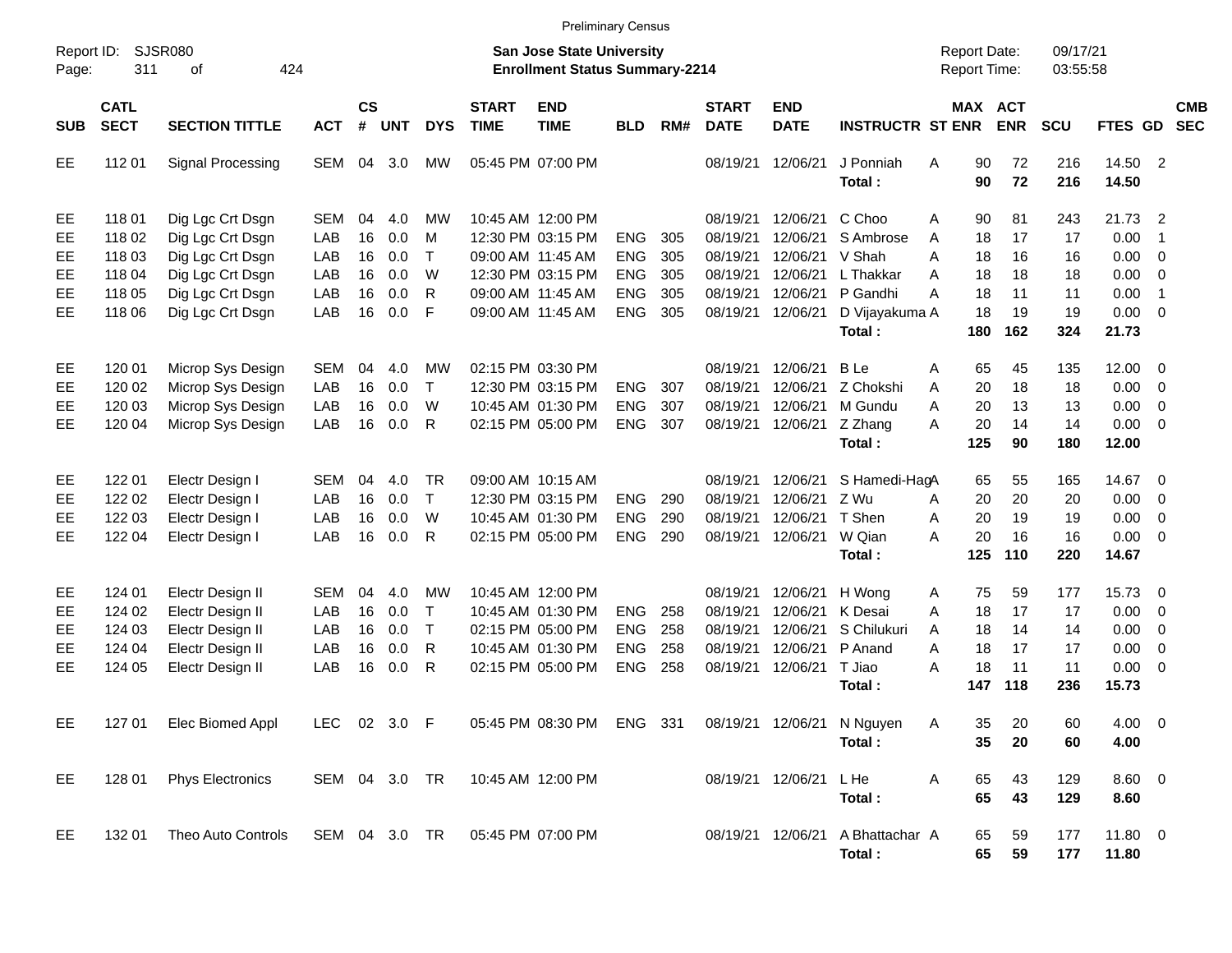|            |                            |                                                        |                          |                    |                   |            |                             | <b>Preliminary Census</b>                                                 |                          |            |                             |                             |                                     |                                            |                    |                      |                                    |                          |            |
|------------|----------------------------|--------------------------------------------------------|--------------------------|--------------------|-------------------|------------|-----------------------------|---------------------------------------------------------------------------|--------------------------|------------|-----------------------------|-----------------------------|-------------------------------------|--------------------------------------------|--------------------|----------------------|------------------------------------|--------------------------|------------|
| Page:      | Report ID: SJSR080<br>312  | 424<br>of                                              |                          |                    |                   |            |                             | <b>San Jose State University</b><br><b>Enrollment Status Summary-2214</b> |                          |            |                             |                             |                                     | <b>Report Date:</b><br><b>Report Time:</b> |                    | 09/17/21<br>03:55:58 |                                    |                          |            |
| <b>SUB</b> | <b>CATL</b><br><b>SECT</b> | <b>SECTION TITTLE</b>                                  | <b>ACT</b>               | $\mathsf{cs}$<br># | <b>UNT</b>        | <b>DYS</b> | <b>START</b><br><b>TIME</b> | <b>END</b><br><b>TIME</b>                                                 | <b>BLD</b>               | RM#        | <b>START</b><br><b>DATE</b> | <b>END</b><br><b>DATE</b>   | <b>INSTRUCTR ST ENR</b>             | MAX ACT                                    | <b>ENR</b>         | <b>SCU</b>           | FTES GD SEC                        |                          | <b>CMB</b> |
| EE         | 134 01                     | <b>Power Systems</b>                                   | <b>LEC</b>               |                    | 02 3.0            | F          |                             | 04:00 PM 06:45 PM                                                         | <b>ENG</b>               | 341        | 08/19/21                    | 12/06/21                    | F Gu<br>Total:                      | 35<br>Α<br>35                              | 35<br>35           | 105<br>105           | $7.00 \t 0$<br>7.00                |                          |            |
| EE         | 136 01                     | <b>Power Electronics</b>                               | <b>LEC</b>               | 04                 | 3.0               | <b>TR</b>  |                             | 02:15 PM 03:30 PM                                                         | <b>ENG</b>               | 345        | 08/19/21                    | 12/06/21                    | P Hsu<br>Total:                     | 35<br>Α<br>35                              | 33<br>33           | 99<br>99             | 6.70 2<br>6.70                     |                          |            |
| EE         | 140 01                     | Prin E & M Fields                                      | <b>LEC</b>               | 04                 | 3.0               | <b>TR</b>  |                             | 09:00 AM 10:15 AM                                                         |                          |            | 08/19/21                    | 12/06/21                    | R Kwok<br>Total:                    | 90<br>A<br>90                              | 101<br>101         | 303<br>303           | 20.25<br>20.25                     | $\overline{\phantom{1}}$ |            |
| EE<br>EE   | 160 01<br>160 02           | Princ Comm Systems LEC<br>Princ Comm Systems LAB       |                          |                    | 02 3.0<br>16 0.0  | TR<br>M    |                             | 04:00 PM 04:50 PM<br>04:00 PM 06:45 PM                                    | <b>ENG</b><br><b>ENG</b> | 343<br>238 | 08/19/21<br>08/19/21        | 12/06/21<br>12/06/21        | R Morelos-Za A<br>S Sheth<br>Total: | 25<br>20<br>A<br>45                        | 16<br>16<br>32     | 32<br>16<br>48       | $3.20 \ 0$<br>$0.00 \t 0$<br>3.20  |                          |            |
| EE         | 174 01                     | Int Alg PR Ebd Sys                                     | SEM 04 3.0               |                    |                   | MW         |                             | 05:45 PM 07:00 PM                                                         | CL                       | 324        | 08/19/21                    | 12/06/21                    | T Nguyen<br>Total:                  | 35<br>Α<br>35                              | 26<br>26           | 78<br>78             | $5.20 \ 0$<br>5.20                 |                          |            |
| EE         | 178 01                     | Dig Design w FPGAS SEM 04 3.0                          |                          |                    |                   | MW         |                             | 12:30 PM 01:45 PM                                                         | CL                       | 324        | 08/19/21                    | 12/06/21                    | S Jadhav<br>Total:                  | 35<br>A<br>35                              | 34<br>34           | 102<br>102           | $6.80$ 0<br>6.80                   |                          |            |
| EE         | 180 01                     | <b>Indiv Studies</b>                                   | <b>SUP</b>               |                    | 3.0               |            |                             |                                                                           |                          |            |                             |                             | Total:                              | X<br>0<br>$\bf{0}$                         | 0<br>$\bf{0}$      | 0<br>0               | $0.00 \t 0$<br>0.00                |                          |            |
| EE<br>EE   | 181 01<br>181 02           | Fund-Internetwork<br>Fund-Internetwork                 | <b>LEC</b><br><b>LEC</b> |                    | 3.0<br>3.0        |            |                             |                                                                           |                          |            |                             |                             | Total:                              | X<br>0<br>X<br>0<br>$\bf{0}$               | 0<br>0<br>$\bf{0}$ | 0<br>0<br>0          | $0.00 \t 0$<br>$0.00 \t 0$<br>0.00 |                          |            |
| EE         | 18201                      | IC Test Development                                    | SEM 05 3.0               |                    |                   | MW         |                             | 04:00 PM 05:15 PM                                                         | <b>ENG</b>               | 343        | 08/19/21                    | 12/06/21                    | J Kim<br>Total:                     | 25<br>Α<br>25                              | 10<br>10           | 30<br>30             | $2.00 \t 0$<br>2.00                |                          |            |
| EE<br>EE   |                            | 198A 01 EE Sr Dsgn Proj I<br>198A 02 EE Sr Dsgn Proj I | LAB<br>LAB               | 16                 | 16  1.0  F<br>1.0 | F          |                             | 10:00 AM 12:45 PM<br>10:00 AM 12:45 PM                                    | <b>ENG</b><br><b>ENG</b> | 238<br>244 | 08/19/21<br>08/19/21        | 12/06/21<br>12/06/21 C Choo | C Choo                              | 12<br>Α<br>Α<br>12                         | 12<br>12           | 12<br>12             | $0.80 \ 0$<br>$0.80 \t 0$          |                          |            |
| EE         |                            | 198A 03 EE Sr Dsgn Proj I                              | LAB                      |                    | 16 1.0            | - F        |                             | 10:00 AM 12:45 PM                                                         | ENG                      | - 289      | 08/19/21                    | 12/06/21 C Choo             |                                     | 12<br>Α                                    | 12                 | 12                   | 0.80 0                             |                          |            |
| EE         |                            | 198A 04 EE Sr Dsgn Proj I                              | LAB                      |                    | 16 1.0 F          |            |                             | 10:00 AM 12:45 PM                                                         | ENG 291                  |            | 08/19/21                    |                             | 12/06/21 S Hamedi-HagA              | 12                                         | 12                 | 12                   | 0.80 0                             |                          |            |
| EE         |                            | 198A 05 EE Sr Dsgn Proj I                              | LAB                      |                    | 16 1.0 F          |            |                             | 10:00 AM 12:45 PM                                                         | ENG 307                  |            | 08/19/21                    |                             | 12/06/21 S Hamedi-HagA              | 12                                         | $\overline{7}$     | 7                    | 0.47 0                             |                          |            |
| EE         |                            | 198A 06 EE Sr Dsgn Proj I                              | LAB                      |                    | 16 1.0 F          |            |                             | 10:00 AM 12:45 PM                                                         | ENG 317                  |            | 08/19/21                    |                             | 12/06/21 S Hamedi-HagA<br>Total:    | 12<br>72                                   | 11<br>66           | 11<br>66             | $0.73 \ 0$<br>4.40                 |                          |            |
| EE         |                            | 198B 01 EE Sr Dsgn Proj II                             | LAB                      |                    | 16 3.0 S          |            |                             | 09:00 AM 06:00 PM                                                         | ENG 238                  |            |                             | 08/19/21 12/06/21           | M Badawy                            | 11<br>A                                    | 12                 | 36                   | $2.40 \ 0$                         |                          |            |
| EE         |                            | 198B 02 EE Sr Dsgn Proj II                             | LAB                      |                    | 16 3.0 S          |            |                             | 09:00 AM 06:00 PM                                                         | ENG 244                  |            |                             |                             | 08/19/21 12/06/21 S Hamedi-HagA     | 11                                         | 11                 | 33                   | $2.20 \t 0$                        |                          |            |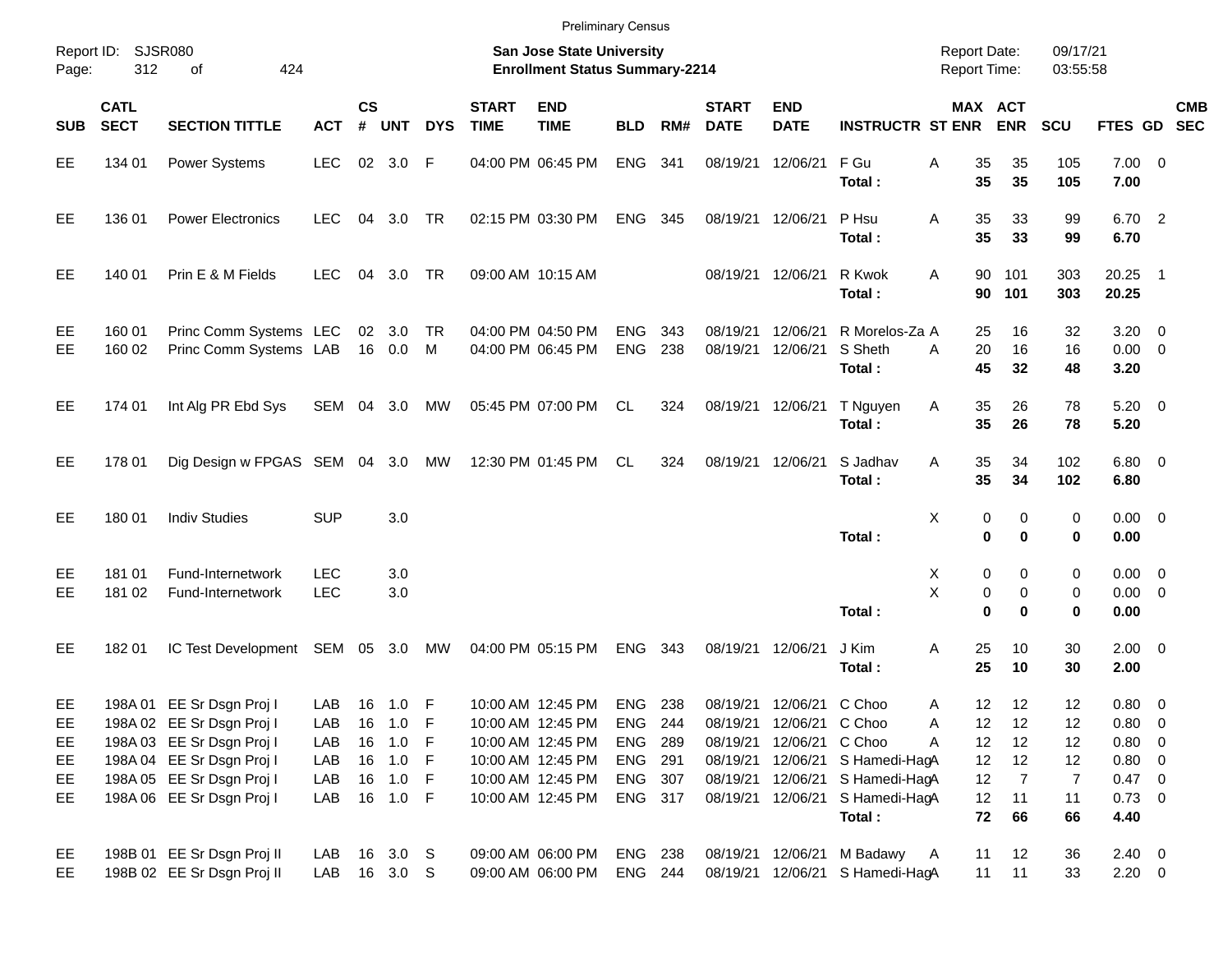|            |                            |                                                             |                          |                    |            |            |                             | <b>Preliminary Census</b>                                          |                          |            |                             |                                  |                              |                                            |                         |                           |                                    |            |
|------------|----------------------------|-------------------------------------------------------------|--------------------------|--------------------|------------|------------|-----------------------------|--------------------------------------------------------------------|--------------------------|------------|-----------------------------|----------------------------------|------------------------------|--------------------------------------------|-------------------------|---------------------------|------------------------------------|------------|
| Page:      | Report ID: SJSR080<br>313  | 424<br>of                                                   |                          |                    |            |            |                             | San Jose State University<br><b>Enrollment Status Summary-2214</b> |                          |            |                             |                                  |                              | <b>Report Date:</b><br><b>Report Time:</b> |                         | 09/17/21<br>03:55:58      |                                    |            |
| <b>SUB</b> | <b>CATL</b><br><b>SECT</b> | <b>SECTION TITTLE</b>                                       | <b>ACT</b>               | $\mathsf{cs}$<br># | <b>UNT</b> | <b>DYS</b> | <b>START</b><br><b>TIME</b> | <b>END</b><br><b>TIME</b>                                          | <b>BLD</b>               | RM#        | <b>START</b><br><b>DATE</b> | <b>END</b><br><b>DATE</b>        | <b>INSTRUCTR ST ENR</b>      | MAX ACT                                    | <b>ENR</b>              | SCU                       | FTES GD SEC                        | <b>CMB</b> |
| EE<br>EE.  |                            | 198B 03 EE Sr Dsgn Proj II<br>198B 04 EE Sr Dsgn Proj II    | LAB<br>LAB               | 16<br>16           | 3.0<br>3.0 | S<br>S     |                             | 09:00 AM 06:00 PM<br>09:00 AM 06:00 PM                             | <b>ENG</b><br><b>ENG</b> | 258<br>289 | 08/19/21<br>08/19/21        | 12/06/21<br>12/06/21             | D Parent<br>J Zhao<br>Total: | Α<br>11<br>A<br>11<br>44                   | 11<br>11<br>45          | 33<br>33<br>135           | 2.20<br>$2.20 \t 0$<br>9.00        | - 0        |
| EE<br>EE   | 210 01<br>210 02           | <b>Linear Systems</b><br><b>Linear Systems</b>              | <b>SEM</b><br>SEM        | 05                 | 3.0<br>3.0 | MW         |                             | 05:45 PM 07:00 PM                                                  | ON                       | LINE       | 08/19/21                    | 12/06/21                         | E Marouf<br>Total:           | X<br>0<br>A<br>65<br>65                    | 0<br>74<br>74           | 0<br>222<br>222           | $0.00 \t 0$<br>18.50 74<br>18.50   |            |
| EE<br>EE   | 221 01<br>221 03           | Prin of Semi Dev I<br>Prin of Semi Dev I                    | <b>SEM</b><br><b>SEM</b> | 05                 | 3.0<br>3.0 | <b>TR</b>  |                             | 05:45 PM 07:00 PM                                                  | ON                       | LINE       | 08/19/21                    | 12/06/21                         | <b>B</b> Mantha<br>Total:    | 55<br>Α<br>X<br>$\mathbf 0$<br>55          | 47<br>$\mathbf 0$<br>47 | 141<br>$\mathbf 0$<br>141 | 11.75 47<br>$0.00 \t 0$<br>11.75   |            |
| EE         | 223 01                     | Analog Int Ckts                                             | SEM 05                   |                    | 3.0        | MW         |                             | 07:30 PM 08:45 PM                                                  | <b>ENG</b>               | 343        | 08/19/21                    | 12/06/21                         | S Lee<br>Total:              | 35<br>Α<br>35                              | 35<br>35                | 105<br>105                | 8.75 35<br>8.75                    |            |
| EE         | 225 01                     | Intro Quantum Comp LEC                                      |                          |                    | 02 3.0     | MW         |                             | 05:45 PM 07:00 PM                                                  | <b>ENG</b>               | 345        | 08/19/21                    | 12/06/21                         | H Wong<br>Total:             | 25<br>Α<br>25                              | 14<br>14                | 42<br>42                  | 3.30 10<br>3.30                    |            |
| EE         | 230 01                     | <b>RFIC II</b>                                              | SEM                      | 05                 | 3.0        | MW         |                             | 05:45 PM 07:00 PM                                                  | <b>ENG</b>               | 343        | 08/19/21                    | 12/06/21                         | S Lee<br>Total:              | Α<br>25<br>25                              | 12<br>12                | 36<br>36                  | 3.00 12<br>3.00                    |            |
| EE         | 231 01                     | <b>Automat Contr Theo</b>                                   | SEM                      | 05                 | 3.0        | MW         |                             | 04:00 PM 05:15 PM                                                  | <b>ENG</b>               | 345        | 08/19/21                    | 12/06/21                         | P Hsu<br>Total:              | Α<br>25<br>25                              | 15<br>15                | 45<br>45                  | 3.75 15<br>3.75                    |            |
| EE<br>EE   | 239 01<br>239 02           | Adv. Power Convs.<br>Adv. Power Convs.                      | <b>SEM</b><br><b>SEM</b> |                    | 3.0<br>3.0 |            |                             |                                                                    |                          |            |                             |                                  | Total:                       | 0<br>Х<br>X<br>0<br>$\bf{0}$               | 0<br>0<br>$\bf{0}$      | 0<br>0<br>0               | $0.00 \t 0$<br>$0.00 \t 0$<br>0.00 |            |
| EE         | 250 01                     | Prob Ran Vari & St P                                        | SEM                      | 05                 | 3.0        | TR         |                             | 04:00 PM 05:15 PM                                                  | <b>ENG</b>               | 345        | 08/19/21                    | 12/06/21                         | J Zhao<br>Total:             | Α<br>40<br>40                              | 49<br>49                | 147<br>147                | 12.25 49<br>12.25                  |            |
| EE         | 251 01                     | Digital Comm Systems LEC 02 3.0 MW 05:45 PM 07:00 PM CL 234 |                          |                    |            |            |                             |                                                                    |                          |            |                             | 08/19/21 12/06/21                | R Morelos-Za A<br>Total:     | 25<br>25                                   | 14<br>14                | 42<br>42                  | 3.50 14<br>3.50                    |            |
| EE         | 254 01                     | Adaptive DSP                                                | SEM 05 3.0 TR            |                    |            |            |                             | 04:00 PM 05:15 PM ENG 301                                          |                          |            | 08/19/21 12/06/21           |                                  | E Marouf<br>Total:           | Α<br>25<br>25                              | 9<br>9                  | 27<br>27                  | $2.25$ 9<br>2.25                   |            |
| EE<br>EE   | 258 01<br>258 02           | <b>Neural Networks</b><br><b>Neural Networks</b>            | <b>SEM</b><br>SEM        | 05                 | 3.0<br>3.0 | MW         |                             | 04:00 PM 05:15 PM ON                                               |                          |            |                             | LINE 08/19/21 12/06/21 B Sirkeci |                              | 0<br>X<br>55<br>A                          | 0<br>53                 | 0<br>159                  | $0.00 \t 0$<br>12.85 45            |            |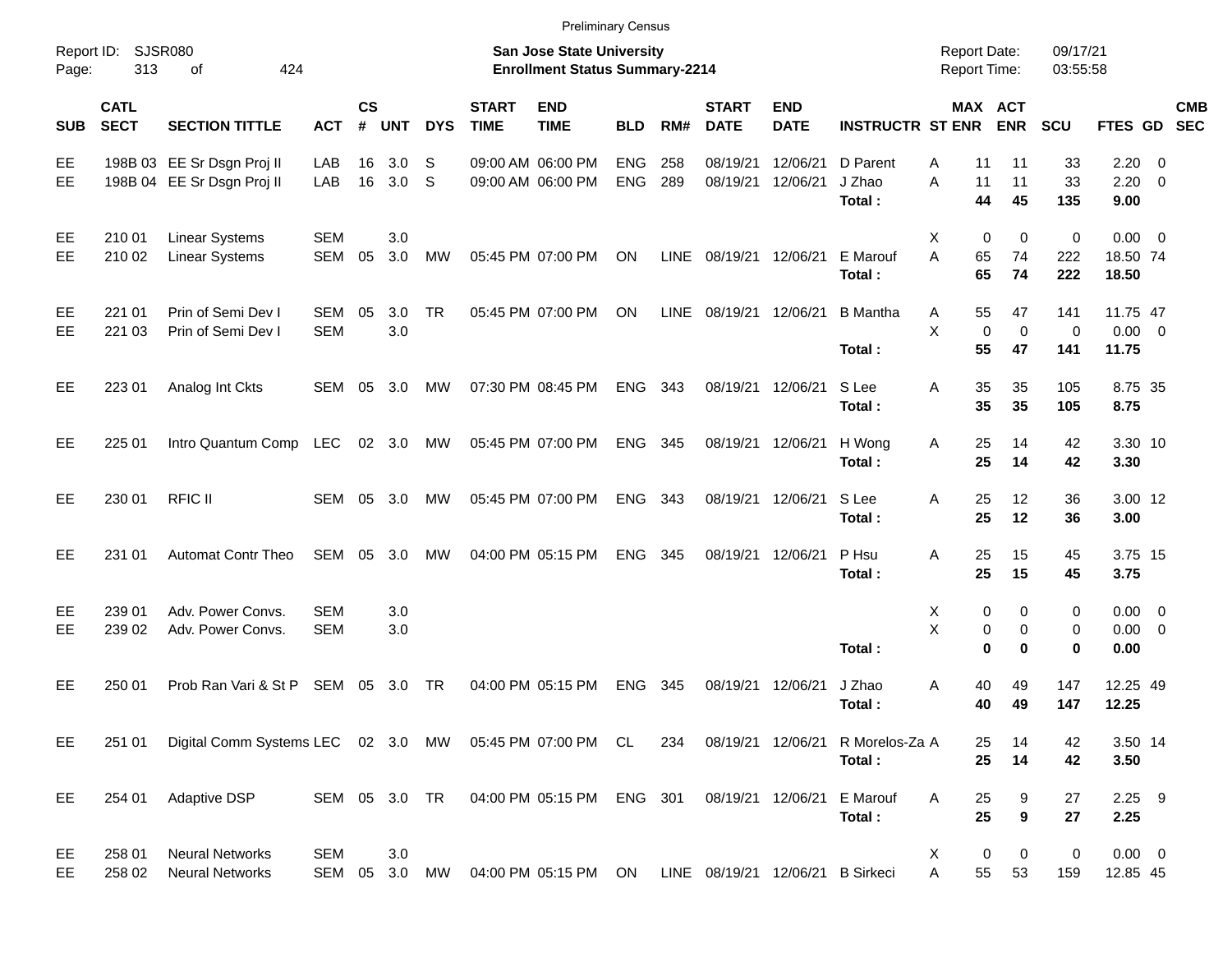|                      |                                      |                                                                                                              |                                                      |                    |                                 |            |                             | <b>Preliminary Census</b>                                          |            |      |                                |                           |                                         |                                            |                            |                                                         |                                                 |                            |            |
|----------------------|--------------------------------------|--------------------------------------------------------------------------------------------------------------|------------------------------------------------------|--------------------|---------------------------------|------------|-----------------------------|--------------------------------------------------------------------|------------|------|--------------------------------|---------------------------|-----------------------------------------|--------------------------------------------|----------------------------|---------------------------------------------------------|-------------------------------------------------|----------------------------|------------|
| Page:                | Report ID: SJSR080<br>314            | 424<br>of                                                                                                    |                                                      |                    |                                 |            |                             | San Jose State University<br><b>Enrollment Status Summary-2214</b> |            |      |                                |                           |                                         | <b>Report Date:</b><br><b>Report Time:</b> |                            |                                                         | 09/17/21<br>03:55:58                            |                            |            |
| <b>SUB</b>           | <b>CATL</b><br><b>SECT</b>           | <b>SECTION TITTLE</b>                                                                                        | <b>ACT</b>                                           | $\mathsf{cs}$<br># | <b>UNT</b>                      | <b>DYS</b> | <b>START</b><br><b>TIME</b> | <b>END</b><br><b>TIME</b>                                          | <b>BLD</b> | RM#  | <b>START</b><br><b>DATE</b>    | <b>END</b><br><b>DATE</b> | <b>INSTRUCTR ST ENR</b>                 |                                            | MAX ACT<br><b>ENR</b>      | SCU                                                     | FTES GD SEC                                     |                            | <b>CMB</b> |
|                      |                                      |                                                                                                              |                                                      |                    |                                 |            |                             |                                                                    |            |      |                                |                           | Total:                                  |                                            | 55                         | 53<br>159                                               | 12.85                                           |                            |            |
| EE                   | 263 01                               | Image Processing                                                                                             | <b>SEM</b>                                           |                    | 3.0                             |            |                             |                                                                    |            |      |                                |                           | Total:                                  | X                                          | 0<br>$\bf{0}$              | 0<br>$\bf{0}$                                           | 0<br>0<br>0.00                                  | $0.00 \t 0$                |            |
| EE                   | 265 01                               | Software-Def. Comm LEC                                                                                       |                                                      |                    | 3.0                             |            |                             |                                                                    |            |      |                                |                           | Total:                                  | Χ                                          | 0<br>$\mathbf{0}$          | 0<br>$\bf{0}$                                           | 0<br>$\mathbf 0$<br>0.00                        | $0.00 \t 0$                |            |
| EE                   | 271 01                               | Digital Sys Design                                                                                           | SEM 05                                               |                    | 3.0 TR                          |            |                             | 05:45 PM 07:00 PM                                                  | <b>ENG</b> | 345  | 08/19/21                       | 12/06/21                  | <b>B</b> Le<br>Total:                   | Α                                          | 35<br>35                   | 156<br>52<br>52<br>156                                  | 13.00 52<br>13.00                               |                            |            |
| EE                   | 272 01                               | <b>SOC DESIGN</b>                                                                                            | SEM                                                  | 05                 | 3.0                             | <b>TR</b>  |                             | 07:30 PM 08:45 PM                                                  | <b>ENG</b> | 329  | 08/19/21                       | 12/06/21                  | M Jones<br>Total:                       | Α                                          | 40<br>40                   | 39<br>117<br>39<br>117                                  | 9.75                                            | 9.75 39                    |            |
| EE                   | 273 01                               | Log Verif UVM                                                                                                | <b>SEM</b>                                           |                    | 3.0                             |            |                             |                                                                    |            |      |                                |                           | Total:                                  | X                                          | 0<br>$\bf{0}$              | 0<br>$\bf{0}$                                           | 0<br>0<br>0.00                                  | $0.00 \t 0$                |            |
| EE                   | 277A 01                              | Embedded SoC Des. SEM 05                                                                                     |                                                      |                    | 3.0                             | <b>TR</b>  |                             | 04:00 PM 05:15 PM                                                  | <b>ENG</b> | 331  | 08/19/21                       | 12/06/21                  | S Jadhav<br>Total:                      | Α                                          | 35<br>35                   | 17<br>51<br>17<br>51                                    | 4.25                                            | 4.25 17                    |            |
| EE<br>EE             | 278 01<br>278 02                     | Dig Design AI/DSP<br>Dig Design AI/DSP                                                                       | <b>SEM</b><br>SEM                                    | 05                 | 3.0<br>3.0 F                    |            |                             | 04:00 PM 06:45 PM                                                  | ON         | LINE | 08/19/21                       | 12/06/21                  | C Choo<br>Total:                        | X<br>A                                     | 0<br>55<br>55              | 0<br>49<br>147<br>49<br>147                             | $\pmb{0}$<br>12.25 49<br>12.25                  | $0.00 \t 0$                |            |
| EE                   | 281 01                               | Internetworking                                                                                              | SEM 04                                               |                    | 3.0                             | <b>TR</b>  |                             | 07:30 PM 08:45 PM                                                  | CL.        | 222  | 08/19/21                       | 12/06/21                  | J Ponniah<br>Total:                     | A                                          | 30<br>30                   | 15<br>45<br>15<br>45                                    | 3.75                                            | 3.75 15                    |            |
| EE                   |                                      | 282A 01 RL Multi-Robot Nets                                                                                  | <b>SEM</b>                                           |                    | 3.0                             |            |                             |                                                                    |            |      |                                |                           | Total:                                  | х                                          | 0<br>0                     | 0<br>$\bf{0}$                                           | 0<br>0<br>0.00                                  | $0.00 \t 0$                |            |
| EE                   | 284 01                               | Voice & Data Net                                                                                             |                                                      |                    |                                 |            |                             | SEM 05 3.0 MW 07:30 PM 08:45 PM CL                                 |            | 222  |                                | 08/19/21 12/06/21         | N Mir<br>Total:                         | Α                                          | 35<br>35                   | 10<br>30<br>10<br>30                                    | 2.50                                            | 2.50 10                    |            |
| EE<br>EE<br>EE<br>EE | 295 01<br>295 02<br>295 03<br>295 04 | <b>Technical Writing</b><br><b>Technical Writing</b><br><b>Technical Writing</b><br><b>Technical Writing</b> | <b>LEC</b><br><b>LEC</b><br><b>LEC</b><br><b>LEC</b> | 03<br>03           | 3.0<br>$3.0\,$<br>3.0<br>3.0 TR | TR         |                             | 05:45 PM 07:00 PM<br>07:30 PM 08:45 PM                             | ON<br>ON   |      | LINE 08/19/21<br>LINE 08/19/21 | 12/06/21                  | 12/06/21 T Wrappe<br>T Wrappe<br>Total: | X<br>X<br>Α<br>A<br>110                    | $\pmb{0}$<br>0<br>55<br>55 | 0<br>$\mathbf 0$<br>52<br>156<br>46<br>138<br>98<br>294 | $\pmb{0}$<br>0<br>13.00 52<br>11.50 46<br>24.50 | $0.00 \t 0$<br>$0.00 \t 0$ |            |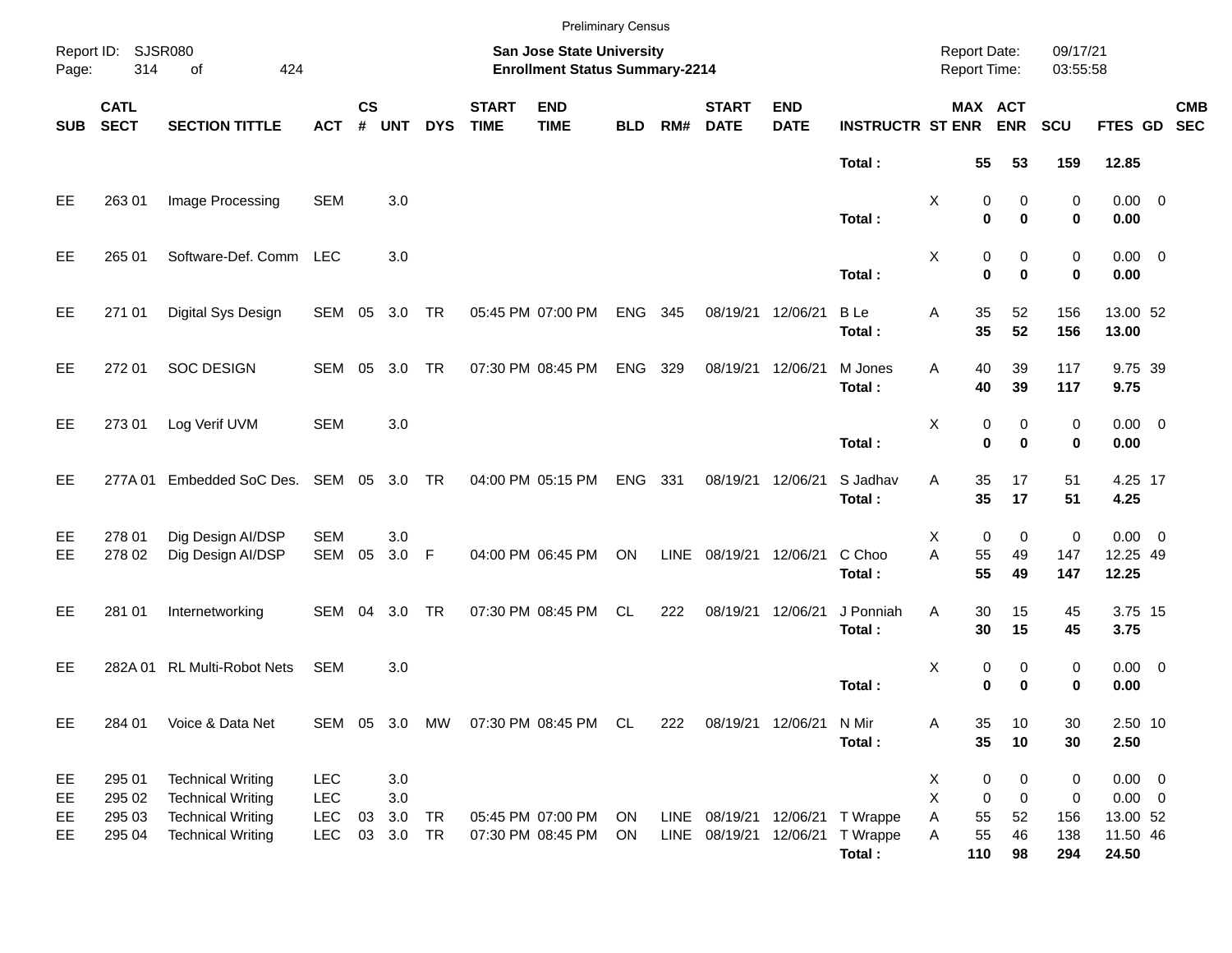|                     |                            |                                           |            |                   |            |            |                             | <b>Preliminary Census</b>                                                 |            |     |                             |                                                  |                           |                                            |                     |                         |                      |                           |                          |                          |
|---------------------|----------------------------|-------------------------------------------|------------|-------------------|------------|------------|-----------------------------|---------------------------------------------------------------------------|------------|-----|-----------------------------|--------------------------------------------------|---------------------------|--------------------------------------------|---------------------|-------------------------|----------------------|---------------------------|--------------------------|--------------------------|
| Report ID:<br>Page: | 315                        | SJSR080<br>424<br>of                      |            |                   |            |            |                             | <b>San Jose State University</b><br><b>Enrollment Status Summary-2214</b> |            |     |                             |                                                  |                           | <b>Report Date:</b><br><b>Report Time:</b> |                     |                         | 09/17/21<br>03:55:58 |                           |                          |                          |
| <b>SUB</b>          | <b>CATL</b><br><b>SECT</b> | <b>SECTION TITTLE</b>                     | ACT        | <b>CS</b><br>$\#$ | <b>UNT</b> | <b>DYS</b> | <b>START</b><br><b>TIME</b> | <b>END</b><br><b>TIME</b>                                                 | <b>BLD</b> | RM# | <b>START</b><br><b>DATE</b> | END<br><b>DATE</b>                               | <b>INSTRUCTR ST ENR</b>   |                                            |                     | MAX ACT<br><b>ENR</b>   | <b>SCU</b>           | FTES GD                   |                          | <b>CMB</b><br><b>SEC</b> |
| EE                  | 297A 01                    | <b>MSEE Proj Proposal</b>                 | LAB        | 16                | 3.0        | S          |                             | 09:00 AM 06:00 PM                                                         | <b>ENG</b> | 290 | 08/19/21                    | 12/06/21                                         | L He                      | A                                          | 12                  | 12                      | 36                   | 3.00 12                   |                          |                          |
| EE                  |                            | 297A 02 MSEE Proj Proposal                | LAB        | 16                | 3.0        | S          |                             | 09:00 AM 06:00 PM                                                         | <b>ENG</b> | 291 | 08/19/21                    | 12/06/21                                         | E Marouf                  | A                                          | 12                  | 12                      | 36                   | 3.00 12                   |                          |                          |
| EE                  |                            | 297A 03 MSEE Proj Proposal                | LAB        | 16                | 3.0        | S          |                             | 09:00 AM 06:00 PM                                                         | <b>ENG</b> | 305 | 08/19/21                    | 12/06/21                                         | E Marouf                  | A                                          | 12                  | 11                      | 33                   | 2.75 11                   |                          |                          |
| EE                  |                            | 297A 04 MSEE Proj Proposal                | <b>LAB</b> | 16                | 3.0        | S          |                             | 09:00 AM 06:00 PM                                                         | ENG        | 307 | 08/19/21                    | 12/06/21                                         | N Mir                     | A                                          | 12                  | $\overline{7}$          | 21                   | 1.75                      | $\overline{7}$           |                          |
| EE                  |                            | 297A 05 MSEE Proj Proposal                | LAB        |                   | 3.0        |            |                             |                                                                           |            |     |                             |                                                  |                           | X                                          | $\mathbf 0$         | $\Omega$                | 0                    | 0.00                      | $\overline{0}$           |                          |
| EE                  |                            | 297A 06 MSEE Proj Proposal                | LAB        |                   | 3.0        |            |                             |                                                                           |            |     |                             |                                                  |                           | X                                          | 0                   | $\mathbf 0$             | $\mathbf 0$          | 0.00                      | $\overline{0}$           |                          |
| <b>EE</b>           |                            | 297A 07 MSEE Proj Proposal                | <b>LAB</b> |                   | 3.0        |            |                             |                                                                           |            |     |                             |                                                  |                           | X                                          | 0                   | $\mathbf 0$             | $\mathbf 0$          | 0.00                      | 0                        |                          |
|                     |                            |                                           |            |                   |            |            |                             |                                                                           |            |     |                             |                                                  | Total:                    |                                            | 48                  | 42                      | 126                  | 10.50                     |                          |                          |
| EE                  |                            | 297B 01 MSEE Project                      | LAB        | 16                | 3.0        | S          |                             | 09:00 AM 06:00 PM                                                         | <b>ENG</b> | 376 |                             | 08/19/21 12/06/21                                | C Choo                    | A                                          | 11                  | 12                      | 36                   | 3.00 12                   |                          |                          |
| EE                  |                            | 297B 02 MSEE Project                      | <b>LAB</b> | 16                | 3.0        | S          |                             | 09:00 AM 06:00 PM                                                         | <b>ENG</b> | 386 | 08/19/21                    | 12/06/21                                         | J Ponniah                 | A                                          | 11                  | 12                      | 36                   | 3.00 12                   |                          |                          |
| EE                  |                            | 297B 03 MSEE Project                      | LAB        | 16                | 3.0        | S          |                             | 09:00 AM 06:00 PM                                                         | ENG        | 387 |                             | 08/19/21 12/06/21                                | L He                      | Α                                          | 11                  | 8                       | 24                   | 2.00                      | 8                        |                          |
| <b>EE</b>           |                            | 297B 04 MSEE Project                      | LAB        |                   | 3.0        |            |                             |                                                                           |            |     |                             |                                                  |                           | X                                          | 0                   | $\mathbf 0$             | $\mathbf 0$          | 0.00                      | 0                        |                          |
|                     |                            |                                           |            |                   |            |            |                             |                                                                           |            |     |                             |                                                  | Total:                    |                                            | 33                  | 32                      | 96                   | 8.00                      |                          |                          |
| EE                  | 298 01                     | Spec Prob                                 | <b>SUP</b> |                   | 1.0        |            |                             |                                                                           |            |     |                             |                                                  |                           | X                                          | 0                   | $\mathbf 0$             | 0                    | 0.00 <sub>1</sub>         | - 0                      |                          |
|                     |                            |                                           |            |                   |            |            |                             |                                                                           |            |     |                             |                                                  | Total:                    |                                            | $\bf{0}$            | $\mathbf 0$             | $\bf{0}$             | 0.00                      |                          |                          |
| EE                  | 298I01                     | EE Internship Experi                      | <b>SUP</b> | 48                | 1.0        | TBA        |                             |                                                                           | <b>ON</b>  |     | LINE 08/19/21 12/06/21      |                                                  | T Le                      | Α                                          | 50                  | 9                       | 9                    | 0.70                      | 6                        |                          |
| EE                  | 298I02                     | EE Internship Experi                      | <b>SUP</b> |                   | 2.0        |            |                             |                                                                           |            |     |                             |                                                  |                           | X                                          | 0                   | 0                       | 0                    | 0.00                      | $\overline{0}$           |                          |
| EE                  | 298I 03                    | EE Internship Experi                      | <b>SUP</b> |                   | 3.0        |            |                             |                                                                           |            |     |                             |                                                  |                           | X                                          | 0                   | $\mathbf 0$             | $\mathbf 0$          | 0.00                      | 0                        |                          |
|                     |                            |                                           |            |                   |            |            |                             |                                                                           |            |     |                             |                                                  | Total:                    |                                            | 50                  | 9                       | 9                    | 0.70                      |                          |                          |
| EE                  |                            | 299A 01 MSEE Thesis Proposal SUP          |            | 25                | - 3.0      | TBA        |                             |                                                                           |            |     | 08/19/21 12/06/21           |                                                  | R Morelos-Za A            |                                            | 5                   | $\overline{c}$          | 6                    | 0.50                      | $\overline{2}$           |                          |
|                     |                            |                                           |            |                   |            |            |                             |                                                                           |            |     |                             |                                                  | Total:                    |                                            | 5                   | $\overline{\mathbf{2}}$ | 6                    | 0.50                      |                          |                          |
| EE                  |                            | 299B 01 MSEE Thesis                       | <b>SUP</b> |                   | 3.0        |            |                             |                                                                           |            |     |                             |                                                  |                           | X                                          | 0                   | 0                       | 0                    | 0.00                      | $\overline{\phantom{0}}$ |                          |
|                     |                            |                                           |            |                   |            |            |                             |                                                                           |            |     |                             |                                                  | Total:                    |                                            | $\bf{0}$            | $\mathbf 0$             | $\bf{0}$             | 0.00                      |                          |                          |
|                     |                            | <b>Department: Electrical Engineering</b> |            |                   |            |            |                             |                                                                           |            |     |                             | <b>Lower Division:</b><br><b>Upper Division:</b> | <b>Department Total:</b>  |                                            | 2872<br>448<br>1573 | 2415<br>394<br>1334     | 6065<br>858<br>3164  | 438.28<br>57.25<br>211.43 |                          |                          |
|                     |                            |                                           |            |                   |            |            |                             |                                                                           |            |     |                             |                                                  | <b>Graduate Division:</b> |                                            | 851                 | 687                     | 2043                 | 169.60                    |                          |                          |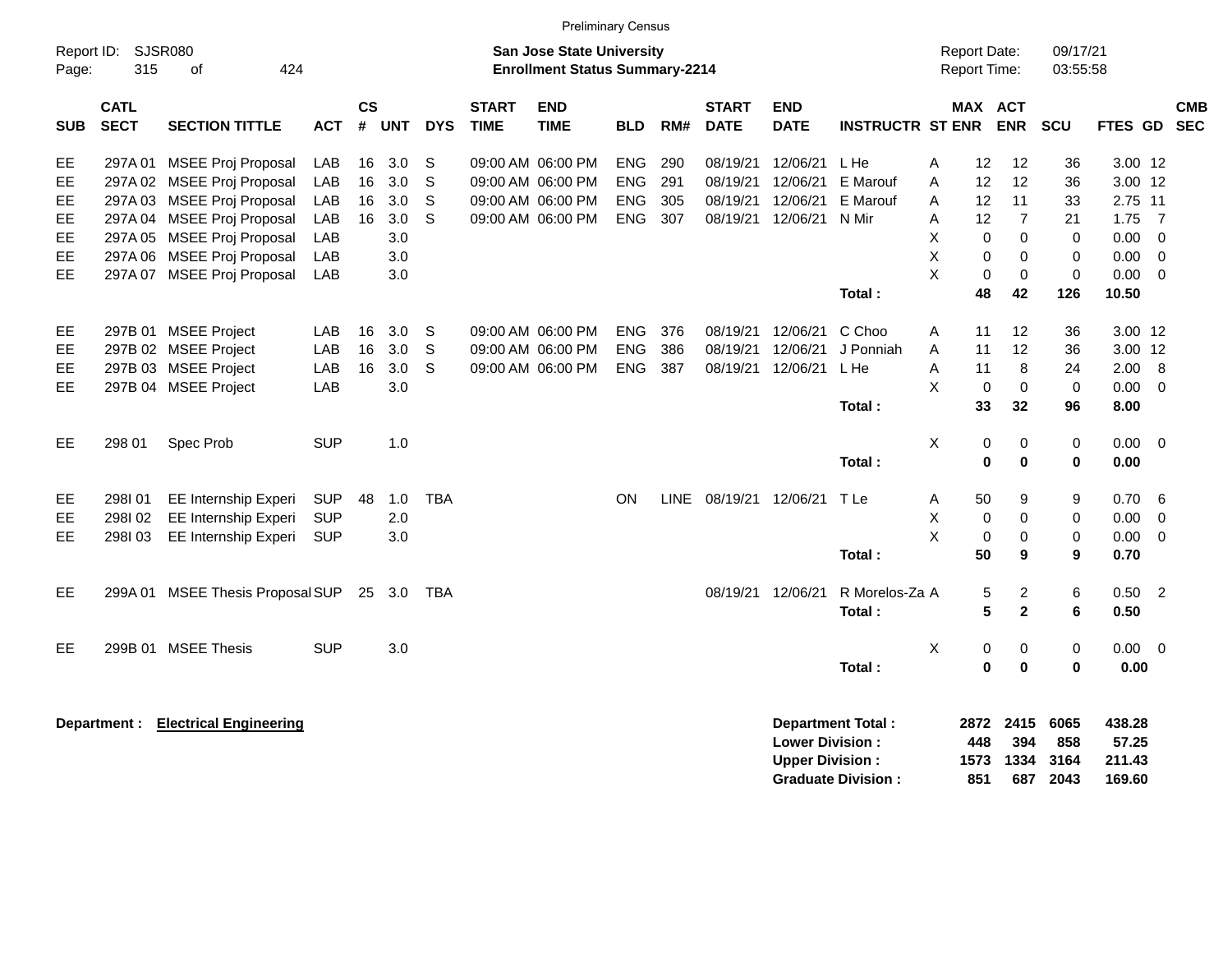|                     |                            |                                      |            |                |            |              |                             | <b>Preliminary Census</b>                                                 |            |             |                             |                           |                         |                                            |                        |                      |              |     |                          |
|---------------------|----------------------------|--------------------------------------|------------|----------------|------------|--------------|-----------------------------|---------------------------------------------------------------------------|------------|-------------|-----------------------------|---------------------------|-------------------------|--------------------------------------------|------------------------|----------------------|--------------|-----|--------------------------|
| Report ID:<br>Page: |                            | <b>SJSR080</b><br>316<br>424<br>οf   |            |                |            |              |                             | <b>San Jose State University</b><br><b>Enrollment Status Summary-2214</b> |            |             |                             |                           |                         | <b>Report Date:</b><br><b>Report Time:</b> |                        | 09/17/21<br>03:55:58 |              |     |                          |
| <b>SUB</b>          | <b>CATL</b><br><b>SECT</b> | <b>SECTION TITTLE</b>                | <b>ACT</b> | <b>CS</b><br># | <b>UNT</b> | <b>DYS</b>   | <b>START</b><br><b>TIME</b> | <b>END</b><br><b>TIME</b>                                                 | <b>BLD</b> | RM#         | <b>START</b><br><b>DATE</b> | <b>END</b><br><b>DATE</b> | <b>INSTRUCTR ST ENR</b> |                                            | MAX ACT<br><b>ENR</b>  | <b>SCU</b>           | FTES GD      |     | <b>CMB</b><br><b>SEC</b> |
| College             |                            | <b>Engineering, College of</b>       |            |                |            |              |                             |                                                                           |            |             |                             |                           |                         |                                            |                        |                      |              |     |                          |
| Department :        |                            | <b>Interdisciplinary Engineering</b> |            |                |            |              |                             |                                                                           |            |             |                             |                           |                         |                                            |                        |                      |              |     |                          |
| <b>ENGR</b>         | 502                        | Science of High Tech LEC             |            | 02             | 3.0        | МW           |                             | 05:45 PM 07:15 PM                                                         | ENG        | 232         | 08/19/21                    | 12/06/21                  | F Marbouti              | 25<br>Α                                    | 24                     | 72                   | 4.80         | 0   |                          |
| <b>ENGR</b>         | 503                        | Science of High Tech LEC             |            |                | 3.0        |              |                             |                                                                           |            |             |                             |                           | Total:                  | X<br>25                                    | 0<br>$\mathbf 0$<br>24 | 0<br>72              | 0.00<br>4.80 | 0   |                          |
| ENGR 1001           |                            | Intro to Engr                        | SEM        | 05             | 3.0        | МW           |                             | 12:30 PM 01:20 PM                                                         | <b>ON</b>  | LINE.       | 08/19/21                    | 12/06/21                  | J Warecki               | 360<br>Α                                   | 336                    | 672                  | 67.20        | 0   |                          |
| ENGR 1002           |                            | Intro to Engr                        | <b>SEM</b> | 05             | 3.0        | МW           |                             | 03:00 PM 03:50 PM                                                         | ON         | <b>LINE</b> | 08/19/21                    | 12/06/21                  | K Youssefi              | 360<br>Α                                   | 285                    | 570                  | 57.00        | 0   |                          |
| ENGR 1003           |                            | Intro to Engr                        | LAB        | 16             | 0.0        | R            |                             | 09:00 AM 11:45 AM                                                         | <b>ENG</b> | 391         | 08/19/21                    | 12/06/21                  | S Ananthaiah A          | 22                                         | 24                     | 24                   | 0.00         | 0   |                          |
| ENGR 1004           |                            | Intro to Engr                        | LAB        | 16             | 0.0        | Т            |                             | 04:00 PM 06:45 PM                                                         | <b>ENG</b> | 391         | 08/19/21                    | 12/06/21                  | G Friedman              | 22<br>A                                    | 24                     | 24                   | 0.00         | 0   |                          |
| ENGR 1005           |                            | Intro to Engr                        | LAB        | 16             | 0.0        | R            |                             | 04:00 PM 06:45 PM                                                         | <b>ENG</b> | 391         | 08/19/21                    | 12/06/21                  | V Bhatia                | 22<br>Α                                    | 22                     | 22                   | 0.00         | 0   |                          |
| ENGR 1006           |                            | Intro to Engr                        | LAB        | 16             | 0.0        | W            |                             | 09:00 AM 11:45 AM                                                         | <b>ENG</b> | 391         | 08/19/21                    | 12/06/21                  | A Banafa                | 22<br>Α                                    | 23                     | 23                   | 0.00         | 0   |                          |
| ENGR 1007           |                            | Intro to Engr                        | LAB        | 16             | 0.0        | W            |                             | 04:00 PM 06:45 PM                                                         | <b>ENG</b> | 391         | 08/19/21                    | 12/06/21                  | G Friedman              | 22<br>A                                    | 22                     | 22                   | 0.00         | 0   |                          |
| ENGR 1008           |                            | Intro to Engr                        | LAB        | 16             | 0.0        | F            |                             | 09:00 AM 11:45 AM                                                         | <b>ENG</b> | 391         | 08/19/21                    | 12/06/21                  | S Rafati                | 22<br>A                                    | 23                     | 23                   | 0.00         | 0   |                          |
| ENGR 10 09          |                            | Intro to Engr                        | LAB        | 16             | 0.0        | F            |                             | 12:30 PM 03:15 PM                                                         | <b>ENG</b> | 391         | 08/19/21                    | 12/06/21                  | K Youssefi              | 22<br>Α                                    | 24                     | 24                   | 0.00         | 0   |                          |
| ENGR 1010           |                            | Intro to Engr                        | LAB        | 16             | 0.0        | $\top$       |                             | 12:30 PM 03:15 PM                                                         | <b>ENG</b> | 391         | 08/19/21                    | 12/06/21                  | J Huynh                 | 22<br>Α                                    | 25                     | 25                   | 0.00         | 0   |                          |
| ENGR 1011           |                            | Intro to Engr                        | LAB        | 16             | 0.0        | $\mathsf T$  |                             | 07:15 PM 10:00 PM                                                         | ENG        | 391         | 08/19/21                    | 12/06/21                  | S Sepka                 | 22<br>Α                                    | 23                     | 23                   | 0.00         | 0   |                          |
| ENGR 1012           |                            | Intro to Engr                        | LAB        | 16             | 0.0        | R            |                             | 12:30 PM 03:15 PM                                                         | <b>ENG</b> | 391         | 08/19/21                    | 12/06/21                  | V Bhatia                | 22<br>Α                                    | 24                     | 24                   | 0.00         | 0   |                          |
| ENGR 1013           |                            | Intro to Engr                        | LAB        | 16             | 0.0        | F            |                             | 09:00 AM 11:45 AM                                                         | <b>ENG</b> | 393         | 08/19/21                    | 12/06/21                  | G Friedman              | 22<br>Α                                    | 22                     | 22                   | 0.00         | 0   |                          |
| ENGR 1014           |                            | Intro to Engr                        | LAB        |                | 0.0        |              |                             |                                                                           |            |             |                             |                           |                         | X                                          | 0<br>0                 | 0                    | 0.00         | 0   |                          |
| <b>ENGR 1015</b>    |                            | Intro to Engr                        | LAB        | 16             | 0.0        | F            |                             | 12:30 PM 03:15 PM                                                         | <b>ENG</b> | 393         | 08/19/21                    | 12/06/21                  | G Friedman              | 22<br>A                                    | 23                     | 23                   | 0.00         | 0   |                          |
| <b>ENGR 1016</b>    |                            | Intro to Engr                        | LAB        | 16             | 0.0        | $\mathsf{T}$ |                             | 09:00 AM 11:45 AM                                                         | <b>ENG</b> | 391         | 08/19/21                    | 12/06/21                  | S Ananthaiah A          | 22                                         | 23                     | 23                   | 0.00         | 0   |                          |
| ENGR 1017           |                            | Intro to Engr                        | LAB        |                | 0.0        |              |                             |                                                                           |            |             |                             |                           |                         | х                                          | 0<br>0                 | 0                    | 0.00         | 0   |                          |
| <b>ENGR 1018</b>    |                            | Intro to Engr                        | LAB        | 16             | 0.0        | R            |                             | 07:15 PM 10:00 PM                                                         | <b>ENG</b> | 391         | 08/19/21                    | 12/06/21                  | J Valencia              | 22<br>Α                                    | 23                     | 23                   | 0.00         | 0   |                          |
| ENGR 1019           |                            | Intro to Engr                        | LAB        |                | 0.0        |              |                             |                                                                           |            |             |                             |                           |                         | Χ                                          | 0<br>0                 | 0                    | 0.00         | 0   |                          |
| ENGR 10 20          |                            | Intro to Engr                        | LAB        | 16             | 0.0        | W            |                             | 09:00 AM 11:45 AM                                                         | <b>ENG</b> | 393         | 08/19/21                    | 12/06/21                  | S Duorah                | Α<br>22                                    | 23                     | 23                   | 0.00         | 0   |                          |
| <b>ENGR 1021</b>    |                            | Intro to Engr                        | LAB        | 16             | 0.0        | R            |                             | 04:00 PM 06:45 PM                                                         | <b>ENG</b> | 393         | 08/19/21                    | 12/06/21                  | V Bhatia                | 22<br>Α                                    | 23                     | 23                   | 0.00         | 0   |                          |
| ENGR 1022           |                            | Intro to Engr                        | LAB        | 16             | 0.0        | т            |                             | 12:30 PM 03:15 PM                                                         | ENG        | 393         | 08/19/21                    | 12/06/21                  | J Huynh                 | 22<br>Α                                    | 24                     | 24                   | 0.00         | 0   |                          |
| ENGR 10 23          |                            | Intro to Engr                        | LAB        | 16             | 0.0        | W            |                             | 07:15 PM 10:00 PM                                                         | <b>ENG</b> | 391         | 08/19/21                    | 12/06/21                  | J Valencia              | 22<br>A                                    | 19                     | 19                   | 0.00         | 0   |                          |
| ENGR 1024           |                            | Intro to Engr                        | LAB        | 16             | 0.0        | M            |                             | 09:00 AM 11:45 AM                                                         | <b>ENG</b> | 391         | 08/19/21                    | 12/06/21                  | S Duorah                | 22<br>A                                    | 23                     | 23                   | 0.00         | 0   |                          |
| ENGR 10 25          |                            | Intro to Engr                        | LAB        | 16             | 0.0        | M            |                             | 09:00 AM 11:45 AM                                                         | <b>ENG</b> | 391         | 08/19/21                    |                           | 12/06/21 S Duorah       | 22<br>A                                    | 24                     | 24                   | 0.00         | 0   |                          |
| ENGR 10 26          |                            | Intro to Engr                        | LAB        | 16             | 0.0        | M            |                             | 04:00 PM 06:45 PM                                                         | <b>ENG</b> | 391         | 08/19/21                    | 12/06/21 S Rafati         |                         | 22<br>A                                    | 22                     | 22                   | 0.00         | 0   |                          |
| ENGR 1027           |                            | Intro to Engr                        | LAB        |                | 16 0.0     | M            |                             | 04:00 PM 06:45 PM                                                         | ENG        | 393         | 08/19/21                    | 12/06/21                  | S Rafati                | 22<br>A                                    | 23                     | 23                   | 0.00         | - 0 |                          |
| ENGR 10 28          |                            | Intro to Engr                        | LAB        | 16             | 0.0        | F            |                             | 04:00 PM 06:45 PM                                                         | ENG        | 391         | 08/19/21                    | 12/06/21 V Bhatia         |                         | 22<br>A                                    | 24                     | 24                   | 0.00         | - 0 |                          |
| ENGR 10 29          |                            | Intro to Engr                        | LAB        | 16             | 0.0        | F            |                             | 04:00 PM 06:45 PM                                                         | ENG        | 393         | 08/19/21                    | 12/06/21 V Bhatia         |                         | 22<br>Α                                    | 23                     | 23                   | 0.00         | - 0 |                          |
| ENGR 1030           |                            | Intro to Engr                        | LAB        | 16             | 0.0        | $\mathsf{T}$ |                             | 09:00 AM 11:45 AM                                                         | ENG        | 393         | 08/19/21                    | 12/06/21                  | S Ananthaiah A          | 22                                         | 23                     | 23                   | 0.00         | - 0 |                          |
| ENGR 1031           |                            | Intro to Engr                        | LAB        |                | 16 0.0     | R            |                             | 09:00 AM 11:45 AM                                                         | ENG        | 393         | 08/19/21                    | 12/06/21                  | S Ananthaiah A          | 22                                         | 23                     | 23                   | 0.00         | - 0 |                          |
| ENGR 1032           |                            | Intro to Engr                        | LAB        |                | 16 0.0     | $\top$       |                             | 07:15 PM 10:00 PM                                                         | ENG 393    |             | 08/19/21                    | 12/06/21 S Sepka          |                         | 22<br>A                                    | 22                     | 22                   | $0.00 \t 0$  |     |                          |
| ENGR 1033           |                            | Intro to Engr                        | LAB        |                | 0.0        |              |                             |                                                                           |            |             |                             |                           |                         | X                                          | 0<br>0                 | 0                    | $0.00 \t 0$  |     |                          |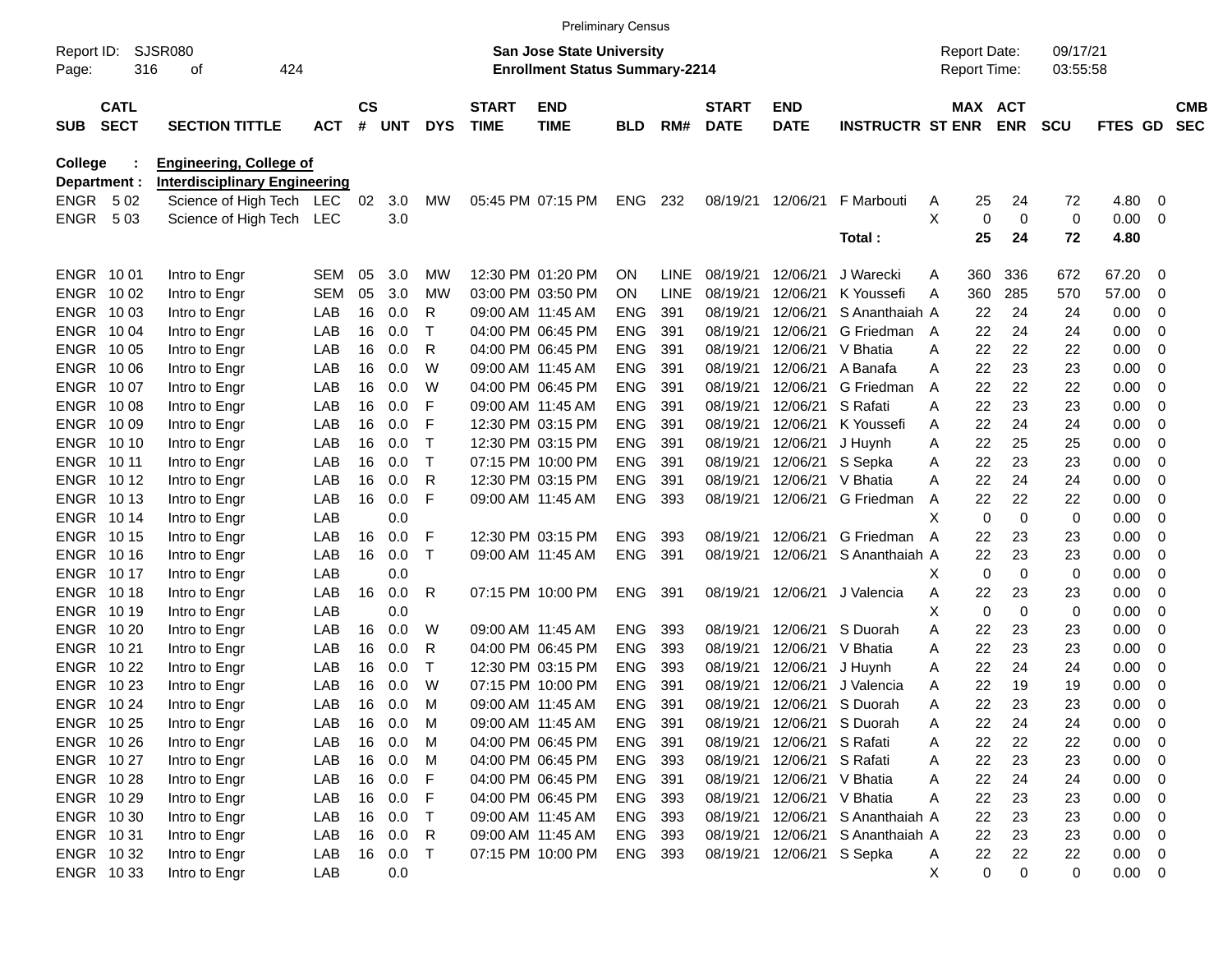|                                          |                             |            |                |            |             |                             |                                                                           | <b>Preliminary Census</b> |     |                             |                           |                         |   |                                     |            |                      |             |                          |            |
|------------------------------------------|-----------------------------|------------|----------------|------------|-------------|-----------------------------|---------------------------------------------------------------------------|---------------------------|-----|-----------------------------|---------------------------|-------------------------|---|-------------------------------------|------------|----------------------|-------------|--------------------------|------------|
| Report ID:<br>317<br>Page:               | <b>SJSR080</b><br>424<br>оf |            |                |            |             |                             | <b>San Jose State University</b><br><b>Enrollment Status Summary-2214</b> |                           |     |                             |                           |                         |   | <b>Report Date:</b><br>Report Time: |            | 09/17/21<br>03:55:58 |             |                          |            |
| <b>CATL</b><br><b>SECT</b><br><b>SUB</b> | <b>SECTION TITTLE</b>       | <b>ACT</b> | <b>CS</b><br># | <b>UNT</b> | <b>DYS</b>  | <b>START</b><br><b>TIME</b> | <b>END</b><br><b>TIME</b>                                                 | <b>BLD</b>                | RM# | <b>START</b><br><b>DATE</b> | <b>END</b><br><b>DATE</b> | <b>INSTRUCTR ST ENR</b> |   | MAX ACT                             | <b>ENR</b> | <b>SCU</b>           | FTES GD SEC |                          | <b>CMB</b> |
| ENGR 1034                                | Intro to Engr               | LAB        |                | 0.0        |             |                             |                                                                           |                           |     |                             |                           |                         | X | 0                                   | 0          | 0                    | 0.00        | $\overline{\phantom{0}}$ |            |
|                                          |                             |            |                |            |             |                             |                                                                           |                           |     |                             |                           | Total:                  |   |                                     | 1314 1242  | 1863                 | 124.20      |                          |            |
| ENGR<br>25 01                            | Digital World               | <b>LEC</b> | 02             | 3.0        | TR          |                             | 10:45 AM 12:00 PM                                                         | <b>ENG</b>                | 329 | 08/19/21                    | 12/06/21                  | G Courand               | Α | 40                                  | 21         | 63                   | 4.20        | 0 <sup>o</sup>           |            |
| CS.<br>25 01                             | Digital World               | <b>LEC</b> | 02             | 3.0        | <b>TR</b>   |                             | 10:45 AM 12:00 PM                                                         | <b>ENG</b>                | 329 | 08/19/21                    | 12/06/21                  | G Courand               | A | 0                                   | 16         | 48                   | 3.20        | 0 <sup>o</sup>           |            |
|                                          |                             |            |                |            |             |                             |                                                                           |                           |     |                             |                           | Total:                  |   | 40                                  | 37         | 111                  | 7.40        |                          |            |
| ENGR 100W 01 Engr Reports                |                             | <b>SEM</b> | 05             | 3.0        | MW          |                             | 07:30 AM 08:20 AM                                                         |                           |     | 08/19/21                    | 12/06/21                  | <b>B</b> Hsia           | Α | 24                                  | 24         | 48                   | 4.80        | - 0                      |            |
| ENGR 100W 02 Engr Reports                |                             | LAB        | 16             | 0.0        | MW          |                             | 08:20 AM 09:20 AM                                                         |                           |     | 08/19/21                    | 12/06/21                  | <b>B</b> Hsia           | Α | 24                                  | 24         | 24                   | 0.00        | 0                        |            |
| ENGR 100W 03 Engr Reports                |                             | <b>SEM</b> | 05             | 3.0        | MW          |                             | 09:30 AM 10:20 AM                                                         |                           |     | 08/19/21                    | 12/06/21                  | <b>B</b> Hsia           | Α | 24                                  | 22         | 44                   | 4.40        | 0                        |            |
| ENGR 100W 04 Engr Reports                |                             | LAB        | 16             | 0.0        | МW          |                             | 10:20 AM 11:20 AM                                                         |                           |     | 08/19/21                    | 12/06/21                  | <b>B</b> Hsia           | Α | 24                                  | 22         | 22                   | 0.00        | -0                       |            |
| ENGR 100W 05 Engr Reports                |                             | <b>SEM</b> | 05             | 3.0        | МW          |                             | 09:30 AM 10:20 AM                                                         |                           |     | 08/19/21                    | 12/06/21                  | C Cordero               | Α | 24                                  | 24         | 48                   | 4.80        | -0                       |            |
| ENGR 100W 06 Engr Reports                |                             | LAB        | 16             | 0.0        | МW          |                             | 10:20 AM 11:20 AM                                                         |                           |     | 08/19/21                    | 12/06/21                  | C Cordero               | A | 24                                  | 24         | 24                   | 0.00        | -0                       |            |
| ENGR 100W 07 Engr Reports                |                             | <b>SEM</b> | 05             | 3.0        | MW          |                             | 09:30 AM 10:20 AM                                                         |                           |     | 08/19/21                    | 12/06/21                  | J Leih                  | Α | 24                                  | 24         | 48                   | 4.80        | 0                        |            |
| ENGR 100W 08 Engr Reports                |                             | LAB        | 16             | 0.0        | МW          |                             | 10:20 AM 11:20 AM                                                         |                           |     | 08/19/21                    | 12/06/21                  | J Leih                  | Α | 24                                  | 24         | 24                   | 0.00        | -0                       |            |
| ENGR 100W 09 Engr Reports                |                             | <b>SEM</b> | 05             | 3.0        | МW          |                             | 02:30 PM 03:20 PM                                                         |                           |     | 08/19/21                    | 12/06/21                  | C Cordero               | A | 24                                  | 24         | 48                   | 4.80        | -0                       |            |
| ENGR 100W 10 Engr Reports                |                             | LAB        | 16             | 0.0        | МW          |                             | 03:20 PM 04:20 PM                                                         |                           |     | 08/19/21                    | 12/06/21                  | C Cordero               | Α | 24                                  | 24         | 24                   | 0.00        | 0                        |            |
| ENGR 100W 11 Engr Reports                |                             | <b>SEM</b> | 05             | 3.0        | MW          |                             | 09:30 AM 10:20 AM                                                         |                           |     | 08/19/21                    | 12/06/21                  | V Sansome               | A | 24                                  | 22         | 44                   | 4.40        | 0                        |            |
| ENGR 100W 12 Engr Reports                |                             | LAB        | 16             | 0.0        | МW          |                             | 10:20 AM 11:20 AM                                                         |                           |     | 08/19/21                    | 12/06/21                  | V Sansome               | A | 24                                  | 22         | 22                   | 0.00        | -0                       |            |
| ENGR 100W 13 Engr Reports                |                             | <b>SEM</b> | 05             | 3.0        | МW          |                             | 02:30 PM 03:20 PM                                                         |                           |     | 08/19/21                    | 12/06/21                  | J Leih                  | Α | 24                                  | 20         | 40                   | 4.00        | -0                       |            |
| ENGR 100W 14 Engr Reports                |                             | LAB        | 16             | 0.0        | МW          |                             | 03:20 PM 04:20 PM                                                         |                           |     | 08/19/21                    | 12/06/21                  | J Leih                  | A | 24                                  | 20         | 20                   | 0.00        | 0                        |            |
| ENGR 100W 15 Engr Reports                |                             | <b>SEM</b> | 05             | 3.0        | МW          |                             | 03:30 PM 04:20 PM                                                         |                           |     | 08/19/21                    | 12/06/21                  | V Sansome               | A | 24                                  | 24         | 48                   | 4.80        | 0                        |            |
| ENGR 100W 16 Engr Reports                |                             | LAB        | 16             | 0.0        | MW          |                             | 04:20 PM 05:20 PM                                                         |                           |     | 08/19/21                    | 12/06/21                  | V Sansome               | Α | 24                                  | 24         | 24                   | 0.00        | -0                       |            |
| ENGR 100W 17 Engr Reports                |                             | <b>SEM</b> |                | 3.0        |             |                             |                                                                           |                           |     |                             |                           |                         | х | 0                                   | 0          | 0                    | 0.00        | -0                       |            |
| ENGR 100W 18 Engr Reports                |                             | LAB        |                | 0.0        |             |                             |                                                                           |                           |     |                             |                           |                         | Χ | 0                                   | 0          | 0                    | 0.00        | 0                        |            |
| ENGR 100W 19 Engr Reports                |                             | <b>SEM</b> |                | 3.0        |             |                             |                                                                           |                           |     |                             |                           |                         | Χ | 0                                   | 0          | 0                    | 0.00        | 0                        |            |
| ENGR 100W 20 Engr Reports                |                             | LAB        |                | 0.0        |             |                             |                                                                           |                           |     |                             |                           |                         | X | $\mathbf 0$                         | 0          | 0                    | 0.00        | 0                        |            |
| ENGR 100W 21 Engr Reports                |                             | <b>SEM</b> | 05             | 3.0        | $\top$      |                             | 11:00 AM 12:50 PM                                                         |                           |     | 08/19/21                    | 12/06/21                  | C Bankston              | A | 24                                  | 24         | 48                   | 4.80        | 0                        |            |
| ENGR 100W 22 Engr Reports                |                             | LAB        | 16             | 0.0        | R           |                             | 11:00 AM 01:50 PM                                                         |                           |     | 08/19/21                    | 12/06/21                  | C Bankston              | A | 24                                  | 24         | 24                   | 0.00        | 0                        |            |
| ENGR 100W 23 Engr Reports                |                             | SEM        | 05             | 3.0        | R           |                             | 11:00 AM 12:50 PM                                                         |                           |     | 08/19/21                    | 12/06/21                  | L Zou                   | Α | 24                                  | 23         | 46                   | 4.60        | -0                       |            |
| ENGR 100W 24 Engr Reports                |                             | LAB        | 16             | 0.0        | $\mathsf T$ |                             | 11:00 AM 01:50 PM                                                         |                           |     |                             | 08/19/21 12/06/21 L Zou   |                         | A | 24                                  | 23         | 23                   | 0.00        | $\overline{\mathbf{0}}$  |            |
| ENGR 100W 25 Engr Reports                |                             | <b>SEM</b> |                | 3.0        |             |                             |                                                                           |                           |     |                             |                           |                         | Χ | $\mathbf 0$                         | 0          | 0                    | 0.00        | - 0                      |            |
| ENGR 100W 26 Engr Reports                |                             | LAB        |                | 0.0        |             |                             |                                                                           |                           |     |                             |                           |                         | Χ | 0                                   | 0          | 0                    | 0.00        | $\overline{\phantom{0}}$ |            |
| ENGR 100W 27 Engr Reports                |                             | <b>SEM</b> |                | 3.0        |             |                             |                                                                           |                           |     |                             |                           |                         | X | 0                                   | 0          | 0                    | 0.00        | $\overline{\mathbf{0}}$  |            |
| ENGR 100W 28 Engr Reports                |                             | LAB        |                | 0.0        |             |                             |                                                                           |                           |     |                             |                           |                         | X | $\mathbf 0$                         | 0          | 0                    | 0.00        | $\overline{\mathbf{0}}$  |            |
| ENGR 100W 29 Engr Reports                |                             | <b>SEM</b> | 05             | 3.0        | TR          |                             | 05:00 PM 05:50 PM                                                         | ENG                       | 392 | 08/19/21                    | 12/06/21                  | B Murphy-WesA           |   | 24                                  | 26         | 52                   | 5.20        | $\overline{\mathbf{0}}$  |            |
| ENGR 100W 30 Engr Reports                |                             | LAB        | 16             | 0.0        | TR          |                             | 05:50 PM 07:20 PM                                                         | ENG                       | 392 | 08/19/21                    | 12/06/21                  | B Murphy-WesA           |   | 24                                  | 26         | 26                   | 0.00        | $\overline{\phantom{0}}$ |            |
| ENGR 100W 31 Engr Reports                |                             | SEM        | 05             | 3.0        | TR          |                             | 06:00 PM 06:50 PM                                                         |                           |     | 08/19/21                    | 12/06/21                  | A Petrosyan A           |   | 24                                  | 25         | 50                   | $5.00 \t 0$ |                          |            |
| ENGR 100W 32 Engr Reports                |                             | LAB        |                | 16 0.0     | TR          |                             | 06:50 PM 08:20 PM                                                         |                           |     | 08/19/21                    | 12/06/21                  | A Petrosyan A           |   | 24                                  | 25         | 25                   | $0.00 \t 0$ |                          |            |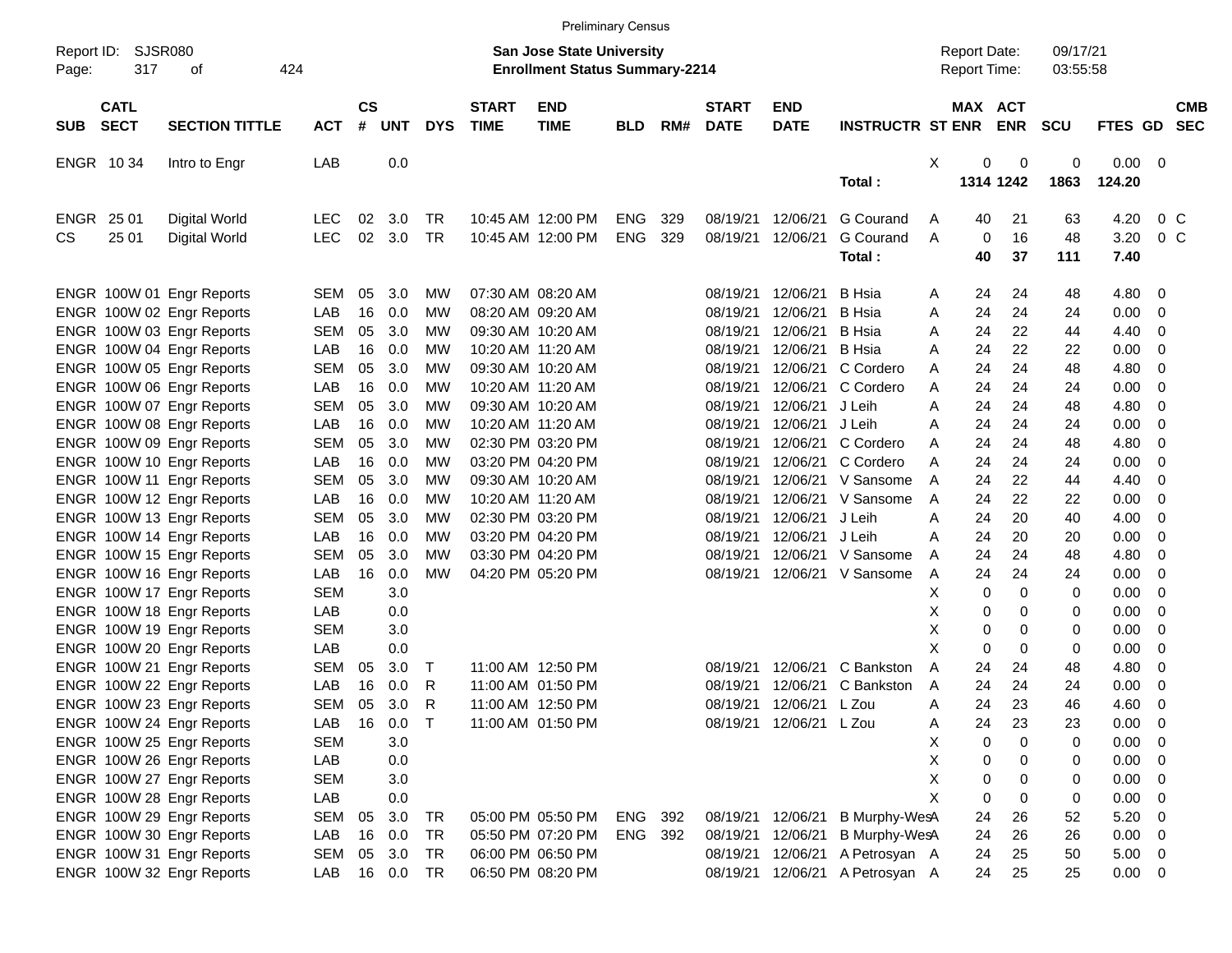|                     |                            |                                                                               |            |                    |     |               |                             |                                                                           | <b>Preliminary Census</b> |     |                             |                           |                         |              |                                     |                          |             |     |                          |
|---------------------|----------------------------|-------------------------------------------------------------------------------|------------|--------------------|-----|---------------|-----------------------------|---------------------------------------------------------------------------|---------------------------|-----|-----------------------------|---------------------------|-------------------------|--------------|-------------------------------------|--------------------------|-------------|-----|--------------------------|
| Report ID:<br>Page: | SJSR080<br>318             | οf                                                                            | 424        |                    |     |               |                             | <b>San Jose State University</b><br><b>Enrollment Status Summary-2214</b> |                           |     |                             |                           |                         |              | <b>Report Date:</b><br>Report Time: | 09/17/21<br>03:55:58     |             |     |                          |
| <b>SUB</b>          | <b>CATL</b><br><b>SECT</b> | <b>SECTION TITTLE</b>                                                         | <b>ACT</b> | $\mathsf{cs}$<br># | UNT | <b>DYS</b>    | <b>START</b><br><b>TIME</b> | <b>END</b><br><b>TIME</b>                                                 | <b>BLD</b>                | RM# | <b>START</b><br><b>DATE</b> | <b>END</b><br><b>DATE</b> | <b>INSTRUCTR ST ENR</b> | MAX          | <b>ACT</b><br><b>ENR</b>            | <b>SCU</b>               | FTES GD     |     | <b>CMB</b><br><b>SEC</b> |
|                     |                            | ENGR 100W 33 Engr Reports                                                     | <b>SEM</b> | 05                 | 3.0 | F             |                             | 09:30 AM 11:10 AM                                                         |                           |     | 08/19/21                    | 12/06/21                  | A Petrosyan A           |              | 25<br>24                            | 50                       | 5.00        | - 0 |                          |
|                     |                            | ENGR 100W 34 Engr Reports                                                     | LAB        | 16                 | 0.0 | F             | 01:00 PM 02:40 PM           |                                                                           |                           |     | 08/19/21                    | 12/06/21                  |                         | A            | 25<br>24                            | 25                       | 0.00        | -0  |                          |
|                     |                            | ENGR 100W 35 Engr Reports                                                     | <b>SEM</b> | 05                 | 3.0 | F             |                             | 09:30 AM 11:10 AM                                                         |                           |     | 08/19/21                    | 12/06/21                  | <b>B Murphy-WesA</b>    |              | 27<br>24                            | 54                       | 5.40        | - 0 |                          |
|                     |                            | ENGR 100W 36 Engr Reports                                                     | LAB        | 16                 | 0.0 | F             |                             | 01:00 PM 02:40 PM                                                         |                           |     | 08/19/21                    | 12/06/21                  |                         | A            | 27<br>24                            | 27                       | 0.00        | -0  |                          |
|                     |                            | ENGR 100W 37 Engr Reports                                                     | <b>SEM</b> | 05                 | 3.0 | TR            |                             | 03:00 PM 03:50 PM                                                         |                           |     | 08/19/21                    | 12/06/21                  | H Eisips                | A            | 25<br>24                            | 50                       | 5.00        | -0  |                          |
|                     |                            | ENGR 100W 38 Engr Reports                                                     | LAB        | 16                 | 0.0 | <b>TR</b>     |                             | 03:50 PM 05:20 PM                                                         |                           |     | 08/19/21                    | 12/06/21                  | H Eisips                | A            | 25<br>24                            | 25                       | 0.00        | -0  |                          |
|                     |                            | ENGR 100W 39 Engr Reports                                                     | <b>SEM</b> | 05                 | 3.0 | F             |                             | 09:30 AM 11:10 AM                                                         |                           |     | 08/19/21                    | 12/06/21                  | C Peters                | Α            | 24<br>24                            | 48                       | 4.80        | -0  |                          |
|                     |                            | ENGR 100W 40 Engr Reports                                                     | LAB        | 16                 | 0.0 | F             |                             | 01:00 PM 02:40 PM                                                         |                           |     | 08/19/21                    | 12/06/21                  |                         | Α            | 24<br>24                            | 24                       | 0.00        | -0  |                          |
|                     |                            | ENGR 100W 41 Engr Reports                                                     | <b>SEM</b> | 05                 | 3.0 | MW            |                             | 06:00 PM 06:50 PM                                                         |                           |     | 08/19/21                    | 12/06/21                  | V Sansome               | A            | 23<br>24                            | 46                       | 4.60        | -0  |                          |
|                     |                            | ENGR 100W 42 Engr Reports                                                     | LAB        | 16                 | 0.0 | MW            |                             | 06:50 PM 08:20 PM                                                         |                           |     | 08/19/21                    | 12/06/21                  | V Sansome               | A            | 23<br>24                            | 23                       | 0.00        | -0  |                          |
|                     |                            | ENGR 100W 43 Engr Reports                                                     | <b>SEM</b> | 05                 | 3.0 | MW            |                             | 06:00 PM 06:50 PM                                                         |                           |     | 08/19/21                    | 12/06/21                  | S Evans-WemA            |              | 24<br>24                            | 48                       | 4.80        | -0  |                          |
|                     |                            | ENGR 100W 44 Engr Reports                                                     | LAB        | 16                 | 0.0 | MW            |                             | 06:50 PM 08:20 PM                                                         |                           |     | 08/19/21                    | 12/06/21                  | S Evans-WemA            |              | 24<br>24                            | 24                       | 0.00        | -0  |                          |
|                     |                            | ENGR 100W 45 Engr Reports                                                     | <b>SEM</b> | 05                 | 3.0 | MW            |                             | 06:00 PM 06:50 PM                                                         |                           |     | 08/19/21                    | 12/06/21                  | S Tran                  | A            | 22<br>24                            | 44                       | 4.40        | -0  |                          |
|                     |                            | ENGR 100W 46 Engr Reports                                                     | LAB        | 16                 | 0.0 | MW            |                             | 06:50 PM 08:20 PM                                                         |                           |     | 08/19/21                    | 12/06/21                  | S Tran                  | A            | 22<br>24                            | 22                       | 0.00        | -0  |                          |
|                     |                            | ENGR 100W 47 Engr Reports                                                     | <b>SEM</b> | 05                 | 3.0 | TR            |                             | 08:00 AM 08:50 AM                                                         |                           |     | 08/19/21                    | 12/06/21                  | B Murphy-WesA           |              | 18<br>24                            | 36                       | 3.60        | -0  |                          |
|                     |                            | ENGR 100W 48 Engr Reports                                                     | LAB        | 16                 | 0.0 | TR            |                             | 08:50 AM 10:20 AM                                                         |                           |     | 08/19/21                    | 12/06/21                  | B Murphy-WesA           |              | 18<br>24                            | 18                       | 0.00        | -0  |                          |
|                     |                            | ENGR 100W 49 Engr Reports                                                     | <b>SEM</b> | 05                 | 3.0 | <b>TR</b>     |                             | 06:00 PM 06:50 PM                                                         |                           |     | 08/19/21                    | 12/06/21                  | S Evans-WemA            |              | 25<br>24                            | 50                       | 5.00        | -0  |                          |
|                     |                            | ENGR 100W 50 Engr Reports                                                     | LAB        | 16                 | 0.0 | <b>TR</b>     |                             | 06:50 PM 08:20 PM                                                         |                           |     | 08/19/21                    | 12/06/21                  | S Evans-WemA            |              | 25<br>24                            | 25                       | 0.00        | -0  |                          |
|                     |                            | ENGR 100W 51 Engr Reports                                                     | <b>SEM</b> | 05                 | 3.0 | MW            |                             | 03:00 PM 03:50 PM                                                         |                           |     | 08/19/21                    | 12/06/21                  | S Tran                  | A            | 24<br>24                            | 48                       | 4.80        | -0  |                          |
|                     |                            | ENGR 100W 52 Engr Reports                                                     | LAB        | 16                 | 0.0 | MW            |                             | 03:50 PM 05:20 PM                                                         |                           |     | 08/19/21                    | 12/06/21                  | S Tran                  | Α            | 24<br>24                            | 24                       | 0.00        | -0  |                          |
|                     |                            | ENGR 100W 53 Engr Reports                                                     | <b>SEM</b> | 05                 | 3.0 | F             |                             | 09:30 AM 11:10 AM                                                         |                           |     | 08/19/21                    | 12/06/21                  | C Bankston              | Α            | 23<br>24                            | 46                       | 4.60        | -0  |                          |
|                     |                            | ENGR 100W 54 Engr Reports                                                     | LAB        | 16                 | 0.0 | F             |                             | 11:10 AM 12:30 PM                                                         |                           |     | 08/19/21                    | 12/06/21                  | C Bankston              | Α            | 23<br>24                            | 23                       | 0.00        | -0  |                          |
|                     |                            | ENGR 100W 55 Engr Reports                                                     | <b>SEM</b> | 05                 | 3.0 | MW            |                             | 03:30 PM 04:20 PM                                                         |                           |     | 08/19/21                    | 12/06/21                  |                         | A            | 22                                  | $\mathbf 0$<br>0         | 0.00        | -0  |                          |
|                     |                            | ENGR 100W 56 Engr Reports                                                     | LAB        | 16                 | 0.0 | MW            |                             | 04:30 PM 05:20 PM                                                         |                           |     | 08/19/21                    | 12/06/21                  |                         | A            | 22                                  | 0<br>0                   | 0.00        | -0  |                          |
|                     |                            | ENGR 100W 57 Engr Reports                                                     | <b>SEM</b> | 05                 | 3.0 | <b>TR</b>     |                             | 08:00 AM 08:50 AM                                                         |                           |     | 08/19/21                    | 12/06/21                  |                         | A            | 22                                  | 0<br>0                   | 0.00        | -0  |                          |
|                     |                            | ENGR 100W 58 Engr Reports                                                     | LAB        | 16                 | 0.0 | TR            |                             | 08:50 AM 10:20 AM                                                         |                           |     | 08/19/21                    | 12/06/21                  |                         | Α            | 22                                  | 0<br>0                   | 0.00        | -0  |                          |
|                     |                            | ENGR 100W 59 Engr Reports                                                     | <b>SEM</b> | 05                 | 3.0 | $\mathsf{T}$  |                             | 02:00 PM 03:50 PM                                                         |                           |     | 08/19/21                    | 12/06/21                  |                         | Α            | 22                                  | 0<br>0                   | 0.00        | -0  |                          |
|                     |                            | ENGR 100W 60 Engr Reports                                                     | LAB        | 16                 | 0.0 | R             |                             | 02:00 PM 04:50 PM                                                         |                           |     | 08/19/21                    | 12/06/21                  |                         | A            | 22                                  | 0<br>0                   | 0.00        | 0   |                          |
|                     |                            | ENGR 100W 61 Engr Reports                                                     | <b>SEM</b> | 05                 | 3.0 | R             |                             | 02:00 PM 03:50 PM                                                         |                           |     | 08/19/21                    | 12/06/21                  |                         | Α            | 22                                  | 0<br>0                   | 0.00        | -0  |                          |
|                     |                            | ENGR 100W 62 Engr Reports                                                     | LAB        | 16                 | 0.0 | $\mathsf T$   |                             | 02:00 PM 04:50 PM                                                         |                           |     | 08/19/21                    | 12/06/21                  |                         | A            | 22                                  | $\Omega$<br>0            | 0.00        | -0  |                          |
|                     |                            |                                                                               |            |                    |     |               |                             |                                                                           |                           |     |                             |                           | Total:                  |              | 1280 1084                           |                          | 1626 108.40 |     |                          |
|                     | ENGR 101 01                | Engineering Seminar SEM                                                       |            |                    | 1.0 |               |                             |                                                                           |                           |     |                             |                           |                         | X            | 0                                   | 0<br>0                   | $0.00 \t 0$ |     |                          |
|                     |                            |                                                                               |            |                    |     |               |                             |                                                                           |                           |     |                             |                           | Total:                  |              | $\pmb{0}$                           | $\pmb{0}$<br>$\mathbf 0$ | 0.00        |     |                          |
|                     | ENGR 102 01                | Renew Energy EngineeLEC 02 3.0 TR 05:45 PM 07:00 PM ON LINE 08/19/21 12/06/21 |            |                    |     |               |                             |                                                                           |                           |     |                             |                           | I Tyukhov               | $\mathsf{A}$ | 25<br>14                            | 42                       | 2.80 0      |     |                          |
|                     |                            |                                                                               |            |                    |     |               |                             |                                                                           |                           |     |                             |                           | Total:                  |              | 25<br>14                            | 42                       | 2.80        |     |                          |
|                     | ENGR 120 01                | Prog for Soc Sci                                                              |            |                    |     | LEC 02 3.0 TR |                             | 12:30 PM 01:45 PM ON LINE 08/19/21 12/06/21 V Carr                        |                           |     |                             |                           |                         | A            | 42<br>40                            | 126                      | 9.05 13     |     |                          |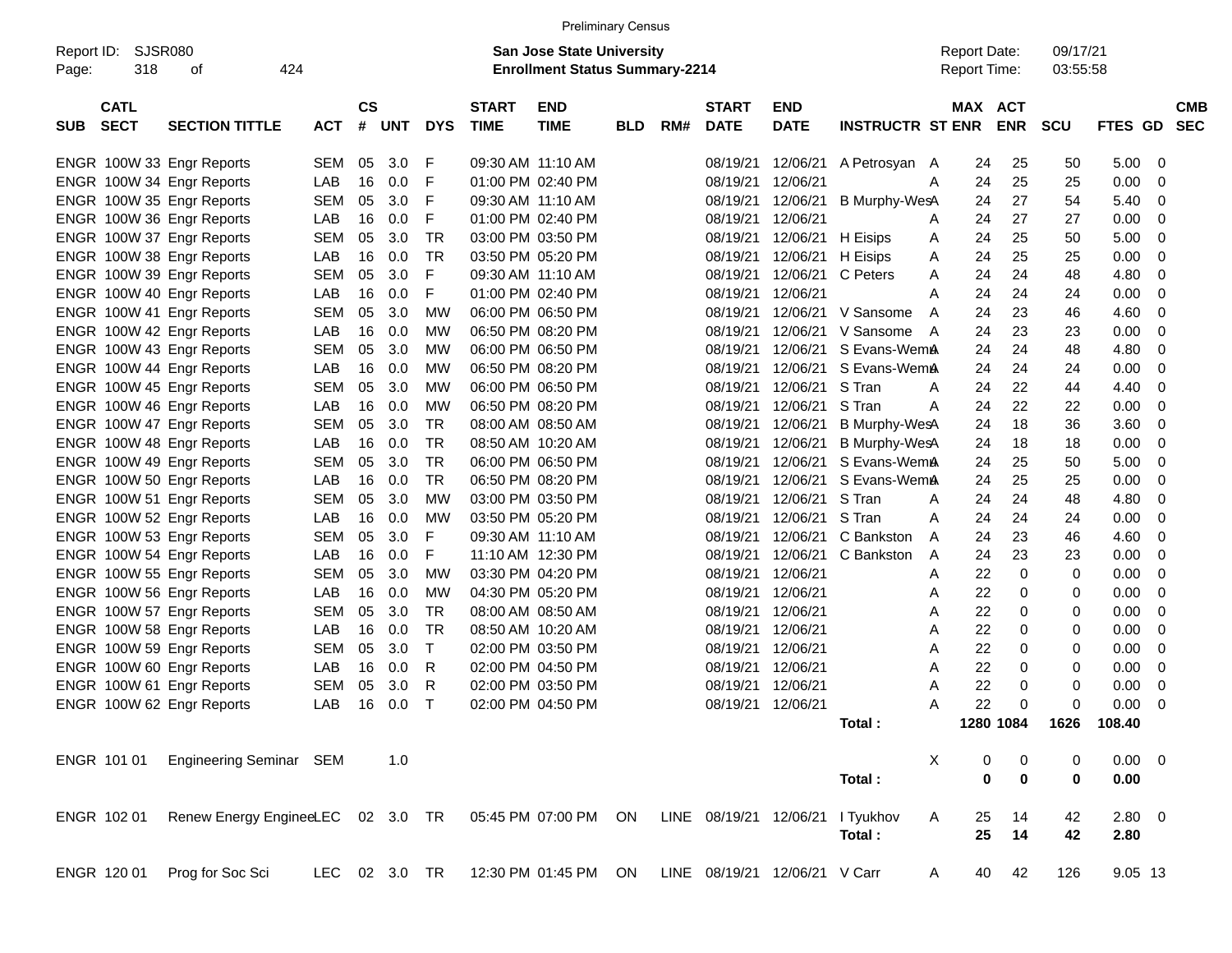|            |                                           |                                                                                                    |                                        |                    |                           |                                 |                             |                                                                           | <b>Preliminary Census</b> |                                    |                                  |                                  |                                         |                                            |                          |                                   |                          |                                                    |                          |
|------------|-------------------------------------------|----------------------------------------------------------------------------------------------------|----------------------------------------|--------------------|---------------------------|---------------------------------|-----------------------------|---------------------------------------------------------------------------|---------------------------|------------------------------------|----------------------------------|----------------------------------|-----------------------------------------|--------------------------------------------|--------------------------|-----------------------------------|--------------------------|----------------------------------------------------|--------------------------|
| Page:      | Report ID: SJSR080<br>319                 | 424<br>of                                                                                          |                                        |                    |                           |                                 |                             | <b>San Jose State University</b><br><b>Enrollment Status Summary-2214</b> |                           |                                    |                                  |                                  |                                         | <b>Report Date:</b><br><b>Report Time:</b> |                          |                                   | 09/17/21<br>03:55:58     |                                                    |                          |
| <b>SUB</b> | <b>CATL</b><br><b>SECT</b>                | <b>SECTION TITTLE</b>                                                                              | <b>ACT</b>                             | $\mathsf{cs}$<br># | <b>UNT</b>                | <b>DYS</b>                      | <b>START</b><br><b>TIME</b> | <b>END</b><br><b>TIME</b>                                                 | <b>BLD</b>                | RM#                                | <b>START</b><br><b>DATE</b>      | <b>END</b><br><b>DATE</b>        | <b>INSTRUCTR ST ENR</b>                 |                                            | MAX ACT                  | <b>ENR</b>                        | <b>SCU</b>               | FTES GD                                            | <b>CMB</b><br><b>SEC</b> |
|            |                                           |                                                                                                    |                                        |                    |                           |                                 |                             |                                                                           |                           |                                    |                                  |                                  | Total:                                  |                                            | 40                       | 42                                | 126                      | 9.05                                               |                          |
|            | ENGR 121 01                               | Algo. for Soc Sci                                                                                  | <b>LEC</b>                             | 02                 | 3.0                       | МW                              |                             | 04:00 PM 05:15 PM                                                         | ON                        | <b>LINE</b>                        | 08/19/21                         | 12/06/21                         | M Jones<br>Total:                       | A                                          | 30<br>30                 | 11<br>11                          | 33<br>33                 | $2.20 \t 0$<br>2.20                                |                          |
|            | ENGR 122 01                               | R for Soc Sci                                                                                      | <b>LEC</b>                             |                    | 3.0                       |                                 |                             |                                                                           |                           |                                    |                                  |                                  | Total:                                  | Χ                                          | 0<br>$\bf{0}$            | 0<br>$\bf{0}$                     | 0<br>0                   | $0.00 \t 0$<br>0.00                                |                          |
|            | ENGR 180 01<br>ENGR 180 02<br>ENGR 180 03 | <b>Indiv Studies</b><br><b>Indiv Studies</b><br><b>Indiv Studies</b>                               | <b>SUP</b><br><b>SUP</b><br><b>SUP</b> | 36<br>36<br>36     | 3.0<br>2.0<br>1.0         | TBA<br><b>TBA</b><br><b>TBA</b> |                             |                                                                           | ΟN<br>ΟN<br>ON            | LINE<br><b>LINE</b><br><b>LINE</b> | 08/19/21<br>08/19/21<br>08/19/21 | 12/06/21<br>12/06/21<br>12/06/21 | P Hsu<br>Total:                         | Α<br>Α<br>A                                | 36<br>20<br>35<br>91     | 0<br>$\mathbf 0$<br>0<br>$\bf{0}$ | 0<br>0<br>0<br>0         | $0.00 \t 0$<br>$0.00 \t 0$<br>$0.00 \t 0$<br>0.00  |                          |
|            |                                           | ENGR 195A 01 Glob/Soc Iss Engr<br>ENGR 195A 02 Glob/Soc Iss Engr<br>ENGR 195A 03 Glob/Soc Iss Engr | <b>LEC</b><br><b>LEC</b><br><b>LEC</b> | 01<br>01<br>01     | $1.0$ F<br>1.0<br>$1.0$ F | E                               |                             | 10:45 AM 12:00 PM<br>12:30 PM 01:45 PM<br>02:15 PM 03:30 PM               | <b>ON</b><br>ΟN<br>ΟN     | LINE<br><b>LINE</b><br><b>LINE</b> | 08/19/21<br>08/19/21<br>08/19/21 | 12/06/21<br>12/06/21<br>12/06/21 | L Zou<br>L Zou<br>L Zou<br>Total:       | A<br>A<br>A                                | 150<br>150<br>150<br>450 | 150<br>152<br>153<br>455          | 150<br>152<br>153<br>455 | $10.02$ 1<br>$10.13 \t 0$<br>$10.20 \t 0$<br>30.35 |                          |
|            |                                           | ENGR 195B 01 Glob/Soc Iss Engr                                                                     | <b>LEC</b>                             | - 01               | 1.0 F                     |                                 |                             | 01:00 PM 02:15 PM                                                         | <b>ON</b>                 | <b>LINE</b>                        | 08/19/21                         | 12/06/21                         | K Yrigoyen<br>Total:                    | Α                                          | 150 101<br>150           | 101                               | 101<br>101               | $6.73$ 0<br>6.73                                   |                          |
|            |                                           | ENGR 195E 01 Inter. Computing Pro                                                                  | LEC                                    |                    | 02 3.0 F                  |                                 |                             | 10:00 AM 12:45 PM                                                         |                           |                                    | 08/19/21                         | 12/06/21                         | P Hsu<br>Total:                         | Α                                          | 20<br>20                 | 4<br>4                            | 12<br>12                 | $0.80 \ 0$<br>0.80                                 |                          |
|            |                                           | ENGR 199A 01 Sr Design Proj I<br>ENGR 199A 02 Sr Design Proj I                                     | LAB<br>LAB                             | 16                 | 1.0<br>1.0                | W                               |                             | 02:00 PM 03:00 PM                                                         |                           |                                    | 08/19/21                         | 12/06/21                         | P Hsu<br>Total:                         | X<br>A                                     | 0<br>24<br>24            | 0<br>0<br>$\bf{0}$                | 0<br>0<br>0              | $0.00 \t 0$<br>$0.00 \t 0$<br>0.00                 |                          |
|            | ENGR 201 01                               | <b>Engr Analysis</b>                                                                               | SEM                                    | 05                 | 3.0                       | M                               |                             | 06:00 PM 08:45 PM                                                         |                           |                                    | 08/19/21                         | 12/06/21                         | M Khosravi<br>Total:                    | A                                          | 25<br>25                 | 10<br>10                          | 30<br>30                 | 2.50 10<br>2.50                                    |                          |
|            |                                           | ENGR 295A 01 Master Project I                                                                      | LEC 02 3.0 F                           |                    |                           |                                 |                             | 05:00 PM 07:50 PM                                                         |                           |                                    |                                  |                                  | 08/19/21 12/06/21 M Hambaba A<br>Total: |                                            | 25<br>25                 | $\overline{a}$<br>$\mathbf{2}$    | 6<br>6                   | $0.50$ 2<br>0.50                                   |                          |
|            |                                           | ENGR 295B 01 Master Project II                                                                     | LEC 01 3.0 F                           |                    |                           |                                 |                             | 01:00 PM 03:45 PM                                                         |                           |                                    |                                  | 08/19/21 12/06/21                | M Hambaba A<br>Total:                   |                                            | 25<br>25                 | $\overline{c}$<br>$\mathbf{2}$    | 6<br>6                   | $0.50$ 2<br>0.50                                   |                          |
|            |                                           | ENGR 297D 01 Topics Emerge Tech                                                                    | LEC 02 3.0 T                           |                    |                           |                                 |                             | 04:00 PM 06:00 PM                                                         |                           |                                    |                                  | 08/19/21 12/06/21                | M Hambaba A<br>Total:                   |                                            | 25<br>25                 | 8<br>8                            | 24<br>24                 | 2.00 8<br>2.00                                     |                          |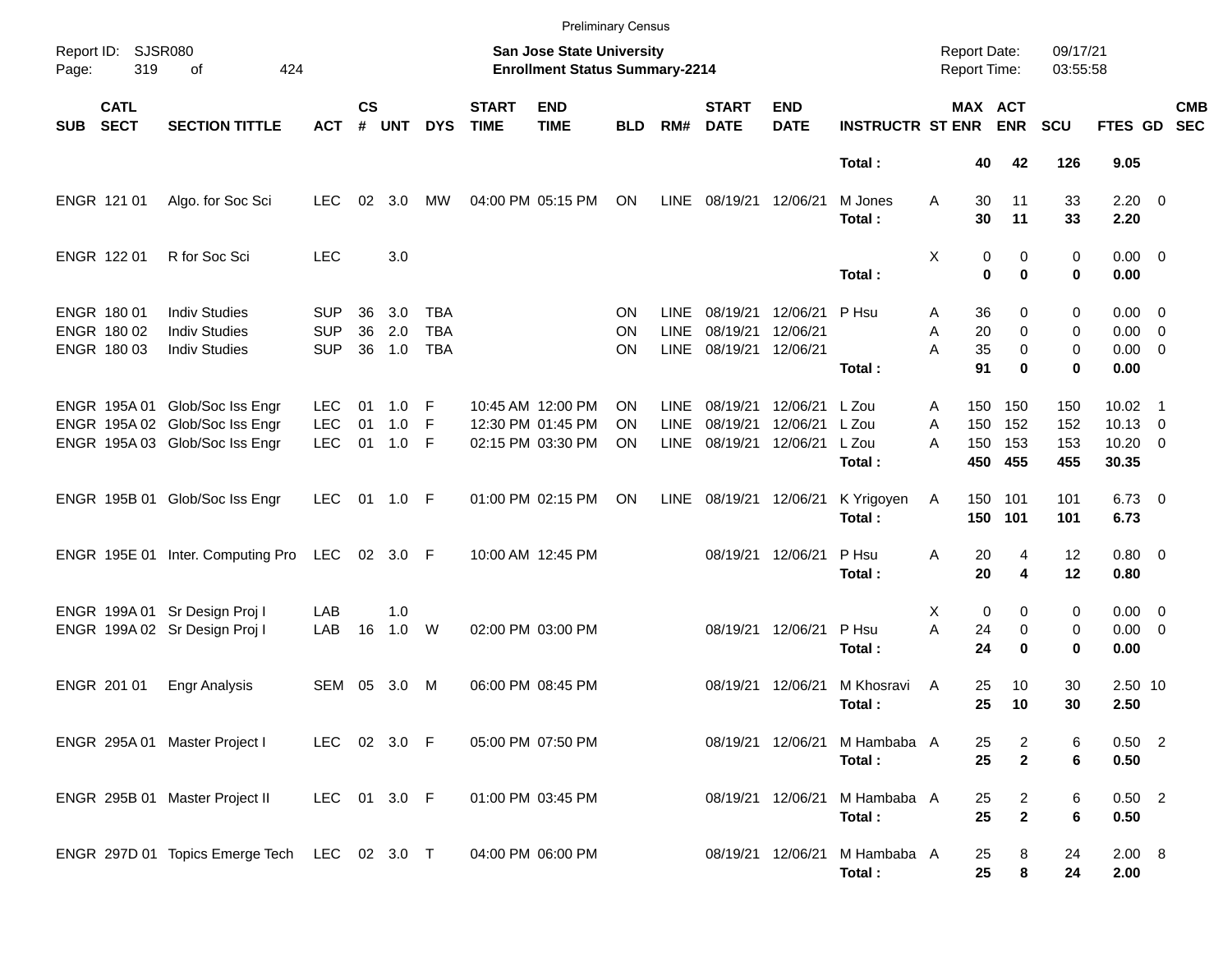|                     |                                           |                                                                                  |                                        |                    |                   |                                        |                             | <b>Preliminary Census</b>                                                 |            |                            |                                  |                                                  |                          |                                            |                      |                            |                      |                                        |                                        |                          |
|---------------------|-------------------------------------------|----------------------------------------------------------------------------------|----------------------------------------|--------------------|-------------------|----------------------------------------|-----------------------------|---------------------------------------------------------------------------|------------|----------------------------|----------------------------------|--------------------------------------------------|--------------------------|--------------------------------------------|----------------------|----------------------------|----------------------|----------------------------------------|----------------------------------------|--------------------------|
| Report ID:<br>Page: | 320                                       | <b>SJSR080</b><br>424<br>оf                                                      |                                        |                    |                   |                                        |                             | <b>San Jose State University</b><br><b>Enrollment Status Summary-2214</b> |            |                            |                                  |                                                  |                          | <b>Report Date:</b><br><b>Report Time:</b> |                      |                            | 09/17/21<br>03:55:58 |                                        |                                        |                          |
| <b>SUB</b>          | <b>CATL</b><br><b>SECT</b>                | <b>SECTION TITTLE</b>                                                            | <b>ACT</b>                             | $\mathsf{cs}$<br># | <b>UNT</b>        | <b>DYS</b>                             | <b>START</b><br><b>TIME</b> | <b>END</b><br><b>TIME</b>                                                 | <b>BLD</b> | RM#                        | <b>START</b><br><b>DATE</b>      | <b>END</b><br><b>DATE</b>                        | <b>INSTRUCTR ST ENR</b>  | MAX                                        |                      | <b>ACT</b><br><b>ENR</b>   | <b>SCU</b>           | FTES GD                                |                                        | <b>CMB</b><br><b>SEC</b> |
|                     | ENGR 298 01                               | Master's Project                                                                 | LAB                                    | 16                 | 2.0               | -F                                     |                             | 05:00 PM 07:45 PM                                                         |            |                            | 08/19/21                         | 12/06/21                                         | Total:                   | A                                          | 30<br>30             | $\mathbf 0$<br>$\mathbf 0$ | 0<br>0               | $0.00 \t 0$<br>0.00                    |                                        |                          |
|                     | ENGR 298101<br>ENGR 298102<br>ENGR 298103 | MSE Internship Exper SUP<br>MSE Internship Exper SUP<br>MSE Internship Exper SUP |                                        | 48<br>48<br>48     | 3.0<br>2.0<br>1.0 | <b>TBA</b><br><b>TBA</b><br><b>TBA</b> |                             |                                                                           | ON<br>ON   | <b>LINE</b><br><b>LINE</b> | 08/19/21<br>08/19/21<br>08/19/21 | 12/06/21<br>12/06/21<br>12/06/21                 | P Hsu<br>Total:          | A<br>A<br>A                                | 24<br>20<br>20<br>64 | $\mathbf 0$<br>0<br>0<br>0 | 0<br>0<br>0<br>0     | $0.00 \quad 0$<br>0.00<br>0.00<br>0.00 | - 0<br>- 0                             |                          |
|                     | ENGR 299 01<br>ENGR 299 02<br>ENGR 299 03 | <b>Masters Thesis</b><br><b>Masters Thesis</b><br><b>Masters Thesis</b>          | <b>SUP</b><br><b>SUP</b><br><b>SUP</b> | 25<br>25<br>25     | 1.0<br>2.0<br>3.0 | <b>TBA</b><br><b>TBA</b><br><b>TBA</b> |                             |                                                                           |            |                            | 08/19/21<br>08/19/21<br>08/19/21 | 12/06/21<br>12/06/21<br>12/06/21                 | Total:                   | A<br>Α<br>A                                | 30<br>25<br>25<br>80 | 0<br>0<br>0<br>$\bf{0}$    | 0<br>0<br>0<br>0     | 0.00<br>0.00<br>0.00<br>0.00           | $\overline{\phantom{0}}$<br>- 0<br>- 0 |                          |
|                     | Department :                              | <b>Interdisciplinary Engineering</b>                                             |                                        |                    |                   |                                        |                             |                                                                           |            |                            |                                  | <b>Lower Division:</b><br><b>Upper Division:</b> | <b>Department Total:</b> | 1379                                       | 3763<br>2110         | 3036<br>1303<br>1711       | 4507<br>2046<br>2395 | 302.23<br>136.40<br>160.33             |                                        |                          |

**Graduate Division : 274 22 66 5.50**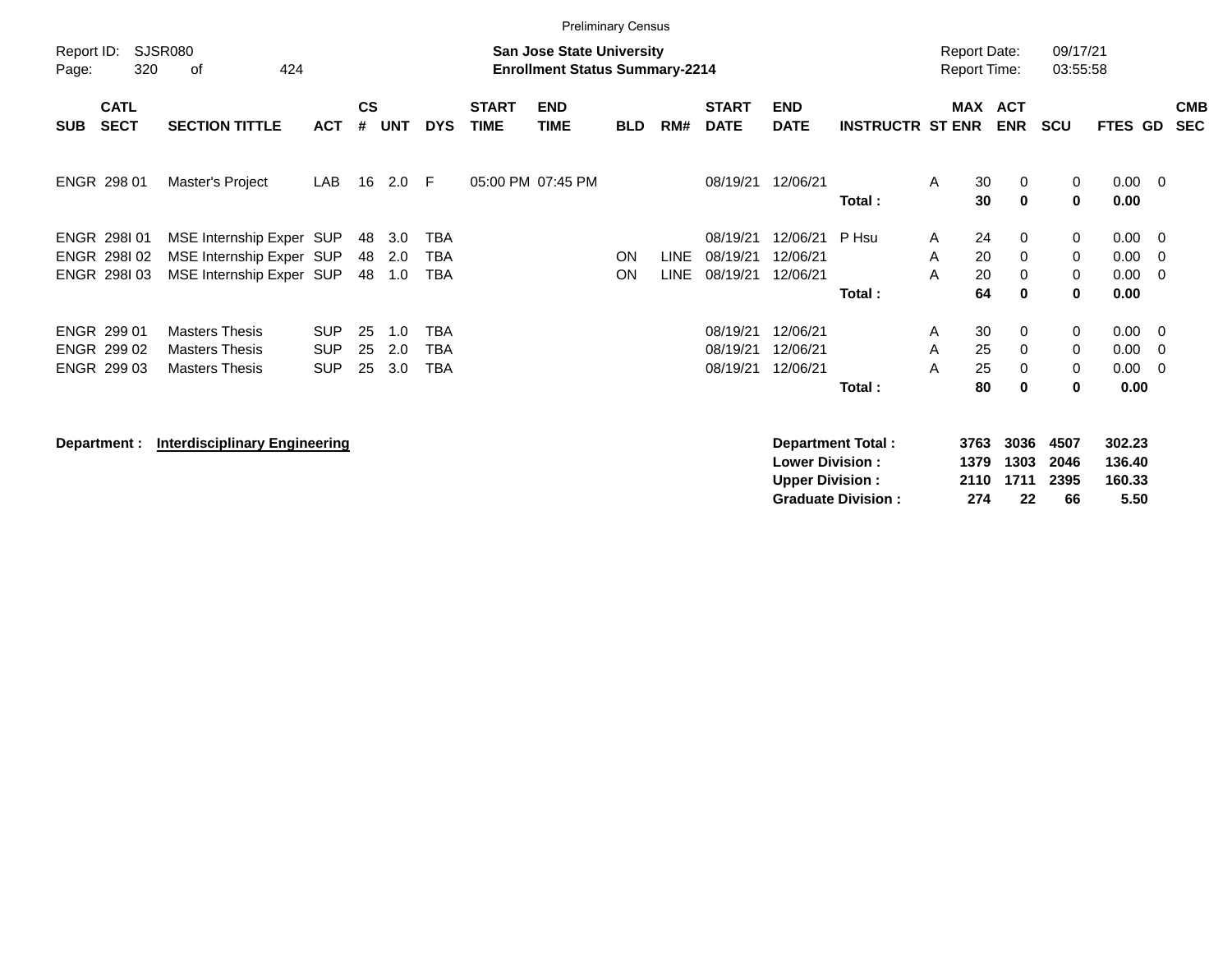|                                        |                            |                                                                  |                   |               |                   |                           |                             | <b>Preliminary Census</b>                                                 |                   |             |                             |                           |                             |                                            |                                              |                      |                                              |                          |
|----------------------------------------|----------------------------|------------------------------------------------------------------|-------------------|---------------|-------------------|---------------------------|-----------------------------|---------------------------------------------------------------------------|-------------------|-------------|-----------------------------|---------------------------|-----------------------------|--------------------------------------------|----------------------------------------------|----------------------|----------------------------------------------|--------------------------|
| Report ID:<br>Page:                    | 321                        | <b>SJSR080</b><br>424<br>of                                      |                   |               |                   |                           |                             | <b>San Jose State University</b><br><b>Enrollment Status Summary-2214</b> |                   |             |                             |                           |                             | <b>Report Date:</b><br><b>Report Time:</b> |                                              | 09/17/21<br>03:55:58 |                                              |                          |
| <b>SUB</b>                             | <b>CATL</b><br><b>SECT</b> | <b>SECTION TITTLE</b>                                            | <b>ACT</b>        | $\mathsf{cs}$ | # UNT             | <b>DYS</b>                | <b>START</b><br><b>TIME</b> | <b>END</b><br><b>TIME</b>                                                 | <b>BLD</b>        | RM#         | <b>START</b><br><b>DATE</b> | <b>END</b><br><b>DATE</b> | <b>INSTRUCTR ST ENR ENR</b> |                                            | <b>MAX ACT</b>                               | <b>SCU</b>           | FTES GD                                      | <b>CMB</b><br><b>SEC</b> |
| College                                |                            | <b>Engineering, College of</b>                                   |                   |               |                   |                           |                             |                                                                           |                   |             |                             |                           |                             |                                            |                                              |                      |                                              |                          |
| <b>ISE</b>                             | Department :<br>102 80     | <b>Industrial &amp; Systems Engineering</b><br>Engr Econ Systems | SEM 04 3.0        |               |                   | TR                        |                             | 02:15 PM 03:30 PM                                                         | ON                | <b>LINE</b> | 08/19/21 12/06/21           |                           | G Huang<br>Total:           | Α<br>80<br>80                              | 71<br>71                                     | 213<br>213           | 14.20 0<br>14.20                             |                          |
| <b>ISE</b>                             | 112 01                     | Occup Health Engr                                                | SEM               | 04            | 3.0               | W                         |                             | 02:15 PM 05:00 PM                                                         | ON                | <b>LINE</b> | 08/19/21 12/06/21           |                           | C Foster<br>Total:          | 65<br>Α<br>65                              | 17<br>17                                     | 51<br>51             | $3.45$ 1<br>3.45                             |                          |
| <b>ISE</b>                             | 114 01                     | <b>Safety Engr</b>                                               | <b>SEM</b>        |               | 3.0               |                           |                             |                                                                           |                   |             |                             |                           | Total:                      | Χ                                          | 0<br>0<br>$\bf{0}$<br>$\bf{0}$               | 0<br>0               | $0.00 \t 0$<br>0.00                          |                          |
| <b>ISE</b><br><b>ISE</b><br><b>ISE</b> | 115 01<br>115 02<br>115 03 | Lean Intgr Mfg<br>Lean Intgr Mfg<br>Lean Intgr Mfg               | SEM<br>LAB<br>LAB | 04<br>16      | 3.0<br>0.0<br>0.0 | <b>TR</b><br>$\mathsf{T}$ |                             | 06:00 PM 06:55 PM<br>07:00 PM 09:45 PM                                    | ENG<br><b>ENG</b> | 194<br>194  | 08/19/21<br>08/19/21        | 12/06/21<br>12/06/21      | T Pham<br>T Pham<br>Total:  | 40<br>A<br>Α<br>20<br>X<br>60              | 14<br>14<br>$\mathbf 0$<br>$\mathbf 0$<br>28 | 28<br>14<br>0<br>42  | 2.80 0<br>$0.00 \t 0$<br>$0.00 \t 0$<br>2.80 |                          |
| <b>ISE</b>                             | 130 01                     | <b>Engr Statistics</b>                                           | <b>LEC</b>        | 04            | 3.0               | TR                        |                             | 09:00 AM 10:15 AM                                                         | ON                | LINE        | 08/19/21 12/06/21           |                           | N Patel<br>Total:           | 180<br>A<br>180                            | 191<br>191                                   | 573<br>573           | 39.20 20<br>39.20                            |                          |
| <b>ISE</b>                             | 135 01                     | Design of Expmts                                                 | SEM               | 04            | 3.0               | TR                        |                             | 12:30 PM 01:45 PM                                                         | ON                | LINE        | 08/19/21 12/06/21           |                           | S Amin<br>Total:            | 60<br>Α<br>60                              | 44<br>44                                     | 132<br>132           | 8.85 1<br>8.85                               |                          |
| <b>ISE</b>                             | 140 01                     | Oper Plan & Control                                              | SEM 04 3.0        |               |                   | TR                        |                             | 04:00 PM 05:15 PM                                                         | ON                | LINE        | 08/19/21 12/06/21           |                           | A Kumar<br>Total:           | 160<br>A<br>160                            | 82<br>82                                     | 246<br>246           | 19.15 55<br>19.15                            |                          |
| <b>ISE</b>                             | 142 01                     | Svc Sys Engrg & Mgmt SEM 04 3.0 R                                |                   |               |                   |                           |                             | 06:00 PM 08:45 PM                                                         | ON                | <b>LINE</b> | 08/19/21 12/06/21           |                           | P Tam<br>Total:             | 60<br>Α<br>60                              | 48<br>48                                     | 144<br>144           | 9.60 0<br>9.60                               |                          |
| <b>ISE</b>                             | 151 01                     | Intro Engr Mgmt                                                  | <b>SEM</b>        | 02            | 3.0               | <b>MW</b>                 |                             | 05:45 PM 07:00 PM                                                         | DMH 227           |             | 08/19/21 12/06/21           |                           | J Flahaux<br>Total:         | Α<br>50<br>50                              | 41<br>41                                     | 123<br>123           | 8.20 0<br>8.20                               |                          |
| <b>ISE</b>                             | 161 01                     | Med Err Sfty Engr                                                | LEC 02 3.0 W      |               |                   |                           |                             | 06:00 PM 08:45 PM                                                         | ENG 301           |             | 08/19/21 12/06/21           |                           | A James<br>Total:           | 21<br>Α<br>21                              | 3<br>$\mathbf{3}$                            | 9<br>9               | 0.60 0<br>0.60                               |                          |
| <b>ISE</b>                             | 164 01                     | Comp & Hum Interact SEM 04 3.0 M                                 |                   |               |                   |                           |                             | 06:00 PM 08:45 PM                                                         | ON                |             | LINE 08/19/21 12/06/21      |                           | A Moallem<br>Total:         | Α<br>90<br>90                              | 74<br>74                                     | 222<br>222           | 14.80 0<br>14.80                             |                          |
| <b>ISE</b><br><b>ISE</b>               | 16701<br>167 02            | <b>Sys Simulation</b><br><b>Sys Simulation</b>                   | SEM 04<br>LAB     |               | 3.0<br>0.0        | M                         |                             | 06:00 PM 07:45 PM                                                         | ENG 341           |             |                             | 08/19/21 12/06/21         | K Mabrouk                   | 50<br>A<br>X                               | 29<br>0<br>$\pmb{0}$                         | 58<br>0              | 6.60 16<br>$0.00 \t 0$                       |                          |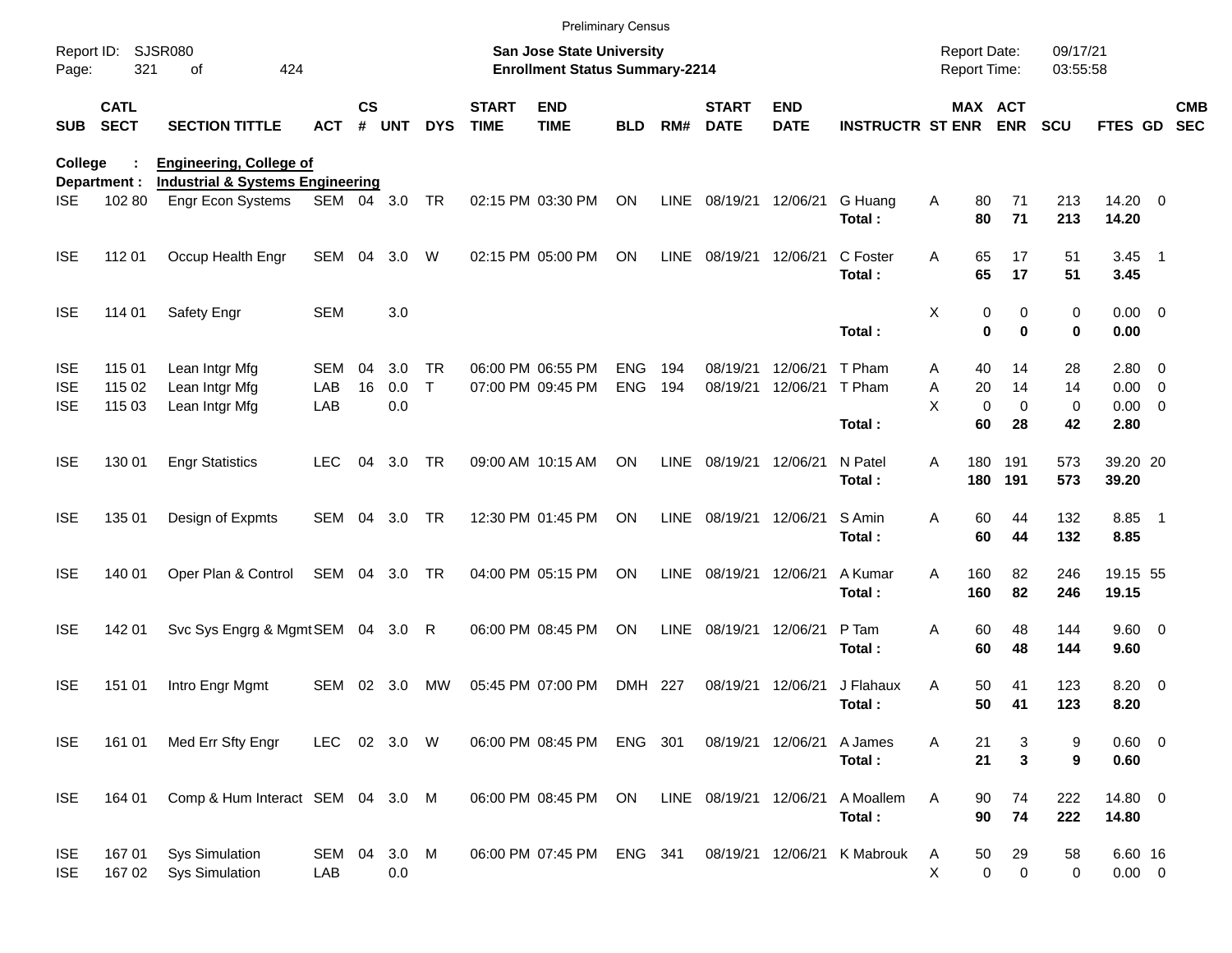|            |                            |                                |            |                    |            |              |                             | <b>Preliminary Census</b>                                          |            |              |                             |                           |                         |                                            |                       |                      |             |     |            |
|------------|----------------------------|--------------------------------|------------|--------------------|------------|--------------|-----------------------------|--------------------------------------------------------------------|------------|--------------|-----------------------------|---------------------------|-------------------------|--------------------------------------------|-----------------------|----------------------|-------------|-----|------------|
| Page:      | Report ID: SJSR080<br>322  | 424<br>of                      |            |                    |            |              |                             | San Jose State University<br><b>Enrollment Status Summary-2214</b> |            |              |                             |                           |                         | <b>Report Date:</b><br><b>Report Time:</b> |                       | 09/17/21<br>03:55:58 |             |     |            |
| <b>SUB</b> | <b>CATL</b><br><b>SECT</b> | <b>SECTION TITTLE</b>          | <b>ACT</b> | $\mathsf{cs}$<br># | <b>UNT</b> | <b>DYS</b>   | <b>START</b><br><b>TIME</b> | <b>END</b><br><b>TIME</b>                                          | <b>BLD</b> | RM#          | <b>START</b><br><b>DATE</b> | <b>END</b><br><b>DATE</b> | <b>INSTRUCTR ST ENR</b> |                                            | MAX ACT<br><b>ENR</b> | <b>SCU</b>           | FTES GD SEC |     | <b>CMB</b> |
| <b>ISE</b> | 16703                      | <b>Sys Simulation</b>          | LAB        |                    | 0.0        |              |                             |                                                                    |            |              |                             |                           |                         | X<br>0                                     | 0                     | 0                    | $0.00 \t 0$ |     |            |
| <b>ISE</b> | 167 04                     | <b>Sys Simulation</b>          | LAB        | 16                 | 0.0        | M            |                             | 10:45 AM 01:30 PM                                                  | <b>ENG</b> | 333          | 08/19/21                    | 12/06/21                  | K Mabrouk               | A<br>25                                    | 8                     | 8                    | 0.00        | - 6 |            |
| <b>ISE</b> | 167 05                     | <b>Sys Simulation</b>          | LAB        | 16                 | 0.0        | M            |                             | 02:15 PM 05:00 PM                                                  | <b>ENG</b> | 333          | 08/19/21                    | 12/06/21                  | K Mabrouk               | 25<br>A                                    | 21                    | 21                   | $0.00$ 10   |     |            |
|            |                            |                                |            |                    |            |              |                             |                                                                    |            |              |                             |                           | Total:                  | 100                                        | 58                    | 87                   | 6.60        |     |            |
| <b>ISE</b> | 180 01                     | <b>Individ Studies</b>         | <b>SUP</b> | 36                 | 1.0        | <b>TBA</b>   |                             |                                                                    | ON         | <b>LINE</b>  | 08/19/21                    | 12/06/21                  | H Tsao                  | 35<br>Α                                    | 1                     | 1                    | $0.07$ 0    |     |            |
| <b>ISE</b> | 180 02                     | <b>Individ Studies</b>         | <b>SUP</b> | 36                 | 2.0        | <b>TBA</b>   |                             |                                                                    | ON         | <b>LINE</b>  | 08/19/21                    | 12/06/21                  |                         | 35<br>Α                                    | 0                     | 0                    | $0.00 \t 0$ |     |            |
| <b>ISE</b> | 180 03                     | <b>Individ Studies</b>         | <b>SUP</b> | 36                 | 3.0        | <b>TBA</b>   |                             |                                                                    | ΟN         | <b>LINE</b>  | 08/19/21                    | 12/06/21                  |                         | A<br>35                                    | 0                     | 0                    | $0.00 \t 0$ |     |            |
|            |                            |                                |            |                    |            |              |                             |                                                                    |            |              |                             |                           | Total:                  | 105                                        | $\blacktriangleleft$  | 1                    | 0.07        |     |            |
| <b>ISE</b> | 194 01                     | Analytics Workshop             | LAB        |                    | 16 1.0     | W            |                             | 10:45 AM 01:30 PM                                                  | <b>ENG</b> | 488          | 08/19/21                    | 12/06/21                  | H Liu                   | 30<br>Α                                    | 14                    | 14                   | $0.93$ 0    |     |            |
|            |                            |                                |            |                    |            |              |                             |                                                                    |            |              |                             |                           | Total:                  | 30                                         | 14                    | 14                   | 0.93        |     |            |
| <b>ISE</b> |                            | 195A 01 Sr ISE Design I        | LAB        |                    | 16 1.0 F   |              |                             | 09:30 AM 12:15 PM                                                  |            |              | 08/19/21                    | 12/06/21                  | K Mabrouk               | A<br>40                                    | 19                    | 19                   | $1.27 \t 0$ |     |            |
|            |                            |                                |            |                    |            |              |                             |                                                                    |            |              |                             |                           | Total:                  | 40                                         | 19                    | 19                   | 1.27        |     |            |
| <b>ISE</b> |                            | 195B 01 Sr ISE Design II       | LAB        |                    | 16 3.0 F   |              |                             | 01:30 PM 04:15 PM                                                  |            |              | 08/19/21                    | 12/06/21                  | P Tam                   | Α<br>40                                    | 17                    | 51                   | $3.40 \ 0$  |     |            |
|            |                            |                                |            |                    |            |              |                             |                                                                    |            |              |                             |                           | Total:                  | 40                                         | 17                    | 51                   | 3.40        |     |            |
| <b>ISE</b> | 201 01                     | Math Dec. & Data Sci LEC       |            |                    | 02 3.0     | R            |                             | 06:00 PM 08:45 PM                                                  | ON         | LINE         | 08/19/21                    | 12/06/21                  | S Gupta                 | 80<br>Α                                    | 87                    | 261                  | 21.70 86    |     |            |
|            |                            |                                |            |                    |            |              |                             |                                                                    |            |              |                             |                           | Total:                  | 80                                         | 87                    | 261                  | 21.70       |     |            |
| <b>ISE</b> | 203 80                     | Agile Sys Engr                 | <b>LEC</b> |                    | 3.0        |              |                             |                                                                    |            |              |                             |                           |                         | X<br>0                                     | 0                     | 0                    | $0.00 \t 0$ |     |            |
|            |                            |                                |            |                    |            |              |                             |                                                                    |            |              |                             |                           | Total:                  | $\mathbf 0$                                | $\bf{0}$              | 0                    | 0.00        |     |            |
| <b>ISE</b> | 210 01                     | <b>Hum Factors Des</b>         | <b>SEM</b> |                    | 3.0        |              |                             |                                                                    |            |              |                             |                           |                         | 0<br>Х                                     | 0                     | 0                    | $0.00 \t 0$ |     |            |
| <b>ISE</b> | 210 02                     | Hum Factors Des                | SEM        | 05                 | 3.0        | M            |                             | 06:00 PM 08:45 PM                                                  | CL.        | 226          | 08/19/21                    | 12/06/21                  | G Huang                 | A<br>50                                    | 38                    | 114                  | 9.50 38     |     |            |
|            |                            |                                |            |                    |            |              |                             |                                                                    |            |              |                             |                           | Total:                  | 50                                         | 38                    | 114                  | 9.50        |     |            |
| <b>ISE</b> | 212 01                     | Hum Factors Exp                | SEM 05     |                    | 3.0        | R            |                             | 06:00 PM 08:45 PM                                                  | <b>ENG</b> | 331          | 08/19/21                    | 12/06/21                  | A Kumar                 | 50<br>Α                                    | 32                    | 96                   | 8.00 32     |     |            |
|            |                            |                                |            |                    |            |              |                             |                                                                    |            |              |                             |                           | Total:                  | 50                                         | 32                    | 96                   | 8.00        |     |            |
| ISE.       | 214 01                     | <b>Enterp Engr</b>             | <b>LEC</b> |                    | 02 3.0 F   |              |                             | 09:00 AM 11:45 AM                                                  | ON         |              | LINE 08/19/21 12/06/21      |                           | J Barjis                | 50<br>Α                                    | 23                    | 69                   | 5.75 23     |     |            |
|            |                            |                                |            |                    |            |              |                             |                                                                    |            |              |                             |                           | Total:                  | 50                                         | 23                    | 69                   | 5.75        |     |            |
|            | 217 01                     |                                | SEM        |                    | 3.0        |              |                             | 06:00 PM 08:45 PM                                                  | ENG        |              |                             | 12/06/21                  | A Moallem               |                                            |                       |                      | 3.75 15 C   |     |            |
| ISE.       | CMPE 217 01                | Hum Cmptr Int<br>Hum Cmptr Int | SEM        | 04<br>04           | 3.0        | W<br>W       |                             | 06:00 PM 08:45 PM                                                  | ENG        | - 341<br>341 | 08/19/21<br>08/19/21        | 12/06/21                  | A Moallem               | 50<br>A<br>0<br>Α                          | 15<br>10              | 45<br>30             | 2.50 10 C   |     |            |
| <b>ISE</b> | 217 02                     | Hum Cmptr Int                  | SEM        |                    | 04 3.0     | $\mathsf{R}$ |                             | 06:00 PM 08:45 PM                                                  | ENG 341    |              | 08/19/21                    |                           | 12/06/21 A Moallem      | Α<br>50                                    | 17                    | 51                   | 4.25 17 C   |     |            |
|            | CMPE 217 02                | Hum Cmptr Int                  | SEM        |                    | 04 3.0 R   |              |                             | 06:00 PM 08:45 PM                                                  | ENG 341    |              | 08/19/21                    |                           | 12/06/21 A Moallem      | Α                                          | 0<br>$\overline{a}$   | $\,6\,$              | 0.50 2 C    |     |            |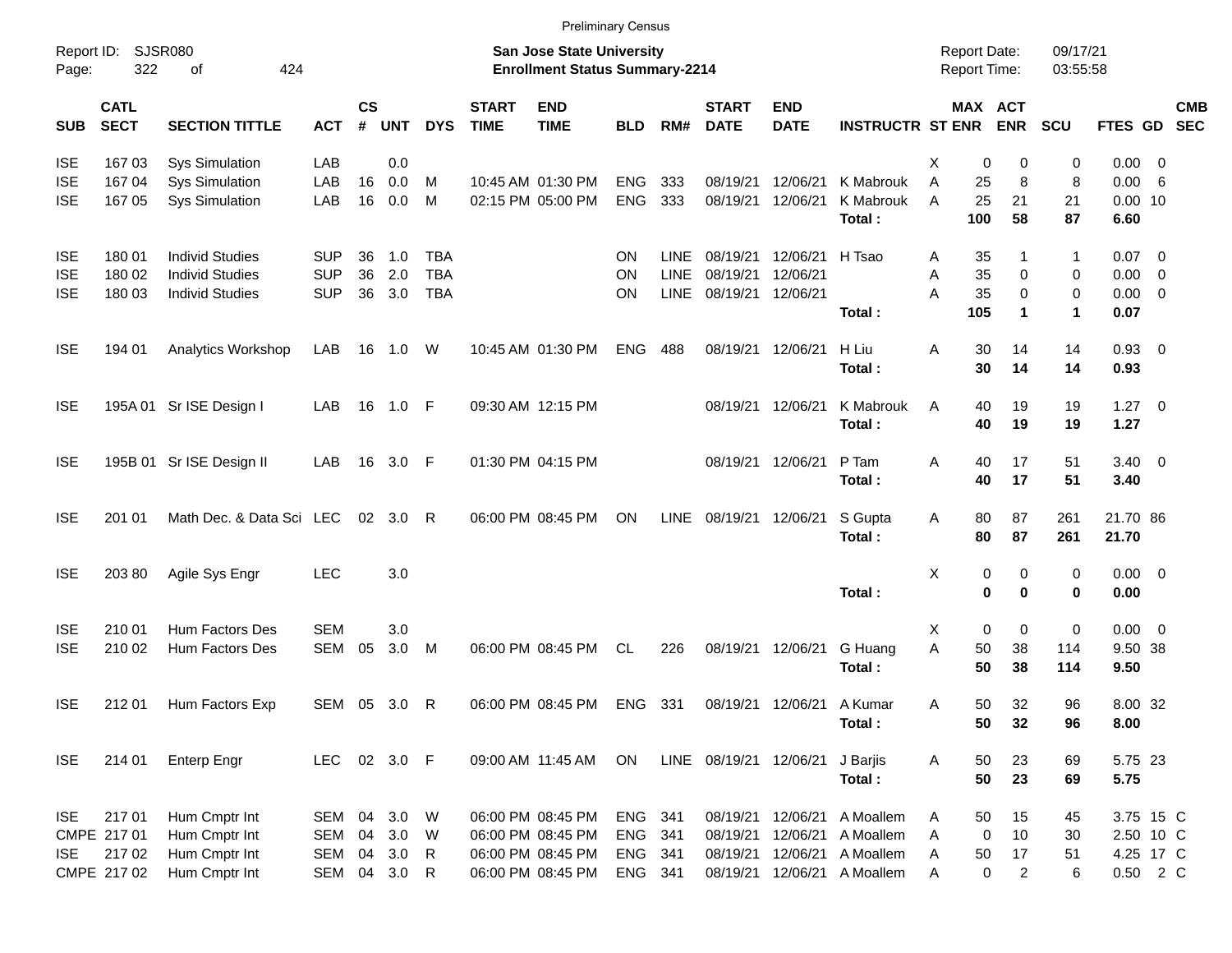|                                                      |                                      |                                                  |                                                      |                    |                                |                          |                             | <b>Preliminary Census</b>                                                 |                      |             |                                                                |                           |                                                                                               |                                       |                           |                              |                                                           |                          |
|------------------------------------------------------|--------------------------------------|--------------------------------------------------|------------------------------------------------------|--------------------|--------------------------------|--------------------------|-----------------------------|---------------------------------------------------------------------------|----------------------|-------------|----------------------------------------------------------------|---------------------------|-----------------------------------------------------------------------------------------------|---------------------------------------|---------------------------|------------------------------|-----------------------------------------------------------|--------------------------|
| Page:                                                | Report ID: SJSR080<br>323            | 424<br>of                                        |                                                      |                    |                                |                          |                             | <b>San Jose State University</b><br><b>Enrollment Status Summary-2214</b> |                      |             |                                                                |                           |                                                                                               | <b>Report Date:</b><br>Report Time:   |                           | 09/17/21<br>03:55:58         |                                                           |                          |
| <b>SUB</b>                                           | <b>CATL</b><br><b>SECT</b>           | <b>SECTION TITTLE</b>                            | <b>ACT</b>                                           | $\mathsf{cs}$<br># | <b>UNT</b>                     | <b>DYS</b>               | <b>START</b><br><b>TIME</b> | <b>END</b><br><b>TIME</b>                                                 | <b>BLD</b>           | RM#         | <b>START</b><br><b>DATE</b>                                    | <b>END</b><br><b>DATE</b> | <b>INSTRUCTR ST ENR</b>                                                                       | MAX ACT                               | <b>ENR</b>                | <b>SCU</b>                   | FTES GD                                                   | <b>CMB</b><br><b>SEC</b> |
|                                                      |                                      |                                                  |                                                      |                    |                                |                          |                             |                                                                           |                      |             |                                                                |                           | Total:                                                                                        | 100                                   | 44                        | 132                          | 11.00                                                     |                          |
| <b>ISE</b>                                           | 220 01                               | Int. Design II                                   | <b>LEC</b>                                           | 02                 | 3.0                            | M                        |                             | 06:00 PM 08:45 PM                                                         | <b>ENG</b>           | 339         | 08/19/21                                                       | 12/06/21                  | D Rosenberg A<br>Total:                                                                       | 40<br>40                              | 16<br>16                  | 48<br>48                     | 4.00 16<br>4.00                                           |                          |
| <b>ISE</b>                                           | 222 01                               | Adv Sys Engr                                     | SEM 05                                               |                    | 3.0                            | W                        |                             | 06:00 PM 08:45 PM                                                         | ON                   | <b>LINE</b> | 08/19/21                                                       | 12/06/21                  | R Srinivasan A<br>Total:                                                                      | 80<br>80                              | 57<br>57                  | 171<br>171                   | 14.25 57<br>14.25                                         |                          |
| <b>ISE</b>                                           | 230 01                               | Adv Oper Resrch                                  | SEM                                                  | 05                 | 3.0                            | W                        |                             | 04:00 PM 06:45 PM                                                         | <b>CL</b>            | 222         | 08/19/21                                                       | 12/06/21                  | H Tsao<br>Total:                                                                              | 50<br>Α<br>50                         | 28<br>28                  | 84<br>84                     | 7.00 28<br>7.00                                           |                          |
| <b>ISE</b>                                           | 235 01                               | Qual Assur & Relia                               | SEM                                                  | 05                 | 3.0                            | $\mathsf{R}$             |                             | 06:00 PM 08:45 PM                                                         | <b>ENG</b>           | 343         | 08/19/21                                                       | 12/06/21                  | Y Wei<br>Total:                                                                               | 50<br>Α<br>50                         | 33<br>33                  | 99<br>99                     | 8.25 33<br>8.25                                           |                          |
| <b>ISE</b>                                           | 243 01                               | Adv SC Analytics                                 | <b>LEC</b>                                           |                    | 3.0                            |                          |                             |                                                                           |                      |             |                                                                |                           | Total:                                                                                        | Χ<br>0<br>$\bf{0}$                    | 0<br>$\bf{0}$             | 0<br>0                       | $0.00 \t 0$<br>0.00                                       |                          |
| <b>ISE</b>                                           | 245 01                               | Adv Sply Chain Engr                              | LEC                                                  |                    | 04 3.0 M                       |                          |                             | 04:00 PM 06:45 PM                                                         | CL.                  | 222         | 08/19/21                                                       | 12/06/21                  | H Liu<br>Total:                                                                               | 50<br>Α<br>50                         | 54<br>54                  | 162<br>162                   | 13.45 53<br>13.45                                         |                          |
| <b>ISE</b>                                           | 251 01                               | Mang Lean Imprvmnt PSEM 04 3.0 M                 |                                                      |                    |                                |                          |                             | 06:00 PM 08:45 PM                                                         | ON                   | <b>LINE</b> | 08/19/21                                                       | 12/06/21                  | H Tsao<br>Total:                                                                              | A<br>150<br>150                       | 50<br>50                  | 150<br>150                   | 12.50 50<br>12.50                                         |                          |
| <b>ISE</b>                                           | 261 01                               | <b>Med Errors Reduct</b>                         | <b>LEC</b>                                           | 02                 | 3.0                            | W                        |                             | 06:00 PM 08:45 PM                                                         | <b>ENG</b>           | 339         | 08/19/21                                                       | 12/06/21                  | A James<br>Total:                                                                             | 30<br>A<br>30                         | 8<br>8                    | 24<br>24                     | 2.00 8<br>2.00                                            |                          |
| <b>ISE</b><br><b>ISE</b>                             | 290 01<br>290 02                     | HF/Ergo Prof Sem<br>HF/Ergo Prof Sem             | <b>SEM</b><br><b>SEM</b>                             | 05                 | 2.0<br>2.0                     | $\mathsf{R}$             |                             | 03:00 PM 04:45 PM                                                         | <b>ENG</b>           | 341         | 08/19/21                                                       | 12/06/21                  | A Andre<br>Total:                                                                             | 0<br>X<br>A<br>50<br>50               | 0<br>30<br>30             | 0<br>60<br>60                | $0.00 \t 0$<br>5.00 30<br>5.00                            |                          |
| <b>ISE</b><br><b>ISE</b>                             | 297 01<br>297 02                     | Sp Topics IE<br>Sp Topics IE                     | SEM 05 1.0 TBA<br>SEM 05 3.0 TBA                     |                    |                                |                          |                             |                                                                           | ON<br>ON             |             | LINE 08/19/21 12/06/21 H Tsao<br>LINE 08/19/21 12/06/21        |                           | Total:                                                                                        | 25<br>A<br>25<br>Α<br>50              | 8<br>0<br>8               | 8<br>0<br>8                  | 0.67 8<br>$0.00 \t 0$<br>0.67                             |                          |
| <b>ISE</b><br><b>ISE</b><br><b>ISE</b><br><b>ISE</b> | 298 01<br>298 02<br>298 03<br>298 04 | Spec Prob<br>Spec Prob<br>Spec Prob<br>Spec Prob | <b>SUP</b><br><b>SUP</b><br><b>SUP</b><br><b>SUP</b> |                    | 25 1.0 TBA<br>25 2.0<br>25 3.0 | TBA<br>TBA<br>25 4.0 TBA |                             |                                                                           | ON<br>ON<br>ON<br>ON |             | LINE 08/19/21<br>LINE 08/19/21<br>LINE 08/19/21 12/06/21 H Liu |                           | LINE 08/19/21 12/06/21 D Rosenberg A<br>12/06/21 D Rosenberg A<br>12/06/21 L Freund<br>Total: | 30<br>30<br>30<br>A<br>30<br>Α<br>120 | 13<br>10<br>40<br>4<br>67 | 13<br>20<br>120<br>16<br>169 | 1.08 13<br>1.67 10<br>10.00 40<br>$1.33 \quad 4$<br>14.08 |                          |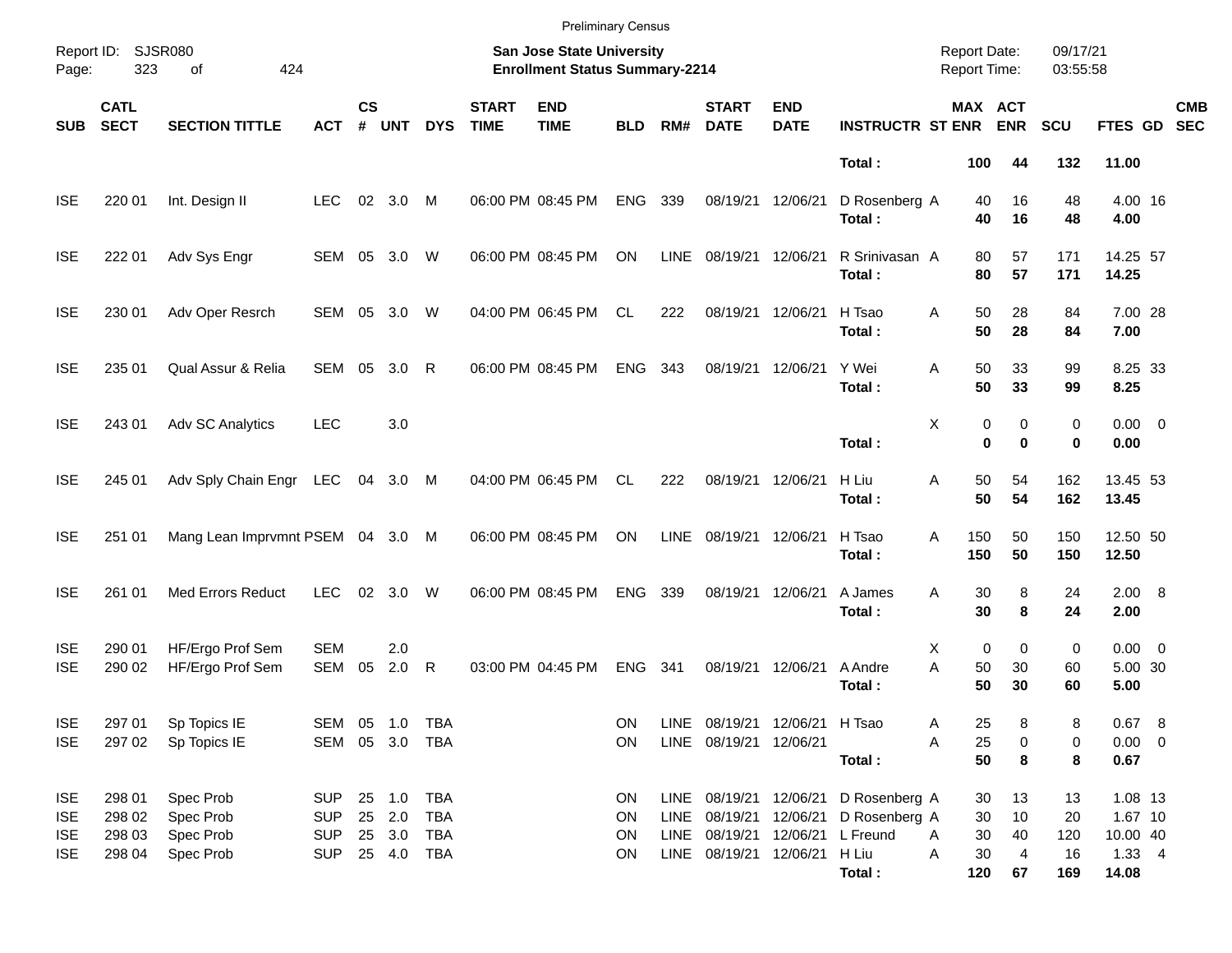|                     |                            |                                             |            |                |            |            |                             |                                                                           | <b>Preliminary Census</b> |       |                             |                                                   |                           |   |                                            |                         |                      |                          |    |                          |
|---------------------|----------------------------|---------------------------------------------|------------|----------------|------------|------------|-----------------------------|---------------------------------------------------------------------------|---------------------------|-------|-----------------------------|---------------------------------------------------|---------------------------|---|--------------------------------------------|-------------------------|----------------------|--------------------------|----|--------------------------|
| Report ID:<br>Page: | 324                        | SJSR080<br>οf<br>424                        |            |                |            |            |                             | <b>San Jose State University</b><br><b>Enrollment Status Summary-2214</b> |                           |       |                             |                                                   |                           |   | <b>Report Date:</b><br><b>Report Time:</b> |                         | 09/17/21<br>03:55:58 |                          |    |                          |
| <b>SUB</b>          | <b>CATL</b><br><b>SECT</b> | <b>SECTION TITTLE</b>                       | <b>ACT</b> | <b>CS</b><br># | <b>UNT</b> | <b>DYS</b> | <b>START</b><br><b>TIME</b> | <b>END</b><br><b>TIME</b>                                                 | <b>BLD</b>                | RM#   | <b>START</b><br><b>DATE</b> | <b>END</b><br><b>DATE</b>                         | <b>INSTRUCTR ST ENR</b>   |   | MAX                                        | ACT<br><b>ENR</b>       | <b>SCU</b>           | <b>FTES GD</b>           |    | <b>CMB</b><br><b>SEC</b> |
| <b>ISE</b>          | 299 01                     | <b>Masters Thesis</b>                       | <b>SUP</b> | 25             | 1.0        | <b>TBA</b> |                             |                                                                           | ON                        | LINE. | 08/19/21                    | 12/06/21                                          |                           | A | 25                                         | $\mathbf{0}$            | 0                    | 0.00                     | -0 |                          |
| <b>ISE</b>          | 299 02                     | <b>Masters Thesis</b>                       | <b>SUP</b> | 25             | 2.0        | <b>TBA</b> |                             |                                                                           | ON                        | LINE. | 08/19/21                    | 12/06/21                                          |                           | A | 25                                         | $\mathbf 0$             | $\mathbf{0}$         | 0.00                     | -0 |                          |
| <b>ISE</b>          | 299 03                     | <b>Masters Thesis</b>                       | <b>SUP</b> | 25             | 3.0        | <b>TBA</b> |                             |                                                                           | ON                        | LINE. | 08/19/21                    | 12/06/21                                          |                           | A | 25                                         | 0                       | 0                    | 0.00                     | 0  |                          |
| <b>ISE</b>          | 299 04                     | <b>Masters Thesis</b>                       | <b>SUP</b> | 25             | 4.0        | TBA        |                             |                                                                           | ΟN                        | LINE  | 08/19/21                    | 12/06/21                                          |                           | A | 25                                         | 0                       | 0                    | 0.00                     | -0 |                          |
|                     |                            |                                             |            |                |            |            |                             |                                                                           |                           |       |                             |                                                   | Total:                    |   | 100                                        | 0                       | 0                    | 0.00                     |    |                          |
|                     | Department :               | <b>Industrial &amp; Systems Engineering</b> |            |                |            |            |                             |                                                                           |                           |       |                             | <b>Lower Division :</b><br><b>Upper Division:</b> | Department Total:         |   | 2241<br>0<br>1141                          | 1283<br>$\bf{0}$<br>708 | 3574<br>0<br>1927    | 270.27<br>0.00<br>133.12 |    |                          |
|                     |                            |                                             |            |                |            |            |                             |                                                                           |                           |       |                             |                                                   | <b>Graduate Division:</b> |   | 1100                                       | 575                     | 1647                 | 137.15                   |    |                          |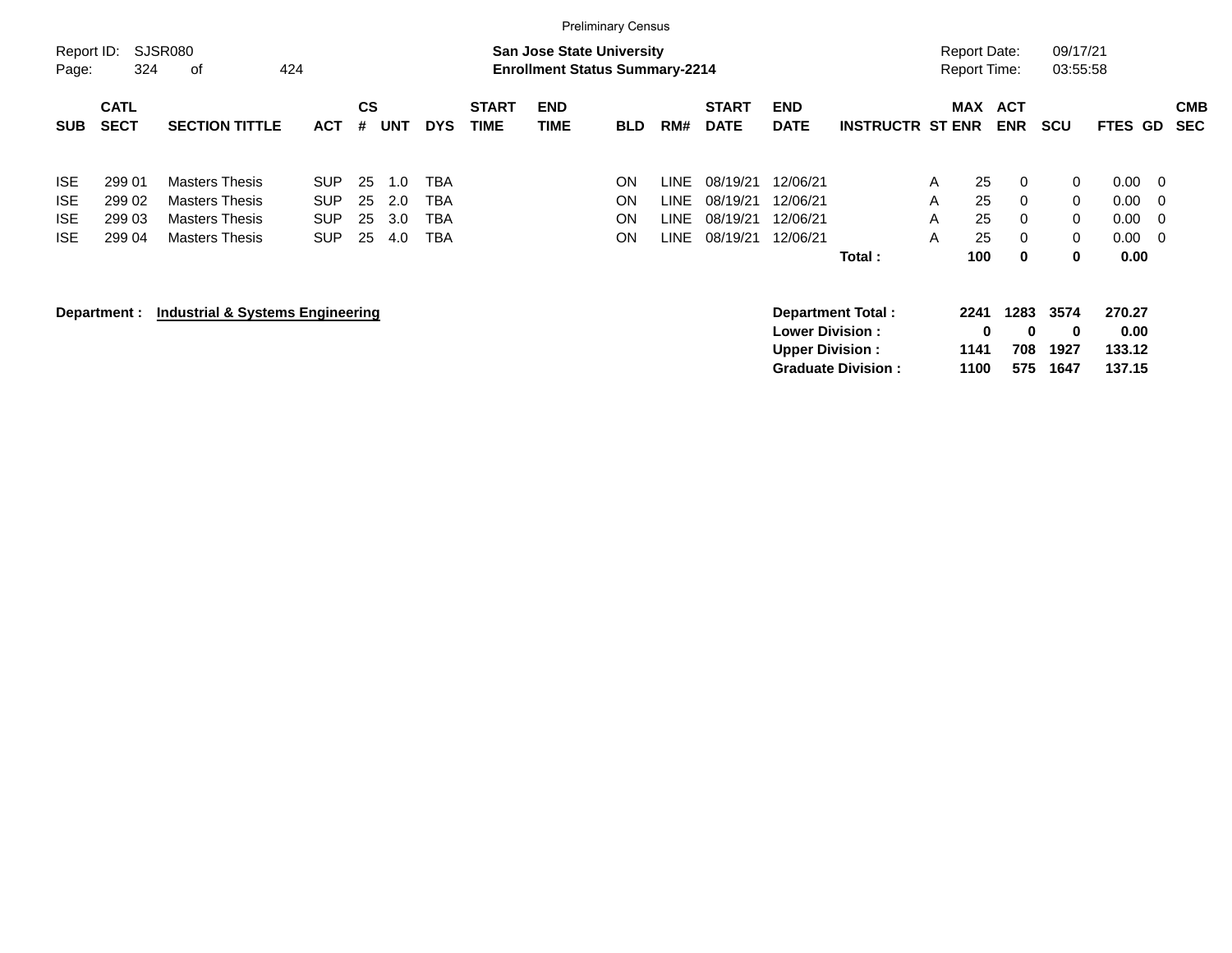|                     |                            |                                |                   |                    |            |            |                             | <b>Preliminary Census</b>                                                 |                         |             |                             |                           |                         |                                            |          |                       |                      |              |                          |                          |
|---------------------|----------------------------|--------------------------------|-------------------|--------------------|------------|------------|-----------------------------|---------------------------------------------------------------------------|-------------------------|-------------|-----------------------------|---------------------------|-------------------------|--------------------------------------------|----------|-----------------------|----------------------|--------------|--------------------------|--------------------------|
| Report ID:<br>Page: | 325                        | <b>SJSR080</b><br>424<br>οf    |                   |                    |            |            |                             | <b>San Jose State University</b><br><b>Enrollment Status Summary-2214</b> |                         |             |                             |                           |                         | <b>Report Date:</b><br><b>Report Time:</b> |          |                       | 09/17/21<br>03:55:58 |              |                          |                          |
| <b>SUB</b>          | <b>CATL</b><br><b>SECT</b> | <b>SECTION TITTLE</b>          | <b>ACT</b>        | $\mathsf{cs}$<br># | <b>UNT</b> | <b>DYS</b> | <b>START</b><br><b>TIME</b> | <b>END</b><br><b>TIME</b>                                                 | <b>BLD</b>              | RM#         | <b>START</b><br><b>DATE</b> | <b>END</b><br><b>DATE</b> | <b>INSTRUCTR ST ENR</b> |                                            |          | MAX ACT<br><b>ENR</b> | <b>SCU</b>           | FTES GD      |                          | <b>CMB</b><br><b>SEC</b> |
| College             |                            | <b>Engineering, College of</b> |                   |                    |            |            |                             |                                                                           |                         |             |                             |                           |                         |                                            |          |                       |                      |              |                          |                          |
|                     | Department :               | <b>Technology</b>              |                   |                    |            | R          |                             |                                                                           |                         |             | 08/19/21                    | 12/06/21                  |                         |                                            |          |                       |                      |              |                          |                          |
| <b>TECH</b>         | 20A 01                     | Comp Aid Graphics              | <b>LEC</b><br>LAB | 02<br>16           | 2.0<br>0.0 | W          |                             | 09:00 AM 09:50 AM                                                         | <b>ON</b><br><b>ENG</b> | LINE<br>103 | 08/19/21                    | 12/06/21                  | D Yan<br>D Yan          | Α<br>A                                     | 30<br>30 | 16<br>16              | 16<br>16             | 2.13<br>0.00 | 0<br>- 0                 |                          |
| <b>TECH</b>         | 20A 11                     | Comp Aid Graphics              |                   |                    |            |            |                             | 06:00 PM 08:45 PM                                                         |                         |             |                             |                           | Total:                  |                                            | 60       | 32                    | 32                   | 2.13         |                          |                          |
| <b>TECH</b>         | 30 01                      | Intro Python Prog              | <b>LEC</b>        | 02                 | 3.0        | TR         |                             | 04:00 PM 05:15 PM                                                         | <b>ON</b>               | <b>LINE</b> | 08/19/21                    | 12/06/21                  | H Sun                   | Α                                          | 37       | 36                    | 108                  | 7.20         | - 0                      |                          |
| TECH                | 30 02                      | Intro Python Prog              | <b>LEC</b>        | 02                 | 3.0        | <b>MW</b>  |                             | 10:45 AM 12:00 PM                                                         | ON                      | <b>LINE</b> | 08/19/21                    | 12/06/21                  | H Sun                   | A                                          | 37       | 38                    | 114                  | 7.60         | - 0                      |                          |
|                     |                            |                                |                   |                    |            |            |                             |                                                                           |                         |             |                             |                           | Total:                  |                                            | 74       | 74                    | 222                  | 14.80        |                          |                          |
| TECH 31 01          |                            | Qual Assur & Control           | LEC               | 01                 | 3.0        | MW         |                             | 09:00 AM 10:15 AM                                                         | <b>ON</b>               | <b>LINE</b> | 08/19/21                    | 12/06/21                  | S Obi                   | Α                                          | 40       | 19                    | 57                   | 3.80         | $\overline{0}$           |                          |
|                     |                            |                                |                   |                    |            |            |                             |                                                                           |                         |             |                             |                           | Total:                  |                                            | 40       | 19                    | 57                   | 3.80         |                          |                          |
| <b>TECH</b>         | 41 11                      | Mach Shop Safety               | LAB               | 16                 | 1.0        | Т          |                             | 09:00 AM 11:45 AM                                                         | IS                      | 119         | 08/19/21                    | 12/06/21                  | C March                 | A                                          | 14       | 3                     | 3                    | 0.20         |                          | 0 <sup>C</sup>           |
| ME                  | 41 11                      | Mach Shop Safety               | LAB               | 16                 | 1.0        | т          |                             | 09:00 AM 11:45 AM                                                         | IS                      | 119         | 08/19/21                    | 12/06/21                  | C March                 | Α                                          | 0        | 15                    | 15                   | 1.00         |                          | 0 <sup>C</sup>           |
| <b>TECH</b>         | 41 12                      | Mach Shop Safety               | LAB               | 16                 | 1.0        | т          |                             | 01:30 PM 04:15 PM                                                         | IS.                     | 119         | 08/19/21                    | 12/06/21                  | C March                 | A                                          | 14       | 4                     | 4                    | 0.27         |                          | 0 <sup>C</sup>           |
| MЕ                  | 41 12                      | Mach Shop Safety               | LAB               | 16                 | 1.0        | т          |                             | 01:30 PM 04:15 PM                                                         | IS.                     | 119         | 08/19/21                    | 12/06/21                  | C March                 | A                                          | 0        | 10                    | 10                   | 0.67         |                          | 0 <sup>C</sup>           |
| <b>TECH</b>         | 41 13                      | Mach Shop Safety               | LAB               | 16                 | 1.0        | т          |                             | 06:00 PM 08:45 PM                                                         | IS                      | 119         | 08/19/21                    | 12/06/21                  | C March                 | A                                          | 14       | $\mathbf 0$           | $\mathbf 0$          | 0.00         |                          | 0 <sup>C</sup>           |
| MЕ                  | 41 13                      | Mach Shop Safety               | LAB               | 16                 | 1.0        | т          |                             | 06:00 PM 08:45 PM                                                         | IS                      | 119         | 08/19/21                    | 12/06/21                  | C March                 | A                                          | 0        | 15                    | 15                   | 1.00         |                          | 0 <sup>C</sup>           |
| <b>TECH</b>         | 41 14                      | Mach Shop Safety               | LAB               | 16                 | 1.0        | M          |                             | 09:00 AM 11:45 AM                                                         | IS                      | 119         | 08/19/21                    | 12/06/21                  | A Rossetti              | A                                          | 14       | $\overline{1}$        | $\mathbf{1}$         | 0.07         |                          | 0 <sup>C</sup>           |
| ME                  | 41 14                      | Mach Shop Safety               | LAB               | 16                 | 1.0        | M          |                             | 09:00 AM 11:45 AM                                                         | IS                      | 119         | 08/19/21                    | 12/06/21                  | A Rossetti              | A                                          | 0        | 14                    | 14                   | 0.93         |                          | 0 <sup>C</sup>           |
| <b>TECH</b>         | 41 15                      | Mach Shop Safety               | LAB               | 16                 | 1.0        | R          |                             | 01:30 PM 04:15 PM                                                         | IS                      | 119         | 08/19/21                    | 12/06/21                  | M Appio                 | A                                          | 14       | 0                     | $\mathbf 0$          | 0.00         |                          | 0 <sup>C</sup>           |
| MЕ                  | 41 15                      | Mach Shop Safety               | LAB               | 16                 | 1.0        | R          |                             | 01:30 PM 04:15 PM                                                         | IS                      | 119         | 08/19/21                    | 12/06/21                  | M Appio                 | A                                          | 0        | 14                    | 14                   | 0.93         |                          | 0 <sup>o</sup>           |
| <b>TECH</b>         | 41 16                      | Mach Shop Safety               | LAB               | 16                 | 1.0        | R          |                             | 05:45 PM 08:30 PM                                                         | IS.                     | 119         | 08/19/21                    | 12/06/21                  |                         | A                                          | 14       | 5                     | 5                    | 0.33         |                          | 0 <sup>C</sup>           |
| MЕ                  | 41 16                      | Mach Shop Safety               | LAB               | 16                 | 1.0        | R          |                             | 05:45 PM 08:30 PM                                                         | IS                      | 119         | 08/19/21                    | 12/06/21                  |                         | A                                          | 0        | 11                    | 11                   | 0.73         |                          | 0 <sup>C</sup>           |
| <b>TECH</b>         | 41 17                      | Mach Shop Safety               | LAB               | 16                 | 1.0        | W          |                             | 09:00 AM 11:45 AM                                                         | IS                      | 119         | 08/19/21                    | 12/06/21                  | A Rossetti              | A                                          | 14       | 3                     | 3                    | 0.20         |                          | 0 <sup>o</sup>           |
| MЕ                  | 41 17                      | Mach Shop Safety               | LAB               | 16                 | 1.0        | W          |                             | 09:00 AM 11:45 AM                                                         | IS                      | 119         | 08/19/21                    | 12/06/21                  | A Rossetti              | A                                          | 0        | 13                    | 13                   | 0.87         |                          | 0 <sup>C</sup>           |
| <b>TECH</b>         | 41 18                      | Mach Shop Safety               | LAB               | 16                 | 1.0        | W          |                             | 02:15 PM 04:45 PM                                                         | IS.                     | 119         | 08/19/21                    | 12/06/21                  | M Appio                 | Α                                          | 14       | 3                     | 3                    | 0.20         |                          | 0 <sup>C</sup>           |
| ME                  | 41 18                      | Mach Shop Safety               | LAB               | 16                 | 1.0        | W          |                             | 02:15 PM 04:45 PM                                                         | IS                      | 119         | 08/19/21                    | 12/06/21                  | M Appio                 | A                                          | 0        | 15                    | 15                   | 1.00         |                          | 0 <sup>o</sup>           |
|                     |                            |                                |                   |                    |            |            |                             |                                                                           |                         |             |                             |                           | Total :                 |                                            | 112      | 126                   | 126                  | 8.40         |                          |                          |
| TECH 46 01          |                            | Mach Oper & Mgmt               | LEC.              | 02                 | 3.0        | MW         |                             | 12:30 PM 01:20 PM                                                         | IS                      | 216         |                             | 08/19/21 12/06/21         | M Appio                 | A                                          | 14       | 20                    | 40                   | 4.00         | $\overline{\mathbf{0}}$  |                          |
| TECH 46 11          |                            | Mach Oper & Mgmt               | LAB               |                    | 16 0.0     | M          |                             | 01:30 PM 04:15 PM                                                         | IS.                     | 119         | 08/19/21                    | 12/06/21                  | M Appio                 | Α                                          | 14       | 20                    | 20                   | 0.00         | $\overline{\mathbf{0}}$  |                          |
|                     |                            |                                |                   |                    |            |            |                             |                                                                           |                         |             |                             |                           | Total:                  |                                            | 28       | 40                    | 60                   | 4.00         |                          |                          |
| TECH 60 01          |                            | Intro Electronics              | <b>LEC</b>        |                    | 02 3.0     | MW         |                             | 03:00 PM 03:50 PM                                                         | ON                      | LINE        |                             | 08/19/21 12/06/21         | M Mortezaie A           |                                            | 36       | 36                    | 72                   | 7.20         | $\overline{\phantom{0}}$ |                          |
|                     | TECH 60 02                 | Intro Electronics              | <b>LEC</b>        |                    | 02 3.0     | <b>TR</b>  |                             | 10:45 AM 11:35 AM                                                         | ON                      | LINE        | 08/19/21                    | 12/06/21                  | F Mahzabeen A           |                                            | 30       | 28                    | 56                   | 5.60 0       |                          |                          |
| TECH 60 11          |                            | Intro Electronics              | LAB               |                    | 16 0.0     | F          |                             | 09:00 AM 11:45 AM                                                         | IS.                     | 117         | 08/19/21                    | 12/06/21                  | M Mortezaie A           |                                            | 20       | 17                    | 17                   | $0.00 \t 0$  |                          |                          |
|                     | TECH 60 12                 | Intro Electronics              | LAB               |                    | 16  0.0    | F          |                             | 04:00 PM 06:45 PM                                                         | IS                      | 117         | 08/19/21                    | 12/06/21                  | M Mortezaie A           |                                            | 20       | 19                    | 19                   | $0.00 \t 0$  |                          |                          |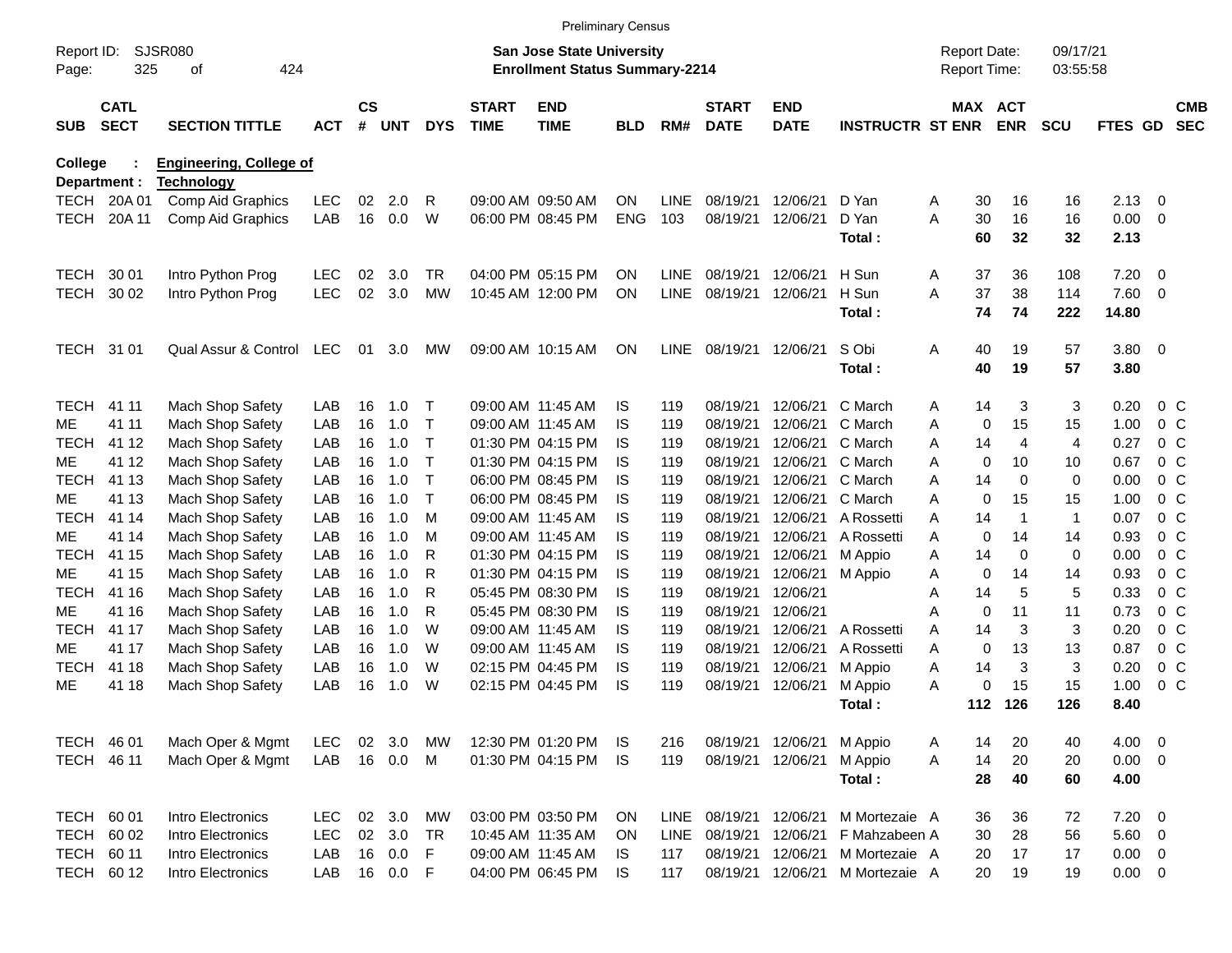|                     |                            |                               |            |                    |            |              |                             | <b>Preliminary Census</b>                                          |            |             |                             |                           |                                      |                                     |                              |                      |                      |                          |                          |
|---------------------|----------------------------|-------------------------------|------------|--------------------|------------|--------------|-----------------------------|--------------------------------------------------------------------|------------|-------------|-----------------------------|---------------------------|--------------------------------------|-------------------------------------|------------------------------|----------------------|----------------------|--------------------------|--------------------------|
| Report ID:<br>Page: | 326                        | <b>SJSR080</b><br>424<br>of   |            |                    |            |              |                             | San Jose State University<br><b>Enrollment Status Summary-2214</b> |            |             |                             |                           |                                      | <b>Report Date:</b><br>Report Time: |                              | 09/17/21<br>03:55:58 |                      |                          |                          |
| <b>SUB</b>          | <b>CATL</b><br><b>SECT</b> | <b>SECTION TITTLE</b>         | <b>ACT</b> | $\mathsf{cs}$<br># | <b>UNT</b> | <b>DYS</b>   | <b>START</b><br><b>TIME</b> | <b>END</b><br><b>TIME</b>                                          | <b>BLD</b> | RM#         | <b>START</b><br><b>DATE</b> | <b>END</b><br><b>DATE</b> | <b>INSTRUCTR ST ENR</b>              |                                     | <b>MAX ACT</b><br><b>ENR</b> | <b>SCU</b>           | FTES GD              |                          | <b>CMB</b><br><b>SEC</b> |
| <b>TECH</b>         | 60 13                      | Intro Electronics             | LAB        |                    | 0.0        |              |                             |                                                                    |            |             |                             |                           |                                      | X<br>0                              | 0                            | 0                    | $0.00 \t 0$          |                          |                          |
| <b>TECH</b>         | 60 14                      | Intro Electronics             | LAB        | 16                 | 0.0        | F            |                             | 12:30 PM 03:15 PM                                                  | <b>IS</b>  | 117         | 08/19/21                    | 12/06/21                  | M Mortezaie<br>Total:                | $\overline{A}$<br>30<br>136         | 28<br>128                    | 28<br>192            | $0.00 \t 0$<br>12.80 |                          |                          |
| <b>TECH</b>         | 6301                       | Analog Digital Circ           | <b>LEC</b> | 02                 | 3.0        | <b>TR</b>    |                             | 03:00 PM 03:50 PM                                                  | ΟN         | <b>LINE</b> | 08/19/21                    | 12/06/21                  | M Mortezaie A                        | 36                                  | 32                           | 64                   | $6.40 \quad 0$       |                          |                          |
| <b>TECH</b>         | 63 11                      | Analog Digital Circ           | LAB        | 16                 | 0.0        | $\top$       |                             | 06:00 PM 08:45 PM                                                  | ΟN         | <b>LINE</b> | 08/19/21                    | 12/06/21                  | M Mortezaie                          | 18<br>A                             | 19                           | 19                   | 0.00                 | $\overline{\phantom{0}}$ |                          |
| <b>TECH</b>         | 63 12                      | Analog Digital Circ           | LAB        |                    | 0.0        |              |                             |                                                                    |            |             |                             |                           |                                      | X<br>$\Omega$                       | $\Omega$                     | 0                    | 0.00                 | $\overline{\mathbf{0}}$  |                          |
| <b>TECH</b>         | 63 13                      | Analog Digital Circ           | LAB        | 16                 | 0.0        | R            |                             | 06:30 PM 09:15 PM                                                  | ON         | LINE        | 08/19/21                    | 12/06/21                  | M Mortezaie<br>Total:                | 18<br>A<br>72                       | 13<br>64                     | 13<br>96             | $0.00 \t 0$<br>6.40  |                          |                          |
| <b>TECH</b>         | 6501                       | Intro to Networks             | <b>LEC</b> | 01                 | 3.0        | <b>TR</b>    |                             | 09:00 AM 09:50 AM                                                  | ΟN         | <b>LINE</b> | 08/19/21                    | 12/06/21                  | R Graziani                           | 30<br>A                             | 27                           | 54                   | $5.40 \ 0$           |                          |                          |
| <b>TECH</b>         | 65 02                      | Intro to Networks             | <b>LEC</b> | 01                 | 3.0        | <b>MW</b>    |                             | 09:00 AM 09:50 AM                                                  | ΟN         | <b>LINE</b> | 08/19/21                    | 12/06/21                  | R Grotegut                           | 30<br>Α                             | 31                           | 62                   | 6.20                 | $\overline{\mathbf{0}}$  |                          |
| <b>TECH</b>         | 65 11                      | Intro to Networks             | LAB        |                    | 0.0        |              |                             |                                                                    |            |             |                             |                           |                                      | X<br>$\mathbf 0$                    | $\mathbf 0$                  | 0                    | 0.00                 | $\overline{\mathbf{0}}$  |                          |
| <b>TECH</b>         | 65 12                      | Intro to Networks             | LAB        | 15                 | 0.0        | M            |                             | 10:45 AM 01:30 PM                                                  | <b>ENG</b> | 490         | 08/19/21                    | 12/06/21                  | R Grotegut                           | 30<br>Α                             | 31                           | 31                   | 0.00                 | $\overline{\phantom{0}}$ |                          |
| <b>TECH</b>         | 65 13                      | Intro to Networks             | LAB        | 15                 | 0.0        | W            |                             | 12:30 PM 03:15 PM                                                  | <b>ENG</b> | 490         | 08/19/21                    | 12/06/21                  | R Grotegut                           | 30<br>A                             | 27                           | 27                   | $0.00 \t 0$          |                          |                          |
|                     |                            |                               |            |                    |            |              |                             |                                                                    |            |             |                             |                           | Total:                               | 120                                 | 116                          | 174                  | 11.60                |                          |                          |
| <b>TECH</b>         | 66 01                      | Network Admin                 | <b>LEC</b> | 02                 | 3.0        | TR           |                             | 12:30 PM 01:20 PM                                                  | ΟN         | <b>LINE</b> | 08/19/21                    | 12/06/21                  | W Abdeljabba A                       | 35                                  | 36                           | 72                   | $7.20 \t 0$          |                          |                          |
| <b>TECH</b>         | 66 11                      | Network Admin                 | LAB        | 16                 | 0.0        | F            | 09:00 AM 11:45 AM           |                                                                    |            |             | 08/19/21                    | 12/06/21                  | W Abdeljabba A                       | 35                                  | 36                           | 36                   | $0.00 \t 0$          |                          |                          |
|                     |                            |                               |            |                    |            |              |                             |                                                                    |            |             |                             |                           | Total:                               | 70                                  | 72                           | 108                  | 7.20                 |                          |                          |
| <b>TECH</b>         | 6701                       | Intro to IoT                  | <b>LEC</b> | 02                 | 3.0        | МW           |                             | 12:30 PM 01:20 PM                                                  | ΟN         | <b>LINE</b> | 08/19/21                    | 12/06/21                  | W Saichek                            | 30<br>A                             | 20                           | 40                   | $4.00 \ 0$           |                          |                          |
| <b>TECH</b>         | 6702                       | Intro to IoT                  | <b>LEC</b> | 02                 | 3.0        | <b>TR</b>    |                             | 10:45 AM 11:35 AM                                                  | ΟN         | <b>LINE</b> | 08/19/21                    | 12/06/21                  | W Saichek                            | 30<br>A                             | 25                           | 50                   | $5.00 \t 0$          |                          |                          |
| <b>TECH</b>         | 67 11                      | Intro to IoT                  | LAB        | 16                 | 0.0        | F            |                             | 12:30 PM 03:15 PM                                                  |            |             | 08/19/21                    | 12/06/21                  | W Saichek                            | 30<br>A                             | 20                           | 20                   | 0.00                 | $\overline{\mathbf{0}}$  |                          |
| <b>TECH</b>         | 67 12                      | Intro to IoT                  | LAB        | 16                 | 0.0        | W            |                             | 09:00 AM 11:45 AM                                                  |            |             | 08/19/21                    | 12/06/21                  | W Saichek                            | 30<br>A                             | 25                           | 25                   | $0.00 \t 0$          |                          |                          |
|                     |                            |                               |            |                    |            |              |                             |                                                                    |            |             |                             |                           | Total:                               | 120                                 | 90                           | 135                  | 9.00                 |                          |                          |
| <b>TECH</b>         | 68 01                      | <b>IoT</b> Systems            | <b>LEC</b> | 02                 | 3.0        | TR           |                             | 10:45 AM 11:35 AM                                                  | ON         | <b>LINE</b> | 08/19/21                    | 12/06/21                  | W Abdeljabba A                       | 35                                  | 39                           | 78                   | 7.80 0               |                          |                          |
| <b>TECH</b>         | 68 11                      | <b>IoT Systems</b>            | LAB        | 16                 | 0.0        | F            |                             | 04:00 PM 06:45 PM                                                  |            |             | 08/19/21                    | 12/06/21                  | W Abdeljabba A                       | 35                                  | 39                           | 39                   | 0.00                 | $\overline{\phantom{0}}$ |                          |
|                     |                            |                               |            |                    |            |              |                             |                                                                    |            |             |                             |                           | Total:                               | 70                                  | 78                           | 117                  | 7.80                 |                          |                          |
|                     | TECH 115 01                | <b>Automation &amp; Cntrl</b> | <b>LEC</b> | 02                 | 3.0        | TR           |                             | 10:45 AM 11:35 AM                                                  | IS         | 216         | 08/19/21                    | 12/06/21                  | A MaraghehmoA                        | 30                                  | 22                           | 44                   | $4.40 \quad 0$       |                          |                          |
|                     | TECH 115 11                | <b>Automation &amp; Cntrl</b> | LAB        |                    | 16  0.0  T |              |                             | 07:30 AM 10:15 AM                                                  |            |             | 08/19/21                    | 12/06/21                  | R Werkman A                          | 30                                  | 22                           | 22                   | $0.00 \t 0$          |                          |                          |
|                     |                            |                               |            |                    |            |              |                             |                                                                    |            |             |                             |                           | Total:                               | 60                                  | 44                           | 66                   | 4.40                 |                          |                          |
|                     | TECH 136 01                | Software Qual Mgmt            | <b>LEC</b> |                    | $3.0\,$    |              |                             |                                                                    |            |             |                             |                           |                                      | 0<br>Х                              | 0                            | 0                    | $0.00 \t 0$          |                          |                          |
|                     | TECH 136 02                | Software Qual Mgmt            | <b>LEC</b> | 01                 | 3.0        | <b>TR</b>    |                             | 07:30 PM 08:20 PM                                                  | ON         |             | LINE 08/19/21               | 12/06/21                  | R VenkatramaA                        | 30                                  | 35                           | 70                   | $7.00 \t 0$          |                          |                          |
|                     | TECH 136 11                | Software Qual Mgmt            | LAB        |                    | 0.0        |              |                             |                                                                    |            |             |                             |                           |                                      | $\pmb{0}$<br>Х                      | 0                            | $\pmb{0}$            | $0.00 \t 0$          |                          |                          |
|                     | TECH 136 12                | Software Qual Mgmt            | LAB        | 15                 | 0.0        | $\mathsf{R}$ |                             | 04:30 PM 07:15 PM                                                  | ON         |             |                             |                           | LINE 08/19/21 12/06/21 R VenkatramaA | 30                                  | 35                           | 35                   | $0.00 \t 0$          |                          |                          |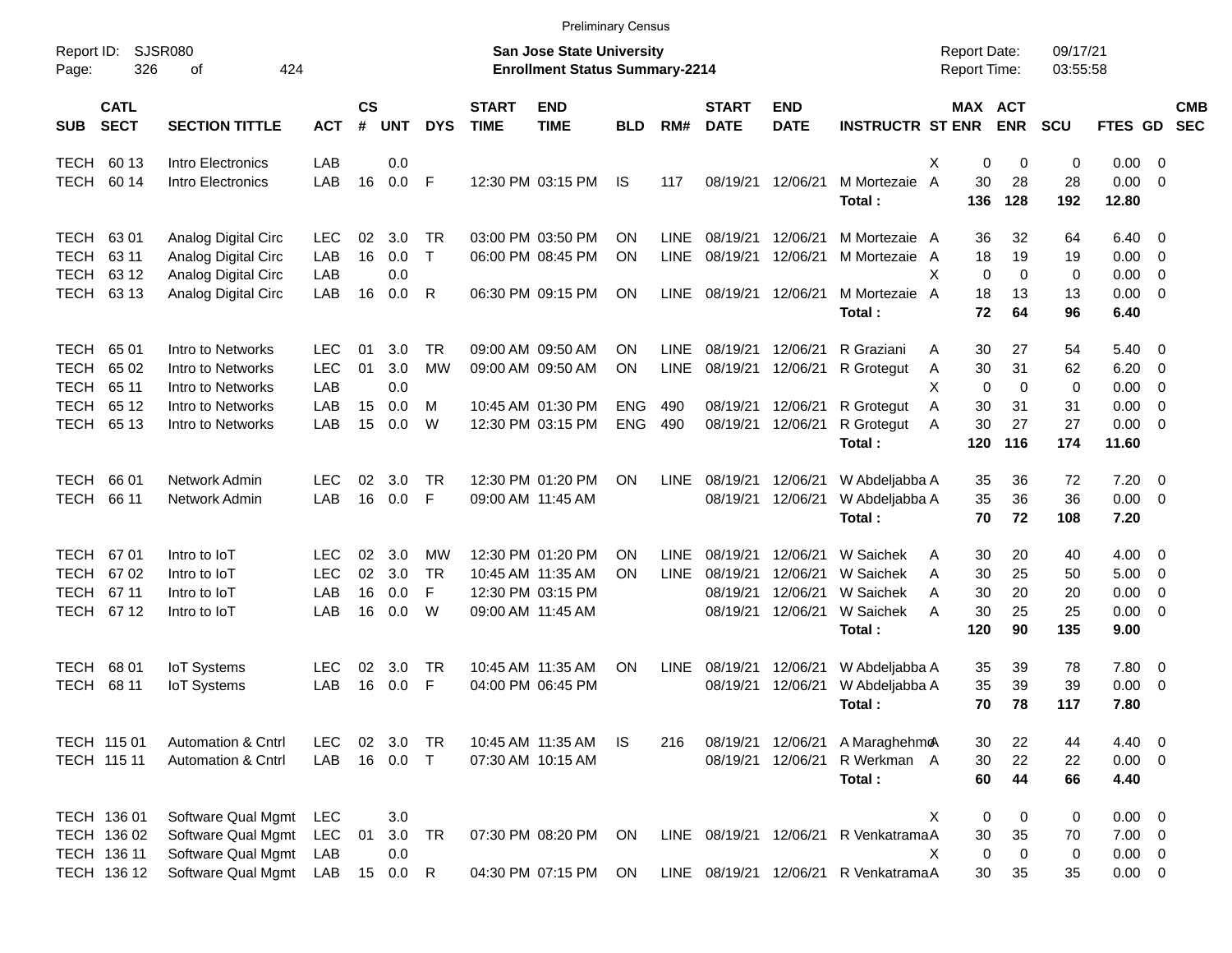|                     |                            |                             |            |                    |            |            |                             |                                                                           | <b>Preliminary Census</b> |             |                             |                           |                         |                                            |                       |                      |             |                |                          |
|---------------------|----------------------------|-----------------------------|------------|--------------------|------------|------------|-----------------------------|---------------------------------------------------------------------------|---------------------------|-------------|-----------------------------|---------------------------|-------------------------|--------------------------------------------|-----------------------|----------------------|-------------|----------------|--------------------------|
| Report ID:<br>Page: | 327                        | <b>SJSR080</b><br>424<br>of |            |                    |            |            |                             | <b>San Jose State University</b><br><b>Enrollment Status Summary-2214</b> |                           |             |                             |                           |                         | <b>Report Date:</b><br><b>Report Time:</b> |                       | 09/17/21<br>03:55:58 |             |                |                          |
| <b>SUB</b>          | <b>CATL</b><br><b>SECT</b> | <b>SECTION TITTLE</b>       | <b>ACT</b> | $\mathsf{cs}$<br># | <b>UNT</b> | <b>DYS</b> | <b>START</b><br><b>TIME</b> | <b>END</b><br><b>TIME</b>                                                 | <b>BLD</b>                | RM#         | <b>START</b><br><b>DATE</b> | <b>END</b><br><b>DATE</b> | <b>INSTRUCTR ST ENR</b> |                                            | MAX ACT<br><b>ENR</b> | <b>SCU</b>           | FTES GD     |                | <b>CMB</b><br><b>SEC</b> |
|                     |                            |                             |            |                    |            |            |                             |                                                                           |                           |             |                             |                           | Total:                  | 60                                         | 70                    | 105                  | 7.00        |                |                          |
|                     | TECH 140 01                | Green Prod Design           | <b>LEC</b> | 02                 | 3.0        | R          |                             | 04:00 PM 05:45 PM                                                         | <b>ON</b>                 | LINE        | 08/19/21                    | 12/06/21                  | D Yan                   | 36<br>A                                    | 29                    | 58                   | 5.80        |                | $0\,$ C                  |
| ME                  | 140 01                     | Green Prod Design           | <b>LEC</b> | 02                 | 3.0        | R          |                             | 04:00 PM 05:45 PM                                                         | ON                        | <b>LINE</b> | 08/19/21                    | 12/06/21                  | D Yan                   | Α<br>0                                     | 5                     | 10                   | 1.05        |                | $1\,C$                   |
|                     | TECH 140 11                | Green Prod Design           | LAB        |                    | 0.0        |            |                             |                                                                           |                           |             |                             |                           |                         | Χ<br>0                                     | 0                     | 0                    | 0.00        | 0              |                          |
| ME                  | 140 11                     | Green Prod Design           | LAB        |                    | 0.0        |            |                             |                                                                           |                           |             |                             |                           |                         | X<br>0                                     | 0                     | 0                    | 0.00        | 0              |                          |
|                     | TECH 140 12                | Green Prod Design           | LAB        | 16                 | 0.0        | W          |                             | 09:00 AM 11:45 AM                                                         |                           |             | 08/19/21                    | 12/06/21                  | A Patadiya              | 18<br>Α                                    | 16                    | 16                   | 0.00        | 0 <sup>o</sup> |                          |
| ME                  | 140 12                     | Green Prod Design           | LAB        | 16                 | 0.0        | W          |                             | 09:00 AM 11:45 AM                                                         |                           |             | 08/19/21                    | 12/06/21                  | A Patadiya              | $\mathbf 0$<br>Α                           | $\overline{2}$        | $\overline{2}$       | 0.00        |                | 0 <sup>C</sup>           |
|                     | TECH 140 13                | Green Prod Design           | LAB        | 16                 | 0.0        | R          |                             | 06:00 PM 08:45 PM                                                         |                           |             | 08/19/21                    | 12/06/21                  | A Patadiya              | 18<br>Α                                    | 13                    | 13                   | 0.00        |                | 0 <sup>C</sup>           |
| МE                  | 140 13                     | Green Prod Design           | LAB        | 16                 | 0.0        | R          |                             | 06:00 PM 08:45 PM                                                         |                           |             | 08/19/21                    | 12/06/21                  | A Patadiya              | 0<br>A                                     | 3                     | 3                    | 0.00        |                | $1\,C$                   |
|                     |                            |                             |            |                    |            |            |                             |                                                                           |                           |             |                             |                           | Total:                  | 72                                         | 68                    | 102                  | 6.85        |                |                          |
|                     | TECH 145 01                | Lean Manufacturing          | <b>LEC</b> | 03                 | 3.0        | TR         |                             | 06:00 PM 07:15 PM                                                         | <b>ON</b>                 | LINE        | 08/19/21 12/06/21           |                           | K Suleman               | 50<br>A                                    | 41                    | 123                  | 8.20        | $\overline{0}$ |                          |
|                     |                            |                             |            |                    |            |            |                             |                                                                           |                           |             |                             |                           | Total:                  | 50                                         | 41                    | 123                  | 8.20        |                |                          |
|                     |                            |                             |            |                    |            |            |                             |                                                                           |                           |             |                             |                           |                         |                                            |                       |                      |             |                |                          |
|                     | TECH 146 01                | 3D Printing & App           | <b>LEC</b> | 04                 | 3.0        | M          |                             | 06:00 PM 08:45 PM                                                         | <b>ENG</b>                | 103         | 08/19/21 12/06/21           |                           | T Langston              | 20<br>A                                    | 8                     | 24                   | 1.60        | $\overline{0}$ |                          |
|                     |                            |                             |            |                    |            |            |                             |                                                                           |                           |             |                             |                           | Total:                  | 20                                         | 8                     | 24                   | 1.60        |                |                          |
|                     |                            |                             |            |                    |            |            |                             |                                                                           |                           |             |                             |                           |                         |                                            |                       |                      |             |                |                          |
|                     | TECH 147 01                | Green Mfg Managemt LEC      |            | 02                 | 3.0        | M          |                             | 04:00 PM 05:45 PM                                                         | <b>ON</b>                 | <b>LINE</b> | 08/19/21                    | 12/06/21                  | S Obi                   | Α<br>30                                    | 26                    | 52                   | 5.20        | 0              |                          |
|                     | TECH 147 11                | Green Mfg Managemt LAB      |            | 16                 | 0.0        | W          |                             | 06:00 PM 08:45 PM                                                         | ON                        | <b>LINE</b> | 08/19/21                    | 12/06/21                  | S Obi                   | 30<br>Α                                    | 26                    | 26                   | 0.00        | 0              |                          |
|                     |                            |                             |            |                    |            |            |                             |                                                                           |                           |             |                             |                           | Total:                  | 60                                         | 52                    | 78                   | 5.20        |                |                          |
|                     |                            |                             |            |                    |            |            |                             |                                                                           |                           |             |                             |                           |                         |                                            |                       |                      |             |                |                          |
|                     | TECH 165 01                | Wireless Comm Tech          | <b>LEC</b> | 02                 | 3.0        | <b>TR</b>  |                             | 10:45 AM 11:35 AM                                                         | <b>ENG</b>                | 103         | 08/19/21                    | 12/06/21                  | O Rashel                | Α<br>35                                    | 18                    | 36                   | 3.60        | 0              |                          |
|                     | TECH 165 02                | Wireless Comm Tech          | LEC        | 02                 | 3.0        | <b>MW</b>  |                             | 12:30 PM 01:20 PM                                                         | <b>ON</b>                 | <b>LINE</b> | 08/19/21                    | 12/06/21                  | F Mahzabeen A           | 30                                         | 38                    | 76                   | 7.60        | $\mathbf 0$    |                          |
|                     | TECH 165 11                | Wireless Comm Tech          | LAB        | 16                 | 0.0        | T.         |                             | 01:30 PM 04:15 PM                                                         | <b>ENG</b>                | 103         | 08/19/21                    | 12/06/21                  | O Rashel                | 35<br>Α                                    | 18                    | 18                   | 0.00        | $\mathbf 0$    |                          |
|                     | TECH 165 12                | Wireless Comm Tech          | LAB        | 16                 | 0.0        | M          |                             | 01:30 PM 04:15 PM                                                         | ON                        | <b>LINE</b> | 08/19/21                    | 12/06/21                  | F Mahzabeen A           | 30                                         | 38                    | 38                   | 0.00        | 0              |                          |
|                     |                            |                             |            |                    |            |            |                             |                                                                           |                           |             |                             |                           | Total:                  | 130                                        | 112                   | 168                  | 11.20       |                |                          |
|                     |                            |                             |            |                    |            |            |                             |                                                                           |                           |             |                             |                           |                         |                                            |                       |                      |             |                |                          |
|                     | TECH 170 01                | Conn Products Apps          | LEC        | 02                 | 3.0        | TR         |                             | 06:00 PM 06:50 PM                                                         | <b>ON</b>                 | <b>LINE</b> | 08/19/21                    | 12/06/21                  | D Frezzo                | 37<br>Α                                    | 38                    | 76                   | 7.60        | 0              |                          |
|                     | TECH 170 11                | Conn Products Apps          | LAB        | 16                 | 0.0        | F          |                             | 02:15 PM 05:00 PM                                                         | ON                        | <b>LINE</b> | 08/19/21                    | 12/06/21                  | D Frezzo                | 37<br>Α                                    | 38                    | 38                   | 0.00        | 0              |                          |
|                     |                            |                             |            |                    |            |            |                             |                                                                           |                           |             |                             |                           | Total:                  | 74                                         | 76                    | 114                  | 7.60        |                |                          |
|                     |                            |                             |            |                    |            |            |                             |                                                                           |                           |             |                             |                           |                         |                                            |                       |                      |             |                |                          |
|                     | TECH 171 01                | Netwk Sec & Prev            | <b>LEC</b> | 02                 | 3.0        | MW         |                             | 06:00 PM 07:15 PM                                                         | <b>ON</b>                 | LINE        | 08/19/21 12/06/21           |                           | <b>B</b> Venkatrama A   | 45                                         | 42                    | 84                   | 8.40 0      |                |                          |
|                     | TECH 171 02                | Netwk Sec & Prev            | <b>LEC</b> |                    | 02 3.0     | S          |                             | 08:00 AM 10:45 AM                                                         | <b>ON</b>                 |             | LINE 08/19/21               | 12/06/21                  | B Venkatrama A          | 30                                         | 28                    | 56                   | $5.60$ 0    |                |                          |
|                     | TECH 171 11                | Netwk Sec & Prev            | LAB        |                    | 16 0.0     | TBA        |                             |                                                                           | <b>ON</b>                 |             | LINE 08/19/21               | 12/06/21                  | B Venkatrama A          | 45                                         | 42                    | 126                  | $0.00 \t 0$ |                |                          |
|                     | TECH 171 12                | Netwk Sec & Prev            | LAB        |                    | 16 0.0     | <b>TBA</b> |                             |                                                                           | <b>ON</b>                 |             | LINE 08/19/21 12/06/21      |                           | <b>B</b> Venkatrama A   | 30                                         | 28                    | 84                   | $0.00 \t 0$ |                |                          |
|                     |                            |                             |            |                    |            |            |                             |                                                                           |                           |             |                             |                           | Total:                  | 150                                        | 140                   | 350                  | 14.00       |                |                          |
|                     |                            |                             |            |                    |            |            |                             |                                                                           |                           |             |                             |                           |                         |                                            |                       |                      |             |                |                          |
|                     | TECH 173 01                | <b>Cloud Computing</b>      | <b>LEC</b> |                    | 3.0        |            |                             |                                                                           |                           |             |                             |                           |                         | $\mathbf 0$<br>X                           | $\mathbf{0}$          | $\mathbf 0$          | $0.00 \t 0$ |                |                          |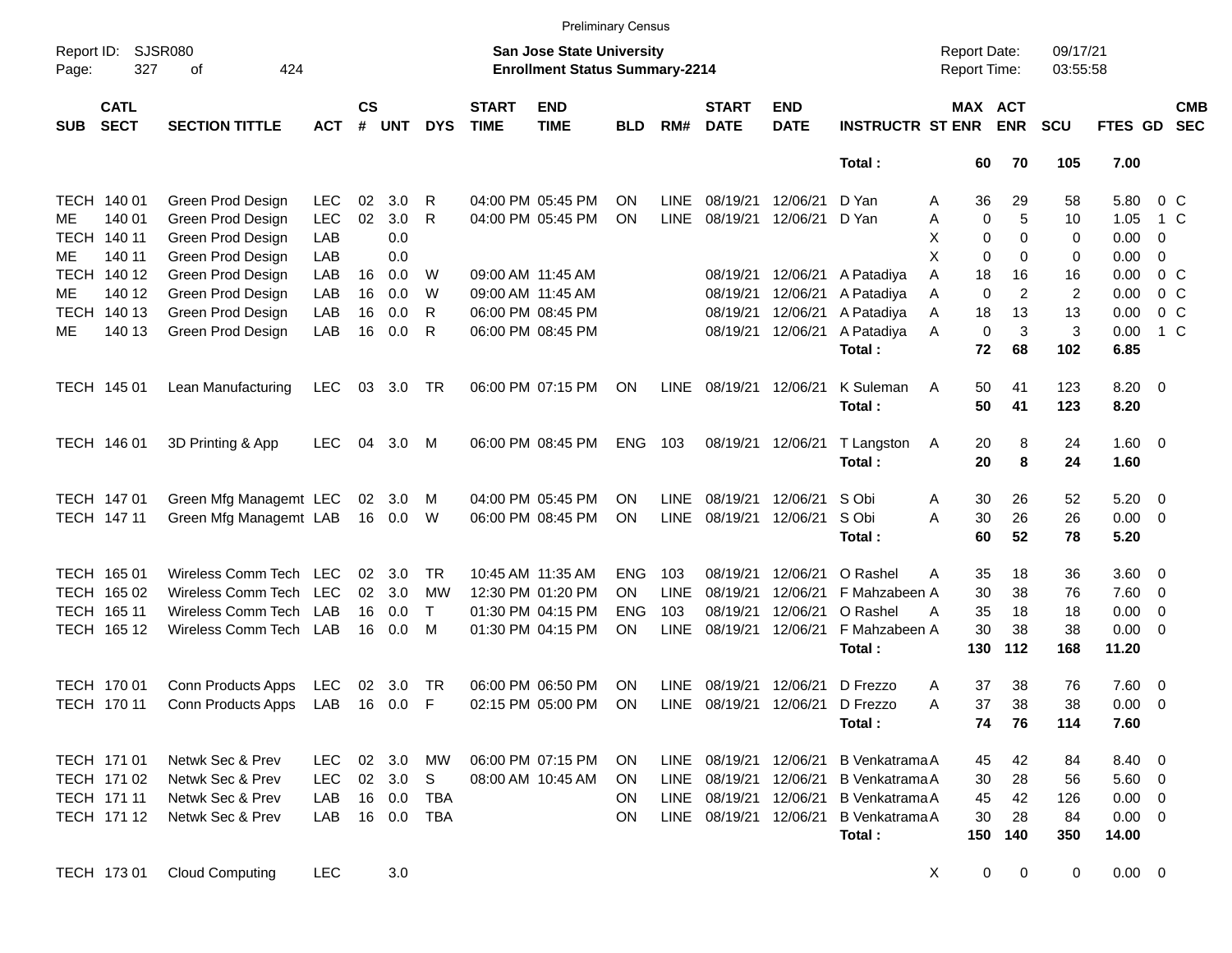|       |                            |                                                                                                                                                                   |                                                                    |                             |                                     |                                        |                             | <b>Preliminary Census</b>                                                 |                |                                    |                                  |                                  |                                                   |                                                   |                                             |                             |                                      |                                                                                                 |            |
|-------|----------------------------|-------------------------------------------------------------------------------------------------------------------------------------------------------------------|--------------------------------------------------------------------|-----------------------------|-------------------------------------|----------------------------------------|-----------------------------|---------------------------------------------------------------------------|----------------|------------------------------------|----------------------------------|----------------------------------|---------------------------------------------------|---------------------------------------------------|---------------------------------------------|-----------------------------|--------------------------------------|-------------------------------------------------------------------------------------------------|------------|
| Page: | Report ID: SJSR080<br>328  | 424<br>оf                                                                                                                                                         |                                                                    |                             |                                     |                                        |                             | <b>San Jose State University</b><br><b>Enrollment Status Summary-2214</b> |                |                                    |                                  |                                  |                                                   | <b>Report Date:</b><br><b>Report Time:</b>        |                                             | 09/17/21<br>03:55:58        |                                      |                                                                                                 |            |
| SUB   | <b>CATL</b><br><b>SECT</b> | <b>SECTION TITTLE</b>                                                                                                                                             | <b>ACT</b>                                                         | $\mathsf{cs}$<br>$\pmb{\#}$ | <b>UNT</b>                          | <b>DYS</b>                             | <b>START</b><br><b>TIME</b> | <b>END</b><br><b>TIME</b>                                                 | <b>BLD</b>     | RM#                                | <b>START</b><br><b>DATE</b>      | <b>END</b><br><b>DATE</b>        | <b>INSTRUCTR ST ENR</b>                           |                                                   | MAX ACT<br><b>ENR</b>                       | SCU                         | FTES GD SEC                          |                                                                                                 | <b>CMB</b> |
|       | TECH 173 02                | <b>Cloud Computing</b>                                                                                                                                            | <b>LEC</b>                                                         |                             | 02 3.0                              | TR                                     |                             | 09:00 AM 10:15 AM                                                         | ON             | <b>LINE</b>                        | 08/19/21                         | 12/06/21                         | R Grotegut<br>Total:                              | 30<br>A<br>30                                     | 43<br>43                                    | 129<br>129                  | 8.60 0<br>8.60                       |                                                                                                 |            |
|       | TECH 174 01                | <b>Blockchain Tech</b>                                                                                                                                            | LEC.                                                               |                             | $02 \quad 3.0$                      | TR                                     |                             | 02:15 PM 03:30 PM                                                         | ON             | LINE                               | 08/19/21 12/06/21                |                                  | N Nabizadeh A<br>Total:                           | 35<br>35                                          | 35<br>35                                    | 105<br>105                  | $7.15 \quad 3$<br>7.15               |                                                                                                 |            |
|       | TECH 175 01                | Industrial IoT                                                                                                                                                    | LEC.                                                               |                             | 02 3.0                              | TR                                     |                             | 04:00 PM 05:15 PM                                                         | IS             | 216                                | 08/19/21 12/06/21                |                                  | A Banafa<br>Total:                                | Α<br>30<br>30                                     | 7<br>$\overline{7}$                         | 21<br>21                    | $1.45$ 1<br>1.45                     |                                                                                                 |            |
|       | TECH 176 02                | Machine Learning                                                                                                                                                  | <b>LEC</b>                                                         | 02                          | 3.0                                 | МW                                     |                             | 04:00 PM 05:15 PM                                                         | IS             | 216                                | 08/19/21 12/06/21                |                                  | A MaraghehmoA<br>Total:                           | 30<br>30                                          | 6<br>6                                      | 18<br>18                    | $1.25$ 1<br>1.25                     |                                                                                                 |            |
|       | TECH 177 01<br>TECH 177 02 | Data Sci Ind Tech<br>Data Sci Ind Tech                                                                                                                            | <b>LEC</b><br><b>LEC</b>                                           |                             | 3.0<br>3.0                          |                                        |                             |                                                                           |                |                                    |                                  |                                  | Total:                                            | X<br>0<br>X<br>$\pmb{0}$<br>$\bf{0}$              | 0<br>$\mathbf 0$<br>$\bf{0}$                | 0<br>0<br>$\mathbf 0$       | $0.00 \t 0$<br>0.00<br>0.00          | $\overline{\mathbf{0}}$                                                                         |            |
|       | TECH 179 01<br>TECH 179 02 | <b>Cyber Security</b><br><b>Cyber Security</b>                                                                                                                    | LEC.<br><b>LEC</b>                                                 | 02<br>02                    | 3.0<br>3.0                          | <b>MW</b><br>S                         |                             | 07:30 PM 08:45 PM<br>11:00 AM 01:45 PM                                    | ΟN<br>ON       | <b>LINE</b><br><b>LINE</b>         | 08/19/21<br>08/19/21             | 12/06/21<br>12/06/21             | B Venkatrama A<br>B Venkatrama A<br>Total:        | 30<br>30<br>60                                    | 31<br>32<br>63                              | 93<br>96<br>189             | 6.20<br>6.40<br>12.60                | $\overline{\mathbf{0}}$<br>$\overline{\mathbf{0}}$                                              |            |
|       | TECH 180A 01               | Indiv St El Comtec                                                                                                                                                | <b>SUP</b>                                                         | 36                          | 3.0                                 | TBA                                    |                             |                                                                           | <b>ON</b>      | LINE                               | 08/19/21 12/06/21                |                                  | S Obi<br>Total:                                   | Α<br>20<br>20                                     | $\mathbf 0$<br>0                            | 0<br>0                      | $0.00 \t 0$<br>0.00                  |                                                                                                 |            |
| TECH  |                            | TECH 180B 01 Indiv St Manufactg<br>180B 02 Indiv St Manufactg<br>TECH 180B 03 Indiv St Manufactg                                                                  | <b>SUP</b><br><b>SUP</b><br><b>SUP</b>                             | 36<br>36<br>36              | 3.0<br>1.0<br>2.0                   | <b>TBA</b><br><b>TBA</b><br><b>TBA</b> |                             |                                                                           | ON<br>ΟN<br>ON | <b>LINE</b><br>LINE<br><b>LINE</b> | 08/19/21<br>08/19/21<br>08/19/21 | 12/06/21<br>12/06/21<br>12/06/21 | S Obi<br>S Obi<br>J Mokri<br>Total:               | 20<br>A<br>20<br>A<br>20<br>A<br>60               | 0<br>-1<br>0<br>1                           | 0<br>$\mathbf{1}$<br>0<br>1 | $0.00 \t 0$<br>0.07<br>0.00<br>0.07  | $\overline{\mathbf{0}}$<br>$\overline{0}$                                                       |            |
|       | TECH 190 06                | Senior Tch Seminar                                                                                                                                                | <b>LEC</b>                                                         |                             | 3.0                                 |                                        |                             |                                                                           |                |                                    |                                  |                                  | Total:                                            | Χ<br>0<br>0                                       | 0<br>0                                      | 0<br>0                      | $0.00 \t 0$<br>0.00                  |                                                                                                 |            |
|       |                            | TECH 190A 01 Senior Project I<br>TECH 190A 02 Senior Project I<br>TECH 190A 03 Senior Project I<br>TECH 190A 04 Senior Project I<br>TECH 190A 05 Senior Project I | <b>SEM</b><br><b>SEM</b><br><b>SEM</b><br><b>SEM</b><br><b>SEM</b> | 05<br>05                    | 3.0<br>3.0<br>$3.0\,$<br>3.0<br>3.0 | W<br>W                                 |                             | 01:30 PM 04:15 PM<br>01:30 PM 04:15 PM                                    |                |                                    | 08/19/21<br>08/19/21             | 12/06/21                         | 12/06/21 V lonescu<br>D Yan                       | X.<br>0<br>X<br>0<br>X<br>0<br>Α<br>30<br>30<br>A | 0<br>$\mathbf 0$<br>$\mathbf 0$<br>31<br>29 | 0<br>0<br>0<br>93<br>87     | 0.00<br>0.00<br>0.00<br>6.20<br>5.80 | $\overline{\mathbf{0}}$<br>$\overline{0}$<br>$\overline{0}$<br>$\overline{0}$<br>$\overline{0}$ |            |
|       |                            | TECH 190A 06 Senior Project I<br>TECH 190A 07 Senior Project I                                                                                                    | <b>SEM</b><br><b>SEM</b>                                           | 05<br>05                    | 3.0<br>3.0 W                        | W                                      |                             | 01:30 PM 04:15 PM<br>01:30 PM 04:15 PM                                    |                |                                    | 08/19/21<br>08/19/21             |                                  | 12/06/21 A Zargar<br>12/06/21 M Tehrani<br>Total: | 30<br>A<br>32<br>A                                | 30<br>33<br>122 123                         | 90<br>99<br>369             | $6.00 \t 0$<br>$6.60$ 0<br>24.60     |                                                                                                 |            |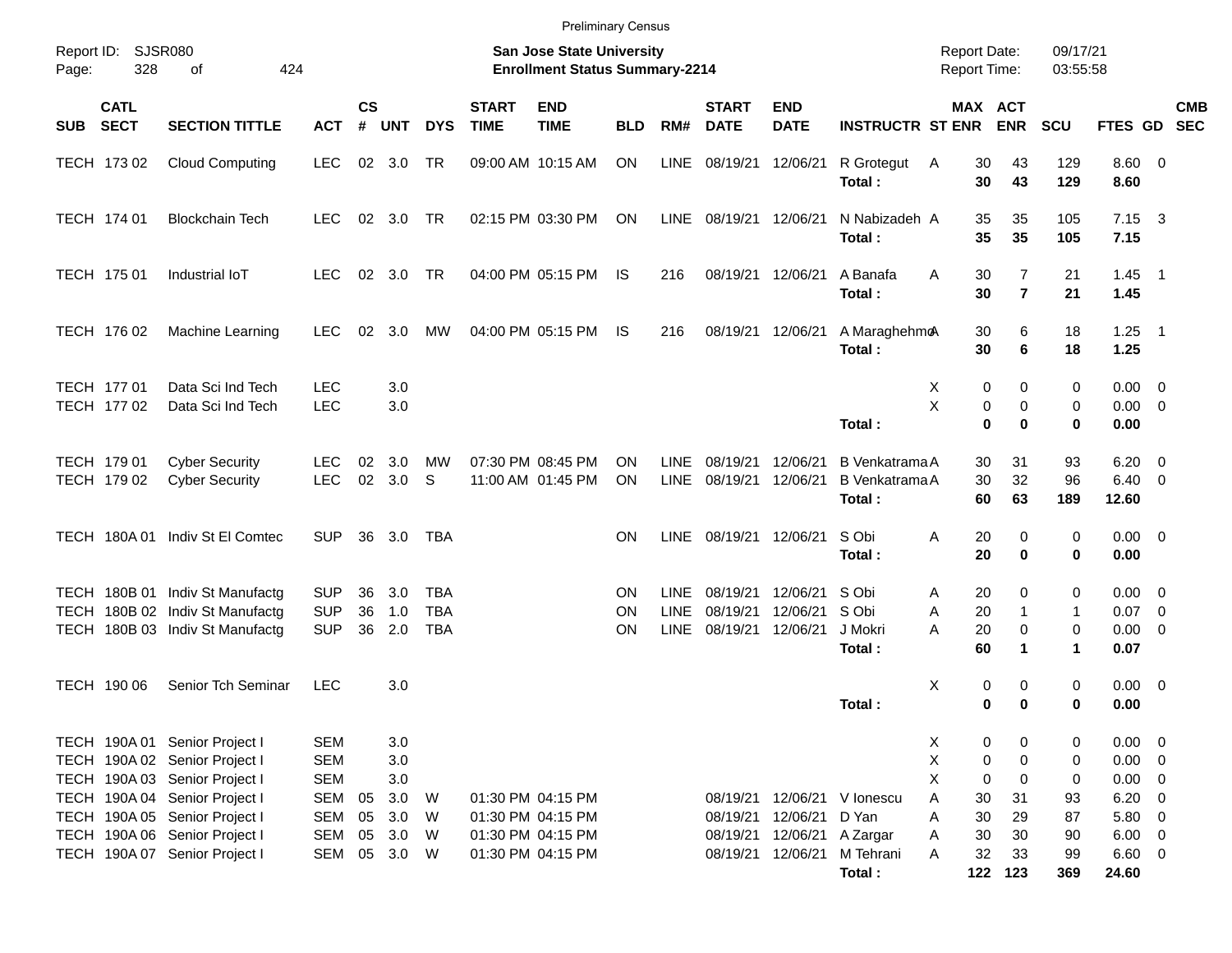|          |                                     |                                                                |                                        |                   |                   |                                        |                             | <b>Preliminary Census</b>                                                 |                 |                             |                                  |                                  |                                                 |                                            |                      |                                |                      |                        |                                                    |                          |
|----------|-------------------------------------|----------------------------------------------------------------|----------------------------------------|-------------------|-------------------|----------------------------------------|-----------------------------|---------------------------------------------------------------------------|-----------------|-----------------------------|----------------------------------|----------------------------------|-------------------------------------------------|--------------------------------------------|----------------------|--------------------------------|----------------------|------------------------|----------------------------------------------------|--------------------------|
| Page:    | Report ID: SJSR080<br>329           | 424<br>of                                                      |                                        |                   |                   |                                        |                             | <b>San Jose State University</b><br><b>Enrollment Status Summary-2214</b> |                 |                             |                                  |                                  |                                                 | <b>Report Date:</b><br><b>Report Time:</b> |                      |                                | 09/17/21<br>03:55:58 |                        |                                                    |                          |
| SUB SECT | <b>CATL</b>                         | <b>SECTION TITTLE</b>                                          | <b>ACT</b>                             | <b>CS</b><br>$\#$ | <b>UNT</b>        | <b>DYS</b>                             | <b>START</b><br><b>TIME</b> | <b>END</b><br><b>TIME</b>                                                 | <b>BLD</b>      | RM#                         | <b>START</b><br><b>DATE</b>      | <b>END</b><br><b>DATE</b>        | <b>INSTRUCTR ST ENR</b>                         |                                            |                      | MAX ACT<br><b>ENR</b>          | SCU                  | FTES GD                |                                                    | <b>CMB</b><br><b>SEC</b> |
|          | TECH 195 01                         | Cooperative Intern                                             | <b>SUP</b>                             | 36                | 3.0               | TBA                                    |                             |                                                                           | <b>ON</b>       | LINE                        | 08/19/21                         | 12/06/21                         | S Obi<br>Total:                                 | Α                                          | 22<br>22             | $\overline{2}$<br>$\mathbf{2}$ | 6<br>6               | $0.40 \quad 0$<br>0.40 |                                                    |                          |
|          | TECH 198 80<br>CMPE 198 80          | Technology & Civil<br>Technology & Civil                       | <b>LEC</b><br><b>LEC</b>               | 02<br>02          | 3.0<br>3.0        | <b>TBA</b><br><b>TBA</b>               |                             |                                                                           | <b>ON</b><br>ON | <b>LINE</b><br><b>LINE</b>  | 08/19/21<br>08/19/21             | 12/06/21<br>12/06/21             | P Backer<br>P Backer                            | Α<br>Α                                     | 35<br>0              | 22<br>6                        | 66<br>18             | 4.40<br>1.20           | 0 <sup>o</sup><br>0 <sup>o</sup>                   |                          |
| ME.      | 198 80<br>ENGR 198 80               | Technology & Civil<br>Technology & Civil                       | <b>LEC</b><br><b>LEC</b>               | 02<br>02          | 3.0<br>3.0        | <b>TBA</b><br><b>TBA</b>               |                             |                                                                           | ON<br>ON        | <b>LINE</b><br><b>LINE</b>  | 08/19/21<br>08/19/21             | 12/06/21<br>12/06/21             | P Backer<br>P Backer                            | Α<br>Α                                     | 0<br>$\pmb{0}$       | 3<br>5                         | 9<br>15              | 0.60<br>1.00           | 0 <sup>o</sup><br>0 <sup>o</sup>                   |                          |
|          | TECH 198 81<br>CMPE 198 81          | Technology & Civil<br>Technology & Civil                       | <b>LEC</b><br><b>LEC</b>               | 02<br>02          | 3.0<br>3.0        | <b>TBA</b><br><b>TBA</b>               |                             |                                                                           | ON<br>ON        | <b>LINE</b><br><b>LINE</b>  | 08/19/21<br>08/19/21             | 12/06/21<br>12/06/21             | P Backer<br>P Backer                            | A<br>Α                                     | 35<br>0              | 20<br>3                        | 60<br>9              | 4.00<br>0.60           | 0 <sup>o</sup><br>0 <sup>o</sup>                   |                          |
| ME       | 19881<br>ENGR 198 81                | Technology & Civil<br>Technology & Civil                       | <b>LEC</b><br><b>LEC</b>               | 02<br>02          | 3.0<br>3.0        | <b>TBA</b><br><b>TBA</b>               |                             |                                                                           | ON<br>ON        | <b>LINE</b><br><b>LINE</b>  | 08/19/21<br>08/19/21             | 12/06/21<br>12/06/21             | P Backer<br>P Backer                            | A<br>Α                                     | 0<br>0               | $\overline{7}$<br>5            | 21<br>15             | 1.40<br>1.00           | 0 <sup>o</sup><br>0 <sup>o</sup>                   |                          |
| ME.      | TECH 198 82<br>CMPE 198 82<br>19882 | Technology & Civil<br>Technology & Civil<br>Technology & Civil | <b>LEC</b><br><b>LEC</b><br><b>LEC</b> | 02<br>02<br>02    | 3.0<br>3.0<br>3.0 | <b>TBA</b><br><b>TBA</b><br><b>TBA</b> |                             |                                                                           | ON<br>ON<br>ON  | LINE<br>LINE<br><b>LINE</b> | 08/19/21<br>08/19/21<br>08/19/21 | 12/06/21<br>12/06/21<br>12/06/21 | L Zou<br>L Zou<br>L Zou                         | A<br>Α<br>A                                | 35<br>0<br>$\pmb{0}$ | 33<br>$\overline{c}$<br>0      | 99<br>6<br>0         | 6.60<br>0.40<br>0.00   | 0 <sup>o</sup><br>0 <sup>o</sup><br>0 <sup>o</sup> |                          |
|          | ENGR 198 82                         | Technology & Civil                                             | <b>LEC</b>                             | 02                | 3.0               | <b>TBA</b>                             |                             |                                                                           | ON              | <b>LINE</b>                 | 08/19/21                         | 12/06/21                         | L Zou<br>Total:                                 | A                                          | 0<br>105             | $\overline{c}$<br>108          | 6<br>324             | 0.40<br>21.60          | 0 <sup>o</sup>                                     |                          |
|          | TECH 199A01                         | SpecialTopics CNSM SEM 05                                      |                                        |                   | 3.0               | R                                      |                             | 04:00 PM 06:45 PM                                                         |                 |                             | 08/19/21                         | 12/06/21                         | V lonescu<br>Total:                             | Α                                          | 25<br>25             | 13<br>13                       | 39<br>39             | $2.60 \t 0$<br>2.60    |                                                    |                          |
|          | TECH 200 01<br>TECH 200 02          | Research for Engr<br>Research for Engr                         | SEM<br>SEM                             | 05<br>05          | 3.0<br>3.0        | <b>MW</b>                              |                             | 07:30 PM 08:45 PM                                                         | ON              | LINE                        | 08/19/21<br>08/19/21             | 12/06/21<br>12/06/21             | F Davoudi Ka A<br>Total:                        | X                                          | 0<br>30<br>30        | 0<br>5<br>$5\phantom{1}$       | 0<br>15<br>15        | 0.00<br>1.25<br>1.25   | $\overline{\phantom{0}}$<br>-5                     |                          |
|          | TECH 231 01<br>TECH 231 02          | Syst Rel & Maint<br>Syst Rel & Maint                           | <b>SEM</b><br><b>SEM</b>               |                   | 3.0<br>3.0        |                                        |                             |                                                                           |                 |                             |                                  |                                  |                                                 | X<br>X                                     | 0<br>0               | 0<br>0                         | 0<br>0               | $0.00 \t 0$<br>0.00    | $\overline{\phantom{0}}$                           |                          |
|          | TECH 231 03                         | Syst Rel & Maint                                               | <b>SEM</b>                             |                   | 3.0               |                                        |                             |                                                                           |                 |                             |                                  |                                  | Total:                                          | X                                          | 0<br>$\mathbf 0$     | 0<br>0                         | 0<br>0               | 0.00<br>0.00           | $\overline{\phantom{0}}$                           |                          |
|          | TECH 235 01                         | Meas Syst & Analys SEM 05 3.0 TR 05:45 PM 07:00 PM ON          |                                        |                   |                   |                                        |                             |                                                                           |                 |                             |                                  | LINE 08/19/21 12/06/21 Y Lee     | Total:                                          | Α                                          | 30<br>30             | 9<br>9                         | 27<br>27             | $2.25$ 9<br>2.25       |                                                    |                          |
|          | TECH 239 01                         | Des Assur Prod Dev SEM 05 3.0 TR                               |                                        |                   |                   |                                        |                             | 07:30 PM 08:45 PM                                                         | ON              |                             | LINE 08/19/21 12/06/21           |                                  | M Tehrani<br>Total:                             | Α                                          | 30<br>30             | 9<br>$\boldsymbol{9}$          | 27<br>27             | $2.25$ 9<br>2.25       |                                                    |                          |
|          | TECH 298 01                         | <b>Grad Spec Study</b>                                         | SUP 25 3.0 TBA                         |                   |                   |                                        |                             |                                                                           | ON              |                             |                                  |                                  | LINE 08/19/21 12/06/21 F Davoudi Ka A<br>Total: |                                            | 30<br>30             | 8<br>8                         | 24<br>24             | 2.00 8<br>2.00         |                                                    |                          |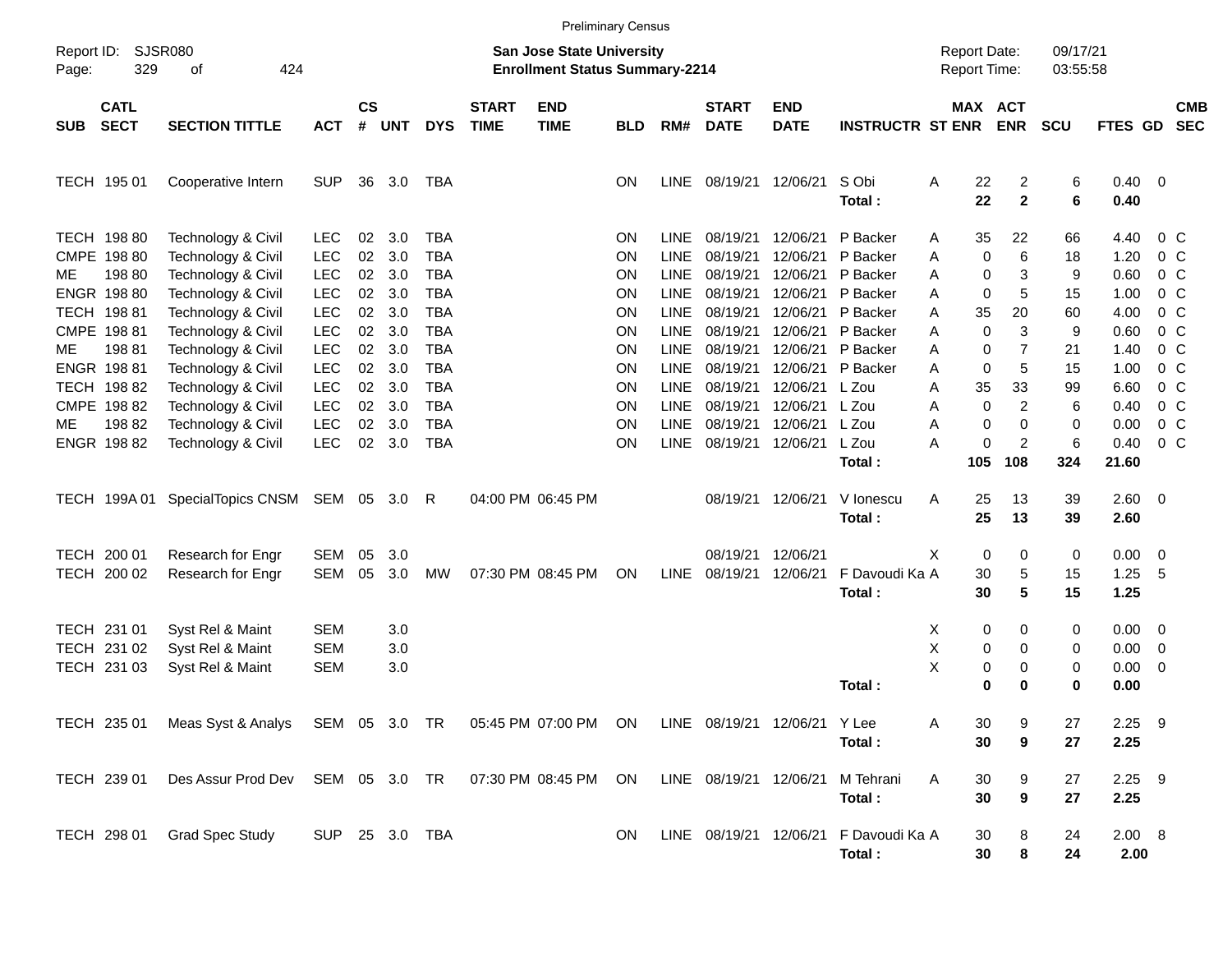|                                          |                       |                 |                  |            |                             |                                                                           | <b>Preliminary Census</b> |     |                             |                           |                                             |                                            |            |                      |                 |            |
|------------------------------------------|-----------------------|-----------------|------------------|------------|-----------------------------|---------------------------------------------------------------------------|---------------------------|-----|-----------------------------|---------------------------|---------------------------------------------|--------------------------------------------|------------|----------------------|-----------------|------------|
| Report ID: SJSR080<br>330<br>Page:       | 424<br>of             |                 |                  |            |                             | <b>San Jose State University</b><br><b>Enrollment Status Summary-2214</b> |                           |     |                             |                           |                                             | <b>Report Date:</b><br><b>Report Time:</b> |            | 09/17/21<br>03:55:58 |                 |            |
| <b>CATL</b><br><b>SECT</b><br><b>SUB</b> | <b>SECTION TITTLE</b> | <b>ACT</b><br># | СS<br><b>UNT</b> | <b>DYS</b> | <b>START</b><br><b>TIME</b> | <b>END</b><br><b>TIME</b>                                                 | <b>BLD</b>                | RM# | <b>START</b><br><b>DATE</b> | <b>END</b><br><b>DATE</b> | <b>INSTRUCTR ST ENR</b>                     | MAX ACT                                    | <b>ENR</b> | <b>SCU</b>           | FTES GD SEC     | <b>CMB</b> |
| Department :                             | Technology            |                 |                  |            |                             |                                                                           |                           |     |                             |                           | Department Total:<br><b>Lower Division:</b> | 2237<br>902                                | 839        | 1882 3743<br>1319    | 242.05<br>87.93 |            |

**Upper Division : 1245 1017 2346 147.62 Graduate Division : 90 26 78 6.50**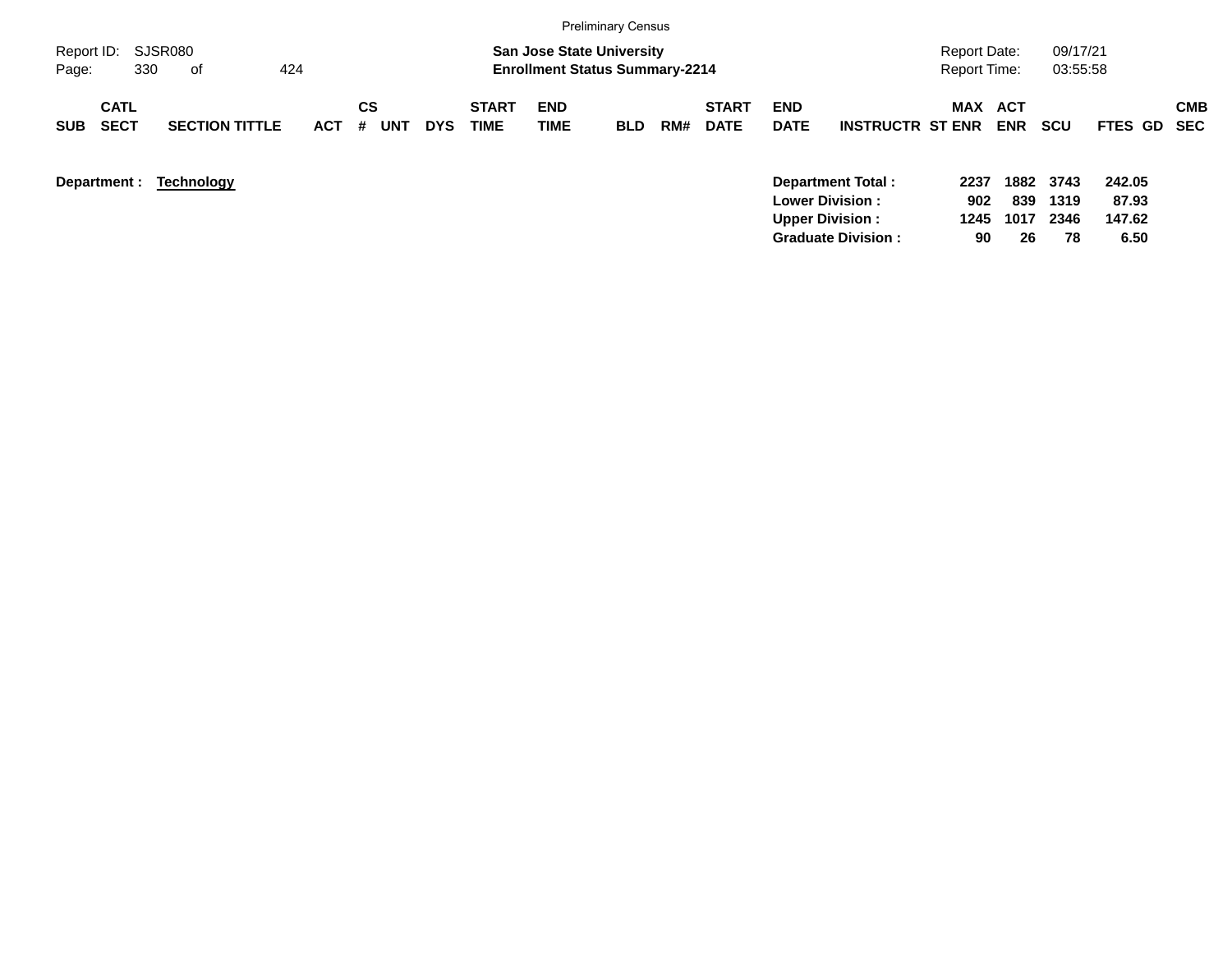|                     |                            |                                          |                          |                    |            |                        |                             | <b>Preliminary Census</b>                                                 |                 |             |                             |                           |                             |        |                                     |                   |                      |                     |                               |                          |
|---------------------|----------------------------|------------------------------------------|--------------------------|--------------------|------------|------------------------|-----------------------------|---------------------------------------------------------------------------|-----------------|-------------|-----------------------------|---------------------------|-----------------------------|--------|-------------------------------------|-------------------|----------------------|---------------------|-------------------------------|--------------------------|
| Report ID:<br>Page: | 331                        | <b>SJSR080</b><br>424<br>οf              |                          |                    |            |                        |                             | <b>San Jose State University</b><br><b>Enrollment Status Summary-2214</b> |                 |             |                             |                           |                             |        | <b>Report Date:</b><br>Report Time: |                   | 09/17/21<br>03:55:58 |                     |                               |                          |
| <b>SUB</b>          | <b>CATL</b><br><b>SECT</b> | <b>SECTION TITTLE</b>                    | <b>ACT</b>               | $\mathsf{cs}$<br># | <b>UNT</b> | <b>DYS</b>             | <b>START</b><br><b>TIME</b> | <b>END</b><br><b>TIME</b>                                                 | <b>BLD</b>      | RM#         | <b>START</b><br><b>DATE</b> | <b>END</b><br><b>DATE</b> | <b>INSTRUCTR ST ENR</b>     |        | MAX ACT                             | <b>ENR</b>        | <b>SCU</b>           | <b>FTES GD</b>      |                               | <b>CMB</b><br><b>SEC</b> |
| <b>College</b>      |                            | <b>Engineering, College of</b>           |                          |                    |            |                        |                             |                                                                           |                 |             |                             |                           |                             |        |                                     |                   |                      |                     |                               |                          |
|                     | Department :               | <b>Materials Engineering</b>             |                          |                    |            |                        |                             |                                                                           |                 |             |                             |                           |                             |        |                                     |                   |                      |                     |                               |                          |
| MATE                | 25 01                      | Intro to Materials                       | <b>LEC</b>               | 01                 | 3.0        | МW                     |                             | 04:30 PM 05:45 PM                                                         | <b>ON</b>       | LINE        | 08/19/21                    | 12/06/21                  | E Ishida                    | A      | 70                                  | 60                | 180                  | 12.05               | -1                            |                          |
| <b>MATE</b>         | 25 02                      | Intro to Materials                       | <b>LEC</b>               | 01                 | 3.0        | <b>TR</b>              |                             | 09:00 AM 10:15 AM                                                         | <b>ON</b>       | <b>LINE</b> | 08/19/21                    | 12/06/21                  | D Oh                        | Α      | 70                                  | 50                | 150                  | 10.00               | 0                             |                          |
| <b>MATE</b>         | 25 03                      | Intro to Materials                       | <b>LEC</b>               | 01<br>01           | 3.0        | <b>TR</b><br><b>MW</b> |                             | 02:15 PM 03:30 PM                                                         | <b>ON</b>       | <b>LINE</b> | 08/19/21                    | 12/06/21                  | O Keles                     | A      | 70                                  | 60                | 180                  | 12.05               | -1                            |                          |
| <b>MATE</b>         | 25 04<br>25 05             | Intro to Materials<br>Intro to Materials | <b>LEC</b><br><b>LEC</b> | 01                 | 3.0<br>3.0 | <b>MW</b>              |                             | 02:15 PM 03:30 PM<br>09:00 AM 10:15 AM                                    | <b>ON</b><br>ON | <b>LINE</b> | 08/19/21                    | 12/06/21<br>12/06/21      | M Oye                       | A<br>A | 70<br>60                            | 50<br>$\mathbf 0$ | 150<br>0             | 10.05<br>0.00       | -1<br>$\overline{\mathbf{0}}$ |                          |
| <b>MATE</b>         |                            |                                          |                          |                    |            |                        |                             |                                                                           |                 | LINE        | 08/19/21                    |                           | Total:                      |        | 340                                 | 220               | 660                  | 44.15               |                               |                          |
|                     | MATE 115 01                | Struc/Prop Solids                        | <b>LEC</b>               | 02                 | 3.0        | TR                     |                             | 09:00 AM 10:15 AM                                                         | <b>ENG</b>      | 329         | 08/19/21                    | 12/06/21                  | O Keles                     | Α      | 40                                  | 21                | 63                   | 4.45                | $-5$                          |                          |
|                     |                            |                                          |                          |                    |            |                        |                             |                                                                           |                 |             |                             |                           | Total:                      |        | 40                                  | 21                | 63                   | 4.45                |                               |                          |
|                     | MATE 143 01                | Prin Scng Micrscpy                       | LAB                      | 16                 | 1.0        | T                      |                             | 10:45 AM 01:30 PM                                                         | <b>ENG</b>      | 223         | 08/19/21                    | 12/06/21                  | C Peters                    | Α      | 15                                  | 15                | 15                   | 1.00                | $\overline{\phantom{0}}$      |                          |
|                     | MATE 143 02                | Prin Scng Micrscpy                       | LAB                      | 16                 | 1.0        | M                      |                             | 01:30 PM 04:15 PM                                                         | <b>ENG</b>      | 223         | 08/19/21                    | 12/06/21                  |                             | A      | 15                                  | 0                 | 0                    | 0.00                | $\overline{\phantom{0}}$      |                          |
|                     |                            |                                          |                          |                    |            |                        |                             |                                                                           |                 |             |                             |                           | Total:                      |        | 30                                  | 15                | 15                   | 1.00                |                               |                          |
|                     |                            |                                          |                          |                    |            |                        |                             |                                                                           |                 |             |                             |                           |                             |        |                                     |                   |                      |                     |                               |                          |
|                     | MATE 144 01                | XRD Lab                                  | LAB                      |                    | 1.0        |                        |                             |                                                                           |                 |             |                             |                           | Total:                      | X      | 0<br>0                              | 0<br>0            | 0<br>0               | $0.00 \t 0$<br>0.00 |                               |                          |
|                     | MATE 145 01                | Princ Scnng Probes                       | LAB                      |                    | 1.0        |                        |                             |                                                                           |                 |             |                             |                           |                             | X      | 0                                   | 0                 | 0                    | $0.00 \t 0$         |                               |                          |
|                     |                            |                                          |                          |                    |            |                        |                             |                                                                           |                 |             |                             |                           | Total:                      |        | 0                                   | 0                 | 0                    | 0.00                |                               |                          |
| MATE                | 15301                      | <b>EO&amp;M Props Solids</b>             | <b>LEC</b>               | 02                 | 3.0        | <b>MW</b>              |                             | 09:00 AM 09:50 AM                                                         | <b>ENG</b>      | 329         | 08/19/21                    | 12/06/21                  | T Pan                       | A      | 50                                  | 41                | 82                   | 8.20                | $\overline{\mathbf{0}}$       |                          |
| MATE                | 153 02                     | <b>EO&amp;M Props Solids</b>             | <b>LEC</b>               | 02                 | 3.0        | <b>TR</b>              |                             | 06:00 PM 06:50 PM                                                         | ON              | LINE        | 08/19/21                    | 12/06/21                  | S KC                        | Α      | 55                                  | 44                | 88                   | 8.80                | 0                             |                          |
| MATE                | 153 03                     | <b>EO&amp;M Props Solids</b>             | <b>LEC</b>               |                    | 3.0        |                        |                             |                                                                           |                 |             |                             |                           |                             | X      | $\mathbf 0$                         | $\mathbf 0$       | 0                    | 0.00                | 0                             |                          |
| <b>MATE</b>         | 15304                      | <b>EO&amp;M Props Solids</b>             | LAB                      | 16                 | 0.0        | M                      |                             | 06:00 PM 08:45 PM                                                         | <b>ENG</b>      | 105         |                             | 08/19/21 12/06/21         | A Termeh You A              |        | 16                                  | 15                | 15                   | 0.00                | 0                             |                          |
| <b>MATE</b>         | 153 05                     | <b>EO&amp;M Props Solids</b>             | LAB                      |                    | 0.0        |                        |                             |                                                                           |                 |             |                             |                           |                             | х      | 0                                   | $\mathbf 0$       | 0                    | 0.00                | 0                             |                          |
| <b>MATE</b>         | 153 06                     | <b>EO&amp;M Props Solids</b>             | LAB                      | 16                 | 0.0        | W                      | 09:00 AM 11:45 AM           |                                                                           | <b>ENG</b>      | 105         | 08/19/21                    | 12/06/21                  |                             | Α      | 16                                  | 0                 | 0                    | 0.00                | 0                             |                          |
| MATE                | 15307                      | <b>EO&amp;M Props Solids</b>             | LAB                      | 16                 | 0.0        | W                      |                             | 06:00 PM 08:45 PM                                                         | <b>ENG</b>      | 105         | 08/19/21                    | 12/06/21                  |                             | Α      | 16                                  | 0                 | 0                    | 0.00                | 0                             |                          |
|                     | MATE 153 08                | <b>EO&amp;M Props Solids</b>             | LAB                      | 16                 | 0.0        | $\top$                 |                             | 01:30 PM 04:15 PM                                                         | <b>ENG</b>      | 105         | 08/19/21                    | 12/06/21                  | S Duorah                    | A      | 16                                  | 16                | 16                   | 0.00                | 0                             |                          |
|                     | MATE 153 09                | <b>EO&amp;M Props Solids</b>             | LAB                      | 16                 | 0.0        | R                      |                             | 10:45 AM 01:30 PM                                                         | ENG             | 105         |                             |                           | 08/19/21 12/06/21 C England | A      | 16                                  | 13                | 13                   | 0.00                | $\overline{\mathbf{0}}$       |                          |
|                     | MATE 153 10                | <b>EO&amp;M Props Solids</b>             | LAB                      |                    | 16 0.0     | R                      |                             | 01:30 PM 04:15 PM                                                         | ENG             | - 105       |                             | 08/19/21 12/06/21 S Patel |                             | Α      | 16                                  | 9                 | 9                    | $0.00 \t 0$         |                               |                          |
|                     | MATE 153 11                | <b>EO&amp;M Props Solids</b>             | LAB                      |                    | 16 0.0     | F                      |                             | 09:00 AM 11:45 AM                                                         | ENG 105         |             |                             | 08/19/21 12/06/21         | T Pan                       | Α      | 16                                  | 16                | 16                   | $0.00 \t 0$         |                               |                          |
|                     | MATE 153 12                | <b>EO&amp;M Props Solids</b>             | LAB                      |                    | 16  0.0  F |                        |                             | 12:30 PM 03:15 PM                                                         | ENG 105         |             |                             | 08/19/21 12/06/21         | <b>B</b> Serrano            | A      | 16                                  | 16                | 16                   | $0.00 \t 0$         |                               |                          |
|                     |                            |                                          |                          |                    |            |                        |                             |                                                                           |                 |             |                             |                           | Total:                      |        | 233                                 | 170               | 255                  | 17.00               |                               |                          |
|                     | MATE 180 01                | Ind Studies                              | <b>SUP</b>               |                    | 36 1.0     | TBA                    |                             |                                                                           |                 |             |                             | 08/19/21 12/06/21         | W Chung                     | A      | 10                                  |                   | -1                   | $0.07$ 0            |                               |                          |
|                     | MATE 180 02                | Ind Studies                              | <b>SUP</b>               |                    | 36 2.0     | TBA                    |                             |                                                                           |                 |             |                             | 08/19/21 12/06/21         | W Chung                     | Α      | 10                                  | 0                 | 0                    | $0.00 \t 0$         |                               |                          |
|                     | MATE 180 03                | Ind Studies                              | <b>SUP</b>               |                    |            | 36 3.0 TBA             |                             |                                                                           |                 |             |                             | 08/19/21 12/06/21         | W Chung                     | A      | 10                                  | 0                 | 0                    | $0.00 \t 0$         |                               |                          |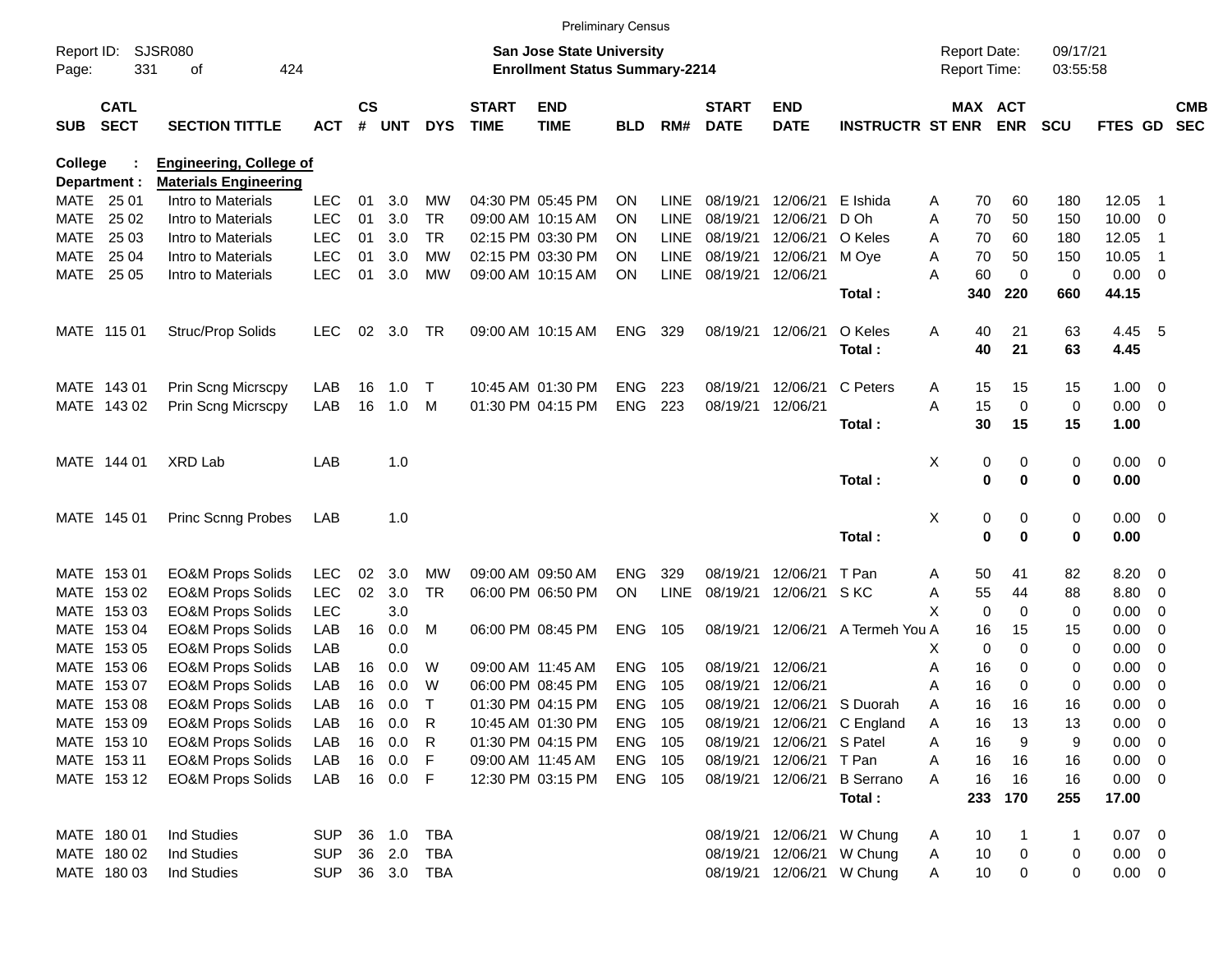|            |                                           |                                                                                  |                                        |                    |                   |            |                             | <b>Preliminary Census</b>                                          |                          |            |                             |                           |                              |                                            |                                  |                      |                                          |                          |                          |
|------------|-------------------------------------------|----------------------------------------------------------------------------------|----------------------------------------|--------------------|-------------------|------------|-----------------------------|--------------------------------------------------------------------|--------------------------|------------|-----------------------------|---------------------------|------------------------------|--------------------------------------------|----------------------------------|----------------------|------------------------------------------|--------------------------|--------------------------|
| Page:      | Report ID: SJSR080<br>332                 | 424<br>of                                                                        |                                        |                    |                   |            |                             | San Jose State University<br><b>Enrollment Status Summary-2214</b> |                          |            |                             |                           |                              | <b>Report Date:</b><br><b>Report Time:</b> |                                  | 09/17/21<br>03:55:58 |                                          |                          |                          |
| <b>SUB</b> | <b>CATL</b><br><b>SECT</b>                | <b>SECTION TITTLE</b>                                                            | <b>ACT</b>                             | $\mathsf{cs}$<br># | <b>UNT</b>        | <b>DYS</b> | <b>START</b><br><b>TIME</b> | <b>END</b><br><b>TIME</b>                                          | <b>BLD</b>               | RM#        | <b>START</b><br><b>DATE</b> | <b>END</b><br><b>DATE</b> | <b>INSTRUCTR ST ENR</b>      |                                            | MAX ACT<br><b>ENR</b>            | <b>SCU</b>           | FTES GD                                  |                          | <b>CMB</b><br><b>SEC</b> |
|            |                                           |                                                                                  |                                        |                    |                   |            |                             |                                                                    |                          |            |                             |                           | Total:                       | 30                                         | 1                                | $\blacktriangleleft$ | 0.07                                     |                          |                          |
|            | MATE 185 01                               | Ceramics                                                                         | SEM                                    | 05                 | 3.0               | MW         |                             | 09:00 AM 10:15 AM                                                  | <b>ENG</b>               | 341        | 08/19/21                    | 12/06/21                  | D Chafey<br>Total:           | Α<br>40<br>40                              | 17<br>17                         | 51<br>51             | $3.50$ 2<br>3.50                         |                          |                          |
|            | MATE 186 01<br>MATE 186 02                | Polymers<br>Polymers                                                             | <b>SEM</b><br><b>SEM</b>               | 05<br>05           | 3.0<br>3.0        | TR         |                             | 12:30 PM 01:45 PM                                                  |                          |            | 08/19/21<br>08/19/21        | 12/06/21<br>12/06/21      | Y Schneider<br>Total:        | X<br>40<br>A<br>40                         | 0<br>$\mathbf 0$<br>26<br>26     | 0<br>78<br>78        | $0.00 \t 0$<br>5.35 3<br>5.35            |                          |                          |
|            | MATE 195 01<br>MATE 195 02                | <b>Mech Bhvr Matls</b><br>Mech Bhvr Matls                                        | SEM<br>LAB                             | 04                 | 3.0<br>0.0        | МW         |                             | 12:30 PM 01:20 PM                                                  | ENG                      | 329        | 08/19/21                    | 12/06/21 T Pan            |                              | 30<br>A<br>X                               | 18<br>$\mathbf 0$<br>$\mathbf 0$ | 36<br>0              | 3.85<br>$0.00 \t 0$                      | - 5                      |                          |
|            | MATE 195 03                               | <b>Mech Bhyr Matls</b>                                                           | LAB                                    | 16                 | 0.0               | W          |                             | 01:45 PM 04:30 PM                                                  | <b>ENG</b>               | 105        | 08/19/21                    | 12/06/21                  | T Pan<br>Total:              | A<br>15<br>45                              | 18<br>36                         | 18<br>54             | 0.00 5<br>3.85                           |                          |                          |
|            |                                           | MATE 198A 01 Sr Design Proj<br>MATE 198A 02 Sr Design Proj                       | LEC.<br>LAB                            | 02<br>16           | 2.0<br>0.0 F      | -F         |                             | 09:00 AM 09:50 AM<br>10:00 AM 12:45 PM                             | <b>ENG</b><br><b>ENG</b> | 340<br>340 | 08/19/21<br>08/19/21        | 12/06/21<br>12/06/21      | W Chung<br>W Chung<br>Total: | 25<br>A<br>A<br>25<br>50                   | 12 <sup>2</sup><br>12<br>24      | 12<br>12<br>24       | $1.60 \t 0$<br>$0.00 \t 0$<br>1.60       |                          |                          |
|            | MATE 220 01<br>MATE 220 02                | Pr in Apps ElecChem SEM 04<br>Pr in Apps ElecChem SEM 04 3.0 T                   |                                        |                    | 3.0               |            |                             | 06:00 PM 08:45 PM                                                  |                          |            | 08/19/21<br>08/19/21        | 12/06/21<br>12/06/21      | D Oh<br>Total:               | X<br>A<br>25<br>25                         | 0<br>$\mathbf 0$<br>17<br>17     | 0<br>51<br>51        | $0.00 \t 0$<br>4.20 16<br>4.20           |                          |                          |
|            | MATE 232 01                               | Plasma Procsg Matls SEM 05 3.0 R                                                 |                                        |                    |                   |            |                             | 06:00 PM 08:45 PM                                                  | <b>ENG</b>               | 301        | 08/19/21                    | 12/06/21                  | M Oye<br>Total:              | 25<br>Α<br>25                              | 19<br>19                         | 57<br>57             | 4.65 17<br>4.65                          |                          |                          |
|            | MATE 241 01                               | Advncd Mthds Matl Ch SEM 05 3.0 M                                                |                                        |                    |                   |            |                             | 06:00 PM 08:45 PM                                                  | <b>ENG</b>               | 301        | 08/19/21                    | 12/06/21                  | C England<br>Total:          | Α<br>25<br>25                              | 18<br>18                         | 54<br>54             | 4.50 18<br>4.50                          |                          |                          |
|            | MATE 244 01                               | Int Mat Info Dat Sci                                                             | <b>LEC</b>                             |                    | 3.0               |            |                             |                                                                    |                          |            |                             |                           | Total:                       | Χ                                          | 0<br>0<br>0<br>$\bf{0}$          | 0<br>0               | $0.00 \t 0$<br>0.00                      |                          |                          |
|            | MATE 280 01<br>MATE 280 02<br>MATE 280 03 | <b>Graduate Research</b><br><b>Graduate Research</b><br><b>Graduate Research</b> | <b>SUP</b><br><b>SUP</b><br><b>SUP</b> |                    | 3.0<br>3.0<br>3.0 |            |                             |                                                                    |                          |            |                             |                           |                              | X<br>Χ<br>X                                | 0<br>0<br>0<br>0<br>0<br>0       | 0<br>0<br>0          | $0.00 \ 0$<br>$0.00 \t 0$<br>$0.00 \t 0$ |                          |                          |
|            | MATE 280 04                               | Graduate Research                                                                | <b>SUP</b>                             | 25                 | 3.0 F             |            |                             | 03:00 PM 05:45 PM                                                  | ENG 329                  |            | 08/19/21 12/06/21           |                           | K Kao<br>Total:              | Α<br>10<br>10                              | $\mathbf 1$                      | 3<br>3               | 0.25<br>0.25                             | $\overline{\phantom{1}}$ |                          |
|            | MATE 2801 01<br>MATE 2801 02              | Graduate Research I<br>Graduate Research I                                       | <b>SUP</b><br><b>SUP</b>               |                    | 1.0<br>2.0        |            |                             |                                                                    |                          |            |                             |                           |                              | X<br>Χ                                     | $\pmb{0}$<br>0<br>$\pmb{0}$<br>0 | 0<br>0               | $0.00 \t 0$<br>$0.00 \t 0$               |                          |                          |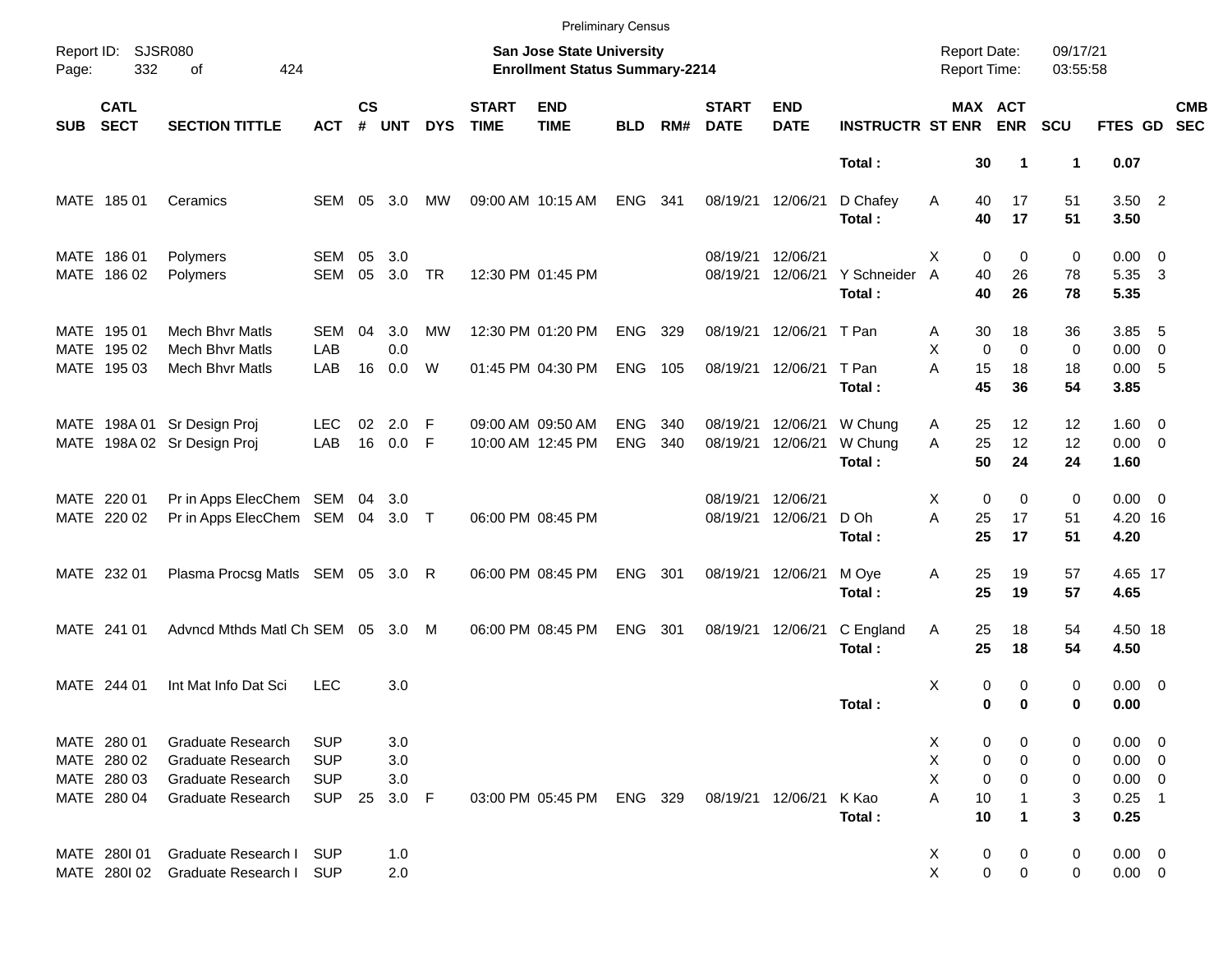|                     |                            |                            |            |                    |            |            |                             | <b>Preliminary Census</b>                                          |            |     |                             |                           |                         |                                            |                            |                      |             |                |                          |
|---------------------|----------------------------|----------------------------|------------|--------------------|------------|------------|-----------------------------|--------------------------------------------------------------------|------------|-----|-----------------------------|---------------------------|-------------------------|--------------------------------------------|----------------------------|----------------------|-------------|----------------|--------------------------|
| Report ID:<br>Page: | 333                        | SJSR080<br>424<br>0f       |            |                    |            |            |                             | San Jose State University<br><b>Enrollment Status Summary-2214</b> |            |     |                             |                           |                         | <b>Report Date:</b><br><b>Report Time:</b> |                            | 09/17/21<br>03:55:58 |             |                |                          |
| <b>SUB</b>          | <b>CATL</b><br><b>SECT</b> | <b>SECTION TITTLE</b>      | <b>ACT</b> | $\mathsf{cs}$<br># | <b>UNT</b> | <b>DYS</b> | <b>START</b><br><b>TIME</b> | <b>END</b><br><b>TIME</b>                                          | <b>BLD</b> | RM# | <b>START</b><br><b>DATE</b> | <b>END</b><br><b>DATE</b> | <b>INSTRUCTR ST ENR</b> | MAX                                        | <b>ACT</b><br><b>ENR</b>   | <b>SCU</b>           | <b>FTES</b> | <b>GD</b>      | <b>CMB</b><br><b>SEC</b> |
| MATE                | 280103                     | Graduate Research I        | <b>SUP</b> |                    | 3.0        |            |                             |                                                                    |            |     |                             |                           |                         | X                                          | 0<br>$\mathbf 0$           | 0                    | 0.00        | $\Omega$       |                          |
| MATE                | 280104                     | Graduate Research I        | <b>SUP</b> | 25                 | 2.0        | <b>TBA</b> |                             |                                                                    |            |     | 08/19/21                    | 12/06/21                  | K Kao                   | A<br>10                                    | 3                          | 6                    | 0.50        | -3             |                          |
| <b>MATE</b>         | 280105                     | <b>Graduate Research I</b> | <b>SUP</b> | 25                 | 1.0        | F          |                             | 03:00 PM 05:45 PM                                                  | <b>ENG</b> | 329 | 08/19/21                    | 12/06/21                  | K Kao                   | A<br>10                                    | $\mathbf 0$                | 0                    | 0.00        | $\mathbf 0$    |                          |
| MATE                | 280106                     | <b>Graduate Research I</b> | <b>SUP</b> | 25                 | 2.0        | F          |                             | 03:00 PM 05:45 PM                                                  | <b>ENG</b> | 329 | 08/19/21                    | 12/06/21                  | K Kao                   | A<br>10                                    | $\mathbf{1}$               | 2                    | 0.17        | $\overline{1}$ |                          |
| MATE                | 280107                     | Graduate Research I        | <b>SUP</b> |                    | 3.0        |            |                             |                                                                    |            |     |                             |                           |                         | X                                          | $\mathbf 0$<br>$\mathbf 0$ | 0                    | 0.00        | 0              |                          |
|                     |                            |                            |            |                    |            |            |                             |                                                                    |            |     |                             |                           | Total:                  | 30                                         | 4                          | 8                    | 0.67        |                |                          |
|                     | MATE 281 01                | Thesis Prep Sem            | <b>LAB</b> | 16                 | 1.0        | F          |                             | 03:15 PM 06:00 PM                                                  | <b>ENG</b> | 333 | 08/19/21                    | 12/06/21                  | C England               | 40<br>A                                    | 3                          | 3                    | 0.25        | 3 <sup>c</sup> |                          |
| CHE.                | 281 01                     | Thesis Prep Sem            | LAB        | 16                 | 1.0        | F          |                             | 03:15 PM 06:00 PM                                                  | <b>ENG</b> | 333 | 08/19/21                    | 12/06/21                  | C England               | A                                          | 0<br>14                    | 14                   | 1.17 14 C   |                |                          |
|                     |                            |                            |            |                    |            |            |                             |                                                                    |            |     |                             |                           | Total:                  | 40                                         | 17                         | 17                   | 1.42        |                |                          |
| <b>MATE</b>         | 298 01                     | <b>MS Res Project</b>      | <b>SUP</b> | 25                 | 1.0        | <b>TBA</b> |                             |                                                                    |            |     | 08/19/21                    | 12/06/21                  | D Oh                    | A<br>10                                    | $\Omega$                   | 0                    | 0.00        | $\Omega$       |                          |
| MATE                | 298 02                     | <b>MS Res Project</b>      | <b>SUP</b> | 25                 | 2.0        | <b>TBA</b> |                             |                                                                    |            |     | 08/19/21                    | 12/06/21                  | D Oh                    | A<br>10                                    | $\Omega$                   | 0                    | 0.00        | $\Omega$       |                          |
| MATE                | 298 03                     | <b>MS Res Project</b>      | <b>SUP</b> | 25                 | 2.0        |            |                             |                                                                    |            |     | 08/19/21                    | 12/06/21                  |                         | X                                          | $\mathbf 0$<br>$\mathbf 0$ | 0                    | 0.00        | $\mathbf 0$    |                          |
| <b>MATE</b>         | 298 04                     | <b>MS Res Project</b>      | <b>SUP</b> | 25                 | 2.0        | F          |                             | 03:00 PM 05:45 PM                                                  | <b>ENG</b> | 395 | 08/19/21                    | 12/06/21                  | D Oh                    | A<br>40                                    | 2                          | 4                    | 0.33        | $\overline{2}$ |                          |
|                     |                            |                            |            |                    |            |            |                             |                                                                    |            |     |                             |                           | Total:                  | 60                                         | $\mathbf{2}$               | 4                    | 0.33        |                |                          |
| MATE                | 298101                     | <b>MS Project Intern</b>   | <b>SUP</b> | 25                 | 2.0        |            |                             |                                                                    |            |     | 08/19/21                    | 12/06/21                  |                         | X                                          | $\mathbf 0$<br>$\mathbf 0$ | 0                    | 0.00        | - 0            |                          |
|                     | MATE 2981 02               | <b>MS Project Intern</b>   | <b>SUP</b> | 25                 | 2.0        | F          |                             | 03:00 PM 05:45 PM                                                  | <b>ENG</b> | 395 | 08/19/21                    | 12/06/21                  | D Oh                    | A<br>40                                    | $\mathbf 0$                | 0                    | 0.00        | $\overline{0}$ |                          |
|                     |                            |                            |            |                    |            |            |                             |                                                                    |            |     |                             |                           | Total:                  | 40                                         | $\bf{0}$                   | 0                    | 0.00        |                |                          |
| MATE                | 299 01                     | Master's Thesis            | <b>SUP</b> | 25                 | 3.0        | <b>TBA</b> |                             |                                                                    |            |     | 08/19/21                    | 12/06/21                  | D Oh                    | Α<br>10                                    | 0                          | 0                    | 0.00        | $\overline{0}$ |                          |
| MATE                | 299 02                     | Master's Thesis            | <b>SUP</b> | 25                 | 3.0        |            |                             |                                                                    |            |     | 08/19/21                    | 12/06/21                  |                         | X                                          | $\mathbf 0$<br>$\mathbf 0$ | 0                    | 0.00        | $\Omega$       |                          |
| MATE                | 299 03                     | <b>Master's Thesis</b>     | <b>SUP</b> | 25                 | 3.0        | F          |                             | 03:00 PM 05:45 PM                                                  | <b>ENG</b> | 395 | 08/19/21                    | 12/06/21                  | D Oh                    | A<br>20                                    | $\mathbf 0$                | 0                    | 0.00        | 0              |                          |
| <b>MATE</b>         | 299 04                     | Master's Thesis            | <b>SUP</b> | 25                 | 1.0        | F          |                             | 03:00 PM 05:45 PM                                                  | <b>ENG</b> | 395 | 08/19/21                    | 12/06/21                  | D Oh                    | A<br>10                                    | 0                          | $\mathbf 0$          | 0.00        | $\Omega$       |                          |
|                     |                            |                            |            |                    |            |            |                             |                                                                    |            |     |                             |                           | Total:                  | 40                                         | $\bf{0}$                   | 0                    | 0.00        |                |                          |
| <b>MATE</b>         | 299101                     | <b>MS Thesis Intern</b>    | <b>SUP</b> | 25                 | 3.0        |            |                             |                                                                    |            |     | 08/19/21                    | 12/06/21                  |                         | X                                          | $\mathbf 0$<br>$\mathbf 0$ | 0                    | 0.00        | - 0            |                          |
| <b>MATE</b>         | 299102                     | <b>MS Thesis Intern</b>    | <b>SUP</b> | 25                 | 3.0        | F          |                             | 03:00 PM 05:45 PM                                                  | <b>ENG</b> | 395 | 08/19/21                    | 12/06/21                  | D Oh                    | A<br>20                                    | $\mathbf{1}$               | 3                    | 0.25        | $\overline{1}$ |                          |
|                     |                            |                            |            |                    |            |            |                             |                                                                    |            |     |                             |                           | Total:                  | 20                                         | 1                          | 3                    | 0.25        |                |                          |

| Department Total:         | 1163 |      | 609 1398 | 97.23 |
|---------------------------|------|------|----------|-------|
| <b>Lower Division:</b>    | 340  | -220 | 660      | 44.15 |
| <b>Upper Division:</b>    | 508  | 310  | 541      | 36.82 |
| <b>Graduate Division:</b> | 315  | 79   | 197      | 16.27 |

**Department : Materials Engineering**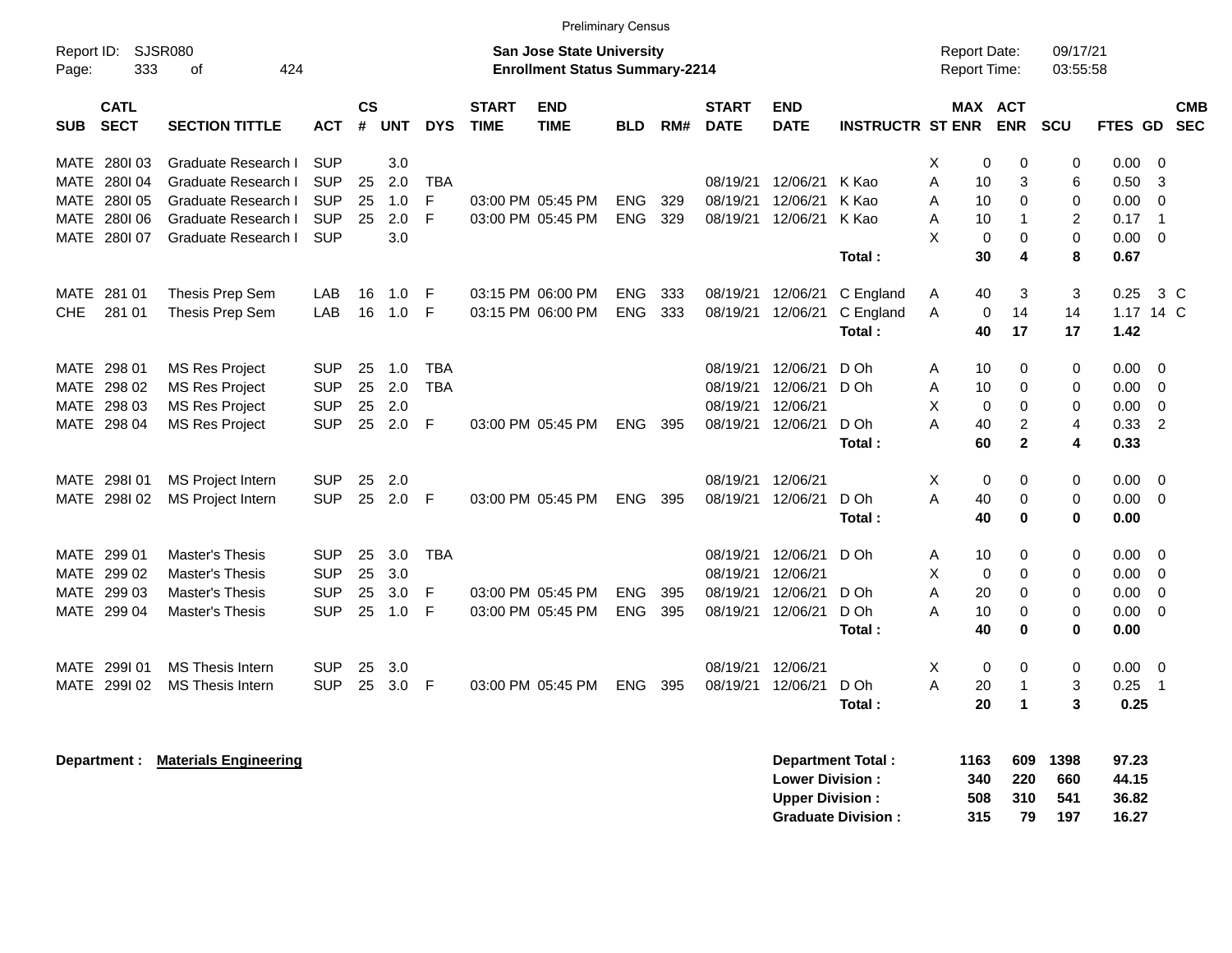|                     |                            |                                |            |                    |            |            |                             | <b>Preliminary Census</b>                                                 |            |             |                             |                           |                             |   |                                     |                |                      |         |                |                          |
|---------------------|----------------------------|--------------------------------|------------|--------------------|------------|------------|-----------------------------|---------------------------------------------------------------------------|------------|-------------|-----------------------------|---------------------------|-----------------------------|---|-------------------------------------|----------------|----------------------|---------|----------------|--------------------------|
| Report ID:<br>Page: | 334                        | <b>SJSR080</b><br>424<br>οf    |            |                    |            |            |                             | <b>San Jose State University</b><br><b>Enrollment Status Summary-2214</b> |            |             |                             |                           |                             |   | <b>Report Date:</b><br>Report Time: |                | 09/17/21<br>03:55:58 |         |                |                          |
| <b>SUB</b>          | <b>CATL</b><br><b>SECT</b> | <b>SECTION TITTLE</b>          | ACT        | $\mathsf{cs}$<br># | <b>UNT</b> | <b>DYS</b> | <b>START</b><br><b>TIME</b> | <b>END</b><br><b>TIME</b>                                                 | <b>BLD</b> | RM#         | <b>START</b><br><b>DATE</b> | <b>END</b><br><b>DATE</b> | <b>INSTRUCTR ST ENR</b>     |   | MAX ACT                             | <b>ENR</b>     | <b>SCU</b>           | FTES GD |                | <b>CMB</b><br><b>SEC</b> |
| <b>College</b>      |                            | <b>Engineering, College of</b> |            |                    |            |            |                             |                                                                           |            |             |                             |                           |                             |   |                                     |                |                      |         |                |                          |
|                     | Department :               | <b>Mechanical Engineering</b>  |            |                    |            |            |                             |                                                                           |            |             |                             |                           |                             |   |                                     |                |                      |         |                |                          |
| ME                  | 20 01                      | Design & Graphics              | <b>SEM</b> | 05                 | 2.0        | W          |                             | 09:00 AM 09:50 AM                                                         | <b>ON</b>  | <b>LINE</b> | 08/19/21                    | 12/06/21                  | K Youssefi                  | A | 125                                 | 128            | 128                  | 17.07   | 0              |                          |
| <b>ME</b>           | 20 02                      | Design & Graphics              | LAB        | 16                 | 0.0        | M          |                             | 01:30 PM 04:15 PM                                                         | <b>ENG</b> | 213         | 08/19/21                    | 12/06/21                  | R Dantkale                  | A | 25                                  | 24             | 24                   | 0.00    | $\mathbf 0$    |                          |
| <b>ME</b>           | 20 03                      | Design & Graphics              | LAB        | 16                 | 0.0        | T          |                             | 09:00 AM 11:45 AM                                                         | <b>ENG</b> | 213         | 08/19/21                    | 12/06/21                  | K Youssefi                  | A | 25                                  | 23             | 23                   | 0.00    | 0              |                          |
| <b>ME</b>           | 20 04                      | Design & Graphics              | LAB        | 16                 | 0.0        | W          |                             | 01:30 PM 04:15 PM                                                         | <b>ENG</b> | 213         | 08/19/21                    | 12/06/21                  | K Youssefi                  | A | 25                                  | 27             | 27                   | 0.00    | 0              |                          |
| МE                  | 20 05                      | Design & Graphics              | LAB        | 16                 | 0.0        | R          |                             | 01:30 PM 04:15 PM                                                         | <b>ENG</b> | 213         | 08/19/21                    | 12/06/21                  | K Youssefi                  | A | 25                                  | 26             | 26                   | 0.00    | 0              |                          |
| <b>ME</b>           | 20 06                      | Design & Graphics              | LAB        | 16                 | 0.0        | F          |                             | 09:00 AM 11:45 AM                                                         | <b>ON</b>  | <b>LINE</b> | 08/19/21                    | 12/06/21                  | R Khasgiwala A              |   | 25                                  | 28             | 28                   | 0.00    | 0              |                          |
|                     |                            |                                |            |                    |            |            |                             |                                                                           |            |             |                             |                           | <b>Total:</b>               |   | 250                                 | 256            | 256                  | 17.07   |                |                          |
| ME                  | 30 01                      | <b>Comp Applications</b>       | <b>SEM</b> | 05                 | 2.0        | M          |                             | 09:00 AM 09:50 AM                                                         | <b>ON</b>  | <b>LINE</b> | 08/19/21                    | 12/06/21                  | S Ahsan                     | A | 125                                 | 97             | 97                   | 12.93   | 0              |                          |
| ME                  | 30 02                      | <b>Comp Applications</b>       | LAB        | 16                 | 0.0        | M          |                             | 10:30 AM 01:15 PM                                                         |            |             | 08/19/21                    | 12/06/21                  | R Shu                       | Α | 25                                  | 24             | 24                   | 0.00    | 0              |                          |
| ME                  | 30 03                      | <b>Comp Applications</b>       | LAB        |                    | 0.0        |            |                             |                                                                           |            |             |                             |                           |                             | X | 0                                   | 0              | 0                    | 0.00    | 0              |                          |
| ME                  | 30 04                      | <b>Comp Applications</b>       | LAB        | 16                 | 0.0        | Т          |                             | 01:30 PM 04:15 PM                                                         |            |             | 08/19/21                    | 12/06/21                  | P Sagar                     | Α | 25                                  | 24             | 24                   | 0.00    | 0              |                          |
| МE                  | 30 05                      | <b>Comp Applications</b>       | LAB        | 16                 | 0.0        | R          |                             | 09:00 AM 11:45 AM                                                         |            |             | 08/19/21                    | 12/06/21                  | R Shu                       | A | 25                                  | 24             | 24                   | 0.00    | 0              |                          |
| <b>ME</b>           | 30 06                      | <b>Comp Applications</b>       | LAB        | 16                 | 0.0        | F          |                             | 09:00 AM 11:45 AM                                                         |            |             | 08/19/21                    | 12/06/21                  | P Sagar                     | A | 25                                  | 25             | 25                   | 0.00    | 0              |                          |
|                     |                            |                                |            |                    |            |            |                             |                                                                           |            |             |                             |                           | Total:                      |   | 225                                 | 194            | 194                  | 12.93   |                |                          |
| ME                  | 100 01                     | ME Career Dev                  | <b>LEC</b> | 04                 | 1.0        | M          |                             | 04:00 PM 04:50 PM                                                         | <b>ON</b>  | LINE        | 08/19/21                    | 12/06/21                  | D Caires                    | A | 35                                  | 16             | 16                   | 1.07    | - 0            |                          |
|                     |                            |                                |            |                    |            |            |                             |                                                                           |            |             |                             |                           | Total:                      |   | 35                                  | 16             | 16                   | 1.07    |                |                          |
| ME                  | 101 01                     | Dynamics                       | <b>SEM</b> | 04                 | 3.0        | <b>MW</b>  |                             | 10:45 AM 12:00 PM                                                         | ΟN         | <b>LINE</b> | 08/19/21                    | 12/06/21                  | A Boylan-Ash A              |   | 33                                  | 34             | 102                  | 6.80    | 0              |                          |
| ME                  | 101 02                     | Dynamics                       | <b>SEM</b> | 04                 | 3.0        | <b>MW</b>  |                             | 02:15 PM 03:30 PM                                                         | ΟN         | <b>LINE</b> | 08/19/21                    | 12/06/21                  | A Boylan-Ash A              |   | 33                                  | 34             | 102                  | 6.80    | 0              |                          |
| ME                  | 101 03                     | Dynamics                       | <b>SEM</b> | 04                 | 3.0        | <b>MW</b>  |                             | 12:30 PM 01:45 PM                                                         | ΟN         | <b>LINE</b> | 08/19/21                    | 12/06/21                  | A Boylan-Ash A              |   | 33                                  | 33             | 99                   | 6.60    | 0              |                          |
| ME                  | 101 04                     | Dynamics                       | <b>SEM</b> | 04                 | 3.0        | <b>TR</b>  |                             | 10:45 AM 12:00 PM                                                         |            |             | 08/19/21                    | 12/06/21                  | R Agarwal                   | Α | 33                                  | 33             | 99                   | 6.60    | 0              |                          |
| МE                  | 101 05                     | <b>Dynamics</b>                | <b>SEM</b> | 04                 | 3.0        | <b>TR</b>  |                             | 10:45 AM 12:00 PM                                                         | <b>ON</b>  |             | LINE 08/19/21               | 12/06/21                  | R Tsou                      | A | 33                                  | 33             | 99                   | 6.60    | 0              |                          |
| MЕ                  | 101 06                     | Dynamics                       | <b>SEM</b> | 04                 | 3.0        | <b>TR</b>  |                             | 02:15 PM 03:30 PM                                                         |            |             | 08/19/21                    | 12/06/21                  | R Agarwal                   | A | 33                                  | 20             | 60                   | 4.00    | 0              |                          |
|                     |                            |                                |            |                    |            |            |                             |                                                                           |            |             |                             |                           | Total:                      |   | 198                                 | 187            | 561                  | 37.40   |                |                          |
| ME                  | 106 01                     | Fund Mechatro Engr             | SEM 04     |                    | 3.0        | <b>TR</b>  |                             | 01:30 PM 02:20 PM                                                         | ON         |             | LINE 08/19/21               | 12/06/21                  | <b>B</b> Furman             | A | 80                                  | 69             | 138                  | 14.00   | 4 C            |                          |
| EE                  | 106 01                     | Fund Mechatro Engr             | SEM        | 04                 | 3.0        | TR         |                             | 01:30 PM 02:20 PM                                                         | ON         | LINE        | 08/19/21                    | 12/06/21                  | <b>B</b> Furman             | A | 0                                   | 5              | 10                   | 1.00    | 0 <sup>C</sup> |                          |
| ME                  | 106 02                     | Fund Mechatro Engr             | LAB        | 16                 | 0.0        | T          |                             | 02:30 PM 05:15 PM                                                         | ENG        | 125         | 08/19/21                    | 12/06/21                  | J Esquivel P A              |   | 20                                  | 18             | 18                   | 0.00    | $1\,C$         |                          |
| EE                  | 106 02                     | Fund Mechatro Engr             | LAB        |                    | 16 0.0     | T          |                             | 02:30 PM 05:15 PM                                                         | ENG 125    |             | 08/19/21                    | 12/06/21                  | J Esquivel P A              |   | 0                                   | 0              | 0                    | 0.00    | $0\,C$         |                          |
| ME                  | 106 03                     | Fund Mechatro Engr             | LAB        |                    | 16 0.0     | W          |                             | 02:30 PM 05:15 PM                                                         | ENG 125    |             | 08/19/21                    | 12/06/21                  | J Esquivel P A              |   | 20                                  | 17             | 17                   | 0.00    | $1\,C$         |                          |
| EE                  | 106 03                     | Fund Mechatro Engr             | LAB        |                    | 16 0.0     | W          |                             | 02:30 PM 05:15 PM                                                         | ENG 125    |             | 08/19/21                    | 12/06/21                  | J Esquivel P A              |   | 0                                   | $\sqrt{3}$     | 3                    | 0.00    | $0\,C$         |                          |
| ME                  | 106 04                     | Fund Mechatro Engr             | LAB        |                    | 16 0.0     | W          |                             | 06:00 PM 08:45 PM                                                         | ENG 125    |             | 08/19/21                    | 12/06/21                  |                             | A | 20                                  | 15             | 15                   | 0.00    | 2 C            |                          |
| EE                  | 106 04                     | Fund Mechatro Engr             | LAB        |                    | 16 0.0     | W          |                             | 06:00 PM 08:45 PM                                                         | ENG 125    |             | 08/19/21                    | 12/06/21                  |                             | Α | 0                                   | $\overline{1}$ | $\mathbf{1}$         | 0.00    | $0\,C$         |                          |
| ME                  | 106 05                     | Fund Mechatro Engr             | LAB        |                    | 16 0.0     | R          |                             | 02:30 PM 05:15 PM                                                         | ENG 125    |             | 08/19/21                    | 12/06/21                  | T Bejaoui                   | A | 20                                  | 19             | 19                   | 0.00    | $0\,C$         |                          |
| EE.                 | 106 05                     | Fund Mechatro Engr             | LAB        |                    | 16 0.0     | R          |                             | 02:30 PM 05:15 PM                                                         | ENG 125    |             |                             |                           | 08/19/21 12/06/21 T Bejaoui | A | 0                                   | $\overline{1}$ | $\mathbf{1}$         | 0.00    | $0\,C$         |                          |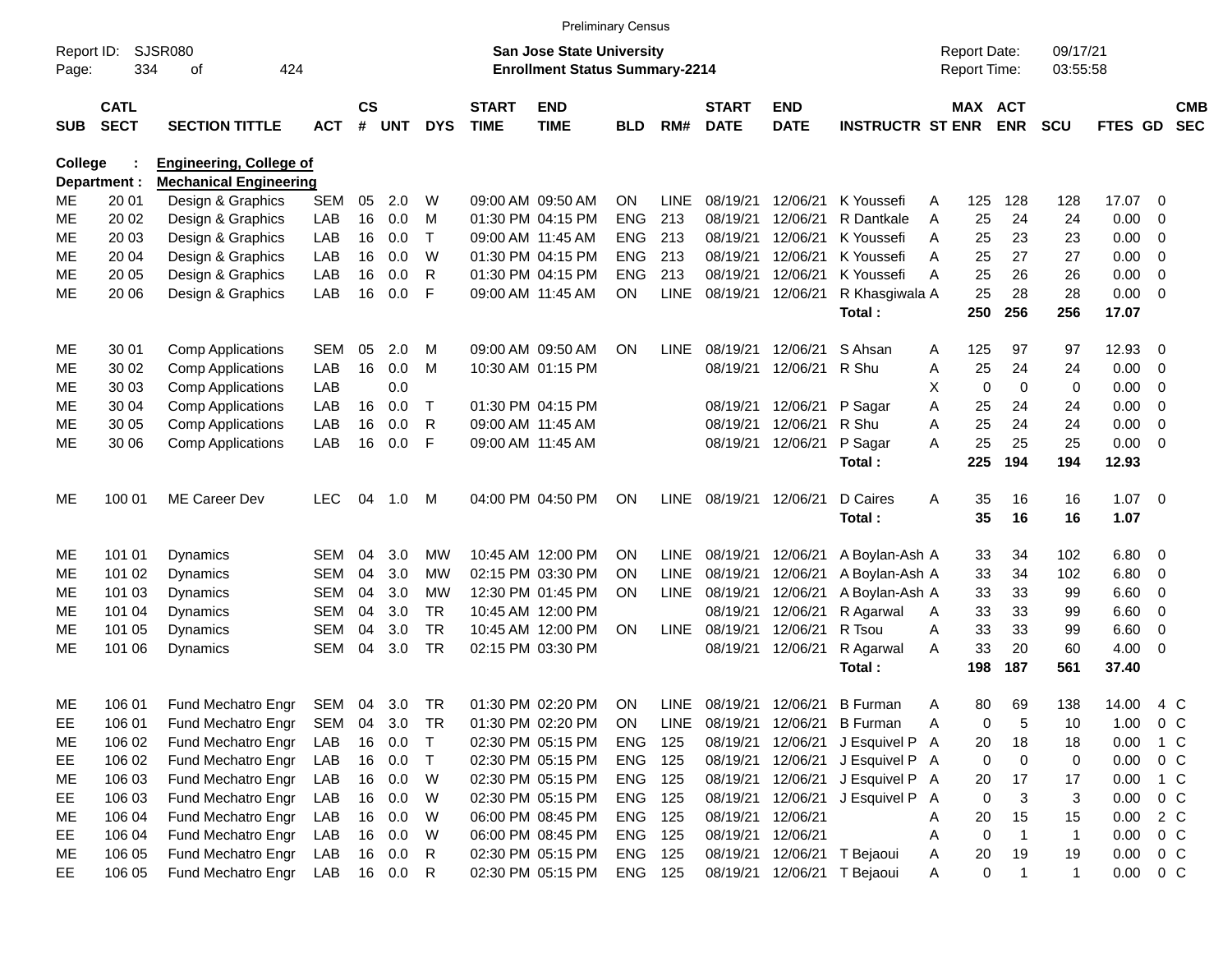|                     |                            |                             |            |                    |            |              |                             | <b>Preliminary Census</b>                                          |            |             |                             |                           |                         |                     |             |                       |                      |                 |                          |                          |
|---------------------|----------------------------|-----------------------------|------------|--------------------|------------|--------------|-----------------------------|--------------------------------------------------------------------|------------|-------------|-----------------------------|---------------------------|-------------------------|---------------------|-------------|-----------------------|----------------------|-----------------|--------------------------|--------------------------|
| Report ID:<br>Page: | 335                        | <b>SJSR080</b><br>424<br>of |            |                    |            |              |                             | San Jose State University<br><b>Enrollment Status Summary-2214</b> |            |             |                             |                           |                         | <b>Report Date:</b> |             | Report Time:          | 09/17/21<br>03:55:58 |                 |                          |                          |
| <b>SUB</b>          | <b>CATL</b><br><b>SECT</b> | <b>SECTION TITTLE</b>       | <b>ACT</b> | $\mathsf{cs}$<br># | <b>UNT</b> | <b>DYS</b>   | <b>START</b><br><b>TIME</b> | <b>END</b><br><b>TIME</b>                                          | <b>BLD</b> | RM#         | <b>START</b><br><b>DATE</b> | <b>END</b><br><b>DATE</b> | <b>INSTRUCTR ST ENR</b> |                     |             | MAX ACT<br><b>ENR</b> | <b>SCU</b>           | <b>FTES GD</b>  |                          | <b>CMB</b><br><b>SEC</b> |
|                     |                            |                             |            |                    |            |              |                             |                                                                    |            |             |                             |                           | Total:                  |                     |             | 160 148               | 222                  | 15.00           |                          |                          |
| МE                  | 110 01                     | Mfg Processes               | LEC        | 04                 | 3.0        | MW           |                             | 07:30 PM 08:45 PM                                                  |            |             | 08/19/21                    | 12/06/21                  | E Cydzik                | Α                   | 35          | 35                    | 105                  | 7.00            | 0 <sup>o</sup>           |                          |
| <b>ISE</b>          | 110 01                     | Mfg Processes               | <b>LEC</b> | 04                 | 3.0        | MW           |                             | 07:30 PM 08:45 PM                                                  |            |             | 08/19/21                    | 12/06/21                  | E Cydzik                | Α                   | $\mathbf 0$ | $\mathbf 0$           | 0                    | 0.00            | 0 <sup>o</sup>           |                          |
| МE                  | 110 02                     | Mfg Processes               | <b>LEC</b> | 04                 | 3.0        | <b>TR</b>    |                             | 05:45 PM 07:00 PM                                                  |            |             | 08/19/21                    | 12/06/21                  | E Cydzik                | Α                   | 35          | 36                    | 108                  | 7.20            | 0 <sup>o</sup>           |                          |
| <b>ISE</b>          | 110 02                     | Mfg Processes               | <b>LEC</b> | 04                 | 3.0        | <b>TR</b>    |                             | 05:45 PM 07:00 PM                                                  |            |             | 08/19/21                    | 12/06/21                  | E Cydzik                | Α                   | $\mathbf 0$ | $\mathbf{1}$          | 3                    | 0.20            | 0 <sup>o</sup>           |                          |
| ME                  | 110 03                     | Mfg Processes               | <b>LEC</b> | 04                 | 3.0        | <b>TR</b>    |                             | 07:30 PM 08:45 PM                                                  |            |             | 08/19/21                    | 12/06/21                  | E Cydzik                | Α                   | 35          | 33                    | 99                   | 6.60            | 0 <sup>o</sup>           |                          |
| <b>ISE</b>          | 110 03                     | Mfg Processes               | <b>LEC</b> | 04                 | 3.0        | <b>TR</b>    |                             | 07:30 PM 08:45 PM                                                  |            |             | 08/19/21                    | 12/06/21                  | E Cydzik                | A                   | 0           | $\overline{c}$        | 6                    | 0.40            | 0 <sup>o</sup>           |                          |
|                     |                            |                             |            |                    |            |              |                             |                                                                    |            |             |                             |                           | Total:                  |                     | 105         | 107                   | 321                  | 21.40           |                          |                          |
| ME                  | 111 01                     | <b>Fluid Mech</b>           | SEM        | 04                 | 3.0        | R            |                             | 09:00 AM 10:15 AM                                                  | ΟN         | <b>LINE</b> | 08/19/21                    | 12/06/21                  | C Han                   | Α                   | 38          | 41                    | 123                  | 8.20            | $\overline{\phantom{0}}$ |                          |
| MЕ                  | 111 02                     | <b>Fluid Mech</b>           | SEM        | 04                 | 3.0        | R            |                             | 10:45 AM 12:00 PM                                                  | ON         | <b>LINE</b> | 08/19/21                    | 12/06/21                  | C Han                   | Α                   | 38          | 42                    | 126                  | 8.45            | $\overline{1}$           |                          |
| ME                  | 111 03                     | <b>Fluid Mech</b>           | SEM        | 04                 | 3.0        | <b>MW</b>    |                             | 06:00 PM 07:15 PM                                                  |            |             | 08/19/21                    | 12/06/21                  | H Kabbani               | A                   | 38          | 39                    | 117                  | 7.80            | $\overline{\phantom{0}}$ |                          |
| МE                  | 111 04                     | <b>Fluid Mech</b>           | <b>SEM</b> | 04                 | 3.0        | <b>TR</b>    |                             | 04:00 PM 05:15 PM                                                  | <b>ENG</b> | 329         | 08/19/21                    | 12/06/21                  | P Kutler                | A                   | 38          | 41                    | 123                  | 8.25            | - 1                      |                          |
|                     |                            |                             |            |                    |            |              |                             |                                                                    |            |             |                             |                           | Total:                  |                     | 152         | 163                   | 489                  | 32.70           |                          |                          |
| ME                  | 11301                      | Thermodynamics              | <b>SEM</b> | 04                 | 4.0        | M            |                             | 02:30 PM 04:10 PM                                                  | ΟN         | <b>LINE</b> | 08/19/21                    | 12/06/21                  | F Kazemifar             | A                   | 55          | 51                    | 204                  | 13.60 0         |                          |                          |
| MЕ                  | 113 02                     | Thermodynamics              | <b>SEM</b> | 04                 | 4.0        | <b>TR</b>    |                             | 02:15 PM 03:55 PM                                                  | ΟN         | <b>LINE</b> | 08/19/21                    | 12/06/21                  | A Tohidi                | A                   | 35          | 35                    | 140                  | 9.33            | 0                        |                          |
| ME                  | 113 03                     | Thermodynamics              | <b>SEM</b> | 04                 | 4.0        | $\mathsf{T}$ |                             | 08:40 AM 10:20 AM                                                  |            |             | 08/19/21                    | 12/06/21                  |                         | A                   | 35          | 39                    | 156                  | $10.40 \quad 0$ |                          |                          |
|                     |                            |                             |            |                    |            |              |                             |                                                                    |            |             |                             |                           | Total:                  |                     | 125         | 125                   | 500                  | 33.33           |                          |                          |
| ME                  | 114 01                     | <b>Heat Transfer</b>        | <b>SEM</b> | 04                 | 3.0        | МW           |                             | 10:45 AM 12:00 PM                                                  | ON         | <b>LINE</b> | 08/19/21                    | 12/06/21                  | S Zaidi                 | Α                   | 40          | 45                    | 135                  | 9.05            | $\overline{\phantom{1}}$ |                          |
|                     |                            |                             |            |                    |            |              |                             |                                                                    |            |             |                             |                           | Total:                  |                     | 40          | 45                    | 135                  | 9.05            |                          |                          |
| ME                  | 115 01                     | Thermal Eng Lab             | LAB        | 16                 | 1.0        | м            |                             | 09:00 AM 11:45 AM                                                  | <b>ENG</b> | 113         | 08/19/21                    | 12/06/21                  | I Tyukhov               | A                   | 15          | 3                     | 3                    | $0.20 \ 0$      |                          |                          |
| ME                  | 115 02                     | Thermal Eng Lab             | LAB        | 16                 | 1.0        | M            |                             | 01:30 PM 04:15 PM                                                  | <b>ENG</b> | 113         | 08/19/21                    | 12/06/21                  | I Tyukhov               | Α                   | 15          | 13                    | 13                   | 0.87            | $\overline{\mathbf{0}}$  |                          |
| MЕ                  | 115 03                     | Thermal Eng Lab             | LAB        | 16                 | 1.0        | M            |                             | 04:30 PM 07:15 PM                                                  | OΝ         | <b>LINE</b> | 08/19/21                    | 12/06/21                  | I Tyukhov               | Α                   | 18          | 19                    | 19                   | 1.27            | 0                        |                          |
| MЕ                  | 115 04                     | Thermal Eng Lab             | LAB        | 16                 | 1.0        | $\mathsf{T}$ |                             | 10:45 AM 01:30 PM                                                  | <b>ENG</b> | 113         | 08/19/21                    | 12/06/21                  | A Tohidi                | A                   | 15          | 12                    | 12                   | 0.80            | 0                        |                          |
| ME                  | 115 05                     | Thermal Eng Lab             | LAB        | 16                 | 1.0        | T            |                             | 02:00 PM 04:45 PM                                                  | <b>ENG</b> | 113         | 08/19/21                    | 12/06/21 S Zaidi          |                         | A                   | 15          | 10                    | 10                   | 0.67            | $\overline{\mathbf{0}}$  |                          |
| ME                  | 115 06                     | Thermal Eng Lab             | LAB        |                    | 1.0        |              |                             |                                                                    |            |             |                             |                           |                         | X                   | 0           | $\Omega$              | 0                    | 0.00            | $\overline{\mathbf{0}}$  |                          |
|                     |                            |                             |            |                    |            |              |                             |                                                                    |            |             |                             |                           | Total:                  |                     | 78          | 57                    | 57                   | 3.80            |                          |                          |
| ME                  | 120 01                     | <b>Experimental Meths</b>   | SEM        | 04                 | 2.0        | M            |                             | 09:00 AM 09:50 AM                                                  | <b>ON</b>  | LINE        | 08/19/21                    | 12/06/21                  | A Mysore                | A                   |             | 120 118               | 118                  | 15.73 0         |                          |                          |
| ME                  | 120 02                     | <b>Experimental Meths</b>   | LAB        | 16                 | 0.0        | M            |                             | 10:30 AM 01:15 PM                                                  | <b>ENG</b> | 133         | 08/19/21                    | 12/06/21                  | A Mysore                | Α                   | 12          | 12                    | 12                   | $0.00 \t 0$     |                          |                          |
| ME                  | 120 03                     | <b>Experimental Meths</b>   | LAB        | 16                 | 0.0        | M            |                             | 01:30 PM 04:15 PM                                                  | <b>ENG</b> | 133         | 08/19/21                    | 12/06/21                  | A Mysore                | Α                   | 12          | 13                    | 13                   | $0.00 \t 0$     |                          |                          |
| ME                  | 120 04                     | <b>Experimental Meths</b>   | LAB        | 16                 | 0.0        | M            |                             | 06:00 PM 08:45 PM                                                  | <b>ENG</b> | 133         | 08/19/21                    | 12/06/21                  | A Mysore                | Α                   | 12          | 12                    | 12                   | 0.00            | $\overline{\phantom{0}}$ |                          |
| ME                  | 120 05                     | <b>Experimental Meths</b>   | LAB        | 16                 | 0.0        | $\top$       |                             | 10:30 AM 01:15 PM                                                  | <b>ENG</b> | 133         | 08/19/21                    | 12/06/21                  | A Mysore                | Α                   | 12          | 12                    | 12                   | $0.00 \t 0$     |                          |                          |
| ME                  | 120 06                     | <b>Experimental Meths</b>   | LAB        | 16                 | 0.0        | $\top$       |                             | 01:30 PM 04:15 PM                                                  | ENG        | 133         | 08/19/21                    | 12/06/21                  | A Mysore                | Α                   | 12          | 12                    | 12                   | $0.00 \t 0$     |                          |                          |
| ME                  | 120 07                     | <b>Experimental Meths</b>   | LAB        |                    | 16  0.0  W |              |                             | 10:45 AM 01:30 PM                                                  | ENG 133    |             | 08/19/21                    |                           | 12/06/21 T Nguyen       | Α                   | 12          | 12                    | 12                   | $0.00 \t 0$     |                          |                          |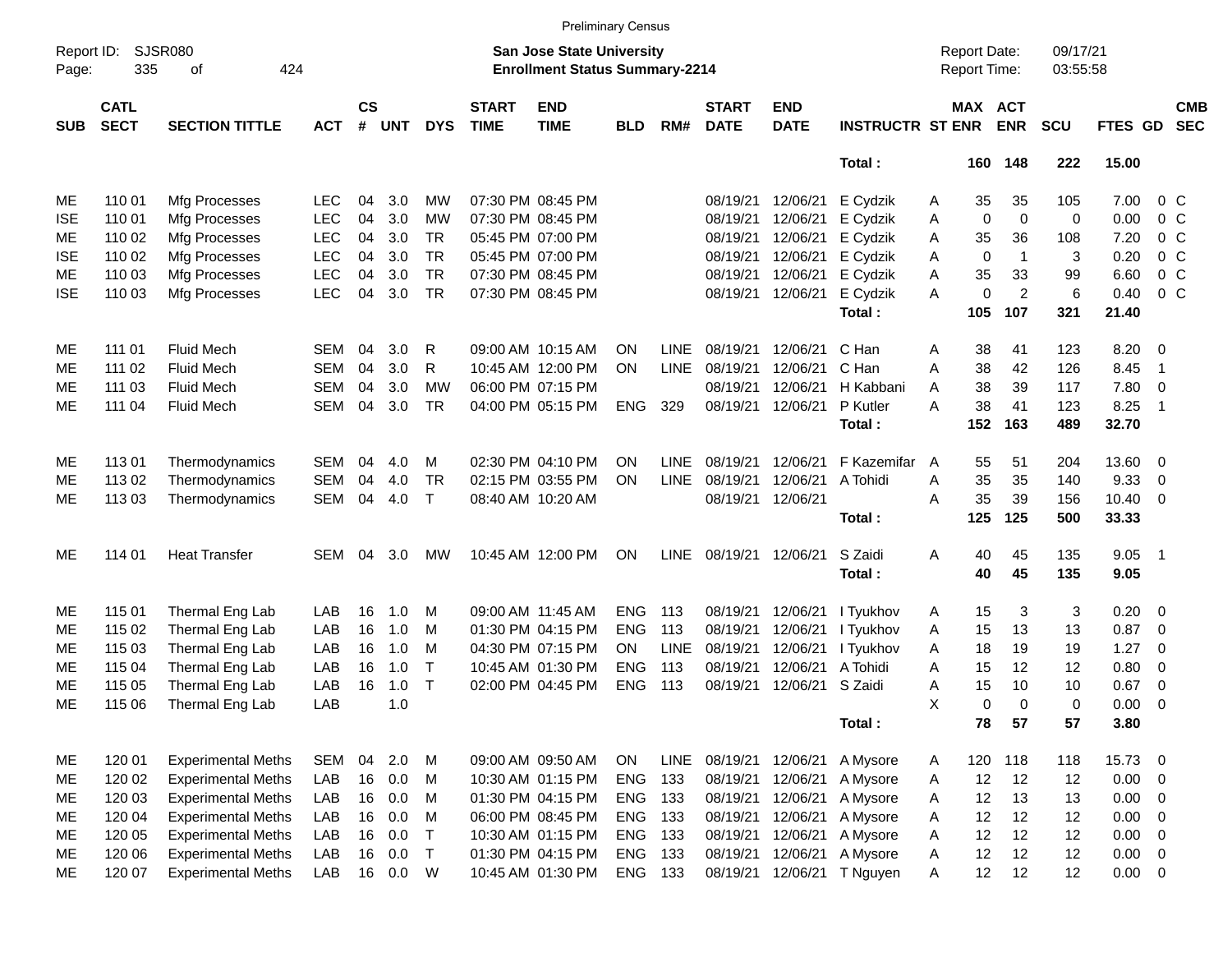|                     |                            |                                   |            |                |            |            |                             | <b>Preliminary Census</b>                                                 |            |             |                             |                           |                             |                                     |                       |                      |                |                          |                          |
|---------------------|----------------------------|-----------------------------------|------------|----------------|------------|------------|-----------------------------|---------------------------------------------------------------------------|------------|-------------|-----------------------------|---------------------------|-----------------------------|-------------------------------------|-----------------------|----------------------|----------------|--------------------------|--------------------------|
| Report ID:<br>Page: | 336                        | <b>SJSR080</b><br>424<br>οf       |            |                |            |            |                             | <b>San Jose State University</b><br><b>Enrollment Status Summary-2214</b> |            |             |                             |                           |                             | <b>Report Date:</b><br>Report Time: |                       | 09/17/21<br>03:55:58 |                |                          |                          |
| <b>SUB</b>          | <b>CATL</b><br><b>SECT</b> | <b>SECTION TITTLE</b>             | <b>ACT</b> | <b>CS</b><br># | <b>UNT</b> | <b>DYS</b> | <b>START</b><br><b>TIME</b> | <b>END</b><br><b>TIME</b>                                                 | <b>BLD</b> | RM#         | <b>START</b><br><b>DATE</b> | <b>END</b><br><b>DATE</b> | <b>INSTRUCTR ST ENR</b>     |                                     | MAX ACT<br><b>ENR</b> | <b>SCU</b>           | <b>FTES GD</b> |                          | <b>CMB</b><br><b>SEC</b> |
| ME                  | 120 08                     | <b>Experimental Meths</b>         | <b>LAB</b> |                | 0.0        |            |                             |                                                                           |            |             |                             |                           |                             | Х<br>0                              | 0                     | 0                    | 0.00           | 0                        |                          |
| ME                  | 120 09                     | <b>Experimental Meths</b>         | LAB        | 16             | 0.0        | W          |                             | 06:00 PM 08:45 PM                                                         | <b>ENG</b> | 133         | 08/19/21                    | 12/06/21                  | L Jiang                     | A<br>12                             | 12                    | 12                   | 0.00           | $\overline{0}$           |                          |
| ME                  | 120 10                     | <b>Experimental Meths</b>         | LAB        | 16             | 0.0        | $\top$     |                             | 06:00 PM 08:45 PM                                                         | <b>ENG</b> | 133         | 08/19/21                    | 12/06/21                  | A Mysore                    | 12<br>A                             | 12                    | 12                   | 0.00           | 0                        |                          |
| ME                  | 120 11                     | <b>Experimental Meths</b>         | LAB        | 16             | 0.0        | R          |                             | 01:30 PM 04:15 PM                                                         | <b>ENG</b> | 133         | 08/19/21                    | 12/06/21                  | S Zaidi                     | A<br>12                             | 10                    | 10                   | 0.00           | 0                        |                          |
| ME                  | 120 12                     | <b>Experimental Meths</b>         | LAB        | 16             | 0.0        | R          |                             | 09:00 AM 11:45 AM                                                         | <b>ENG</b> | 133         | 08/19/21                    | 12/06/21                  | L Jiang                     | 12<br>A                             | 11                    | 11                   | 0.00           | $\overline{\mathbf{0}}$  |                          |
|                     |                            |                                   |            |                |            |            |                             |                                                                           |            |             |                             |                           | Total:                      | 240                                 | 236                   | 236                  | 15.73          |                          |                          |
| ME                  | 130 01                     | Appl Engr Analysis                | <b>LEC</b> | 04             | 3.0        | МW         |                             | 07:30 PM 08:45 PM                                                         |            |             | 08/19/21                    | 12/06/21                  | F Amirkulova A              | 40                                  | 43                    | 129                  | 8.60           | $\overline{\mathbf{0}}$  |                          |
| ME                  | 130 02                     | Appl Engr Analysis                | <b>LEC</b> | 04             | 3.0        | <b>MW</b>  |                             | 06:00 PM 07:15 PM                                                         | <b>ENG</b> | 331         | 08/19/21                    | 12/06/21                  | Y Shabany                   | 40<br>A                             | 35                    | 105                  | 7.00           | $\overline{\mathbf{0}}$  |                          |
|                     |                            |                                   |            |                |            |            |                             |                                                                           |            |             |                             |                           | Total:                      | 80                                  | 78                    | 234                  | 15.60          |                          |                          |
| ME                  | 147 01                     | Dyn Sys Vibs Cntrl                | SEM        | 04             | 3.0        | TR         |                             | 10:45 AM 12:00 PM                                                         | ON         | <b>LINE</b> | 08/19/21 12/06/21           |                           | L Lu                        | Α<br>80                             | 67                    | 201                  | 13.60 4        |                          |                          |
|                     |                            |                                   |            |                |            |            |                             |                                                                           |            |             |                             |                           | Total:                      | 80                                  | 67                    | 201                  | 13.60          |                          |                          |
| ME.                 | 149 01                     | <b>Engr Acoustics</b>             | <b>SEM</b> |                | 3.0        |            |                             |                                                                           |            |             |                             |                           |                             | X<br>0                              | 0                     | 0                    | $0.00 \t 0$    |                          |                          |
|                     |                            |                                   |            |                |            |            |                             |                                                                           |            |             |                             |                           | Total:                      | 0                                   | $\bf{0}$              | 0                    | 0.00           |                          |                          |
| ME                  | 154 01                     | Mech Engr Design                  | <b>SEM</b> | 04             | 4.0        | МW         |                             | 02:15 PM 03:55 PM                                                         |            |             | 08/19/21                    | 12/06/21                  | S Lee                       | Α<br>37                             | 32                    | 128                  | 8.53           | 0                        |                          |
| ME.                 | 154 02                     | Mech Engr Design                  | SEM        | 04             | 4.0        | <b>MW</b>  |                             | 04:00 PM 05:40 PM                                                         |            |             | 08/19/21                    | 12/06/21                  | K Youssefi                  | 45<br>A                             | 22                    | 88                   | 6.00           | $\overline{\phantom{0}}$ |                          |
|                     |                            |                                   |            |                |            |            |                             |                                                                           |            |             |                             |                           | Total:                      | 82                                  | 54                    | 216                  | 14.53          |                          |                          |
| ME                  | 157 01                     | Mech System Design SEM 04 3.0     |            |                |            | TBA        |                             |                                                                           | ON         | <b>LINE</b> | 08/19/21 12/06/21           |                           | A Ghazanfari A              | 80                                  | 81                    | 243                  | 16.25 1        |                          |                          |
|                     |                            |                                   |            |                |            |            |                             |                                                                           |            |             |                             |                           | Total:                      | 80                                  | 81                    | 243                  | 16.25          |                          |                          |
| ME                  | 160 01                     | <b>Finite Ele Methods</b>         | <b>SEM</b> | 04             | 3.0        | <b>TR</b>  |                             | 06:00 PM 07:15 PM                                                         |            |             |                             | 08/19/21 12/06/21         | E Chan                      | A<br>35                             | 11                    | 33                   | $2.45$ 5       |                          |                          |
|                     |                            |                                   |            |                |            |            |                             |                                                                           |            |             |                             |                           | Total:                      | 35                                  | 11                    | 33                   | 2.45           |                          |                          |
| ME                  | 165 01                     | Com Aid Des in ME                 | SEM        | 04             | 3.0        | M          |                             | 01:30 PM 04:15 PM                                                         | ON         | LINE        | 08/19/21                    | 12/06/21                  | S Bowley                    | 35<br>Α                             | 22                    | 66                   | 4.60 4         |                          |                          |
|                     |                            |                                   |            |                |            |            |                             |                                                                           |            |             |                             |                           | Total:                      | 35                                  | 22                    | 66                   | 4.60           |                          |                          |
| ME                  | 168 01                     | Microfluidics Lab                 | LAB        |                | 1.0        |            |                             |                                                                           |            |             |                             |                           |                             | X<br>0                              | 0                     | 0                    | 0.00           | $\overline{\mathbf{0}}$  |                          |
| <b>MATE</b>         | 168 01                     | Microfluidics Lab                 | LAB        |                | 1.0        |            |                             |                                                                           |            |             |                             |                           |                             | X<br>0                              | 0                     | 0                    | 0.00           | 0                        |                          |
| EE                  | 168 01                     | Microfluidics Lab                 | LAB        |                | 1.0        |            |                             |                                                                           |            |             |                             |                           |                             | X<br>0                              | 0                     | 0                    | 0.00           | 0                        |                          |
| ME                  | 168 02                     | Microfluidics Lab                 | LAB        |                | 1.0        |            |                             |                                                                           |            |             |                             |                           |                             | Χ<br>0                              | 0                     | 0                    | 0.00           | $\mathbf 0$              |                          |
|                     | MATE 168 02                | Microfluidics Lab                 | LAB        |                | 1.0        |            |                             |                                                                           |            |             |                             |                           |                             | X<br>0                              | 0                     | 0                    | 0.00           | $\overline{0}$           |                          |
| EE.                 | 168 02                     | Microfluidics Lab                 | LAB        |                | 1.0        |            |                             |                                                                           |            |             |                             |                           |                             | X<br>0                              | 0                     | 0                    | $0.00 \t 0$    |                          |                          |
|                     |                            |                                   |            |                |            |            |                             |                                                                           |            |             |                             |                           | Total:                      | 0                                   | 0                     | 0                    | 0.00           |                          |                          |
| ME                  | 172 01                     | Alt Renew Energy Res SEM 04 3.0 F |            |                |            |            |                             | 08:00 AM 10:45 AM                                                         | ENG 331    |             |                             |                           | 08/19/21 12/06/21 F Rongere | 35<br>A                             | 17                    | 51                   | $3.50$ 2       |                          |                          |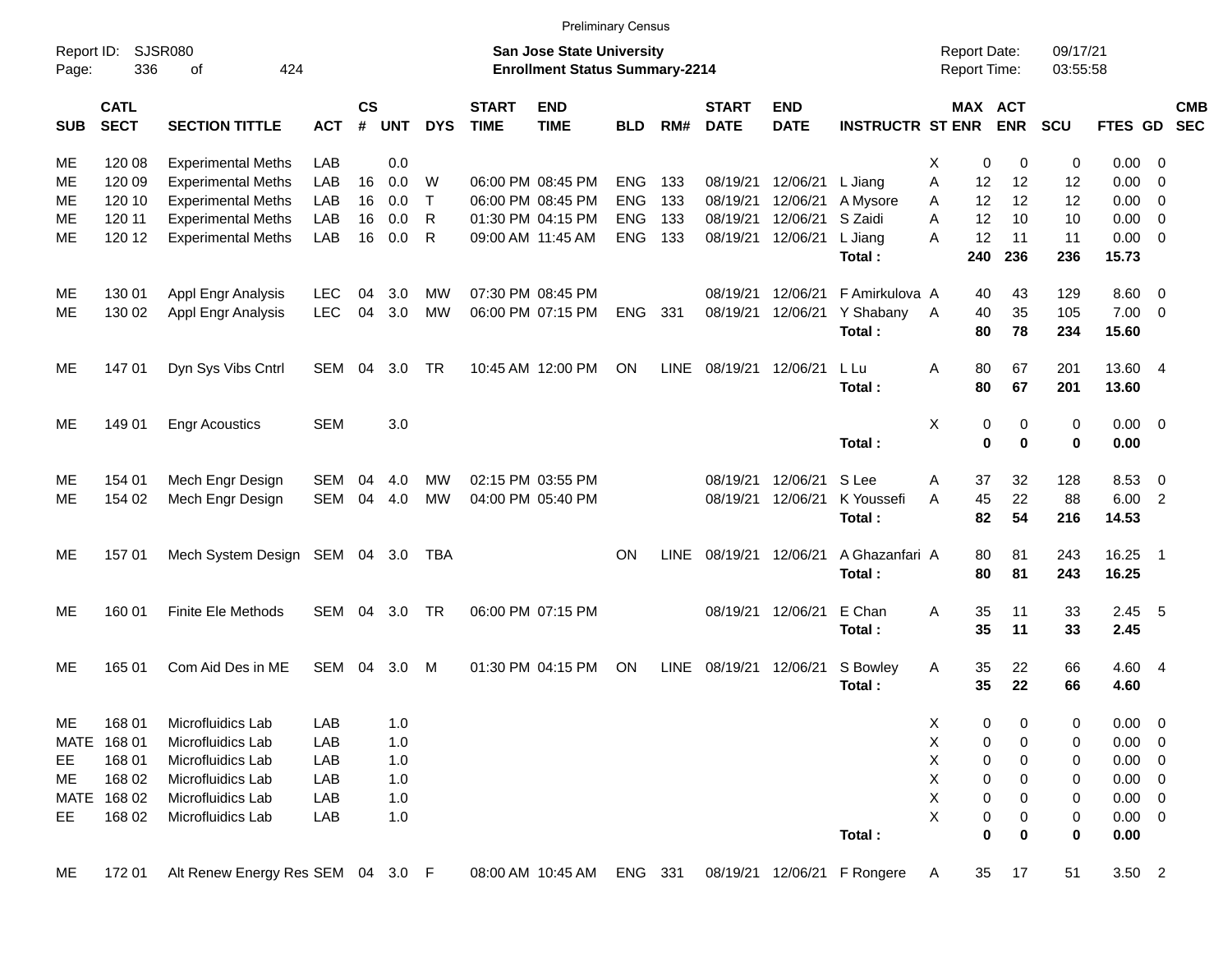|                                  |                                      |                                                                                                                                                                            |                                                                                  |                                  |                                        |                            |                             |                                                                                                                            | <b>Preliminary Census</b> |             |                                                                      |                                                                  |                                                                       |                                                          |                                              |                                  |                                                     |                                                                                                                                       |                          |
|----------------------------------|--------------------------------------|----------------------------------------------------------------------------------------------------------------------------------------------------------------------------|----------------------------------------------------------------------------------|----------------------------------|----------------------------------------|----------------------------|-----------------------------|----------------------------------------------------------------------------------------------------------------------------|---------------------------|-------------|----------------------------------------------------------------------|------------------------------------------------------------------|-----------------------------------------------------------------------|----------------------------------------------------------|----------------------------------------------|----------------------------------|-----------------------------------------------------|---------------------------------------------------------------------------------------------------------------------------------------|--------------------------|
| Report ID:<br>Page:              | 337                                  | <b>SJSR080</b><br>424<br>оf                                                                                                                                                |                                                                                  |                                  |                                        |                            |                             | <b>San Jose State University</b><br><b>Enrollment Status Summary-2214</b>                                                  |                           |             |                                                                      |                                                                  |                                                                       | <b>Report Date:</b><br>Report Time:                      |                                              | 09/17/21<br>03:55:58             |                                                     |                                                                                                                                       |                          |
| <b>SUB</b>                       | <b>CATL</b><br><b>SECT</b>           | <b>SECTION TITTLE</b>                                                                                                                                                      | <b>ACT</b>                                                                       | $\mathsf{cs}$<br>#               | <b>UNT</b>                             | <b>DYS</b>                 | <b>START</b><br><b>TIME</b> | <b>END</b><br><b>TIME</b>                                                                                                  | <b>BLD</b>                | RM#         | <b>START</b><br><b>DATE</b>                                          | <b>END</b><br><b>DATE</b>                                        | <b>INSTRUCTR ST ENR</b>                                               |                                                          | MAX ACT<br><b>ENR</b>                        | <b>SCU</b>                       | FTES GD                                             |                                                                                                                                       | <b>CMB</b><br><b>SEC</b> |
|                                  |                                      |                                                                                                                                                                            |                                                                                  |                                  |                                        |                            |                             |                                                                                                                            |                           |             |                                                                      |                                                                  | Total:                                                                |                                                          | 35<br>17                                     | 51                               | 3.50                                                |                                                                                                                                       |                          |
| ME                               | 180 01                               | <b>Indiv Studies</b>                                                                                                                                                       | <b>SUP</b>                                                                       | 36                               | 1.0                                    | TBA                        |                             |                                                                                                                            | ΟN                        | <b>LINE</b> | 08/19/21 12/06/21                                                    |                                                                  | V Cherickal<br>Total:                                                 | A<br>10                                                  | 10<br>4<br>4                                 | 4<br>4                           | $0.27$ 0<br>0.27                                    |                                                                                                                                       |                          |
| ME                               | 18201                                | Thermal System Desig SEM 04 3.0 T                                                                                                                                          |                                                                                  |                                  |                                        |                            |                             | 12:30 PM 01:45 PM                                                                                                          | <b>ENG</b>                | 341         | 08/19/21                                                             | 12/06/21                                                         | E Thurlow<br>Total:                                                   | Α<br>35<br>35                                            | 21<br>21                                     | 63<br>63                         | $4.20 \ 0$<br>4.20                                  |                                                                                                                                       |                          |
| ME                               | 18601                                | Automotive Engineeri SEM 04 3.0                                                                                                                                            |                                                                                  |                                  |                                        | МW                         |                             | 09:00 AM 10:15 AM                                                                                                          | ON                        | <b>LINE</b> | 08/19/21                                                             | 12/06/21                                                         | S Zaidi<br>Total:                                                     | 35<br>Α<br>35                                            | 11<br>11                                     | 33<br>33                         | $2.55$ 7<br>2.55                                    |                                                                                                                                       |                          |
| ME<br>ME<br>ME<br>ME             | 190 01<br>190 02<br>190 03<br>190 04 | Mecha Sys Design<br>Mecha Sys Design<br>Mecha Sys Design<br>Mecha Sys Design                                                                                               | <b>SEM</b><br>LAB<br>LAB<br>LAB                                                  | 04<br>16<br>16<br>16             | 3.0<br>0.0<br>0.0<br>0.0               | TR<br>Τ<br>R<br>R          |                             | 01:30 PM 02:20 PM<br>02:30 PM 05:15 PM<br>10:45 AM 01:30 PM<br>02:30 PM 05:15 PM                                           | ON                        | <b>LINE</b> | 08/19/21<br>08/19/21<br>08/19/21<br>08/19/21                         | 12/06/21<br>12/06/21<br>12/06/21<br>12/06/21                     | S Bashash<br>H Pham<br>A De La Rosa A<br>V Tran<br>Total:             | Α<br>A<br>20<br>20<br>20<br>Α<br>120                     | 60<br>60<br>21<br>18<br>21<br>120            | 120<br>21<br>18<br>21<br>180     | 12.10<br>0.00<br>0.00<br>$0.00 \t 0$<br>12.10       | $\overline{\phantom{0}}^2$<br>$\overline{\phantom{0}}$<br>$\overline{\phantom{0}}^2$                                                  |                          |
| ME<br>ME<br>ME<br>МE<br>ME       | 192 01<br>192 02<br>192 03<br>192 04 | Robotics<br>Robotics<br>Robotics<br>Robotics                                                                                                                               | <b>SEM</b><br>LAB<br>LAB<br><b>SEM</b><br>LAB                                    | 16<br>04<br>16                   | 3.0<br>0.0<br>0.0<br>3.0<br>0.0        | M<br>MW<br>W               |                             | 01:30 PM 04:15 PM<br>12:00 PM 12:50 PM<br>09:00 AM 11:45 AM                                                                | ΟN                        | <b>LINE</b> | 08/19/21<br>08/19/21<br>08/19/21                                     | 12/06/21 L Jiang<br>12/06/21                                     | W Du                                                                  | X<br>Α<br>17<br>X<br>A<br>35<br>17<br>A                  | 0<br>0<br>18<br>$\mathbf 0$<br>0<br>32<br>14 | 0<br>18<br>0<br>64<br>14         | $0.00 \t 0$<br>0.00<br>0.00<br>6.75<br>0.00 2       | - 5<br>$\overline{\mathbf{0}}$<br>$\overline{7}$                                                                                      |                          |
|                                  | 192 05                               | Robotics                                                                                                                                                                   |                                                                                  |                                  |                                        |                            |                             |                                                                                                                            |                           |             |                                                                      | 12/06/21                                                         | L Jiang<br>Total:                                                     | 69                                                       | 64                                           | 96                               | 6.75                                                |                                                                                                                                       |                          |
| ME<br>ME<br>ME<br>ME<br>ME<br>ME |                                      | 195A 01 Sr Dsgn Project I<br>195A 02 Sr Dsgn Project I<br>195A 03 Sr Dsgn Project I<br>195A 04 Sr Dsgn Project I<br>195A 05 Sr Dsgn Project I<br>195A 06 Sr Dsgn Project I | <b>SEM</b><br><b>SEM</b><br><b>SEM</b><br><b>SEM</b><br><b>SEM</b><br><b>SEM</b> | 05<br>05<br>05<br>05<br>05<br>05 | 3.0<br>3.0<br>3.0<br>3.0<br>3.0<br>3.0 | W<br>W<br>W<br>W<br>W<br>W |                             | 01:30 PM 04:15 PM<br>01:30 PM 04:15 PM<br>01:30 PM 04:15 PM<br>01:30 PM 04:15 PM<br>01:30 PM 04:15 PM<br>04:00 PM 06:45 PM |                           |             | 08/19/21<br>08/19/21<br>08/19/21<br>08/19/21<br>08/19/21<br>08/19/21 | 12/06/21<br>12/06/21<br>12/06/21<br>12/06/21<br>12/06/21 S Zaidi | R Agarwal<br><b>B</b> Furman<br>R Yee<br>J Mokri<br>12/06/21 E Cydzik | 30<br>Α<br>A<br>30<br>Α<br>30<br>30<br>Α<br>30<br>Α<br>A | 25<br>30<br>27<br>32<br>20<br>30<br>20       | 75<br>90<br>81<br>96<br>60<br>60 | $5.00 \t 0$<br>6.00<br>5.40<br>6.40<br>4.00<br>4.00 | $\overline{\phantom{0}}$<br>$\overline{\mathbf{0}}$<br>$\overline{\mathbf{0}}$<br>$\overline{\mathbf{0}}$<br>$\overline{\phantom{0}}$ |                          |
| ME                               | 201 01                               | <b>Project Planning</b>                                                                                                                                                    | LEC 02 3.0 MW                                                                    |                                  |                                        |                            |                             | 06:00 PM 07:15 PM ON                                                                                                       |                           |             | LINE 08/19/21 12/06/21                                               |                                                                  | Total:<br>C Han<br>Total:                                             | Α                                                        | 180 154<br>20<br>20<br>20<br>20              | 462<br>60<br>60                  | 30.80<br>5.00 20<br>5.00                            |                                                                                                                                       |                          |
| ME                               | 221 01                               | Visc Flow Anyl Cmp SEM 05 3.0 M                                                                                                                                            |                                                                                  |                                  |                                        |                            |                             | 06:00 PM 07:15 PM                                                                                                          | ON                        |             | LINE 08/19/21 12/06/21                                               |                                                                  | F Kazemifar A<br>Total:                                               |                                                          | 30<br>21<br>30<br>21                         | 63<br>63                         | 5.20 20<br>5.20                                     |                                                                                                                                       |                          |
| ME                               | 230 01                               | Ad Mech Eng Analys SEM 05 3.0 MW 07:30 PM 08:45 PM ENG 329                                                                                                                 |                                                                                  |                                  |                                        |                            |                             |                                                                                                                            |                           |             |                                                                      |                                                                  | 08/19/21 12/06/21 Y Shabany A                                         |                                                          | 39<br>50                                     | 117                              | 9.75 39                                             |                                                                                                                                       |                          |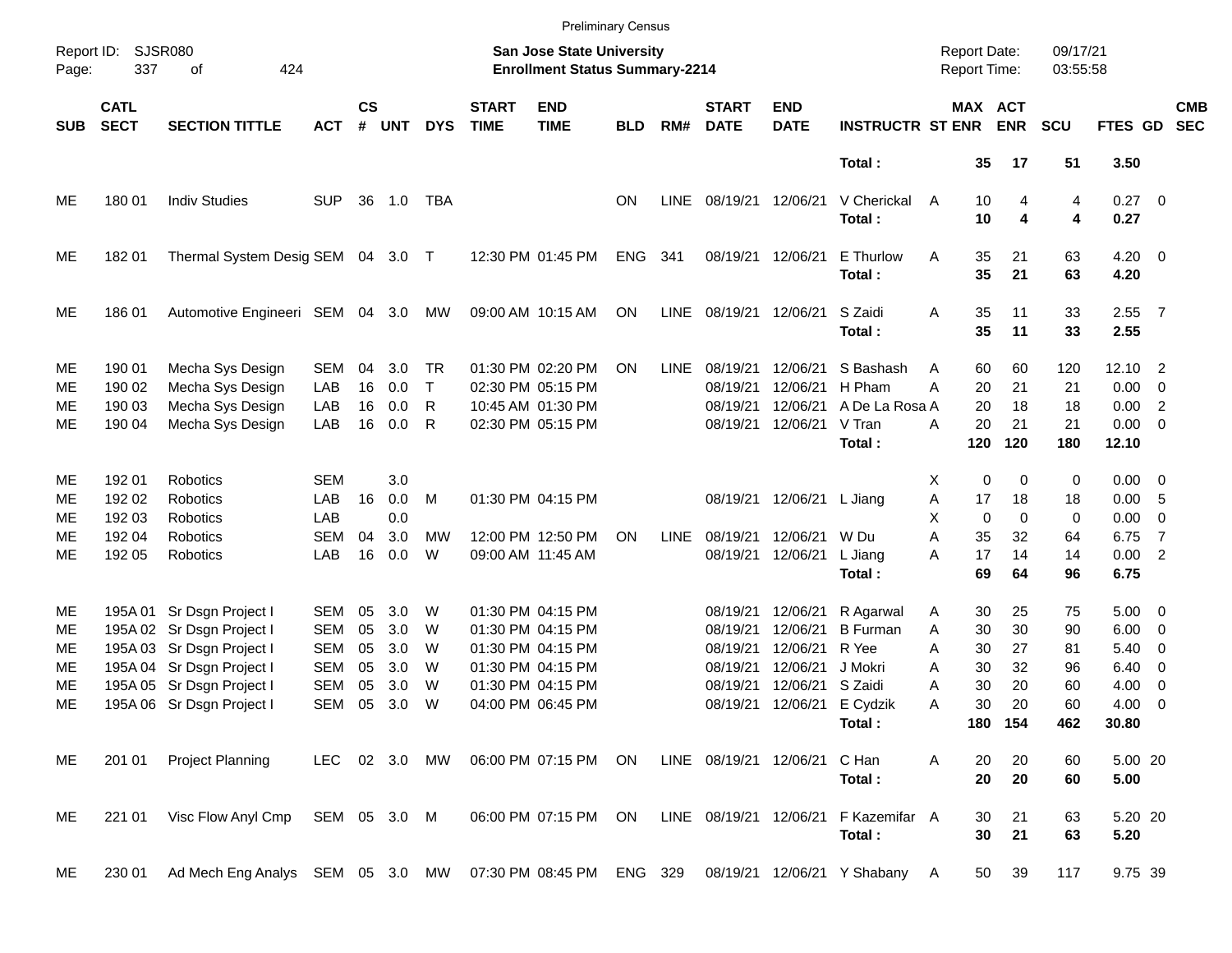|                |                            |                                                                      |                                        |                    |                   |                                 |                             |                                                                    | <b>Preliminary Census</b> |      |                                  |                                              |                                                        |                                     |                           |                                          |                                    |                                |                          |
|----------------|----------------------------|----------------------------------------------------------------------|----------------------------------------|--------------------|-------------------|---------------------------------|-----------------------------|--------------------------------------------------------------------|---------------------------|------|----------------------------------|----------------------------------------------|--------------------------------------------------------|-------------------------------------|---------------------------|------------------------------------------|------------------------------------|--------------------------------|--------------------------|
| Page:          | Report ID: SJSR080<br>338  | of<br>424                                                            |                                        |                    |                   |                                 |                             | San Jose State University<br><b>Enrollment Status Summary-2214</b> |                           |      |                                  |                                              |                                                        | <b>Report Date:</b><br>Report Time: |                           | 09/17/21<br>03:55:58                     |                                    |                                |                          |
| <b>SUB</b>     | <b>CATL</b><br><b>SECT</b> | <b>SECTION TITTLE</b>                                                | <b>ACT</b>                             | $\mathsf{cs}$<br># | <b>UNT</b>        | <b>DYS</b>                      | <b>START</b><br><b>TIME</b> | <b>END</b><br><b>TIME</b>                                          | <b>BLD</b>                | RM#  | <b>START</b><br><b>DATE</b>      | <b>END</b><br><b>DATE</b>                    | <b>INSTRUCTR ST ENR</b>                                |                                     | MAX ACT<br><b>ENR</b>     | <b>SCU</b>                               | FTES GD                            |                                | <b>CMB</b><br><b>SEC</b> |
|                |                            |                                                                      |                                        |                    |                   |                                 |                             |                                                                    |                           |      |                                  |                                              | Total:                                                 |                                     | 39<br>50                  | 117                                      | 9.75                               |                                |                          |
| ME             | 260 01                     | App Stress Analys                                                    | SEM                                    | 05                 | 3.0               | TR                              |                             | 07:30 PM 08:45 PM                                                  |                           |      |                                  | 08/19/21 12/06/21                            | E Chan<br>Total:                                       | Α                                   | 35<br>30<br>35<br>30      | 90<br>90                                 | 7.50 30<br>7.50                    |                                |                          |
| МE<br>ME       | 267 01<br>267 02           | Eng Biomechanics<br>Eng Biomechanics                                 | <b>SEM</b><br>SEM                      | 04                 | 3.0<br>3.0        | МW                              |                             | 04:30 PM 05:45 PM                                                  | ON                        | LINE | 08/19/21                         | 12/06/21                                     | W Du<br>Total:                                         | X<br>A                              | 0<br>35<br>25<br>35<br>25 | 0<br>0<br>75<br>75                       | $0.00 \t 0$<br>6.25 25<br>6.25     |                                |                          |
| ME             | 273 01                     | Finite El Meth Eng                                                   | SEM 04 3.0                             |                    |                   | TBA                             |                             |                                                                    |                           |      | 08/19/21                         | 12/06/21                                     | A Ghazanfari A<br>Total:                               |                                     | 40<br>40<br>40<br>40      | 120<br>120                               | 10.00 40<br>10.00                  |                                |                          |
| ME             | 280 01                     | Auto Control Engr                                                    | SEM 05 3.0                             |                    |                   | МW                              |                             | 07:30 PM 08:45 PM                                                  | ON                        | LINE | 08/19/21                         | 12/06/21                                     | N Hemati<br>Total:                                     | A                                   | 38<br>40<br>40<br>38      | 114<br>114                               | 9.45 37<br>9.45                    |                                |                          |
| ME             | 284 01                     | Sensor Tech & Princi                                                 | SEM 04 3.0 TR                          |                    |                   |                                 |                             | 06:00 PM 07:15 PM                                                  | ON                        | LINE | 08/19/21                         | 12/06/21                                     | S Lee<br>Total:                                        | Α                                   | 40<br>36<br>40<br>36      | 108<br>108                               | 9.00 36<br>9.00                    |                                |                          |
| ME<br>ME       |                            | 295A 01 ME Project I<br>295A 02 ME Project I                         | <b>SUP</b><br><b>SUP</b>               | 25<br>25           | 3.0<br>3.0        | TBA<br><b>TBA</b>               |                             |                                                                    |                           |      | 08/19/21<br>08/19/21             | 12/06/21<br>12/06/21                         | R Agarwal<br>F Amirkulova A                            | Α                                   | 10<br>10                  | 0<br>0<br>0<br>0                         | $0.00 \t 0$<br>$0.00 \t 0$         |                                |                          |
| MЕ<br>MЕ       |                            | 295A 03 ME Project I<br>295A 04 ME Project I                         | <b>SUP</b><br><b>SUP</b>               | 25<br>25           | 3.0<br>3.0        | TBA<br>TBA                      |                             |                                                                    |                           |      | 08/19/21<br>08/19/21             | 12/06/21<br>12/06/21                         | S Bashash<br>W Du                                      | A<br>А                              | 10<br>10                  | 4<br>12<br>0<br>0                        | 1.004<br>0.00                      | $\overline{0}$                 |                          |
| ME<br>ME       |                            | 295A 05 ME Project I<br>295A 06 ME Project I                         | <b>SUP</b><br><b>SUP</b>               | 25<br>25           | 3.0<br>3.0        | <b>TBA</b><br>TBA               |                             |                                                                    |                           |      | 08/19/21<br>08/19/21             | 12/06/21<br>12/06/21                         | <b>B</b> Furman<br>A Ghazanfari A                      | А                                   | 10<br>10                  | 4<br>12<br>3<br>1                        | 1.004<br>0.25                      | -1                             |                          |
| ME<br>ME<br>ME |                            | 295A 07 ME Project I<br>295A 08 ME Project I<br>295A 09 ME Project I | <b>SUP</b><br><b>SUP</b><br><b>SUP</b> | 25<br>25<br>25     | 3.0<br>3.0<br>3.0 | TBA<br><b>TBA</b><br><b>TBA</b> |                             |                                                                    |                           |      | 08/19/21<br>08/19/21<br>08/19/21 | 12/06/21 C Han<br>12/06/21<br>12/06/21 S Lee | F Kazemifar                                            | А<br>A<br>А                         | 10<br>10<br>10            | 3<br>1<br>0<br>0<br>0<br>0               | 0.25<br>$0.00 \t 0$<br>$0.00 \t 0$ | -1                             |                          |
| ME<br>ME       |                            | 295A 10 ME Project I<br>295A 11 ME Project I                         | <b>SUP</b><br><b>SUP</b>               | 25<br>25           | 3.0<br>3.0        | TBA<br><b>TBA</b>               |                             |                                                                    |                           |      | 08/19/21<br>08/19/21             |                                              | 12/06/21 N Okamoto<br>12/06/21 V Cherickal             | A<br>A                              | 10<br>10                  | 0<br>0<br>3<br>9                         | 0.00<br>0.75                       | $\overline{\phantom{0}}$<br>-3 |                          |
| ME<br>ME       |                            | 295A 12 ME Project I<br>295A 13 ME Project I                         | <b>SUP</b><br><b>SUP</b>               | 25                 | 3.0               | TBA<br>25 3.0 TBA               |                             |                                                                    |                           |      | 08/19/21                         | 12/06/21 R Yee<br>08/19/21 12/06/21 A Tohidi |                                                        | Α<br>A                              | 10<br>10                  | $\overline{2}$<br>6<br>0<br>0            | 0.50<br>$0.00 \t 0$                | $\overline{\phantom{0}}$       |                          |
| ME             |                            | 295A 14 ME Project I                                                 | <b>SUP</b>                             |                    |                   | 25 3.0 TBA                      |                             |                                                                    |                           |      |                                  | 08/19/21 12/06/21 F Barez                    | Total:                                                 | A<br>140                            | 10<br>18                  | 3<br>9<br>54                             | $0.75$ 3<br>4.50                   |                                |                          |
| ME<br>ME       |                            | 295B 01 ME Project II<br>295B 02 ME Project II                       | <b>SUP</b><br><b>SUP</b>               |                    | 25 3.0<br>25 3.0  | TBA<br>TBA                      |                             |                                                                    |                           |      | 08/19/21                         |                                              | 08/19/21 12/06/21 R Agarwal<br>12/06/21 F Amirkulova A | Α                                   | 10<br>10                  | 0<br>0<br>0<br>0                         | $0.00 \t 0$<br>$0.00 \t 0$         |                                |                          |
| ME<br>ME       |                            | 295B 03 ME Project II<br>295B 04 ME Project II                       | <b>SUP</b><br><b>SUP</b>               |                    | 25 3.0<br>25 3.0  | TBA<br>TBA                      |                             |                                                                    |                           |      | 08/19/21<br>08/19/21             | 12/06/21 W Du                                | 12/06/21 S Bashash                                     | A<br>A                              | 10<br>10                  | $\overline{2}$<br>6<br>$\mathbf{1}$<br>3 | $0.50$ 2<br>$0.25$ 1               |                                |                          |
| ME             |                            | 295B 05 ME Project II                                                | <b>SUP</b>                             |                    |                   | 25 3.0 TBA                      |                             |                                                                    |                           |      |                                  |                                              | 08/19/21 12/06/21 B Furman                             | Α                                   | 10                        | 3<br>$\mathbf{1}$                        | $0.25$ 1                           |                                |                          |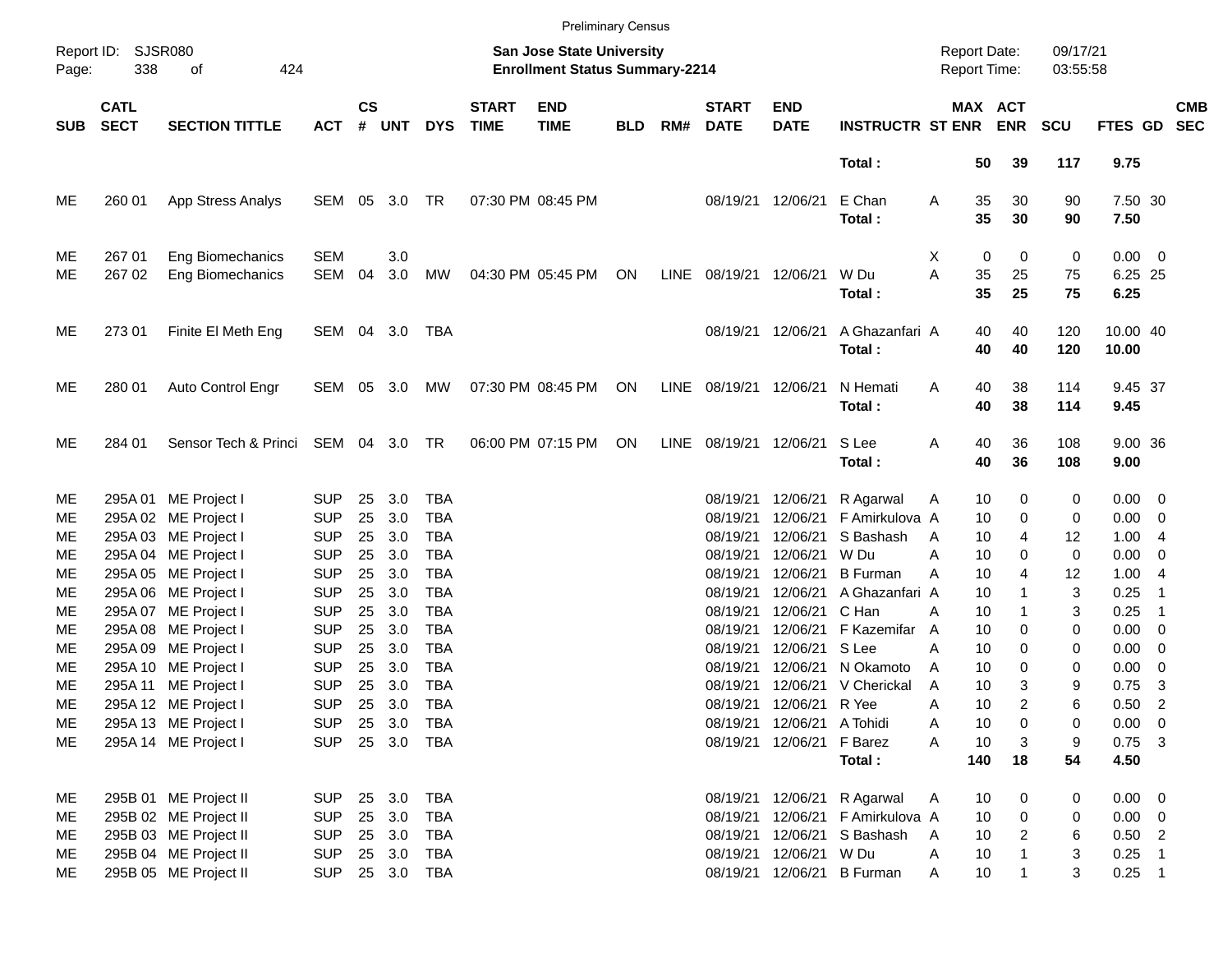|                     |                            |                                                |                          |                    |            |                          |                             | <b>Preliminary Census</b>                                                 |            |             |                             |                                                  |                            |        |                                     |                     |                      |                           |                          |
|---------------------|----------------------------|------------------------------------------------|--------------------------|--------------------|------------|--------------------------|-----------------------------|---------------------------------------------------------------------------|------------|-------------|-----------------------------|--------------------------------------------------|----------------------------|--------|-------------------------------------|---------------------|----------------------|---------------------------|--------------------------|
| Report ID:<br>Page: | 339                        | SJSR080<br>424<br>οf                           |                          |                    |            |                          |                             | <b>San Jose State University</b><br><b>Enrollment Status Summary-2214</b> |            |             |                             |                                                  |                            |        | <b>Report Date:</b><br>Report Time: |                     | 09/17/21<br>03:55:58 |                           |                          |
| <b>SUB</b>          | <b>CATL</b><br><b>SECT</b> | <b>SECTION TITTLE</b>                          | <b>ACT</b>               | $\mathsf{cs}$<br># | <b>UNT</b> | <b>DYS</b>               | <b>START</b><br><b>TIME</b> | <b>END</b><br><b>TIME</b>                                                 | <b>BLD</b> | RM#         | <b>START</b><br><b>DATE</b> | <b>END</b><br><b>DATE</b>                        | <b>INSTRUCTR ST ENR</b>    |        | <b>MAX ACT</b>                      | <b>ENR</b>          | <b>SCU</b>           | <b>FTES GD</b>            | <b>CMB</b><br><b>SEC</b> |
| ME                  |                            | 295B 06 ME Project II                          | <b>SUP</b>               | 25                 | 3.0        | <b>TBA</b>               |                             |                                                                           |            |             | 08/19/21                    | 12/06/21                                         | C Han                      | A      | 10                                  | -1                  | 3                    | 0.25                      | -1                       |
| ME<br>ME            |                            | 295B 07 ME Project II<br>295B 08 ME Project II | <b>SUP</b><br><b>SUP</b> | 25<br>25           | 3.0<br>3.0 | <b>TBA</b><br><b>TBA</b> |                             |                                                                           |            |             | 08/19/21<br>08/19/21        | 12/06/21<br>12/06/21                             | F Kazemifar<br>V Cherickal | A<br>A | 10<br>10                            | $\mathbf 1$<br>6    | 3<br>18              | 0.25<br>1.50              | $\mathbf 1$<br>6         |
| ME<br>ME            |                            | 295B 09 ME Project II<br>295B 10 ME Project II | <b>SUP</b><br><b>SUP</b> | 25<br>25           | 3.0<br>3.0 | <b>TBA</b><br><b>TBA</b> |                             |                                                                           |            |             | 08/19/21<br>08/19/21        | 12/06/21<br>12/06/21                             | R Yee<br>F Barez           | A<br>A | 10<br>10                            | 3<br>8              | 9<br>24              | 0.75<br>2.00              | 3<br>8                   |
|                     |                            |                                                |                          |                    |            |                          |                             |                                                                           |            |             |                             |                                                  | Total:                     |        | 100                                 | 23                  | 69                   | 5.75                      |                          |
| ME                  | 297 01                     | Special Topics Mech                            | <b>SEM</b>               | 04                 | 3.0        | MWF                      |                             | 04:30 PM 05:20 PM                                                         |            |             | 08/19/21                    | 12/06/21                                         | F Amirkulova A             |        | 35                                  | 27                  | 81                   | 6.55 23                   |                          |
| ME.                 | 297 02                     | Special Topics Mech                            | <b>SEM</b>               |                    | 3.0        |                          |                             |                                                                           |            |             |                             |                                                  | Total:                     | X      | 0<br>35                             | 0<br>27             | 0<br>81              | 0.00<br>6.55              | $\mathbf{0}$             |
| ME                  | 298 01                     | Special Project ME                             | <b>SUP</b>               | 25                 | 1.0        | <b>TBA</b>               |                             |                                                                           | <b>ON</b>  | <b>LINE</b> | 08/19/21                    | 12/06/21                                         | V Cherickal                | A      | 15                                  | 2                   | $\overline{2}$       | 0.17                      | $\overline{2}$           |
| ME.                 | 298 02                     | Special Project ME                             | <b>SUP</b>               | 25                 | 3.0        | <b>TBA</b>               |                             |                                                                           | <b>ON</b>  | <b>LINE</b> | 08/19/21                    | 12/06/21                                         | V Cherickal<br>Total:      | - A    | 15<br>30                            | $\overline{2}$<br>4 | 6<br>8               | 0.40<br>0.57              | $\overline{0}$           |
|                     |                            |                                                |                          |                    |            |                          |                             |                                                                           |            |             |                             |                                                  |                            |        |                                     |                     |                      |                           |                          |
| ME                  | 299 01                     | <b>Master's Thesis</b>                         | <b>SUP</b>               | 25                 | 3.0        | <b>TBA</b>               |                             |                                                                           |            |             | 08/19/21                    | 12/06/21                                         | S Lee<br>Total:            | A      | 15<br>15                            | 7<br>$\overline{7}$ | 21<br>21             | $1.75$ 7<br>1.75          |                          |
|                     | Department :               | <b>Mechanical Engineering</b>                  |                          |                    |            |                          |                             |                                                                           |            |             |                             | <b>Lower Division:</b><br><b>Upper Division:</b> | <b>Department Total:</b>   |        | 3094<br>475<br>2009                 | 2566<br>450<br>1788 | 5849<br>450<br>4419  | 407.95<br>30.00<br>296.68 |                          |

**Graduate Division : 610 328 980 81.27**